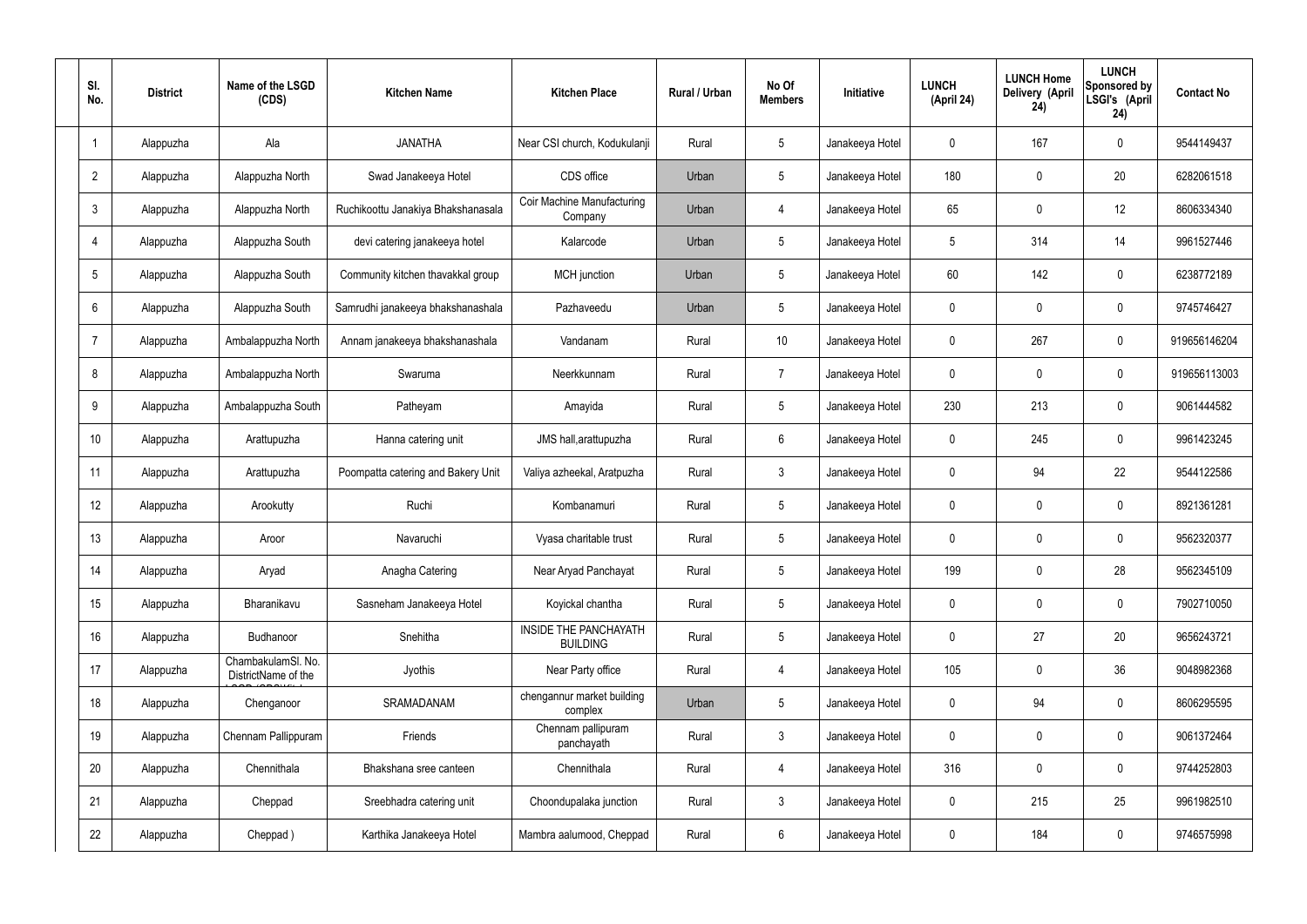|    | SI.<br>No. | <b>District</b> | Name of the LSGD<br>(CDS) | <b>Kitchen Name</b>           | <b>Kitchen Place</b>                    | <b>Rural / Urban</b> | No Of<br><b>Members</b> | Initiative      | <b>LUNCH</b><br>(April 24) | <b>LUNCH Home</b><br><b>Delivery (April</b><br>24) | <b>LUNCH</b><br>Sponsored by<br>LSGI's (April<br>24) | <b>Contact No</b> |
|----|------------|-----------------|---------------------------|-------------------------------|-----------------------------------------|----------------------|-------------------------|-----------------|----------------------------|----------------------------------------------------|------------------------------------------------------|-------------------|
|    | 23         | Alappuzha       | Cheriyanad                | <b>DARSANA</b>                | Near GOLDEN PALACE<br><b>AUDITORIUM</b> | Rural                | 5                       | Janakeeya Hotel | 0                          | 156                                                | $\mathbf 0$                                          | 9747958424        |
|    | 24         | Alappuzha       | Cherthala Municipality    | Santwanam                     | Ward 10                                 | Urban                | 5                       | Janakeeya Hotel | 0                          | 0                                                  | $\mathbf 0$                                          | 8848178001        |
|    | 25         | Alappuzha       | Cherthala Municipality    | NULM canteen                  | Cherthala Municipality                  | Urban                | 5                       | Janakeeya Hotel | 0                          | 0                                                  | $\mathbf 0$                                          | 6282870356        |
|    | 26         | Alappuzha       | Cherthala South           | Kashinandana                  | Cherthala S                             | Rural                | 10                      | Janakeeya Hotel | 0                          | $\mathbf 0$                                        | 25                                                   | 9745940057        |
|    | 27         | Alappuzha       | Cheruthana                | Sreedurga janakeeya hotel     | Near govt HSS aayaparambu               | Rural                | 4                       | Janakeeya Hotel | 207                        | 0                                                  | $\mathbf 0$                                          | 9961178936        |
|    | 28         | Alappuzha       | Chettikulangara           | SREE VINAYAKA JANAKEEYA HOTEL | <b>KARIPUZHA</b>                        | Rural                | $\mathbf{3}$            | Janakeeya Hotel | 125                        | 0                                                  | $\mathbf 0$                                          | 9656810109        |
|    | 29         | Alappuzha       | Chingoli                  | souhridam unit                | karthikappally I p school               | Rural-:-             | $\mathbf{3}$            | Janakeeya Hotel | 0                          | 185                                                | $\mathbf 0$                                          | 7559808470        |
|    | 30         | Alappuzha       | Chunakkara                | Vanitha Canteen               | Chunakkara                              | Rural                | $\mathfrak{Z}$          | Janakeeya Hotel | 0                          | $\mathbf 0$                                        | $\mathbf 0$                                          | 9400509985        |
|    | 31         | Alappuzha       | Devikulangara             | $Thripthi--++$                | Buds school, devikulangara              | Rural                | $\overline{4}$          | Janakeeya Hotel | 0                          | 98                                                 | $\mathbf 0$                                          | 9746712528        |
|    | 32         | Alappuzha       | Edathua                   | Theertham-                    | Edathua market                          | Rural                | 3                       | Janakeeya Hotel | 134                        | $\mathbf 0$                                        | $\mathbf 0$                                          | 9544351169        |
|    | 33         | Alappuzha       | Ezhupunna                 | Neethipeedam                  | Eramalloor                              | Rural                | 8                       | Janakeeya Hotel | 0                          | 0                                                  | $\mathbf 0$                                          | 9946790986        |
|    | 34         | Alappuzha       | Harippad                  | Swad------:--:                | A private Hotel's Kitchen               | Urban                | $\overline{4}$          | Janakeeya Hotel | 0                          | $\mathbf 0$                                        | $\mathbf 0$                                          | 9562373933        |
|    | 35         | Alappuzha       | Kadakkarappally           | Soorya                        | Kandamangalam temple<br>auditorium      | Rural                | 5                       | Janakeeya Hotel | 0                          | $\mathbf 0$                                        | $\mathbf 0$                                          | 9895266763        |
|    | 36         | Alappuzha       | Kainakary                 | Sivakashi                     | Near Panchayath                         | Rural                | 5                       | Janakeeya Hotel | 120                        | $\mathbf 0$                                        | $\pmb{0}$                                            | 8111821552        |
|    | 37         | Alappuzha       | Kandalloor                | Annapoorna Hotel              | Near Velanchira junction                | Rural                | $\overline{4}$          | Janakeeya Hotel | 0                          | $\pmb{0}$                                          | $\pmb{0}$                                            | -9747600181       |
|    | 38         | Alappuzha       | Kanjikuzhy                | Santhwanam                    | Opposite NSS college                    | Rural                | 5                       | Janakeeya Hotel | 0                          | $\pmb{0}$                                          | $\pmb{0}$                                            | 9605307328        |
|    | 39         | Alappuzha       | Karthikappally            | Ruchi                         | Community hall                          | Rural                | $6\overline{6}$         | Janakeeya Hotel | 286                        | $\mathbf 0$                                        | $\mathbf 0$                                          | 9747607478        |
|    | 40         | Alappuzha       | Karuvatta                 | Karunya janakeeya hotel       | Near Aashramam junction                 | Rural                | $6\overline{6}$         | Janakeeya Hotel | 652                        | $\pmb{0}$                                          | $\pmb{0}$                                            | 916282508791      |
|    | 41         | Alappuzha       | Kavalam                   | Koottukari Janakeeya Hotel    | <b>Near Permanent Outlet</b>            | Rural                | 5                       | Janakeeya Hotel | 0                          | $\pmb{0}$                                          | $\pmb{0}$                                            | 9744173219        |
|    | 42         | Alappuzha       | Kayamkulam West           | palazhy catering unit         | Kallummood junction                     | Urban                | $5\phantom{.0}$         | Janakeeya Hotel | 0                          | 234                                                | $\pmb{0}$                                            | 9388819110        |
|    | 43         | Alappuzha       | Kodamthurath              | <b>MATRUSAKTHI</b>            | <b>KUTHIYATHODE</b>                     | Rural                | 5                       | Janakeeya Hotel | 0                          | $\overline{0}$                                     | $\pmb{0}$                                            | 8281687439        |
| ՋQ | 44         | Alappuzha       | Krishnapuram              | Kanivu catering unit          | Near SCB, kappil                        | Rural                | $\overline{4}$          | Janakeeya Hotel | 0                          | $\overline{0}$                                     | $\pmb{0}$                                            | 9544047480        |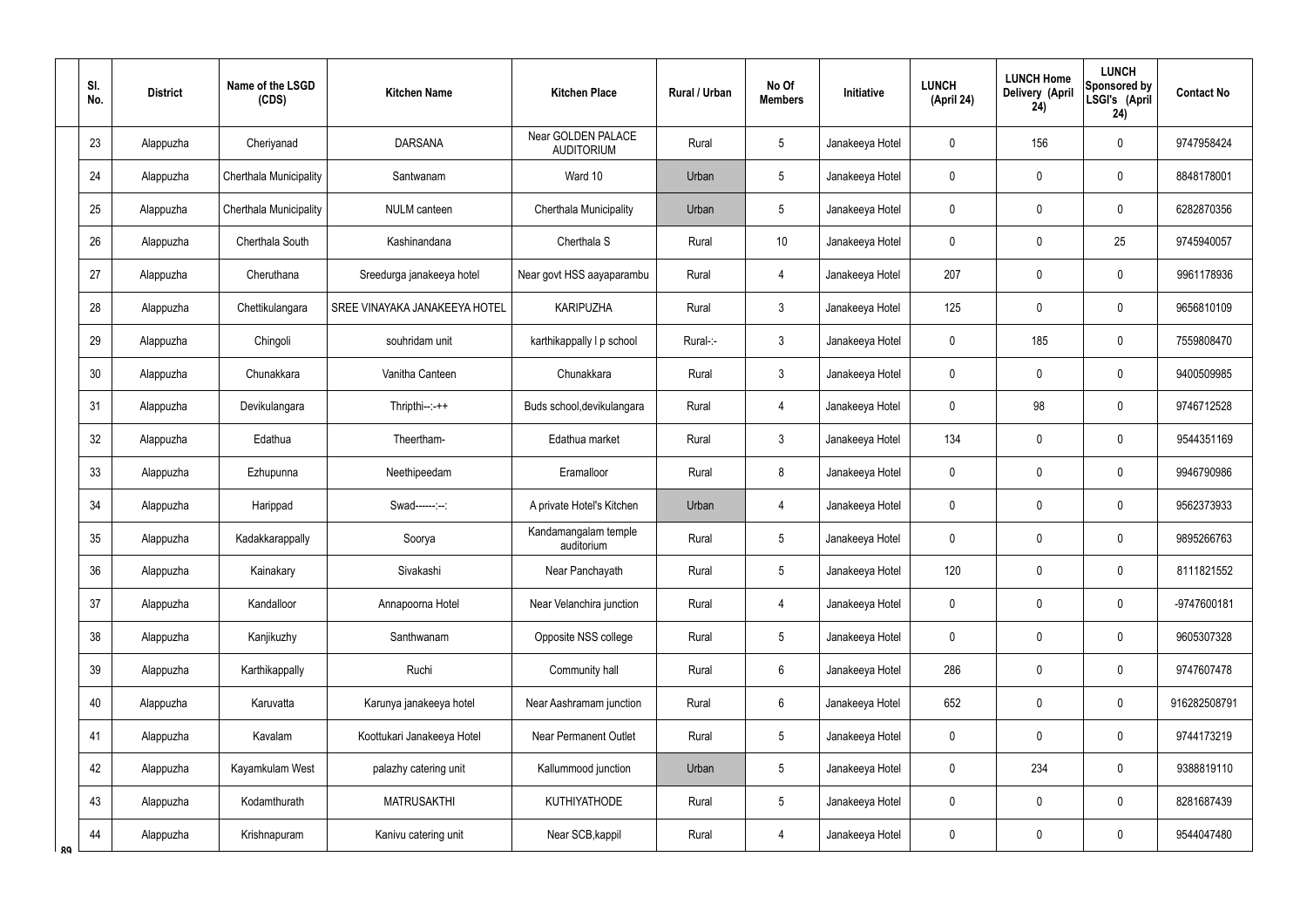|   | SI.<br>No. | <b>District</b> | Name of the LSGD<br>(CDS)   | <b>Kitchen Name</b>             | <b>Kitchen Place</b>                        | Rural / Urban | No Of<br><b>Members</b> | Initiative      | <b>LUNCH</b><br>(April 24) | <b>LUNCH Home</b><br>Delivery (April<br>24) | <b>LUNCH</b><br>Sponsored by<br>LSGI's (April<br>24) | <b>Contact No</b> |
|---|------------|-----------------|-----------------------------|---------------------------------|---------------------------------------------|---------------|-------------------------|-----------------|----------------------------|---------------------------------------------|------------------------------------------------------|-------------------|
| ಾ | 45         | Alappuzha       | Kumarapuram                 | Mahadeva jankeeya hotel         | Near kavarattu temple                       | Rural         | $\mathfrak{Z}$          | Janakeeya Hotel | 757                        | $\mathbf 0$                                 | $\mathbf 0$                                          | 918606736168      |
|   | 46         | Alappuzha       | Kumarapuram                 | Navodhaya janakeeya hotel       | Kumarapuram                                 | Rural         | $\mathbf{3}$            | Janakeeya Hotel | 344                        | $\mathbf 0$                                 | $\mathbf 0$                                          | 9037499871        |
|   | 47         | Alappuzha       | Kuthiyathode                | Ruchi Janakeeya Hotel           | Near kuthiyathode panchayath<br>office      | Rural         | $5\phantom{.0}$         | Janakeeya Hotel | $\mathbf 0$                | 0                                           | $\mathbf 0$                                          | 9249269374        |
|   | 48         | Alappuzha       | Mannanchery                 | Snehitha                        | Panchayat building                          | Rural         | 4                       | Janakeeya Hotel | 56                         | 32                                          | $\mathbf 0$                                          | 9544461740        |
|   | 49         | Alappuzha       | Mannar                      | Snehadhara                      | Kunnathur devasom                           | Rural         | $5\phantom{.0}$         | Janakeeya Hotel | 347                        | $\mathbf 0$                                 | $\mathbf 0$                                          | 9567853570        |
|   | 50         | Alappuzha       | Mararikulam North           | Ruchisree                       | Kanichukulangara                            | Rural         | $5\phantom{.0}$         | Janakeeya Hotel | $\mathbf 0$                | $\mathbf 0$                                 | $\mathbf 0$                                          |                   |
|   | 51         | Alappuzha       | Mararikulam South           | Snehasparsham                   | Kattoor                                     | Rural         | 4                       | Janakeeya Hotel | $\mathbf 0$                | 98                                          | $\mathbf 0$                                          | 9747881642        |
|   | 52         | Alappuzha       | Mavelikkara<br>Thamarakulam | Thripthi Catering               | Thamarakulam                                | Rural         | $5\overline{)}$         | Janakeeya Hotel | $\mathbf 0$                | $\mathbf 0$                                 | $\mathbf 0$                                          | 8281558036        |
|   | 53         | Alappuzha       | Mavelikkara<br>Thekkekara   | Bhai catering                   | Pallarimangalam                             | Rural         | $5\phantom{.0}$         | Janakeeya Hotel | 314                        | $\mathbf 0$                                 | $\mathbf 0$                                          | 9539851155        |
|   | 54         | Alappuzha       | Mavelikkara<br>Thekkekara   | Snehatheeram                    | Kurathikkadu                                | Rural         | $5\overline{)}$         | Janakeeya Hotel | 136                        | $\mathbf 0$                                 | $\mathbf 0$                                          | 9656960190        |
|   | 55         | Alappuzha       | Muhamma                     | <b>SNV Catering</b>             | Near Community Health<br>Centre             | Rural         | $5\phantom{.0}$         | Janakeeya Hotel | 180                        | $\mathbf 0$                                 | $\mathbf 0$                                          | 9605388763        |
|   | 56         | Alappuzha       | Mulakkuzha                  | Snehathanal                     | Mulakkuzha                                  | Rural         | $5\phantom{.0}$         | Janakeeya Hotel | $\mathbf 0$                | 170                                         | $\mathbf 0$                                          | 9037085079        |
|   | 57         | Alappuzha       | Muttar                      | Ruchi Catering Unit             | Panchayat Building                          | Rural         |                         | Janakeeya Hotel | $\pmb{0}$                  | 0                                           | $\mathbf 0$                                          | 9072276826        |
|   | 58         | Alappuzha       | Nedumudy                    | Oruma                           | Champakulam                                 | Rural         | $5\phantom{.0}$         | Janakeeya Hotel | 150                        | $\pmb{0}$                                   | $\mathbf 0$                                          | 9188536147        |
|   | 59         | Alappuzha       | Neelamperoor                | Amrutha Janakeeya Bhakshanasala | Panchayat Building                          | Rural         | $\mathbf{3}$            | Janakeeya Hotel | $\mathbf 0$                | $\pmb{0}$                                   | $\mathbf 0$                                          | 9656167060        |
|   | 60         | Alappuzha       | Nooranad                    | Amma Canteen                    | Inside market place, Noornad                | Rural         | $5\phantom{.0}$         | Janakeeya Hotel | $\pmb{0}$                  | $\mathbf 0$                                 | $\mathbf 0$                                          | 7034377340        |
|   | 61         | Alappuzha       | Palamel                     | Arogya Canteen                  | Panchayat office compound                   | Rural         | $\overline{4}$          | Janakeeya Hotel | $\mathbf 0$                | $\mathbf 0$                                 | $\mathbf 0$                                          | 9497107651        |
|   | 62         | Alappuzha       | Pallippad                   | Annapoorneswari catering unit   | Irattakulangara junction                    | Rural         | $5\phantom{.0}$         | Janakeeya Hotel | 165                        | $\mathbf 0$                                 | $\mathbf 0$                                          | 9562318624        |
|   | 63         | Alappuzha       | Panavally                   | Harikrishnan                    | near nalpatheneswaram<br>temple             | Rural         | $\mathbf{1}$            | Janakeeya Hotel | $\mathbf 0$                | $\pmb{0}$                                   | $\mathbf 0$                                          | 9961774363        |
|   | 64         | Alappuzha       | Pandanad                    | Sreebhadra                      | Muthavazhi                                  | Rural         | $5\phantom{.0}$         | Janakeeya Hotel | $\pmb{0}$                  | 112                                         | $\mathbf 0$                                          | 9947120239        |
|   | 65         | Alappuzha       | Pathiyoor                   | Dakshina catering unit          | Mahalekshmi auditorium,<br>kareelakulangara | Rural         | $5\phantom{.0}$         | Janakeeya Hotel | $\mathbf 0$                | 144                                         | $\mathbf 0$                                          | 9048200655        |
|   | 66         | Alappuzha       | Pattanakkad                 | Aparna                          | Opposite of pattanakkad<br>gramapanchayath  | Rural         | $5\phantom{.0}$         | Janakeeya Hotel | 0                          | $\pmb{0}$                                   | $\mathbf 0$                                          | 9037450634        |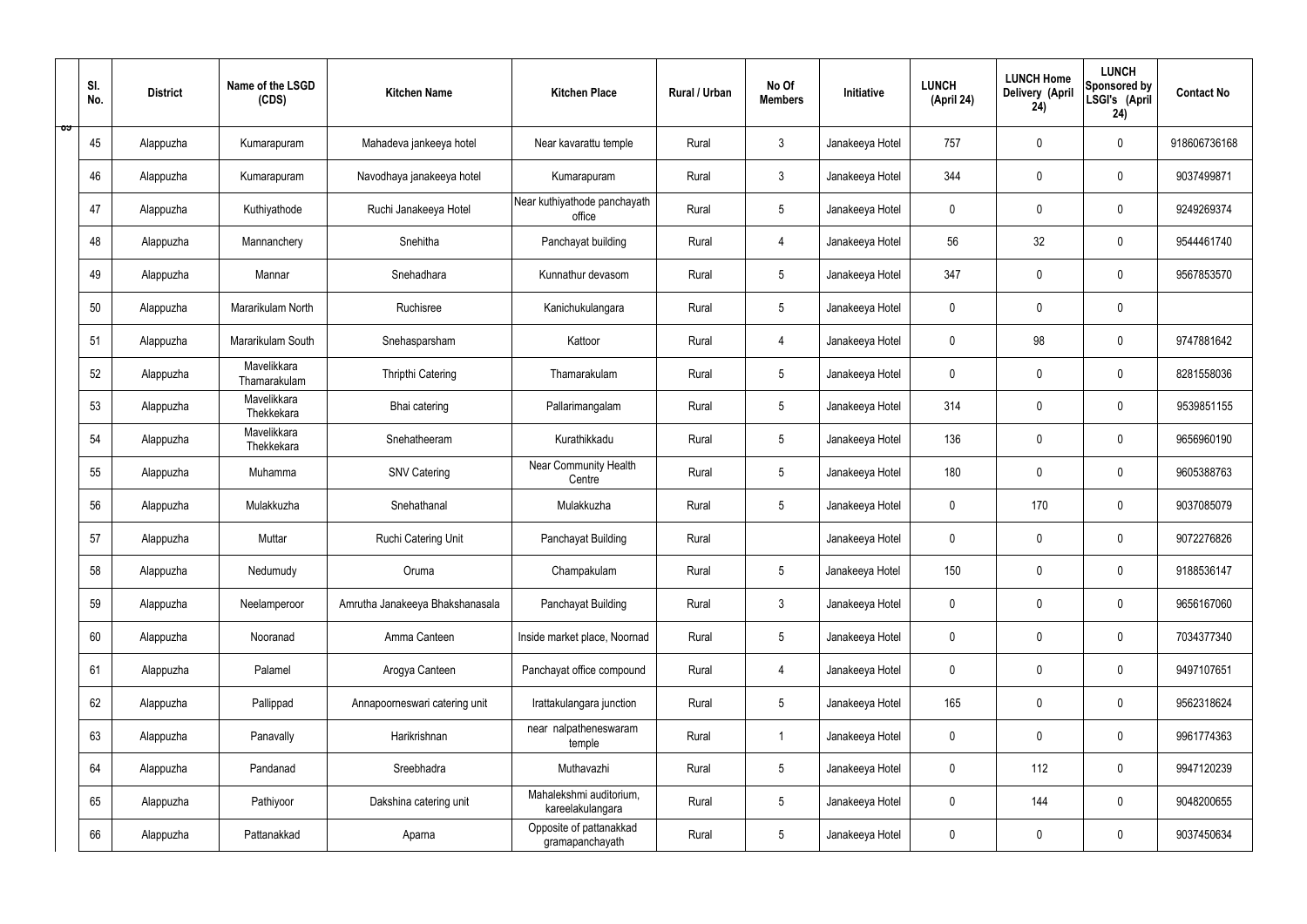| SI.<br>No. | <b>District</b> | Name of the LSGD<br>(CDS) | <b>Kitchen Name</b>         | <b>Kitchen Place</b>                                        | Rural / Urban | No Of<br><b>Members</b> | Initiative      | <b>LUNCH</b><br>(April 24) | <b>LUNCH Home</b><br>Delivery (April<br>24) | <b>LUNCH</b><br>Sponsored by<br>LSGI's (April<br>24) | <b>Contact No</b> |
|------------|-----------------|---------------------------|-----------------------------|-------------------------------------------------------------|---------------|-------------------------|-----------------|----------------------------|---------------------------------------------|------------------------------------------------------|-------------------|
| 67         | Alappuzha       | Perumbalam                | Amritham                    | Near by govt hospital                                       | Rural         | $\overline{4}$          | Janakeeya Hotel | $\mathbf 0$                | $\mathbf 0$                                 | $\pmb{0}$                                            | 8592809257        |
| 68         | Alappuzha       | Pulincunnu                | Nanma Janakeeya Hotel       | Near Krishi Bhavan                                          | Rural         | $5\phantom{.0}$         | Janakeeya Hotel | $\mathbf 0$                | $\mathbf 0$                                 | $\pmb{0}$                                            | 9544752465        |
| 69         | Alappuzha       | Puliyoor                  | <b>UPPUM MULAKUM</b>        | <b>INSIDE PANCHAYATH</b><br>COMPOUND                        | Rural         | $5\phantom{.0}$         | Janakeeya Hotel | $\mathbf 0$                | 224                                         | $\pmb{0}$                                            | 6238836314        |
| 70         | Alappuzha       | Punnapra North            | Annapoorneshwary            | Janajagrithi                                                | Rural         | $\overline{4}$          | Janakeeya Hotel | 63                         | 98                                          | $\pmb{0}$                                            | 8129450136        |
| 71         | Alappuzha       | Punnapra South            | Thripthy janakeeya hotel    | Punnapra south                                              | Rural         | 9                       | Janakeeya Hotel | $\mathbf 0$                | $\mathbf 0$                                 | $\pmb{0}$                                            | 9846179646        |
| 72         | Alappuzha       | Purakad                   | Pulari                      | Purakkad gp                                                 | Rural         | $5\phantom{.0}$         | Janakeeya Hotel | 42                         | 110                                         | $\pmb{0}$                                            | 7034494313        |
| 73         | Alappuzha       | Purakad                   | Thiruvonam catering service | Thottappally                                                | Rural         | $\overline{4}$          | Janakeeya Hotel | $\mathbf 0$                | $\mathbf 0$                                 | $\pmb{0}$                                            |                   |
| 74         | Alappuzha       | Ramankary                 | Kudumbashree Vanitha Hotel  | Ramankary Town, Opposite<br>Judicial First Class Magistrate | Rural         | 4                       | Janakeeya Hotel | $\mathbf 0$                | $\mathbf 0$                                 | $\pmb{0}$                                            | 8281314746        |
| 75         | Alappuzha       | Thaicattussery            | Unarv                       | Thyakattusheri junction                                     | Rural         | 4                       | Janakeeya Hotel | $\mathbf 0$                | $\mathbf 0$                                 | $\pmb{0}$                                            | 9605897567        |
| 76         | Alappuzha       | Thakazhy                  | Thripthi Thakazhy           | <b>GBHSS Thakazhy</b>                                       | Rural         | $6\phantom{.}6$         | Janakeeya Hotel | 133                        | $\mathbf 0$                                 | $\pmb{0}$                                            | 9747405368        |
| 77         | Alappuzha       | Thalavady                 | Snehitha                    | Vellakinar                                                  | Rural         | $5\phantom{.0}$         | Janakeeya Hotel | 80                         | $\pmb{0}$                                   | $\pmb{0}$                                            |                   |
| 78         | Alappuzha       | Thannermukkom             | Patheyam                    | Panchayath office                                           | Rural         | 4                       | Janakeeya Hotel | $\mathbf 0$                | $\mathbf 0$                                 | $\pmb{0}$                                            | 9633933288        |
| 79         | Alappuzha       | Thazhakkara               | Akshaya catering            | Building at glassfactory<br>junction                        | Rural         | 5                       | Janakeeya Hotel | 243                        | $\mathbf 0$                                 | $\mathbf 0$                                          | 9847177930        |
| 80         | Alappuzha       | Thiruvanvandoor           | <b>SREE KRISHNA</b>         | Near pravinkoodu junction,                                  | Rural         | 5 <sub>5</sub>          | Janakeeya Hotel | $\pmb{0}$                  | 140                                         | $\pmb{0}$                                            | 9446627175        |
| 81         | Alappuzha       | Thrikkunnappuzha          | Akshara janakeeya hotel     | KV jetty road                                               | Rural         | 5 <sup>5</sup>          | Janakeeya Hotel | 250                        | $\pmb{0}$                                   | $\mathbf 0$                                          | 918891921223      |
| 82         | Alappuzha       | Thuravoor                 | RUCHI JANAKEEYA HOTEL       | Near alakkaparambu                                          | Rural         | 5 <sup>5</sup>          | Janakeeya Hotel | $\pmb{0}$                  | $\pmb{0}$                                   | $\mathbf 0$                                          | 8157934346        |
| 83         | Alappuzha       | Vallikunnam               | Samthripthi                 | Padayanivattom temple<br>Auditorium                         | Rural         | $\overline{4}$          | Janakeeya Hotel | $\mathbf 0$                | $\pmb{0}$                                   | $\mathbf 0$                                          | 8078962129        |
| 84         | Alappuzha       | Vayalar                   | Five star                   | Near Nagamkulangara Market                                  | Rural         | 5 <sup>5</sup>          | Janakeeya Hotel | $\pmb{0}$                  | $\pmb{0}$                                   | $\mathbf 0$                                          | 8606081847        |
| 85         | Alappuzha       | Veeyapuram                | Swad 2                      | Veeyapuram jn                                               | Rural         | 5 <sup>5</sup>          | Janakeeya Hotel | 552                        | $\pmb{0}$                                   | $\mathbf 0$                                          |                   |
| 86         | Alappuzha       | Veeyapuram                | Karuthal                    | Payippad LPS                                                | Rural         | 5 <sub>5</sub>          | Janakeeya Hotel | 315                        | $\pmb{0}$                                   | $\mathbf 0$                                          | 8606846513        |
| 87         | Alappuzha       | Veliyanad                 | Manus Janakeeya Hotel       | Kurishmoodu, Near Veliyanadu<br>Grama Panchayat             | Rural         | $3\phantom{a}$          | Janakeeya Hotel | $\mathbf 0$                | $\pmb{0}$                                   | $\mathbf 0$                                          | 8086782924        |
| 88         | Alappuzha       | Venmoney                  | Annapoorna                  | Poyka                                                       | Rural         | 5 <sub>5</sub>          | Janakeeya Hotel | 0                          | 185                                         | $\pmb{0}$                                            |                   |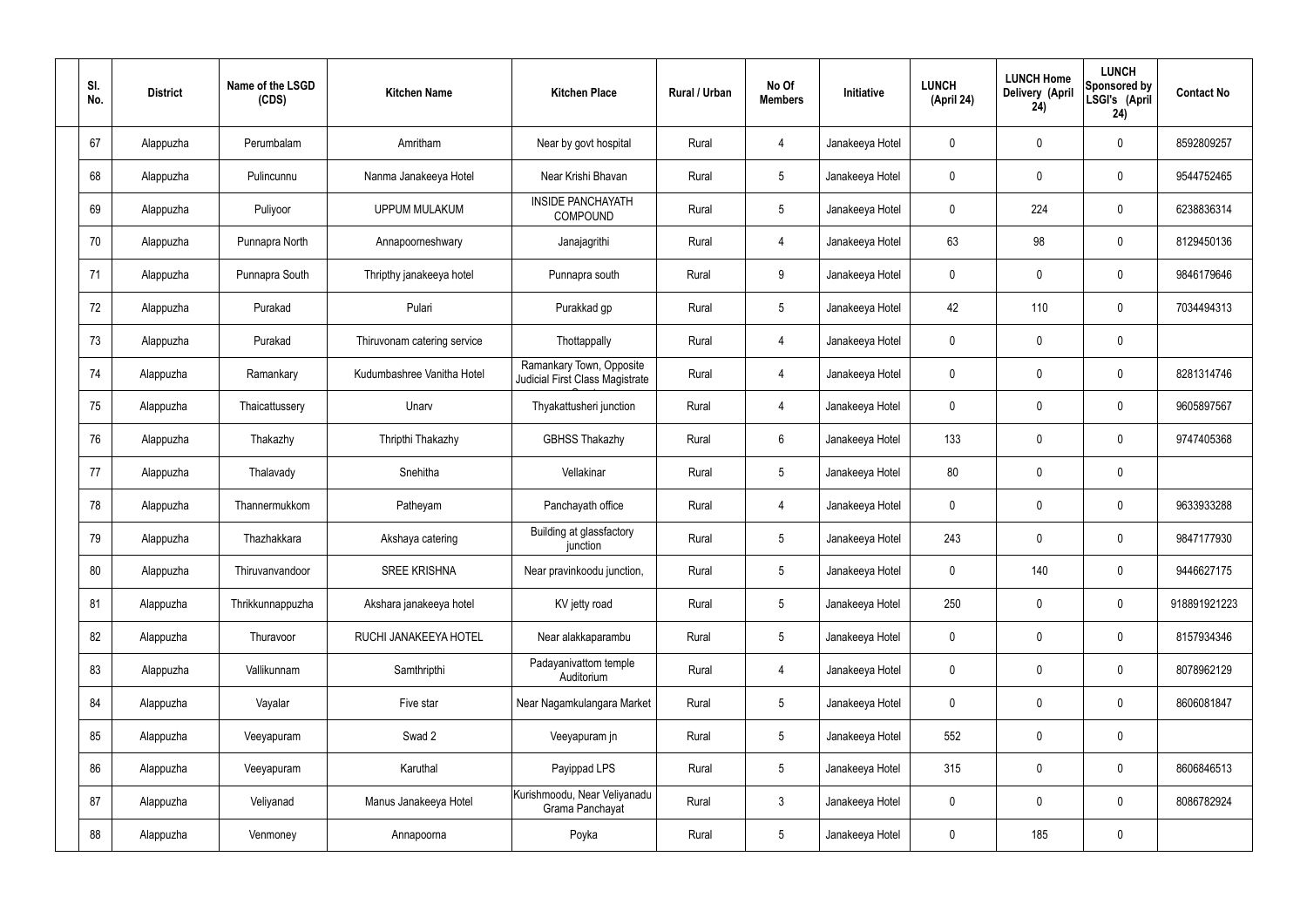|    | SI.<br>No.     | <b>District</b> | Name of the LSGD<br>(CDS) | <b>Kitchen Name</b>              | <b>Kitchen Place</b>         | Rural / Urban | No Of<br><b>Members</b> | Initiative      | <b>LUNCH</b><br>(April 24) | <b>LUNCH Home</b><br>Delivery (April<br>24) | <b>LUNCH</b><br>Sponsored by<br>LSGI's (April<br>24) | <b>Contact No</b> |
|----|----------------|-----------------|---------------------------|----------------------------------|------------------------------|---------------|-------------------------|-----------------|----------------------------|---------------------------------------------|------------------------------------------------------|-------------------|
| 89 |                |                 |                           |                                  |                              |               | 415                     |                 | 6811                       | 3948                                        | 202                                                  |                   |
|    | $\overline{1}$ | Ernakulam       | Aikkaranad                | Subiksha Janakeeya Hotel         | Kolancherry                  | Rural         | 4                       | Janakeeya Hotel | 810                        | 0                                           | $\mathbf 0$                                          | 9074033529        |
|    | $\overline{2}$ | Ernakulam       | Alengade                  | Kasthurba kitchen                | Neerikkode                   | Rural         | $\mathbf{3}$            | Janakeeya Hotel | 91                         | 0                                           | $\mathbf 0$                                          | 9388462558        |
|    | $\mathfrak{Z}$ | Ernakulam       | Alengade                  | Thanima foods                    | Koduvazhanga                 | Rural         | $\mathfrak{Z}$          | Janakeeya Hotel | 73                         | 0                                           | $\mathbf 0$                                          | 9349013322        |
|    | $\overline{4}$ | Ernakulam       | Alengade                  | Mr.Bakers                        | Malikam peedika              | Rural         | $\mathbf{3}$            | Janakeeya Hotel | 10 <sup>°</sup>            | 0                                           | $\mathbf 0$                                          | 9633887779        |
|    | 5              | Ernakulam       | Aluva                     | Ruchi janakeeya hotel            | Aluva                        | Urban         | 4                       | Janakeeya Hotel | 89                         | 0                                           | $\mathbf 0$                                          | 9947236080        |
|    | 6              | Ernakulam       | Amballoor                 | Dhanshree catering               | St.ignatius schools Amballur | Rural         | $5\phantom{.0}$         | Janakeeya Hotel | 125                        | 0                                           | $\mathbf 0$                                          | 8330081552        |
|    | $\overline{7}$ | Ernakulam       | Angamaly                  | Cafe Shree Canteen               | <b>Municipality Canteen</b>  | Urban         | $5\phantom{.0}$         | Janakeeya Hotel | 445                        | 0                                           | $\mathbf 0$                                          | 9656619614        |
|    | 8              | Ernakulam       | Angamaly                  | Cafe Kudumbashree                | T B Junction                 | Urban         | $\mathfrak{Z}$          | Janakeeya Hotel | 84                         | 0                                           | $\mathbf 0$                                          | 9447924974        |
|    | 9              | Ernakulam       | Arakuzha                  | Ruchi Janakeeya hotel, Arakkuzha | Pandappilly                  | Rural         | $\sqrt{5}$              | Janakeeya Hotel | 210                        | 0                                           | $\mathbf 0$                                          | 9744864225        |
|    | 10             | Ernakulam       | Assamannoor               | New Life kudumbasree Hotel       | Cherukunnam                  | Rural         | $\mathfrak{Z}$          | Janakeeya Hotel | 0                          | 0                                           | $\boldsymbol{0}$                                     | 9656729450        |
|    | 11             | Ernakulam       | Avoly                     | Janakeeya Hotel, Avoli           | Hostel Junction, Avoli       | Rural         | $\mathbf{3}$            | Janakeeya Hotel | 0                          | 0                                           | $\boldsymbol{0}$                                     | 9847983621        |
|    | 12             | Ernakulam       | Ayavana                   | Keralashree Janakeeya hotel      | Ayavana                      | Rural         | $5\phantom{.0}$         | Janakeeya Hotel | 24                         | 0                                           | $\boldsymbol{0}$                                     | 9744864210        |
|    | 13             | Ernakulam       | Ayyampuzha                | Sneha Janakeeya Hotel            | Ayyamppuzha                  | Rural         | 4                       | Janakeeya Hotel | 0                          | 0                                           | $\mathbf 0$                                          | 8590753551        |
|    | 14             | Ernakulam       | Ayyampuzha                | Five Star Hotel and Catering     | Panchayat Junction           | Rural         | $\overline{4}$          | Janakeeya Hotel | 140                        | 0                                           | $\mathbf 0$                                          | 9744836324        |
|    | 15             | Ernakulam       | Chendamangalam            | Anugraha Kudumbashree hotel      | Vadakkumpuram                | Rural         | $5\phantom{.0}$         | Janakeeya Hotel | 0                          | 0                                           | $\mathbf 0$                                          | 9061419729        |
|    | 16             | Ernakulam       | Chengamanade              | Mythri janakeeya hotel           | Purayar                      | Rural         | $5\phantom{.0}$         | Janakeeya Hotel | 150                        | 0                                           | $\mathbf 0$                                          | 9496818865        |
|    | 17             | Ernakulam       | Cheranalloor              | Chaithanya Janakeeya hotel       | Vishnupuram                  | Rural         | $5\phantom{.0}$         | Janakeeya Hotel | 0                          | 0                                           | $\mathbf 0$                                          | 9747411465        |
|    | 18             | Ernakulam       | Cheranalloor              | Adukkala                         | Chittoor                     | Rural         | $\sqrt{5}$              | Janakeeya Hotel | 0                          | 0                                           | $\mathbf 0$                                          | 9846423001        |
|    | 19             | Ernakulam       | Chittattukara             | Swadh Janakeeya Hotel            | Neendoor                     | Rural         | $5\phantom{.0}$         | Janakeeya Hotel | 0                          | 0                                           | $\mathbf 0$                                          | 9447812788        |
|    | 20             | Ernakulam       | Choornikkara              | Metro hotel                      | Ambattukavu                  | Rural         | $\mathfrak{Z}$          | Janakeeya Hotel | 345                        | 0                                           | $\mathbf 0$                                          | 9605319455        |
|    | 21             | Ernakulam       | Chottanikkara             | Ahalya Cafe                      | Kottayatthupara              | Rural         | $6\,$                   | Janakeeya Hotel | 82                         | 0                                           | $\boldsymbol{0}$                                     | 9567512337        |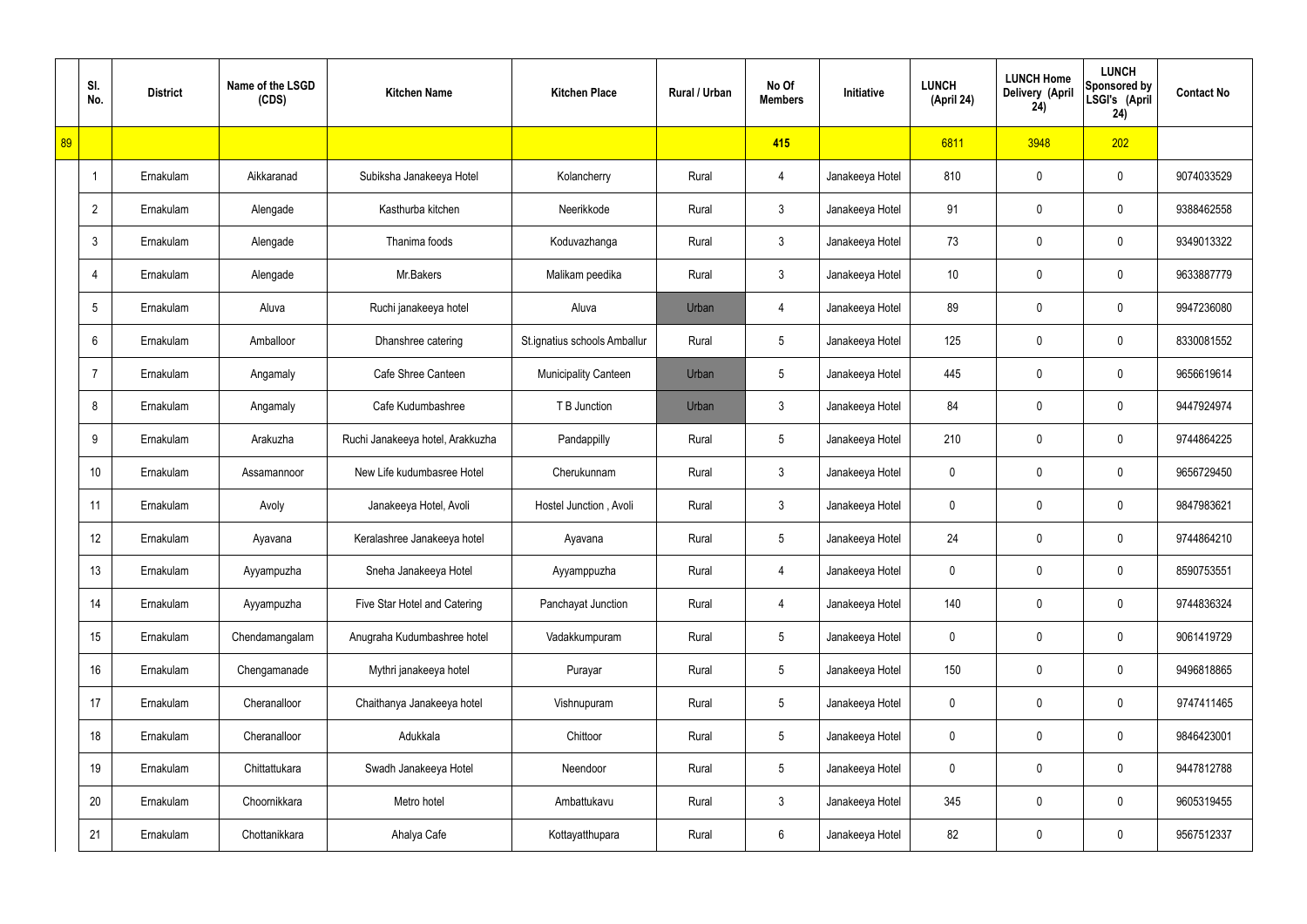| SI.<br>No. | <b>District</b> | Name of the LSGD<br>(CDS) | <b>Kitchen Name</b>                | <b>Kitchen Place</b>                 | Rural / Urban | No Of<br><b>Members</b> | Initiative      | <b>LUNCH</b><br>(April 24) | <b>LUNCH Home</b><br>Delivery (April<br>24) | <b>LUNCH</b><br>Sponsored by<br>LSGI's (April<br>24) | <b>Contact No</b> |
|------------|-----------------|---------------------------|------------------------------------|--------------------------------------|---------------|-------------------------|-----------------|----------------------------|---------------------------------------------|------------------------------------------------------|-------------------|
| 22         | Ernakulam       | Edakkattuvayal            | SANDHVANAM JANAKEEYA HOTEL         | <b>PEPPATHI</b>                      | Rural         | $\mathbf{3}$            | Janakeeya Hotel | 0                          | 0                                           | 0                                                    | 9447047980        |
| 23         | Ernakulam       | Edathala                  | Veetiloru oonne                    | Manalimukke                          | Rural         | $\mathbf{3}$            | Janakeeya Hotel | 192                        | 0                                           | $\mathbf 0$                                          |                   |
| 24         | Ernakulam       | Edathala                  | Souhridam Kudumbashree canteen     | Edathala                             | Rural         | $\mathbf{3}$            | Janakeeya Hotel | 255                        | 0                                           | $\mathbf 0$                                          | 7593057378        |
| 25         | Ernakulam       | Edavanakkad               | Royal Hotel                        | Edavanakad                           | Rural         | $\mathbf{3}$            | Janakeeya Hotel | $\mathbf 0$                | 0                                           | $\boldsymbol{0}$                                     | 9446742863        |
| 26         | Ernakulam       | Elanji                    | janakiya hotel elanji              | elanji punjayathu junction           | Rural         | $5\phantom{.0}$         | Janakeeya Hotel | 20                         | 0                                           | $\mathbf 0$                                          | 8921266850        |
| 27         | Ernakulam       | Eloor                     | Nalanandhana janakeeya hotel       | Eloor                                | Urban         | $\mathbf{3}$            | Janakeeya Hotel | 260                        | 0                                           | $\mathbf 0$                                          | 8848524108        |
| 28         | Ernakulam       | Ezhikkara                 | Sree Rajarajeswari Janakeeya Hotel | Ezhikkara                            | Rural         | $5\phantom{.0}$         | Janakeeya Hotel | 145                        | 0                                           | $\mathbf 0$                                          | 7558020438        |
| 29         | Ernakulam       | Kadungalloor              | Snehitha janakeeya hotel           | Kadungalloor                         | Rural         | $\mathbf{3}$            | Janakeeya Hotel | 190                        | 0                                           | $\boldsymbol{0}$                                     | $9.20E+11$        |
| 30         | Ernakulam       | Kalady                    | Jyothi Vanitha Canteen             | Kalady                               | Rural         | $5\phantom{.0}$         | Janakeeya Hotel | 255                        | 0                                           | $\mathbf 0$                                          | 9544624439        |
| 31         | Ernakulam       | <b>Kalamassery East</b>   | Thanima Janakeeya Hotel            | Kangarappady Medical college<br>Road | Urban         | $\mathbf{3}$            | Janakeeya Hotel | 338                        | 0                                           | $\mathbf 0$                                          | 9745481742        |
| 32         | Ernakulam       | <b>Kalamassery East</b>   | Nanma janakeeya hotel              | HMT, kalammassery                    | Urban         | $\mathbf{3}$            | Janakeeya Hotel | 368                        | $\boldsymbol{0}$                            | $\mathbf 0$                                          | 9061986861        |
| 33         | Ernakulam       | <b>Kalamassery West</b>   | Pulari janakeeya hotel             | Kunamthai                            | Urban         | $\mathbf{3}$            | Janakeeya Hotel | 478                        | 0                                           | $\mathbf 0$                                          | 7736594305        |
| 34         | Ernakulam       | <b>Kalamassery West</b>   | Kismath janakeeya hotel            | Vattekkunnam                         | Urban         | $\mathbf{3}$            | Janakeeya Hotel | 320                        | $\boldsymbol{0}$                            | 0                                                    | 9895049873        |
| 35         | Ernakulam       | Kalloorkkad               | Puthuma Janakeeya Hotel            | Kallorkkad                           | Rural         | $\mathbf{3}$            | Janakeeya Hotel | 258                        | $\mathsf{0}$                                | $\pmb{0}$                                            | 7558091353        |
| 36         | Ernakulam       | Kanjoor                   | Ammachiyude Adukkala               | Parappuram                           | Rural         | 3 <sup>1</sup>          | Janakeeya Hotel | 138                        | 0                                           | $\mathbf 0$                                          | 8547064578        |
| 37         | Ernakulam       | Karukutty                 | Anugraha Janakeeya Hotel           | Pallissery                           | Rural         | $5\phantom{.0}$         | Janakeeya Hotel | 70                         | 0                                           | $\mathbf 0$                                          | 8943838295        |
| 38         | Ernakulam       | Karumalloor               | Koottayma janakeeya hotel          | Kariyachira                          | Rural         | $\overline{4}$          | Janakeeya Hotel | 101                        | 0                                           | $\mathbf 0$                                          | 8281548828        |
| 39         | Ernakulam       | Kavalangad                | Five star Janakeeya Hotel          | Nellimattom                          | Rural         | $5\phantom{.0}$         | Janakeeya Hotel | 220                        | 0                                           | $\mathbf 0$                                          | 9744705648        |
| 40         | Ernakulam       | Keerampara                | Abhaya Janakeeya Hotel             | Punnekkad                            | Rural         | $\overline{4}$          | Janakeeya Hotel | 75                         | 0                                           | $\mathbf 0$                                          | 9074528135        |
| 41         | Ernakulam       | Keezhmad                  | Sadyalayam janakeeya hotel         | Keezhmad                             | Rural         | $5\phantom{.0}$         | Janakeeya Hotel | 0                          | 0                                           | $\mathbf 0$                                          | 7012778281        |
| 42         | Ernakulam       | Kochi East                | ANNAPOORNA JANAKEEYA HOTEL         | ALINCHUVADU                          | Urban         | $5\phantom{.0}$         | Janakeeya Hotel | 222                        | 0                                           | $\mathbf 0$                                          | 9567529849        |
| 43         | Ernakulam       | Kochi East                | YUMMEES KITCHEN                    | VADUTHALA                            | Urban         | $5\phantom{.0}$         | Janakeeya Hotel | 0                          | 0                                           | $\boldsymbol{0}$                                     | 9497680558        |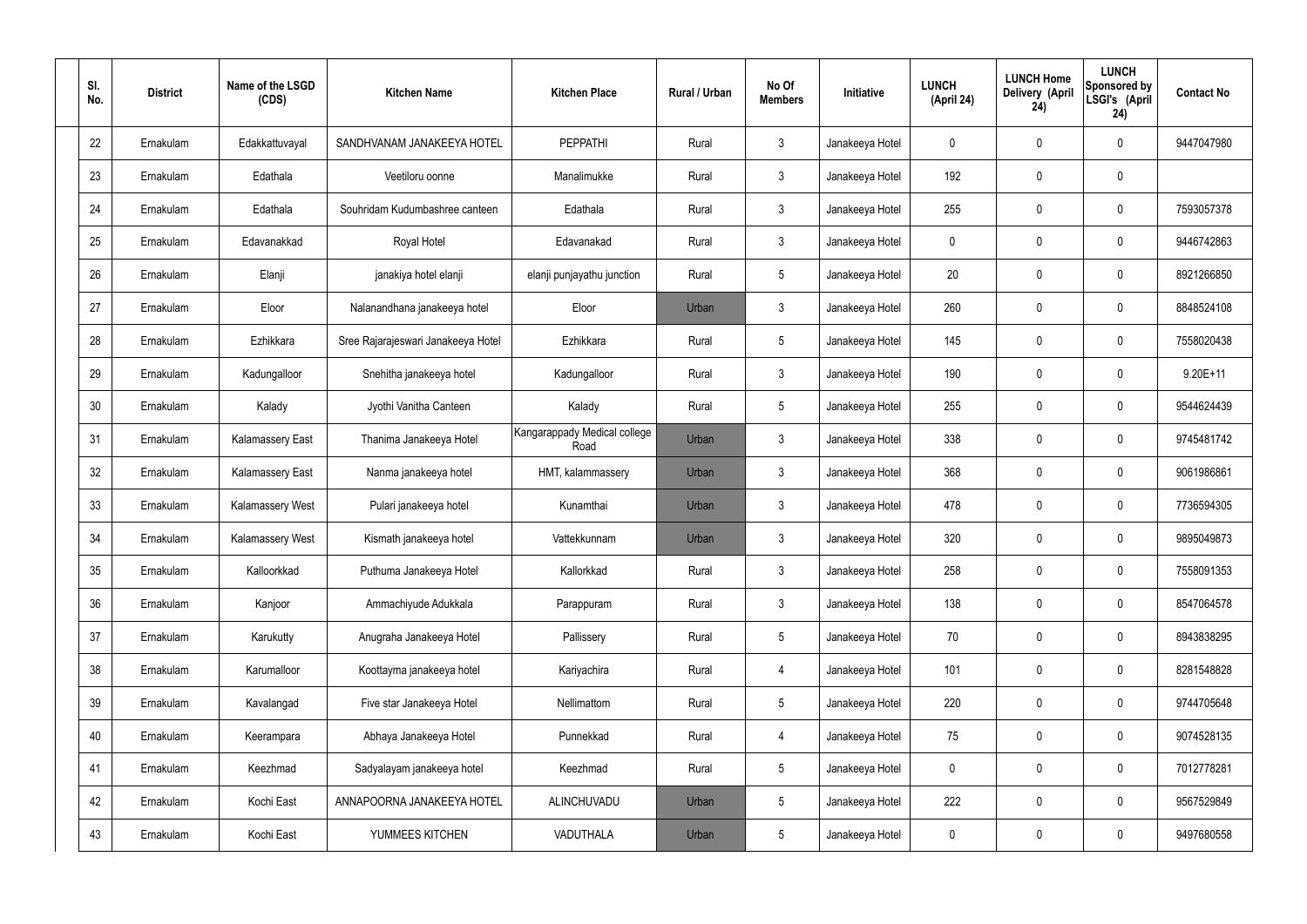|     | SI.<br>No. | <b>District</b> | Name of the LSGD<br>(CDS) | <b>Kitchen Name</b>              | <b>Kitchen Place</b>                      | <b>Rural / Urban</b> | No Of<br><b>Members</b> | Initiative      | <b>LUNCH</b><br>(April 24) | <b>LUNCH Home</b><br>Delivery (April<br>24) | <b>LUNCH</b><br><b>Sponsored by</b><br>LSGI's (April<br>24) | <b>Contact No</b> |
|-----|------------|-----------------|---------------------------|----------------------------------|-------------------------------------------|----------------------|-------------------------|-----------------|----------------------------|---------------------------------------------|-------------------------------------------------------------|-------------------|
|     | 44         | Ernakulam       | Kochi East                | ORUMA KITCHEN                    | <b>PACHALAM</b>                           | Urban                | $\mathbf{3}$            | Janakeeya Hotel | 195                        | 0                                           | $\mathbf 0$                                                 | 9497680558        |
|     | 45         | Ernakulam       | Kochi East                | <b>PONPULARI</b>                 | <b>KEERHI NAGAR,</b><br><b>ELAMAKKARA</b> | Urban                | $\mathfrak{Z}$          | Janakeeya Hotel | 346                        | 0                                           | $\boldsymbol{0}$                                            | 9446607548        |
|     | 46         | Ernakulam       | Kochi East                | <b>RUCHI CATERING</b>            | PUNNACKAL                                 | Urban                | 5                       | Janakeeya Hotel | 318                        | 0                                           | $\mathbf 0$                                                 | 9947080022        |
|     | 47         | Ernakulam       | Kochi East                | Samrudhi @ Kochi                 | Ernakulam North                           | Urban                | 14                      | Janakeeya Hotel | 2104                       | 846                                         | $\pmb{0}$                                                   | 9048609615        |
|     | 48         | Ernakulam       | Kochi South               | NEW AKSHAYA HOTEL                | <b>PONNURUNNI</b>                         | Urban                | 5                       | Janakeeya Hotel | 317                        | 0                                           | $\mathbf 0$                                                 | 8547855284        |
|     | 49         | Ernakulam       | Kochi South               | <b>AMMAS KITCHEN</b>             | <b>THEVARA</b>                            | Urban                | $\overline{4}$          | Janakeeya Hotel | 0                          | 0                                           | $\mathbf 0$                                                 | 8547855284        |
|     | 50         | Ernakulam       | Kochi South               | <b>FRIENDS</b>                   | <b>MINI PARK</b>                          | Urban                | 5                       | Janakeeya Hotel | 130                        | 0                                           | $\mathbf 0$                                                 | 9567127064        |
|     | 51         | Ernakulam       | Kochi West                | NAMMUDE ADUKKALA                 | <b>ERAVELI COLONY</b>                     | Urban                | 5                       | Janakeeya Hotel | 321                        | 0                                           | $\mathbf 0$                                                 | 9496025576        |
|     | 52         | Ernakulam       | Kochi West                | PUTHUMA KUDUMBASHREE HOTEL       | PALLURUTHY NADA                           | Urban                | 5                       | Janakeeya Hotel | 200                        | 0                                           | $\mathbf 0$                                                 | 9496025576        |
|     | 53         | Ernakulam       | Kochi West                | USHUS KUDUMBASHREE HOTEL         | <b>FORT KOCHI</b>                         | Urban                | $\overline{4}$          | Janakeeya Hotel | 234                        | 0                                           | $\pmb{0}$                                                   | 9847866090        |
|     | 54         | Ernakulam       | Koothattukulam            | Niravu janakeeya hotel           | Near ksrtc bus stand<br>koothattukulam    | Urban                | $\mathfrak{Z}$          | Janakeeya Hotel | 169                        | 0                                           | $\pmb{0}$                                                   | 9656619614        |
|     | 55         | Ernakulam       | Koovappady                | Kaipunyam Janakeeya hotel        | Koovappady                                | Rural                | 5                       | Janakeeya Hotel | 98                         | 0                                           | $\boldsymbol{0}$                                            | 9526628158        |
|     | 56         | Ernakulam       | Kothamangalam             | P.K Janakeeya hotel              | Kothamangalam                             | Urban                | $\mathbf{3}$            | Janakeeya Hotel | 0                          | 0                                           | $\mathbf 0$                                                 | 8156869114        |
|     | 57         | Ernakulam       | Kothamangalam             | Thanima catering unit            | Kothamangalam                             | Urban                | $\mathbf{3}$            | Janakeeya Hotel | 0                          | 0                                           | $\mathbf 0$                                                 | 9846664377        |
| 114 | 58         | Ernakulam       | Kottapady                 | Janakeeya Hotel                  | Kottappady junction                       | Rural                | $\mathbf{3}$            | Janakeeya Hotel | 166                        | 0                                           | $\mathbf 0$                                                 | 9497406993        |
|     | 59         | Ernakulam       | Kottuvally                | Amritha Janakeeya Hotel          | kottuvally                                | Rural                | 5                       | Janakeeya Hotel | 123                        | 0                                           | $\mathbf 0$                                                 | 8590034196        |
|     | 60         | Ernakulam       | Kumbalam                  | JANAKEEYA HOTEL KUMBALAM         | <b>MADAVANA</b>                           | Rural                | 5                       | Janakeeya Hotel | 356                        | 0                                           | $\pmb{0}$                                                   | 9746652717        |
|     | 61         | Ernakulam       | Kumbalangy                | St Antoneys kudumbashree         | OLD POST OFFICE                           | Rural                | $\mathbf{3}$            | Janakeeya Hotel | 156                        | 0                                           | $\pmb{0}$                                                   | 8138860764        |
|     | 62         | Ernakulam       | Kunnathunad               | Thripthi Janakeeya Hotel         | Pallikkara                                | Rural                | 6                       | Janakeeya Hotel | 112                        | 0                                           | $\pmb{0}$                                                   | 9744561425        |
|     | 63         | Ernakulam       | Kunnukara                 | Greenchilly cafe                 | Kunnukara                                 | Rural                | $\mathfrak{Z}$          | Janakeeya Hotel | 65                         | 0                                           | $\pmb{0}$                                                   | 9496852989        |
|     | 64         | Ernakulam       | Kunnukara                 | Thanima canteen                  | North aduvassery                          | Rural                | $5\phantom{.0}$         | Janakeeya Hotel | 112                        | 0                                           | $\pmb{0}$                                                   | 9744200583        |
|     | 65         | Ernakulam       | Kuttampuzha               | Nila kudumbashree janakiya hotel | Mini stadium, vadattupara                 | Rural                | $6\phantom{.0}$         | Janakeeya Hotel | 79                         | 0                                           | $\pmb{0}$                                                   | 9496754018        |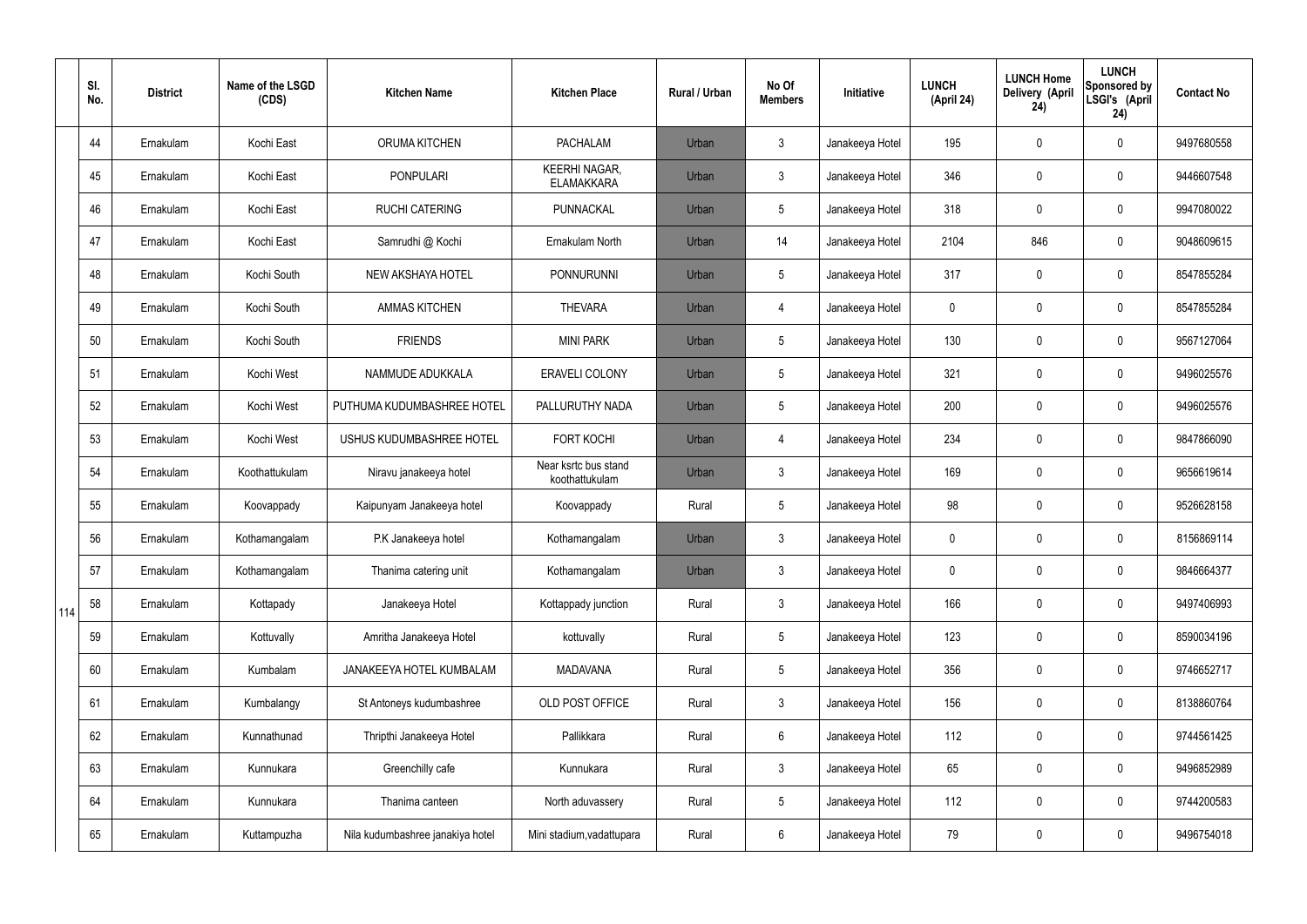| SI.<br>No. | <b>District</b> | Name of the LSGD<br>(CDS) | <b>Kitchen Name</b>            | <b>Kitchen Place</b>        | Rural / Urban | No Of<br><b>Members</b> | Initiative      | <b>LUNCH</b><br>(April 24) | <b>LUNCH Home</b><br>Delivery (April<br>24) | <b>LUNCH</b><br>Sponsored by<br>LSGI's (April<br>24) | <b>Contact No</b> |
|------------|-----------------|---------------------------|--------------------------------|-----------------------------|---------------|-------------------------|-----------------|----------------------------|---------------------------------------------|------------------------------------------------------|-------------------|
| 66         | Ernakulam       | Kuzhippilly               | Janakeeya hotel                | Kuzhupilli                  | Rural         | $\mathbf 0$             | Janakeeya Hotel | 0                          | 0                                           | $\mathbf 0$                                          | 9744631998        |
| 67         | Ernakulam       | Malayattoor               | Whats app Janakeeya Hotel      | Thottuva                    | Rural         | $\mathbf{3}$            | Janakeeya Hotel | 236                        | 0                                           | $\mathbf 0$                                          | 9.19E+11          |
| 68         | Ernakulam       | Malayattoor               | Natturuchi Janakeeya Hotel     | Ettakkadavu                 | Rural         | $\mathbf{3}$            | Janakeeya Hotel | 253                        | $\boldsymbol{0}$                            | $\mathbf 0$                                          | 9745470234        |
| 69         | Ernakulam       | Maneed                    | Coral Island                   | Maneed                      | Rural         | 4                       | Janakeeya Hotel | 125                        | 0                                           | $\mathbf 0$                                          | 7012652495        |
| 70         | Ernakulam       | Manjalloor                | Thanima Kudumbashree hotel     | Vazhakkulam                 | Rural         | $5\phantom{.0}$         | Janakeeya Hotel | 318                        | 0                                           | $\mathbf 0$                                          | 7306907918        |
| 71         | Ernakulam       | Manjapra                  | Sara's Kitchen                 | Puthenpalli                 | Rural         | $\mathbf{3}$            | Janakeeya Hotel | $\mathbf 0$                | 0                                           | $\mathbf 0$                                          | 8547392730        |
| 72         | Ernakulam       | Maradu                    | <b>VANITHA HOTEL</b>           | <b>KUNDANNOR JN</b>         | Urban         | $\overline{4}$          | Janakeeya Hotel | $\mathbf 0$                | $\boldsymbol{0}$                            | $\mathbf 0$                                          | 9349505008        |
| 73         | Ernakulam       | Marady                    | Janakeeya hotel, Marady        | Unnakkuppa                  | Rural         | $\overline{4}$          | Janakeeya Hotel | 127                        | 0                                           | $\mathbf 0$                                          | 9947943177        |
| 74         | Ernakulam       | Mazhuvannoor              | Sruthi Janakeeya Hotel         | Valayanchirangara           | Rural         | $\mathbf{3}$            | Janakeeya Hotel | 245                        | $\boldsymbol{0}$                            | $\mathbf 0$                                          | 9747924485        |
| 75         | Ernakulam       | Mookkannoor               | Mammaks Kitchen                | Mookkannoor                 | Rural         | $\mathbf{3}$            | Janakeeya Hotel | 216                        | 0                                           | $\mathbf 0$                                          | $9.19E + 11$      |
| 76         | Ernakulam       | Mudakkuzha                | Janakeeya Hotel                | Mudakkuzha                  | Rural         | $\mathbf{3}$            | Janakeeya Hotel | $\mathbf 0$                | 0                                           | $\boldsymbol{0}$                                     | $9.19E + 11$      |
| 77         | Ernakulam       | Mulanthuruthy             | Sulabha                        | karikode, mulanthuruthy     | Rural         | $\mathbf 0$             | Janakeeya Hotel | 217                        | 0                                           | $\boldsymbol{0}$                                     | 9633427553        |
| 78         | Ernakulam       | Mulavukad                 | Kudumbashree Veetile bakshanam | Mulavukad                   | Rural         | $5\phantom{.0}$         | Janakeeya Hotel | 0                          | 68                                          | $\boldsymbol{0}$                                     | 9061339557        |
| 79         | Ernakulam       | Muvattupuzha              | Oottupura                      | Muvattupuzha                | Urban         | 3                       | Janakeeya Hotel | 276                        | $\mathsf{0}$                                | $\pmb{0}$                                            |                   |
| 80         | Ernakulam       | Nayarambalam              | Four star cafe                 | Nayarambalam                | Rural         | $\mathbf{3}$            | Janakeeya Hotel | $\mathbf 0$                | $\mathsf{0}$                                | $\mathbf 0$                                          | 8891755948        |
| 81         | Ernakulam       | Nedumbassery              | Thani Nadan                    | Athani                      | Rural         | $5\phantom{.0}$         | Janakeeya Hotel | 187                        | $\mathbf 0$                                 | $\mathbf 0$                                          | 8138917514        |
| 82         | Ernakulam       | Nellikuzhy                | Janakeeya Hotel                | Nellikkuzhi                 | Rural         | $\mathbf{3}$            | Janakeeya Hotel | $\mathbf 0$                | $\mathsf{0}$                                | $\mathbf 0$                                          | 9562713076        |
| 83         | Ernakulam       | Njarakkal                 | Kripa Catering Unit            | Njarakkal                   | Rural         | $\mathbf{3}$            | Janakeeya Hotel | 97                         | $\mathbf 0$                                 | $\mathbf 0$                                          | 9567534006        |
| 84         | Ernakulam       | Okkal                     | Manna Janakeeya Hotel          | Edavoor                     | Rural         | $\overline{4}$          | Janakeeya Hotel | $\mathbf 0$                | $\mathsf{0}$                                | $\mathbf 0$                                          | 9539507674        |
| 85         | Ernakulam       | Paingottoor               | Janakeeya hotel                | Paingottoor                 | Rural         | $\overline{7}$          | Janakeeya Hotel | $\mathbf 0$                | $\mathbf 0$                                 | $\mathbf 0$                                          | 9656855730        |
| 86         | Ernakulam       | Paipra                    | Nanma Janakeeya Hotel          | Pezhakkappilly              | Rural         | $\mathfrak{Z}$          | Janakeeya Hotel | 187                        | 0                                           | $\mathbf 0$                                          | 9567747725        |
| 87         | Ernakulam       | Pallarimangalam           | Janakeeya Hotel                | Janakeeya Hotel, Koovalloor | Rural         | 4                       | Janakeeya Hotel | 154                        | $\pmb{0}$                                   | $\boldsymbol{0}$                                     | 7025992310        |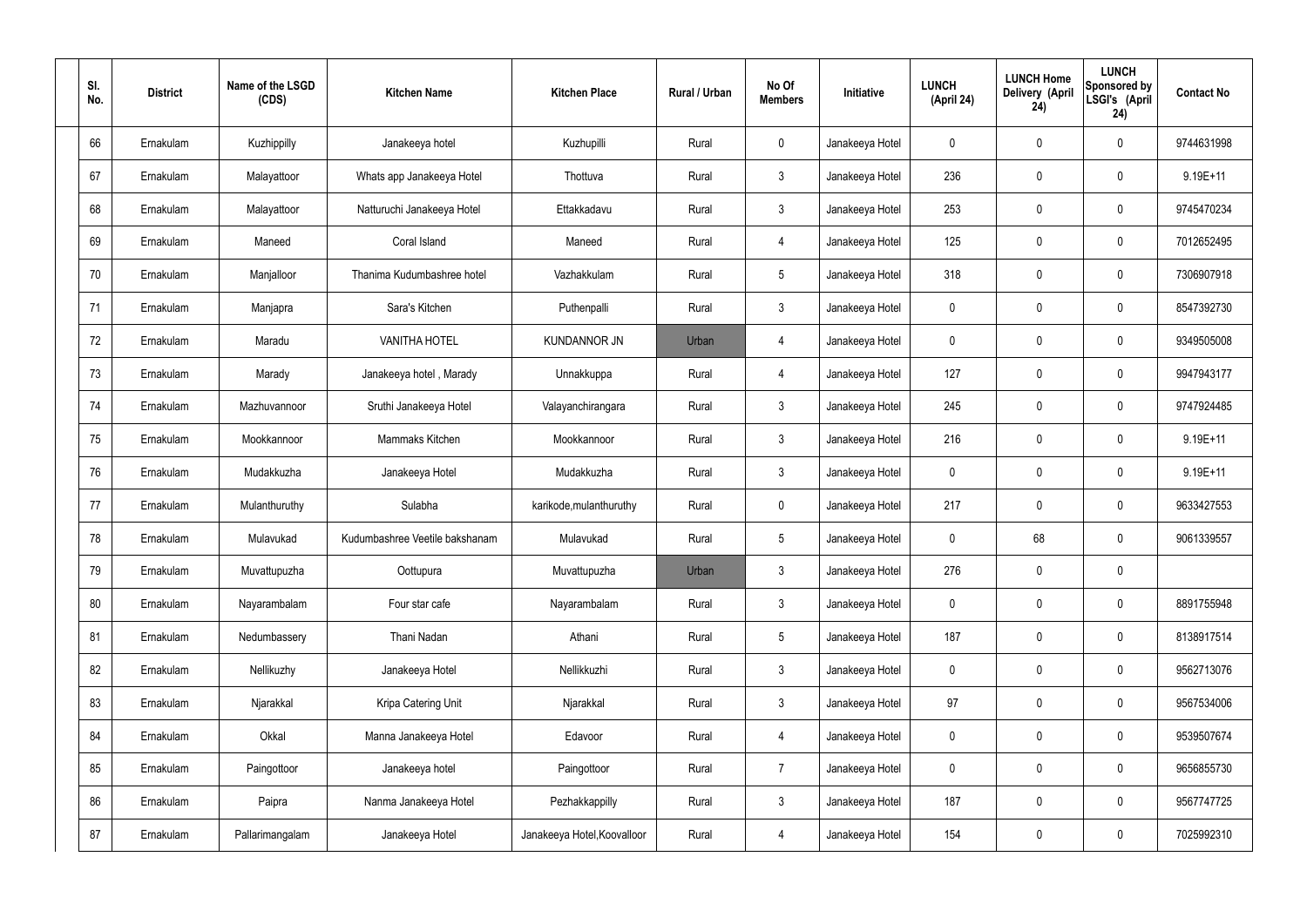| SI.<br>No. | <b>District</b> | Name of the LSGD<br>(CDS) | <b>Kitchen Name</b>                                             | <b>Kitchen Place</b>                        | Rural / Urban | No Of<br><b>Members</b> | <b>Initiative</b> | <b>LUNCH</b><br>(April 24) | <b>LUNCH Home</b><br>Delivery (April<br>24) | <b>LUNCH</b><br>Sponsored by<br>LSGI's (April<br>24) | <b>Contact No</b> |
|------------|-----------------|---------------------------|-----------------------------------------------------------------|---------------------------------------------|---------------|-------------------------|-------------------|----------------------------|---------------------------------------------|------------------------------------------------------|-------------------|
| 88         | Ernakulam       | Pallipuram                | SANTHWANAM Janakeeyahotel                                       | Pothen valav                                | Rural         | $5\phantom{.0}$         | Janakeeya Hotel   | 267                        | $\mathbf 0$                                 | $\mathbf 0$                                          | 9747525176        |
| 89         | Ernakulam       | Pambakkuda                | viswastha catering unit                                         | pambakkuda block punjayathu<br>building     | Rural         | $\overline{4}$          | Janakeeya Hotel   | 387                        | 0                                           | $\mathbf 0$                                          | 9946404045        |
| 90         | Ernakulam       | Parakkadave               | Thejus catering unit                                            | Moozhikkulam                                | Rural         | 10 <sup>°</sup>         | Janakeeya Hotel   | 98                         | 0                                           | $\mathbf 0$                                          | 9847936303        |
| 91         | Ernakulam       | Paravoor                  | sree vigneswara sc cafe                                         | Govt.boys' HSS, N.Paravur                   | Urban         | 4                       | Janakeeya Hotel   | 95                         | 0                                           | $\mathbf 0$                                          |                   |
| 92         | Ernakulam       | Perumbavoor               | <b>JANAKEEYA HOTEL MINI CIVIL</b><br><b>STATION PERUMBAVOOR</b> | <b>CIVIL STATION</b>                        | Urban         | $\mathbf{3}$            | Janakeeya Hotel   | 412                        | $\mathbf 0$                                 | $\mathbf 0$                                          | 9847008734        |
| 93         | Ernakulam       | Perumbavoor               | Swath kudumbashree canteen                                      | Perumbavoor                                 | Urban         | $\mathbf{3}$            | Janakeeya Hotel   | 316                        | 0                                           | $\mathbf 0$                                          | 9847015470        |
| 94         | Ernakulam       | Perumbavoor               | Janakeeya Hotel                                                 | Kanjirakkad pallippady                      | Urban         | $\mathbf{3}$            | Janakeeya Hotel   | 398                        | $\mathbf 0$                                 | $\mathbf 0$                                          | 9847015470        |
| 95         | Ernakulam       | Pindimana                 | Janakeeya hotel                                                 | Muthamkuzhi                                 | Rural         | $\overline{4}$          | Janakeeya Hotel   | 172                        | 0                                           | $\mathbf 0$                                          | 9656297799        |
| 96         | Ernakulam       | Piravam                   | sneha canteen                                                   | municipality building base floor<br>piravom | Urban         | 4                       | Janakeeya Hotel   | 236                        | $\mathbf 0$                                 | $\mathbf 0$                                          | 8075376906        |
| 97         | Ernakulam       | Pootrikka                 | <b>GRANDMA JANAKEEYA HOTEL</b>                                  | <b>CHOONDI</b>                              | Rural         | $\mathbf{3}$            | Janakeeya Hotel   | $\mathbf 0$                | 0                                           | $\mathbf 0$                                          | 9400550287        |
| 98         | Ernakulam       | Pothanikkad               | Taj hotel                                                       | Pothanikkad                                 | Rural         | $\mathbf{3}$            | Janakeeya Hotel   | 73                         | 0                                           | $\mathbf 0$                                          | 9645079573        |
| 99         | Ernakulam       | Puthanvelikkara           | Panjami cafe kudumbashree                                       | Near panjayath office                       | Rural         | $5\phantom{.0}$         | Janakeeya Hotel   | 123                        | 0                                           | $\mathbf 0$                                          | 9645530669        |
| 100        | Ernakulam       | Ramamangalam              | Kalavara janakeeya hotel                                        | ramamngalam                                 | Rural         | 4                       | Janakeeya Hotel   | 265                        | 0                                           | $\mathbf 0$                                          | 9961344346        |
| 101        | Ernakulam       | Rayamangalam              | Arya canteen                                                    | Kuruppampady                                | Rural         | $\mathbf{3}$            | Janakeeya Hotel   | 93                         | 0                                           | $\mathbf 0$                                          | 8281825730        |
| 102        | Ernakulam       | Thirumarady               | janakiya hotel thirumarady                                      | edappara jn.                                | Rural         | $\mathfrak{Z}$          | Janakeeya Hotel   | 87                         | 0                                           | $\mathbf 0$                                          | 7594811868        |
| 103        | Ernakulam       | Thiruvaniyoor             | Thanima                                                         | Thiruvaniyoor                               | Rural         | $\mathbf 0$             | Janakeeya Hotel   | 105                        | 0                                           | $\mathbf 0$                                          | 9061239698        |
| 104        | Ernakulam       | Thrikkakkara East         | Thanima Janakeeya Hotel                                         | Kakkanad                                    | Urban         | 8                       | Janakeeya Hotel   | 0                          | 0                                           | $\mathbf 0$                                          | 9207134763        |
| 105        | Ernakulam       | Thrikkakkara west         | Janakeeya hotel                                                 | Chembumukku                                 | Urban         | $5\phantom{.0}$         | Janakeeya Hotel   | 78                         | 0                                           | $\mathbf 0$                                          | 9496530576        |
| 106        | Ernakulam       | Thrikkakara East          | Kalavara janakeeya hotel                                        | Kusumagiri kakkanadu                        | Urban         | $\sqrt{5}$              | Janakeeya Hotel   | 62                         | 0                                           | $\mathbf 0$                                          | 8921205134        |
| 107        | Ernakulam       | Thuravoor                 | e-grill Janakeeya Hotel                                         | Yudapuram                                   | Rural         | 4                       | Janakeeya Hotel   | 430                        | 0                                           | $\mathbf 0$                                          | 9526845935        |
| 108        | Ernakulam       | Tripunithura              | Janakeeya Hotel Tripunithura                                    | Eroor                                       | Urban         | $\mathfrak{Z}$          | Janakeeya Hotel   | 132                        | 0                                           | $\mathbf 0$                                          | 8137977644        |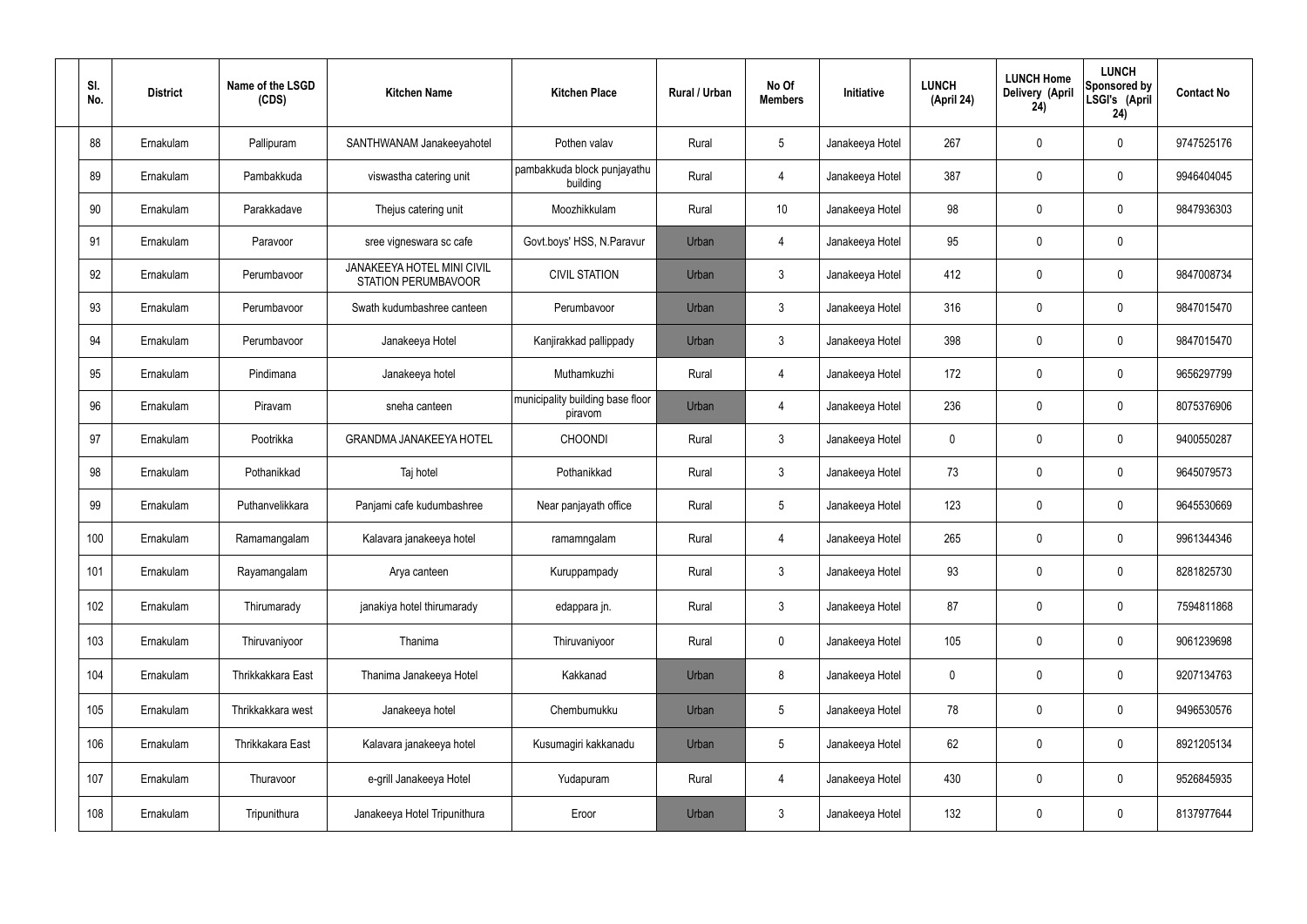|     | SI.<br>No.      | <b>District</b> | Name of the LSGD<br>(CDS) | <b>Kitchen Name</b>                         | <b>Kitchen Place</b>                              | Rural / Urban | No Of<br><b>Members</b> | Initiative      | <b>LUNCH</b><br>(April 24) | <b>LUNCH Home</b><br>Delivery (April<br>24) | <b>LUNCH</b><br><b>Sponsored by</b><br>LSGI's (April<br>24) | <b>Contact No</b> |
|-----|-----------------|-----------------|---------------------------|---------------------------------------------|---------------------------------------------------|---------------|-------------------------|-----------------|----------------------------|---------------------------------------------|-------------------------------------------------------------|-------------------|
|     | 109             | Ernakulam       | Vadakkekkara              | vadakkekkara kudumbasree janakeeya<br>hotel | Madaplathuruth                                    | Rural         | 4                       | Janakeeya Hotel | 0                          | 0                                           | $\pmb{0}$                                                   | 8301806778        |
|     | 110             | Ernakulam       | Vadavukode<br>Puthancruz  | <b>JANAKEEYA HOTEL</b>                      | Puthencruz                                        | Rural         | $\mathfrak{Z}$          | Janakeeya Hotel | 160                        | $\mathbf 0$                                 | $\pmb{0}$                                                   | $9.19E + 11$      |
|     | 111             | Ernakulam       | Valakom                   | Ruchi                                       | Valakom                                           | Rural         | $5\phantom{.0}$         | Janakeeya Hotel | 98                         | 0                                           | $\pmb{0}$                                                   | 9074232700        |
|     | 112             | Ernakulam       | Varapuzha                 | DURGA ACTIVITY                              | <b>CHETTIBHAGAM</b>                               | Rural         | 8                       | Janakeeya Hotel | 136                        | 0                                           | 0                                                           | 9496160074        |
|     | 113             | Ernakulam       | Vazhakulam                | Three Star Hotel                            | Marampally                                        | Rural         | $\mathfrak{Z}$          | Janakeeya Hotel | 303                        | $\mathbf 0$                                 | $\pmb{0}$                                                   | 6282644893        |
|     | 114             | Ernakulam       | Vengola                   | Janakeeya Hotel                             | Pathipalam                                        | Rural         | $5\phantom{.0}$         | Janakeeya Hotel | 65                         | 0                                           | $\pmb{0}$                                                   | 8137887455        |
|     | 115             | Ernakulam       | Vengoor                   | <b>JANAKEEYA HOTEL</b>                      | Choorathod                                        | Rural         | 4                       | Janakeeya Hotel | $\mathbf 0$                | 0                                           | $\pmb{0}$                                                   | 9656904682        |
| 114 |                 |                 |                           |                                             |                                                   |               | 449                     |                 | 19413                      | 914                                         | $\overline{0}$                                              |                   |
|     | $\mathbf 1$     | Idukki          | Adimaly                   | Friends Janakeeya Hotel                     | Adimaly                                           | Rural         | 4                       | Janakeeya Hotel | 146                        |                                             | 0                                                           | 9961635779        |
|     | $\overline{2}$  | Idukki          | Alackode                  | Five Star Canteen                           | Elamdesham Block<br>Panchayath Building, Alakode  | Rural         | $5\phantom{.0}$         | Janakeeya Hotel | $\mathbf 0$                |                                             | 0                                                           | 9961482164        |
|     | $\mathbf{3}$    | Idukki          | Arakkulam                 | Sabhalyam                                   | Moolamattom                                       | Rural         | 4                       | Janakeeya Hotel | 187                        |                                             | 0                                                           | 8848124921        |
|     | 4               | Idukki          | Ayyappancovil             | Maria Janakeeya Hotel                       | Parappu                                           | Rural         | $\mathfrak{Z}$          | Janakeeya Hotel | 95                         |                                             | 0                                                           | 9544622096        |
|     | 5               | Idukki          | Bysonvalley               | Famous Janakiya Hotel                       | Pottankad                                         | Rural         | 4                       | Janakeeya Hotel | 90                         |                                             | 0                                                           | 9744566398        |
|     | $6\phantom{.}6$ | Idukki          | Chakkupallam              | Vanithasree Janakeeya Hotel                 | Anakkara                                          | Rural         | $\mathbf{3}$            | Janakeeya Hotel | 285                        |                                             | 0                                                           | 8075143547        |
|     | $\overline{7}$  | Idukki          | Devikulam                 | Kudumbashree Janakeeya Hotel                | Echo point                                        | Rural         | $\mathbf{3}$            | Janakeeya Hotel | 62                         |                                             | 0                                                           | 8281640208        |
|     | 8               | Idukki          | Edavetty                  | Kudumbashree Janakeeya Hotel                | Edavetty                                          | Rural         | $\mathfrak{Z}$          | Janakeeya Hotel | $\mathbf 0$                |                                             | 0                                                           | 6238694173        |
|     | $9\,$           | Idukki          | Erattayar                 | Vanitha Janakeeya Hotel                     | Erattayar                                         | Rural         | 4                       | Janakeeya Hotel | 125                        |                                             | 0                                                           | 9188166929        |
|     | 10              | Idukki          | Kamakshi                  | Kripa Catering                              | Thankamani                                        | Rural         | $5\phantom{.0}$         | Janakeeya Hotel | 210                        |                                             | 0                                                           | 9544021398        |
|     | 11              | Idukki          | Kanchiyar                 | Swadh Janakeeya Hotel                       | Kanchiyar                                         | Rural         | $5\phantom{.0}$         | Janakeeya Hotel | 128                        |                                             | 0                                                           | 8606856496        |
|     | 12              | Idukki          | Kanjikkuzhi               | Samarppanam                                 | Kanjikkuzhi                                       | Rural         | 4                       | Janakeeya Hotel | 132                        |                                             |                                                             | 9447169262        |
|     | 13              | Idukki          | Kanthaloor                | Morningstar Janakeeya Hotel                 | Sahayagiri complex, near<br>Kanthalloor Bus stand | Rural         | 4                       | Janakeeya Hotel | 170                        |                                             | 0                                                           | 9447941632        |
|     | 14              | ldukki          | Karimannoor               | Rujiya Catering Unit                        | Karimannoor                                       | Rural         | $\overline{5}$          | Janakeeya Hotel | 81                         |                                             | 0                                                           | 9497454952        |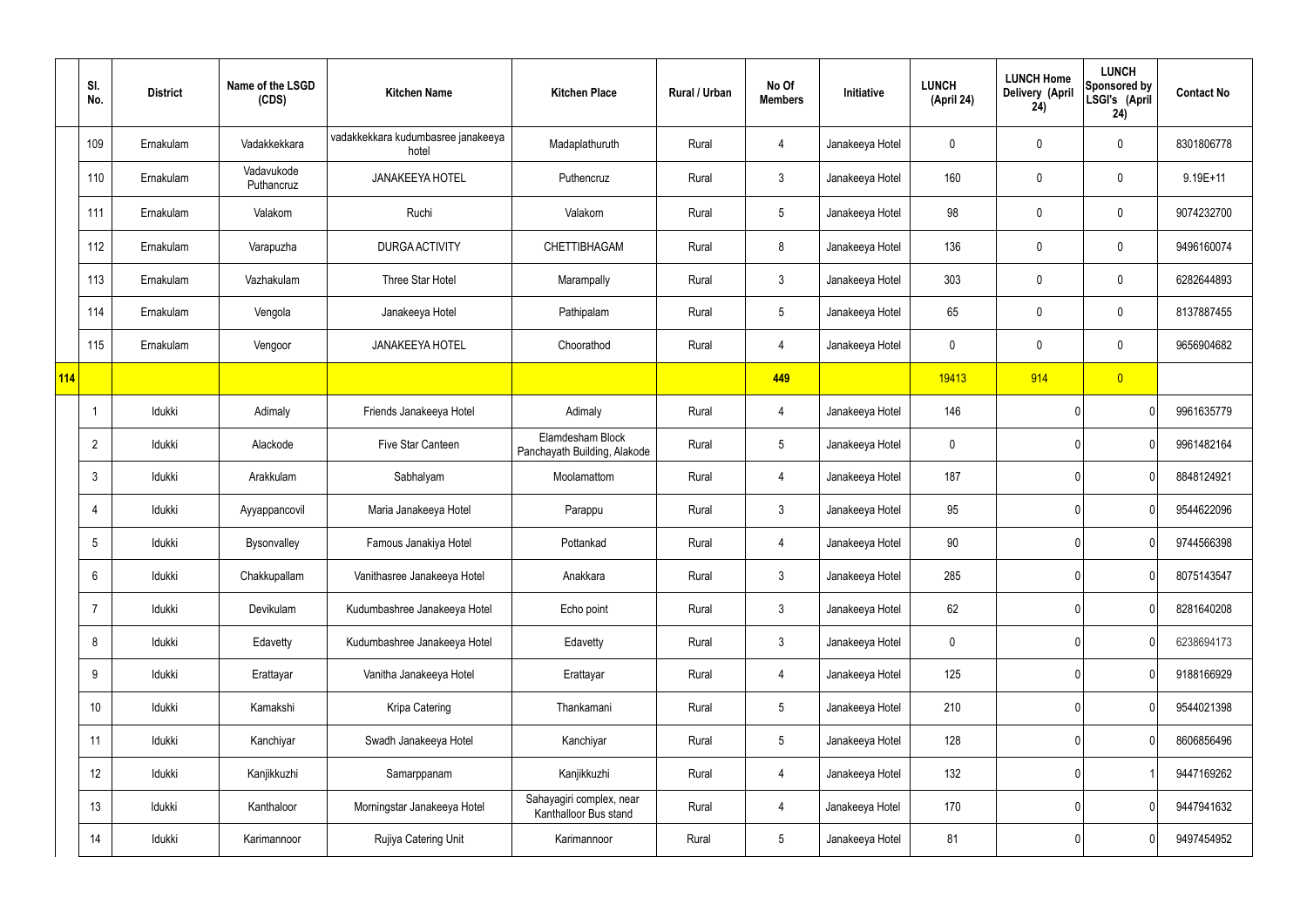|    | SI.<br>No. | <b>District</b> | Name of the LSGD<br>(CDS) | <b>Kitchen Name</b>                | <b>Kitchen Place</b>          | <b>Rural / Urban</b> | No Of<br><b>Members</b> | Initiative      | <b>LUNCH</b><br>(April 24) | <b>LUNCH Home</b><br>Delivery (April<br>24) | <b>LUNCH</b><br>Sponsored by<br>LSGI's (April<br>24) | <b>Contact No</b> |
|----|------------|-----------------|---------------------------|------------------------------------|-------------------------------|----------------------|-------------------------|-----------------|----------------------------|---------------------------------------------|------------------------------------------------------|-------------------|
|    | 15         | Idukki          | Karunapuram               | Karuna Hotel                       | Panchayathu complex           | Rural                | 4                       | Janakeeya Hotel | 206                        |                                             | 0                                                    | 9961152820        |
|    | 16         | Idukki          | Kattappana                | Karunya Janakeeya Hotel            | Kattappana                    | Urban                | 5                       | Janakeeya Hotel | 285                        |                                             | 0                                                    | 9497684477        |
|    | 17         | Idukki          | Kodikkulam                | Kulirma Janakiya Hotel             | Kodikkulam                    | Rural                | 6                       | Janakeeya Hotel | 32                         |                                             | 0                                                    | 9605111852        |
|    | 18         | Idukki          | Kokkayar                  | Sevana Janakeeya hotel             | 35th Mile                     | Rural                | 3                       | Janakeeya Hotel | 22                         |                                             | 0                                                    | 9562067674        |
|    | 19         | Idukki          | Konnathadi                | Friends Janakeeya Hotel            | Panickankudi                  | Rural                | 6                       | Janakeeya Hotel | 0                          |                                             | 0                                                    | 9544048878        |
|    | 20         | Idukki          | Konnathadi                | Janapriya Janakeeya Hotel          | Konnathadi                    | Rural                | 3                       | Janakeeya Hotel | 155                        |                                             | 0                                                    | 9895147074        |
|    | 21         | Idukki          | Kudayathoor               | Kudumbashree Janakeeya Hotel       | Kanjar                        | Rural                | $\mathbf{3}$            | Janakeeya Hotel | 98                         |                                             | 0                                                    | 9526762560        |
|    | 22         | Idukki          | Kumaramangalam            | Kumaramangalam Janakeeya Hotel     | Kumaramangalam                | Rural                | 4                       | Janakeeya Hotel | 160                        |                                             | 0                                                    | 9745633509        |
|    | 23         | Idukki          | Kumili                    | Ruchi Hotel                        | Kumili                        | Rural                | 4                       | Janakeeya Hotel | 0                          |                                             | 0                                                    | 9447980637        |
|    | 24         | Idukki          | Manakkadu                 | Vanitha Hotel                      | Chittoor                      | Rural                | $\mathbf{3}$            | Janakeeya Hotel | 300                        |                                             | 0                                                    | 8330097933        |
| 50 | 25         | Idukki          | Mankulam                  | Jeevanam Catering Janakeeya Hotel  | Panchayathu Building          | Rural                | 4                       | Janakeeya Hotel | 123                        |                                             | 0                                                    | 9495060505        |
|    | 26         | Idukki          | Mankulam                  | Happy Janakéeya Hotel              | Aanakkulam                    | Rural                | 3                       | Janakeeya Hotel | 65                         |                                             | 0                                                    | 9496251027        |
|    | 27         | Idukki          | Marayoor                  | Malabar food court Janakeeya Hotel | Marayoor Near IDCB bank       | Rural                | 4                       | Janakeeya Hotel | 212                        |                                             | 0                                                    | 9446925610        |
|    | 28         | Idukki          | Mariyapuram               | Anaswara Hotel & Catering          | Idukki                        | Rural                | 4                       | Janakeeya Hotel | 150                        |                                             | 3                                                    | 9526329438        |
|    | 29         | Idukki          | Munnar                    | Annapoorna catering                | Lorry stand, old munnar       | Rural                | 5 <sub>5</sub>          | Janakeeya Hotel | 293                        |                                             | 0                                                    | 8281009478        |
|    | 30         | Idukki          | Muttom                    | Nila Janakeeya Hotel               | Muttom                        | Rural                | $\mathbf{3}$            | Janakeeya hotel | 235                        |                                             | 0                                                    | 9961104818        |
|    | 31         | Idukki          | Nedumkandam               | Annus catering                     | Nedumkandam<br>Kizhakkekavala | Rural                | 4                       | Janakeeya Hotel | 210                        |                                             | 0                                                    | 9747458576        |
|    | 32         | Idukki          | Pallivasal                | <b>Blessing Janakeeya Hotel</b>    | Pallivasal                    | Rural                | 4                       | Janakeeya Hotel | 126                        |                                             | 0                                                    | 9947981574        |
|    | 33         | Idukki          | Pampadumpara              | Thripthy Janakeeya Hotel           | Pampadumpara                  | Rural                | $\mathbf{3}$            | Janakeeya Hotel | 189                        |                                             | 0                                                    | 9207150558        |
|    | 34         | Idukki          | Peermedu                  | Thripthy Janakeeya Hotel           | Peermedu                      | Rural                | $3\phantom{.0}$         | Janakeeya Hotel | 85                         |                                             | 0                                                    | 9633311267        |
|    | 35         | Idukki          | Peruvanthanam             | Janakeeya Hotel                    | Peruvanthanam                 | Rural                | $5\phantom{.0}$         | Janakeeya Hotel | 37                         |                                             | 0                                                    | 9562274720        |
|    | 36         | Idukki          | Purappuzha                | Ammas Janakeeya Hotel              | Purappuzha                    | Rural                | $\mathfrak{Z}$          | Janakeeya Hotel | 45                         |                                             | 0                                                    | 9744954032        |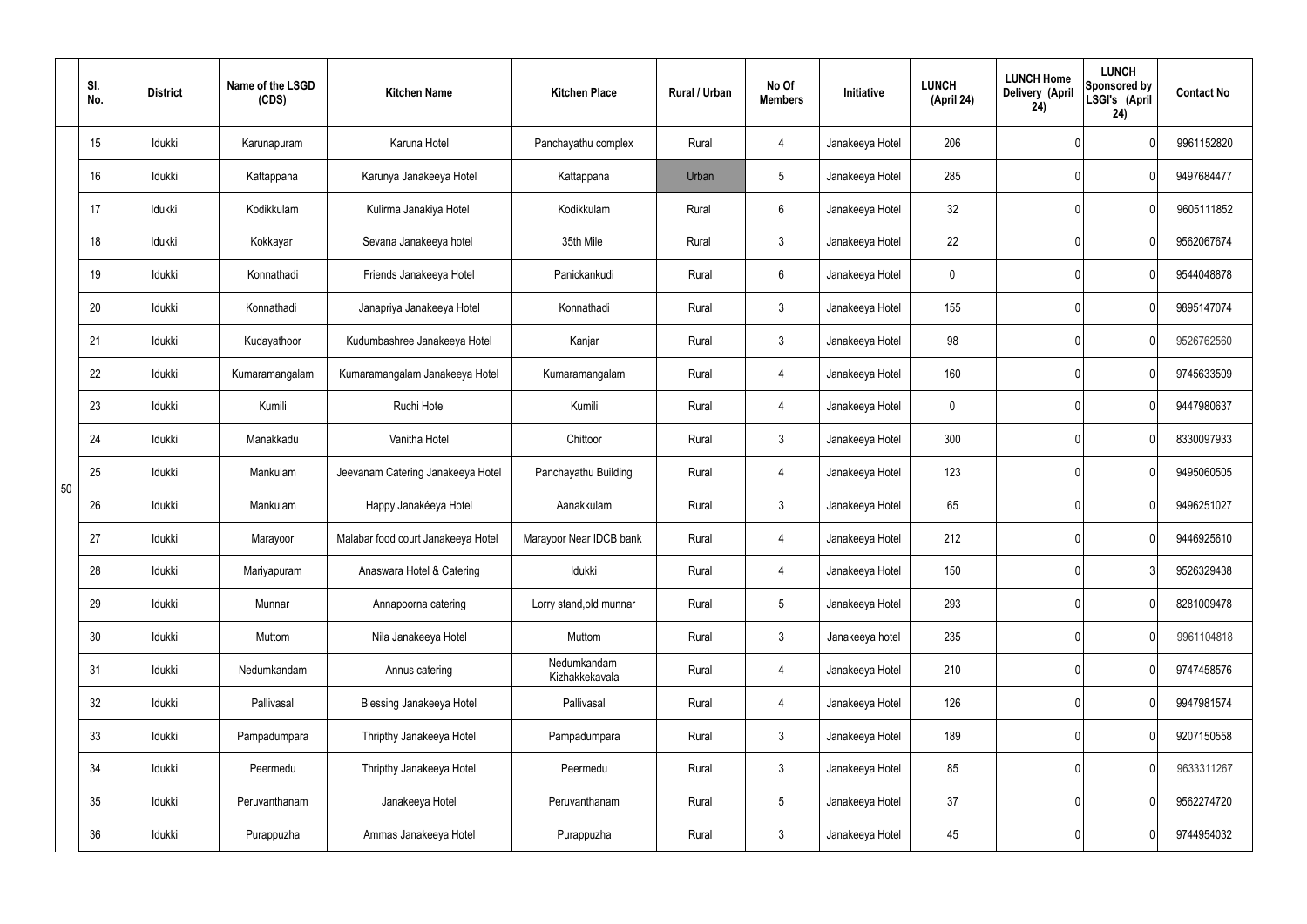|    | SI.<br>No.      | <b>District</b> | Name of the LSGD<br>(CDS) | <b>Kitchen Name</b>                       | <b>Kitchen Place</b>                      | Rural / Urban | No Of<br><b>Members</b> | Initiative      | <b>LUNCH</b><br>(April 24) | <b>LUNCH Home</b><br>Delivery (April<br>24) | <b>LUNCH</b><br>Sponsored by<br>LSGI's (April<br>24) | <b>Contact No</b> |
|----|-----------------|-----------------|---------------------------|-------------------------------------------|-------------------------------------------|---------------|-------------------------|-----------------|----------------------------|---------------------------------------------|------------------------------------------------------|-------------------|
|    | 37              | Idukki          | Rajakkadu                 | Janakeeya Hotel                           | Rajakkadu Town                            | Rural         | $\mathbf{3}$            | Janakeeya Hotel | 449                        |                                             | $\mathbf{0}$                                         | 9446766999        |
|    | 38              | Idukki          | Rajakumari                | Aiswarya Vanitha Restaurent               | Rajakumari South                          | Rural         | $\overline{4}$          | Janakeeya Hotel | 295                        |                                             | $\mathbf{0}$                                         | 9526570410        |
|    | 39              | Idukki          | Santhanpara               | Janakeeya Hotel                           | Santhanpara                               | Rural         | 4                       | Janakeeya Hotel | 180                        |                                             | $\mathbf{0}$                                         | 9526174553        |
|    | 40              | Idukki          | Senapathy                 | Ammoose Hotel                             | Mangathotty                               | Rural         | $\mathbf{3}$            | Janakeeya Hotel | $\mathbf 0$                |                                             | $\mathbf{0}$                                         | 9539396626        |
|    | 41              | Idukki          | Udumbannoor               | Kudumbashree Janakeeya Hotel              | Udumbannor                                | Rural         | $\mathbf{3}$            | Janakeeya Hotel | 276                        |                                             | 0                                                    | 9633678438        |
|    | 42              | Idukki          | Upputhara                 | Samarppitha Janakeeya hotel               | Upputhara                                 | Rural         | $5\phantom{.0}$         | Janakeeya Hotel | 106                        |                                             | $\mathbf{0}$                                         | 9526590710        |
|    | 43              | Idukki          | Vandanmedu                | Dharshana Janakeeya Hotel                 | Vandanmedu                                | Rural         | 4                       | Janakeeya Hotel | 110                        |                                             | $\mathbf{0}$                                         | 9744038737        |
|    | 44              | Idukki          | Vandiperiyar              | Vandiperiyar Janakeeya Hotel              | Vandiperiyar                              | Rural         | $5\phantom{.0}$         | Janakeeya Hotel | 154                        |                                             | $\overline{0}$                                       | 8086863254        |
|    | 45              | Idukki          | Vannappuram               | Souhrudham Janakeeya Hotel                | Vannappuram                               | Rural         | $5\phantom{.0}$         | Janakeeya Hotel | 55                         |                                             | 0                                                    | 8113054492        |
|    | 46              | Idukki          | Vathikudy                 | Mahima                                    | Murickassery                              | Rural         | $\mathbf{3}$            | Janakeeya Hotel | 190                        |                                             | 0                                                    | 8289945652        |
|    | 47              | Idukki          | Vattavada                 | Vattavada Kudumbashree Janakeeya<br>Hotel | Keekkara, Kovilur                         | Rural         | $\overline{4}$          | Janakeeya Hotel | 223                        |                                             | 0                                                    | 9497790469        |
|    | 48              | Idukki          | Vazhathoppu               | Grahalakshmi Hotel & Catering             | Cheruthoni                                | Rural         | $\overline{4}$          | Janakeeya Hotel | 168                        |                                             | 3                                                    | 9496178884        |
|    | 49              | Idukki          | Vellathooval              | Flowers Janakeeya Hotel                   | Vellathooval                              | Rural         | 4                       | Janakeeya Hotel | 54                         |                                             | $\overline{0}$                                       | 9961419892        |
|    | 50              | Idukki          | Velliyamattam             | Padhayam Kudumbashree Janakeeya<br>Hotel  | Velliyamattam                             | Rural         | $\overline{4}$          | Janakeeya Hotel | 46                         |                                             | $\overline{0}$                                       | 7902854627        |
| 50 |                 |                 |                           |                                           |                                           |               | 197                     |                 | 7045                       |                                             | $6 \mid$                                             |                   |
|    |                 | Kannur          | Maloor                    | Maloor Janakeeya Hotel                    | Thrikandaripoyil, PO-<br>Thrikandaripoyil | Rural         | $\mathbf{3}$            | Janakeeya Hotel | 150                        | $\pmb{0}$                                   | $\mathbf 0$                                          | 9656132294        |
|    | $\overline{2}$  | Kannur          | Kolachery                 | Janakeeya Hotel                           | Kolachery Paramba, PO-<br>Kolacheri       | Rural         | $5\overline{)}$         | Janakeeya Hotel | 302                        | $\pmb{0}$                                   | $6\phantom{.}6$                                      | 9895324699        |
|    | $\mathfrak{Z}$  | Kannur          | Pinarayi                  | Janakeeya hotel, Pinarayi                 | Pinarayi                                  | Rural         | $6\overline{6}$         | Janakeeya Hotel | 194                        | $\pmb{0}$                                   | $\mathbf 0$                                          | 9447215211        |
|    | 4               | Kannur          | Muzhakunnu                | Thripthy Janakeeya Hotel                  | Kakkayangad, Muzhakkunnu                  | Rural         | $5\phantom{.0}$         | Janakeeya Hotel | 272                        | $\pmb{0}$                                   | $\overline{2}$                                       | 9526047538        |
|    | $5\phantom{.0}$ | Kannur          | Chapparappadavu           | Kudumbasree janakeeya hotel               | Near village office,<br>Chapparappadav    | Rural         | $\mathbf{3}$            | Janakeeya Hotel | 127                        | $\pmb{0}$                                   | $\mathbf 0$                                          | 9605413324        |
|    | $6\phantom{.}$  | Kannur          | Iritty                    | Roopasree Kudumbashree hotel              | Koolichembra                              | Urban         | 8                       | Janakeeya Hotel | $\mathbf 0$                | $\pmb{0}$                                   | $\mathbf 0$                                          | 8589921533        |
|    | $\overline{7}$  | Kannur          | Dharmadam                 | Dharmadam Janakeeya hotel                 | Near Andalloor kav,<br>Dharmadam          | Rural         | $3\overline{3}$         | Janakeeya Hotel | 103                        | $\pmb{0}$                                   | $\boldsymbol{0}$                                     | 9526975778        |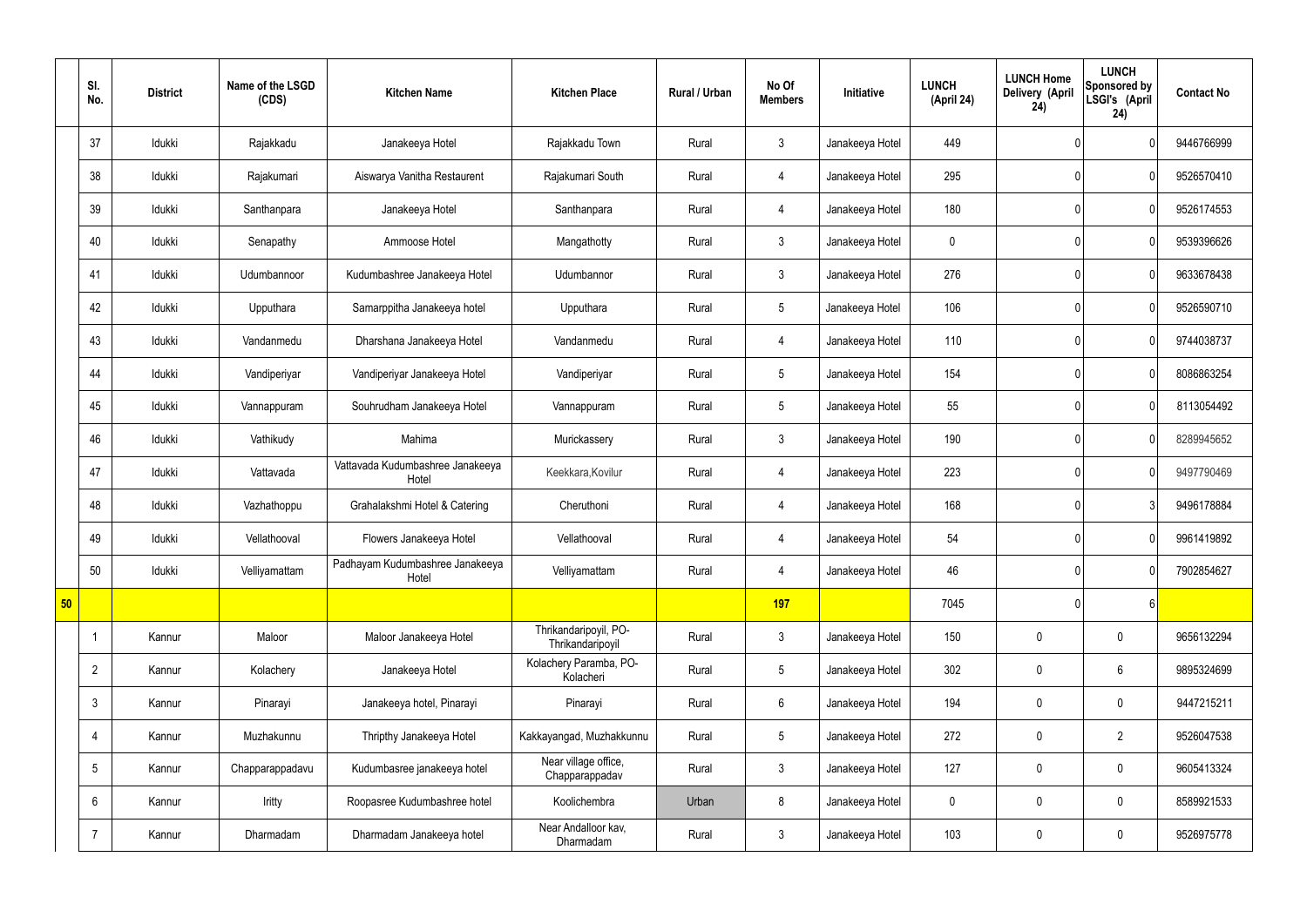| SI.<br>No. | <b>District</b> | Name of the LSGD<br>(CDS)   | <b>Kitchen Name</b>                                | <b>Kitchen Place</b>                           | Rural / Urban | No Of<br><b>Members</b> | Initiative      | <b>LUNCH</b><br>(April 24) | <b>LUNCH Home</b><br>Delivery (April<br>24) | <b>LUNCH</b><br>Sponsored by<br>LSGI's (April<br>24) | <b>Contact No</b> |
|------------|-----------------|-----------------------------|----------------------------------------------------|------------------------------------------------|---------------|-------------------------|-----------------|----------------------------|---------------------------------------------|------------------------------------------------------|-------------------|
| 8          | Kannur          | Peralassery                 | Janakeeya Hotel                                    | Peralassery Town, PO -<br>Mundallur            | Rural         | 9                       | Janakeeya Hotel | 435                        | 0                                           | $\mathbf 0$                                          | 70256213909       |
| 9          | Kannur          | Kadannappalli<br>Panappuzha | Kudumbasree janakeeya hotel                        | Chanthappura                                   | Rural         | $\overline{4}$          | Janakeeya Hotel | 137                        | 0                                           | $\mathbf 0$                                          | 9961089935        |
| 10         | Kannur          | Anthur                      | Janakeeya hotel                                    | Dharmasala                                     | Urban         | $5\phantom{.0}$         | Janakeeya Hotel | 272                        | 0                                           | $\mathbf 0$                                          | 9544138650        |
| 11         | Kannur          | Cheruthazham                | Janakeeya Hotel (Thripthi<br>Kudumbashree Canteen) | Pilathara                                      | Rural         | $\mathbf{3}$            | Janakeeya Hotel | 166                        | 0                                           | $\mathbf 0$                                          | 9947540361        |
| 12         | Kannur          | Peravoor                    | Kudumbashree Janakeeya Hotel                       | Peravoor Bus stand, Peravoor<br>P <sub>O</sub> | Rural         | $\mathbf{3}$            | Janakeeya Hotel | 195                        | 0                                           | $\mathbf 0$                                          | 9947567857        |
| 13         | Kannur          | Kalliassery                 | Janakeeya Hotel                                    | Irinav Road, Payyattam, PO-<br>Irinav          | Rural         | $\overline{4}$          | Janakeeya Hotel | 241                        | 0                                           | $\mathbf 0$                                          | 8848330570        |
| 14         | Kannur          | Panniyannur                 | Janakeeya Hotel                                    | Panoor Block office compound                   | Rural         | $6\phantom{.}6$         | Janakeeya Hotel | 271                        | 0                                           | $\mathbf 0$                                          | 9447449875        |
| 15         | Kannur          | Kannapuram                  | Janakeeya Hotel                                    | Chynaclay road, Kannapuram                     | Rural         | $5\phantom{.0}$         | Janakeeya Hotel | 146                        | 0                                           | $\overline{2}$                                       | 8089127045        |
| 16         | Kannur          | Sreekandapuram              | Janakeeya Hotel                                    | Sreekandapuram, near bus<br>stand              | Urban         | $5\phantom{.0}$         | Janakeeya Hotel | 226                        | 0                                           | $\mathbf 0$                                          | 7591948757        |
| 17         | Kannur          | Thalasseri                  | Janakeeya Hotel                                    | New bus stand, Thalasseri                      | Urban         | $6\phantom{.}6$         | Janakeeya Hotel | 497                        | 0                                           | $\mathbf 0$                                          | 9446263864        |
| 18         | Kannur          | Chokli                      | Janakeeya Hotel                                    | Olavilam, Chokli                               | Rural         | $5\,$                   | Janakeeya Hotel | 111                        | $\boldsymbol{0}$                            | $\mathbf 0$                                          | 9846892821        |
| 19         | Kannur          | Udayagiri                   | Janakeeya Hotel                                    | Karthikapuram                                  | Rural         | 4                       | Janakeeya Hotel | 276                        | 0                                           | $\mathbf 0$                                          | 9562375342        |
| 20         | Kannur          | Karivellur Peralam          | Janakeeya Hotel                                    | Panchayah building,<br>Onakkunnu               | Rural         | 4                       | Janakeeya Hotel | 209                        | 0                                           | 0                                                    | 7025519714        |
| 21         | Kannur          | Muzhappilangad              | Janakeeya Hotel                                    | Near FCI godown,<br>Muzhappilangad             | Rural         | $5\phantom{.0}$         | Janakeeya Hotel | 192                        | 0                                           | $\mathbf 0$                                          | 7306005267        |
| 22         | Kannur          | Narath                      | Janakeeya Hotel                                    | Janakeeya Hotel, Kambil,<br>Narath             | Rural         | $\overline{7}$          | Janakeeya Hotel | 140                        | 0                                           | $5\phantom{.0}$                                      | 9747441162        |
| 23         | Kannur          | Payyannur                   | Janakeeya Hotel                                    | Municipality compoud,<br>Payyannur             | Urban         | $\mathbf{3}$            | Janakeeya Hotel | 248                        | 0                                           | $\mathbf 0$                                          | 9526620805        |
| 24         | Kannur          | Kangol Alappadamba          | Janakeeya Hotel                                    | Mathil, Near Kangol<br>Alappadamba Panchayath  | Rural         | $\overline{4}$          | Janakeeya Hotel | 89                         | 0                                           | $\mathbf 0$                                          | 9495296142        |
| 25         | Kannur          | Naduvil                     | Janakeeya Hotel                                    | Panchayath compound,<br>Naduvil town           | Rural         | $\overline{4}$          | Janakeeya Hotel | 180                        | 0                                           | $\mathbf 0$                                          | 7902902490        |
| 26         | Kannur          | Koothuparamba               | Janakeeya Hotel                                    | Manghad Vayal, Near HSS<br>Koothuparamba, PO-  | Urban         | 8                       | Janakeeya Hotel | 325                        | 0                                           | $\mathbf 0$                                          | 9645608253        |
| 27         | Kannur          | Kuttiatoor                  | Janakeeya Hotel                                    | Near Panchayath office,<br>Chattukappara       | Rural         | $5\phantom{.0}$         | Janakeeya Hotel | 62                         | 0                                           | $\mathbf 0$                                          | 9544644195        |
| 28         | Kannur          | Kathirur                    | Janakeeya Hotel                                    | Panchayath office building,<br>Kathirur        | Rural         | $5\phantom{.0}$         | Janakeeya Hotel | 560                        | 0                                           | $\mathbf 0$                                          | 8129404833        |
| 29         | Kannur          | Panoor                      | Janakeeya Hotel                                    | Elangode, Panoor                               | Urban         | $5\phantom{.0}$         | Janakeeya Hotel | 198                        | $\pmb{0}$                                   | $\bm{0}$                                             | 9605852157        |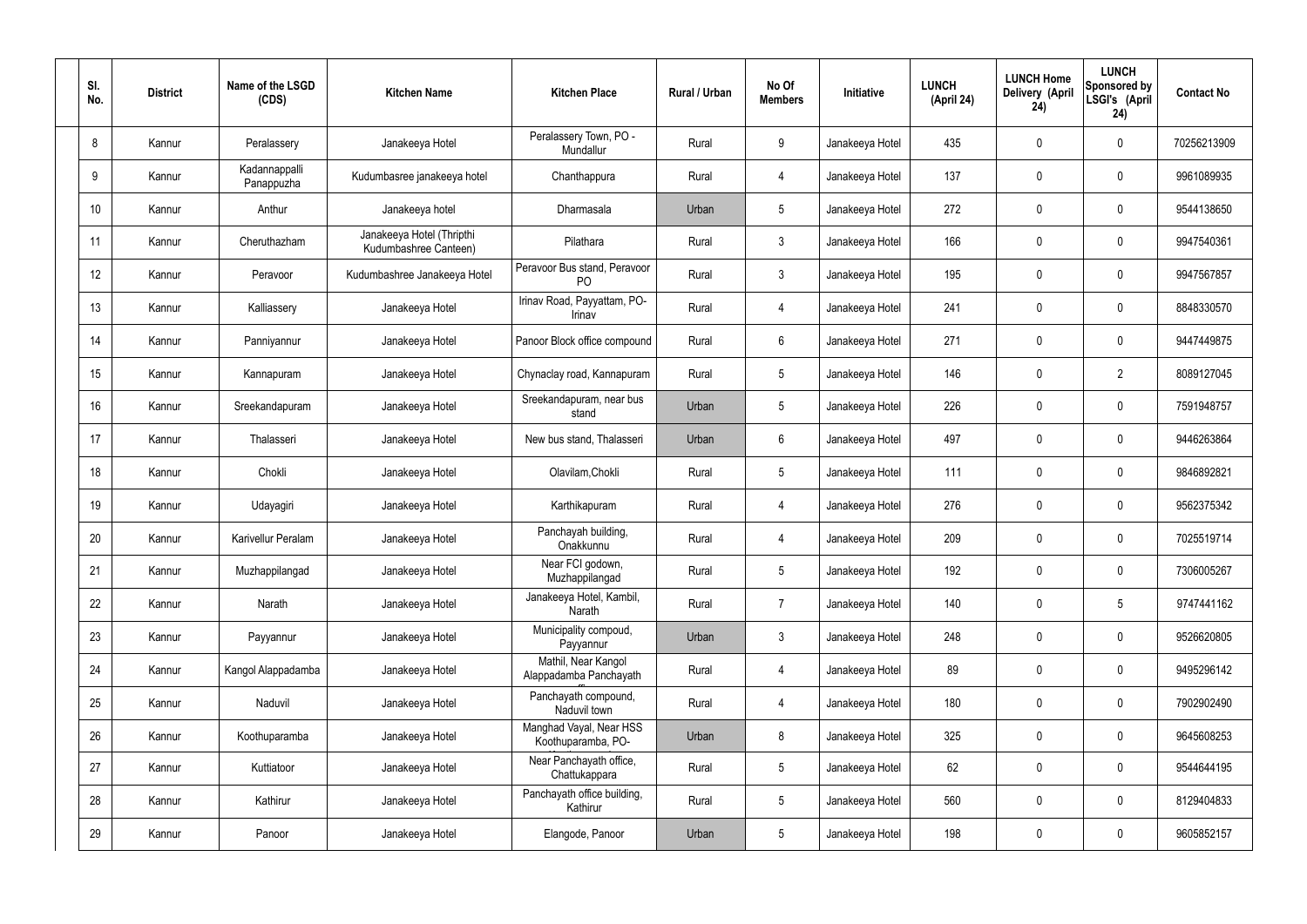|    | SI.<br>No. | <b>District</b> | Name of the LSGD<br>(CDS) | <b>Kitchen Name</b> | <b>Kitchen Place</b>                                           | Rural / Urban | No Of<br><b>Members</b> | Initiative      | <b>LUNCH</b><br>(April 24) | <b>LUNCH Home</b><br>Delivery (April<br>24) | <b>LUNCH</b><br><b>Sponsored by</b><br>LSGI's (April<br>24) | <b>Contact No</b> |
|----|------------|-----------------|---------------------------|---------------------|----------------------------------------------------------------|---------------|-------------------------|-----------------|----------------------------|---------------------------------------------|-------------------------------------------------------------|-------------------|
|    | 30         | Kannur          | Chirakkal                 | Janakeeya Hotel     | Chirakkal weavers,<br>Puthiyatheru                             | Rural         | $5\phantom{.0}$         | Janakeeya Hotel | 296                        | 0                                           | $\mathbf 0$                                                 | 9895854873        |
|    | 31         | Kannur          | Eranjoli                  | Janakeeya Hotel     | Near Thalassery RTO office,<br>Chungam                         | Rural         | $5\phantom{.0}$         | Janakeeya Hotel | 211                        | $\mathbf 0$                                 | $\overline{0}$                                              | 9656368808        |
|    | 32         | Kannur          | Payam                     | Janakeeya Hotel     | Near Panchayath office,<br>Madathil                            | Rural         | 4                       | Janakeeya Hotel | 188                        | $\mathbf 0$                                 | $\mathbf 0$                                                 | 9496554678        |
|    | 33         | Kannur          | Eramam Kuttoor            | Janakeeya Hotel     | Mathamangalam, Near CDS<br>office                              | Rural         | $\overline{4}$          | Janakeeya Hotel | 122                        | $\mathbf 0$                                 | $\overline{0}$                                              | 9562473576        |
|    | 34         | Kannur          | Ramanthally               | Janakeeya hotel     | Ramanthally                                                    | Rural         | 4                       | Janakeeya Hotel | 220                        | $\mathbf 0$                                 | $\mathbf 0$                                                 | 9496705429        |
|    | 35         | Kannur          | Thripangottur             | Janakeeya Hotel     | Kallikkandy, Thripangottur                                     | Rural         | $\mathbf{3}$            | Janakeeya Hotel | $\mathbf 0$                | $\mathbf 0$                                 | $\overline{0}$                                              | 9495191659        |
|    | 36         | Kannur          | Madayi                    | Janakeeya Hotel     | Eripuram, Near Vrindhavan<br>Residency, PO Pazhayangadi        | Rural         | $\mathbf{3}$            | Janakeeya Hotel | 131                        | $\pmb{0}$                                   |                                                             | 7561006271        |
|    | 37         | Kannur          | Kelakam                   | Janakeeya Hotel     | Kelakam PO                                                     | Rural         | $\mathbf{3}$            | Janakeeya Hotel | 155                        | 0                                           | $\mathbf 0$                                                 | 8113866296        |
|    | 38         | Kannur          | Kurumathoor               | Janakeeya Hotel     | Near GVHSS, Kurumathoor                                        | Rural         | $\mathbf{3}$            | Janakeeya Hotel | 119                        | $\mathbf 0$                                 | $\mathbf 0$                                                 | 9633816470        |
|    | 39         | Kannur          | Peringome Vayakkara       | Janakeeya Hotel     | Peringome, Near Police station                                 | Rural         | $5\overline{)}$         | Janakeeya Hotel | 125                        | 0                                           | $\mathbf 0$                                                 | 9961413726        |
|    | 40         | Kannur          | Munderi                   | Janakeeya Hotel     | Kanjirode Karakkadu, Munderi                                   | Rural         | 4                       | Janakeeya Hotel | 406                        | 0                                           | $\mathbf 0$                                                 | 8547609196        |
|    | 41         | Kannur          | Anjarakandy               | Janakeeya Hotel     | Panayatham Paramba,<br>Anjarankandy                            | Rural         | $\overline{4}$          | Janakeeya Hotel | 146                        | 0                                           | $\overline{0}$                                              | 9496900755        |
| 91 | 42         | Kannur          | Ayyankkunnu               | Janakeeya Hotel     | Ayyankunnu Panchayth<br>Anghadikkadavu                         | Rural         | 4                       | Janakeeya Hotel | 192                        | 0                                           | 0                                                           | 9946734976        |
|    | 43         | Kannur          | Padiyoor                  | Janakeeya Hotel     | Padiyoor PO                                                    | Rural         | $\overline{4}$          | Janakeeya Hotel | 50                         | 0                                           | $\mathbf 0$                                                 | 9539028498        |
|    | 44         | Kannur          | Ezhome                    | Janakeeya Hotel     | Pazhayangadi bus stand,<br>Ezhom                               | Rural         | $5\phantom{.0}$         | Janakeeya Hotel | 223                        | 0                                           | $\mathbf 0$                                                 | 8086910862        |
|    | 45         | Kannur          | Koodali                   | Janakeeya Hotel     | Near Koodali Panchayath<br>Office, Kololam, PO -<br>Edavannoor | Rural         | $\overline{4}$          | Janakeeya Hotel | 124                        | $\pmb{0}$                                   | $\mathbf 0$                                                 | 9526524230        |
|    | 46         | Kannur          | Pappinisseri              | Janakeeya Hotel     | Near EMS Smaraka Govt.<br>Higher secondary school,             | Rural         | 4                       | Janakeeya Hotel | 192                        | $\pmb{0}$                                   | $\mathbf 0$                                                 | 9605727307        |
|    | 47         | Kannur          | Mattannur                 | Janakeeya Hotel     | Near Municipality office,<br>Mattannur                         | Urban         | $5\phantom{.0}$         | Janakeeya Hotel | 426                        | 0                                           | $\mathbf 0$                                                 | 7510706897        |
|    | 48         | Kannur          | Chenghalayi               | Janakeeya Hotel     | Valakai, Chenghalayi                                           | Rural         | $\mathbf{3}$            | Janakeeya Hotel | 238                        | $\pmb{0}$                                   | $\mathbf 0$                                                 | 8547696233        |
|    | 49         | Kannur          | Pattiam                   | Janakeeya Hotel     | Cheruvancheri PO,<br>Cheruvancheri                             | Rural         | $\overline{4}$          | Janakeeya Hotel | 221                        | 0                                           | $\mathbf 0$                                                 | 7025025275        |
|    | 50         | Kannur          | Thaliparamba              | Janakeeya Hotel     | Municipality compoud,<br>Thaliparamba                          | Urban         | 4                       | Janakeeya Hotel | $\pmb{0}$                  | 0                                           | $\boldsymbol{0}$                                            | 8547849019        |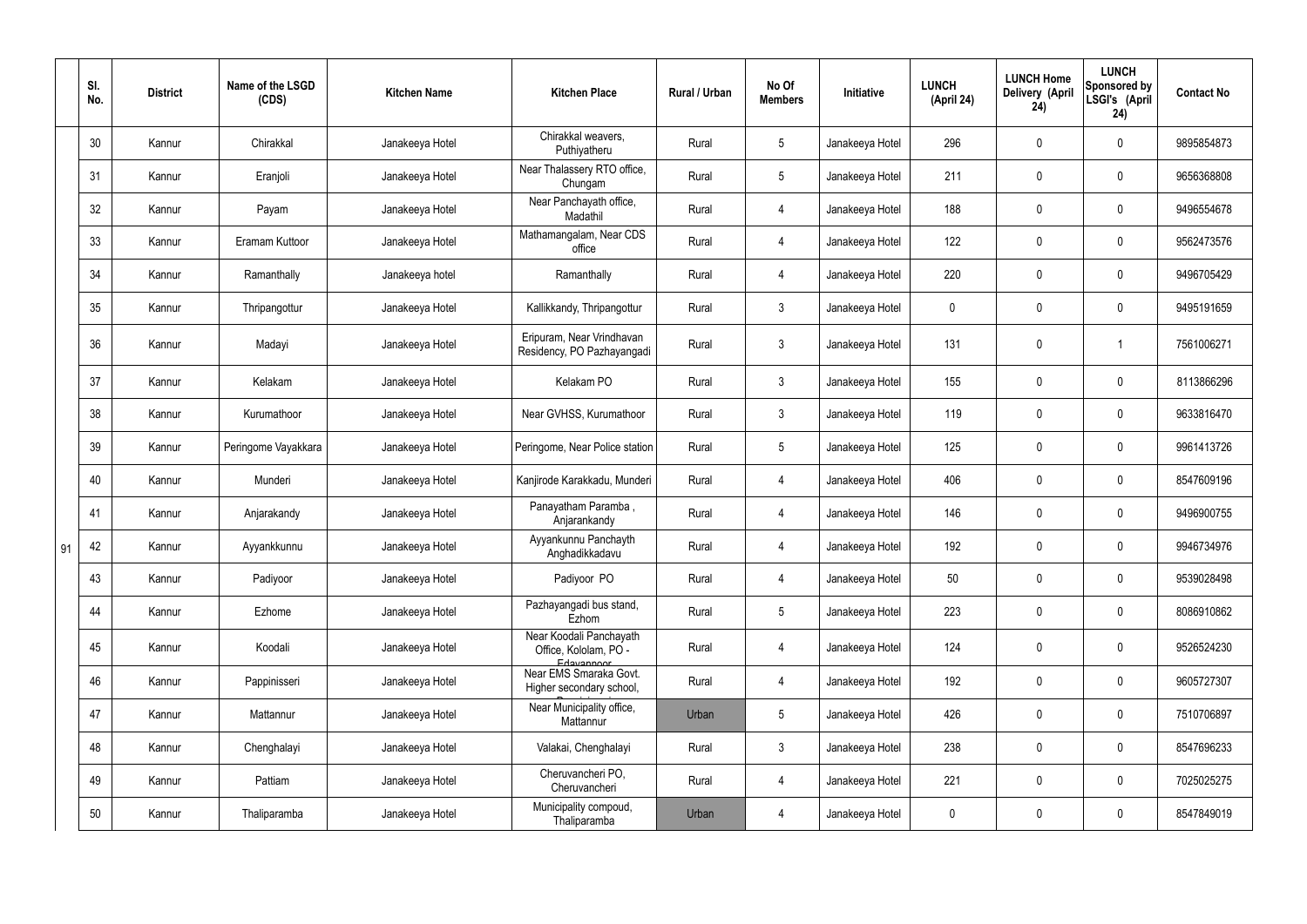| SI.<br>No. | <b>District</b> | Name of the LSGD<br>(CDS) | <b>Kitchen Name</b>                          | <b>Kitchen Place</b>                                    | Rural / Urban | No Of<br><b>Members</b> | Initiative      | <b>LUNCH</b><br>(April 24) | <b>LUNCH Home</b><br>Delivery (April<br>24) | <b>LUNCH</b><br>Sponsored by<br>LSGI's (April<br>24) | <b>Contact No</b> |
|------------|-----------------|---------------------------|----------------------------------------------|---------------------------------------------------------|---------------|-------------------------|-----------------|----------------------------|---------------------------------------------|------------------------------------------------------|-------------------|
| 51         | Kannur          | Payyavoor                 | Janakeeya Hotel                              | Payyavoor - PO, Payyavoor                               | Rural         | $5\overline{)}$         | Janakeeya Hotel | 293                        | 0                                           | $\mathbf 0$                                          | 9495311608        |
| 52         | Kannur          | Kottiyoor                 | Janakeeya Hotel                              | Neendunokki, Kottiyoor - PO                             | Rural         | $5\phantom{.0}$         | Janakeeya Hotel | 135                        | 0                                           | $\mathbf 0$                                          | 6282565854        |
| 53         | Kannur          | Kunnothparamba            | Janakeeya Hotel                              | Kunnothparamba PO,<br>Kunnothparamba                    | Rural         | $\mathbf{3}$            | Janakeeya Hotel | 330                        | 0                                           | $\mathbf 0$                                          | 8156840487        |
| 54         | Kannur          | Pariyaram                 | Janakeeya Hotel                              | Near Panchayath Office,<br>Chithappile poyil, Pariyaram | Rural         | 4                       | Janakeeya Hotel | 149                        | 0                                           | $\mathbf 0$                                          | 9744385083        |
| 55         | Kannur          | Kunjimangalam             | Janakeeya Hotel                              | Old Post office building,<br>Andamkovil, Kunjimangalam  | Rural         | 4                       | Janakeeya Hotel | 146                        | $\mathbf 0$                                 | $\mathbf 0$                                          | 9526981326        |
| 56         | Kannur          | Thillenkeri               | Janakeeya Hotel                              | Thekkam poyil, Near Uliyil<br>Town                      | Rural         | $\mathbf{3}$            | Janakeeya Hotel | 244                        | 0                                           | $\overline{2}$                                       | 9745059451        |
| 57         | Kannur          | Chittariparamba           | Janakeeya Hotel                              | Poovathinkeezhil, PO-<br>Chittariparamba                | Rural         | $6\overline{6}$         | Janakeeya Hotel | 185                        | 0                                           | $\mathbf 0$                                          | 8943506825        |
| 58         | Kannur          | Mayyil                    | Janakeeya Hotel                              | Near Mayyil Panchayath office,<br>Mayyil                | Rural         | $\overline{4}$          | Janakeeya Hotel | 161                        | 0                                           | $\mathbf 0$                                          | 9526072638        |
| 59         | Kannur          | Cherukunnu                | Janakeeya Hotel                              | Pallichal, PO - Cherukunnu,<br>Pin -670301              | Rural         | 4                       | Janakeeya Hotel | 177                        | 0                                           | $\mathbf 0$                                          | 8547361298        |
| 60         | Kannur          | Aaralam                   | Janakeeya Hotel                              | Athikkal, PO - Keezhpally                               | Rural         | $5\overline{)}$         | Janakeeya Hotel | 201                        | 0                                           | $\mathbf 0$                                          | 9961285762        |
| 61         | Kannur          | Alakkode                  | Janakeeya Hotel                              | Therthally, Therthally PO,<br>Alakkode                  | Rural         | $5\overline{)}$         | Janakeeya Hotel | 218                        | 0                                           | $\mathbf 0$                                          | 8547045070        |
| 62         | Kannur          | Malappattam               | Janakeeya Hotel                              | Near Malappattam<br>panchayath, Malappattam             | Rural         | $\mathbf{3}$            | Janakeeya Hotel | 160                        | 0                                           | $\overline{0}$                                       | 9400571842        |
| 63         | Kannur          | Kanichar                  | Janakeeya Hotel                              | Kanichar PO, Kanichar                                   | Rural         | 3                       | Janakeeya Hotel | 184                        | 0                                           | 0                                                    | 9526167667        |
| 64         | Kannur          | Mokeri                    | Kudumbashree Janakeeya Hotel,<br>Mokeri      | Vallangad, Mokeri                                       | Rural         | $5\phantom{.0}$         | Janakeeya Hotel | $\pmb{0}$                  | 0                                           | $\mathbf 0$                                          | 9947037223        |
| 65         | Kannur          | Anjarakandy 2             | Kudumbashree Janakeeya Hotel,<br>Anjarakandy | Kavinmoola, Anjarakandy                                 | Rural         | $5\phantom{.0}$         | Janakeeya Hotel | 145                        | 0                                           | $\mathbf 0$                                          | 9446657510        |
| 66         | Kannur          | Newmahi                   | Kudumbashree Janakeeya Hotel                 | Newmahi bridge, Newmahi                                 | Rural         | $\mathbf{3}$            | Janakeeya Hotel | 0\$                        | 0\$                                         | 0\$                                                  | 9946056862        |
| 67         | Kannur          | Keezhallur                | Janakeeya Hotel                              | Kummanam, Elambara                                      | Rural         | $\mathbf{3}$            | Janakeeya Hotel | 178                        | 0                                           | $\mathbf 0$                                          | 9947648580        |
| 68         | Kannur          | Chembilode                | Janakeeya hotel                              | Chakkarakal bus stand,<br>mowanchery                    | Rural         | $5\phantom{.0}$         | Janakeeya Hotel | 533                        | 0                                           | $\mathbf 0$                                          | 9847951631        |
| 69         | Kannur          | vengad                    | Janakeeya hotel                              | mambaram                                                | Rural         | $6\overline{6}$         | Janakeeya Hotel | 178                        | 0                                           | $\mathbf 0$                                          | 7902970902        |
| 70         | Kannur          | Azhikode                  | Janakeeya hotel                              | vankulathvayayal                                        | Rural         | 4                       | Janakeeya Hotel | 162                        | 0                                           | $\mathbf 0$                                          | 9895910633        |
| 71         | Kannur          | Kolayad                   | Janakeeya hotel                              | kolayad                                                 | rural         | $\mathbf{3}$            | janakeeya hotel | 155                        | 0                                           | $\boldsymbol{0}$                                     | 8592065431        |
| 72         | Kannur          | valapattanam              | janakeeya hotel                              | mill road, valapattanam                                 | rural         | $\mathbf{3}$            | janakeeya hotel | $\pmb{0}$                  | 0                                           | $\boldsymbol{0}$                                     | 9061345312        |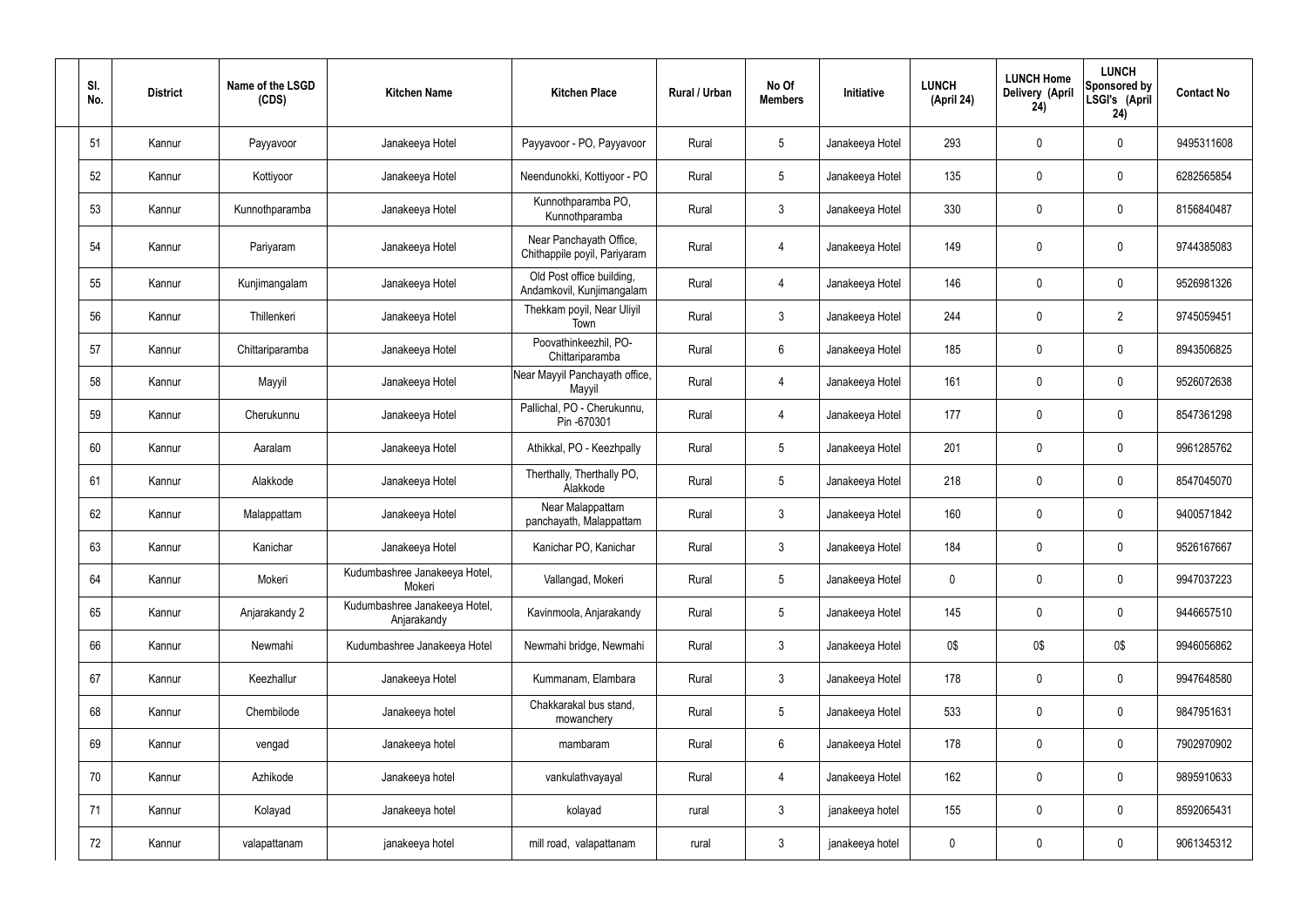|    | SI.<br>No.     | <b>District</b> | Name of the LSGD<br>(CDS) | <b>Kitchen Name</b>        | <b>Kitchen Place</b>                                        | <b>Rural / Urban</b> | No Of<br><b>Members</b> | Initiative      | <b>LUNCH</b><br>(April 24) | <b>LUNCH Home</b><br>Delivery (April<br>24) | <b>LUNCH</b><br>Sponsored by<br>LSGI's (April<br>24) | <b>Contact No</b> |
|----|----------------|-----------------|---------------------------|----------------------------|-------------------------------------------------------------|----------------------|-------------------------|-----------------|----------------------------|---------------------------------------------|------------------------------------------------------|-------------------|
|    | 73             | Kannur          | Anthur 2                  | annapoorna janakeeya hotel | paliyath valapp, po morazha                                 | urban                | 3                       | janakeeya hotel | 138                        | $\mathbf 0$                                 | $\mathbf 0$                                          | 9526183004        |
|    | 74             | Kannur          | payyannur 2               | janakeeya hotel            | kaniyeri, po vellur                                         | urban                | $\mathbf{3}$            | janakeeya hotel | 54                         | $\mathbf 0$                                 | $\mathbf 0$                                          | 8301817232        |
|    | 75             | Kannur          | cherupuzha                | janakeeya hotel            | near panjayath office,<br>cherupuzha, 670511                | rural                | 4                       | janakeeya hotel | 354                        | $\mathbf 0$                                 | $\mathbf 0$                                          | 8547114024        |
|    | 76             | Kannur          | Eruvessy                  | Janakeeya hotel            | Panchayath office road,<br>Chemberi                         | Rural                | 4                       | Janakeeya hotel | 252                        | $\mathbf 0$                                 | $\mathbf 0$                                          | 9544893463        |
|    | 77             | Kannur          | Pattuvam                  | Janakeeya Hotel            | Near Pattuvam panchayath<br>office, Pattuvam                | Rural                | 5                       | Janakeeya hotel | 169                        | $\mathbf 0$                                 | $\mathbf 0$                                          | 9539731430        |
|    | 78             | Kannur          | Mangattidom               | Janakeeya Hotel            | Kaitheri idam, Nirmalagiri PO,<br>Mangattidom               | Rural                | $\overline{7}$          | Janakeeya hotel | 158                        | $\mathbf 0$                                 | $\mathbf 0$                                          | 9207253934        |
|    | 79             | Kannur          | Panoor                    | Janakeeya Hotel            | Thundayi peedika, Pukkom,<br>Panoor PO                      | Urban                | 5                       | Janakeeya hotel | 202                        | $\mathbf 0$                                 | $\mathbf 0$                                          | 9605852157        |
|    | 80             | Kannur          | Kottayam                  | Janakeeya hotel            | Kottayam malabar, Kottayam<br>panchayath building, Kottayam | Rural                | 5                       | Janakeeya hotel | 162                        | $\mathbf 0$                                 | $\mathbf 0$                                          | 9656672187        |
|    | 81             | Kannur          | Ulikkal                   | Janakeeya hotel            | Vattiyam thodu (po) Mattara,<br>Ulikkal, 670705             | Rural                | 5                       | Janakeeya hotel | 62                         | $\mathbf 0$                                 | $\mathbf 0$                                          | 8086777517        |
|    | 82             | Kannur          | Kadambur                  | Janakeeya hotel            | Kadachira, Kadambur                                         | Rural                | 5                       | Janakeeya hotel | 157                        | $\mathbf 0$                                 | $\mathbf 0$                                          | 9847178332        |
|    | 83             | Kannur          | Irikkoor                  | Janakeeya hotel            | Peruvalathuparambu, PO -<br>Irikkoor                        | Rural                | $\overline{4}$          | Janakeeya hotel | 87                         | $\mathbf 0$                                 | $\mathbf 0$                                          | 9746864255        |
|    | 84             | Kannur          | Mattool                   | Janakeeya hotel            | Mattool central, Mattool                                    | Rural                | 5                       | Janakeeya hotel | $\boldsymbol{0}$           | $\mathbf 0$                                 | $\mathbf 0$                                          | 9895321842        |
|    | 85             | Kannur          | Thalasseri -2             | Janakeeya hotel            | Thalayi harbour, Thalasseri                                 | Urban                | 5                       | Janakeeya hotel | 258                        | $\mathbf 0$                                 | $\mathbf 0$                                          | 9605745402        |
|    | 86             | Kannur          | Kannur                    | Janakeeya hotel            | Pallipoyil division, Kannur<br>corporation                  | Urban                | $\mathfrak{Z}$          | Janakeeya hotel | 158                        | $\pmb{0}$                                   | $\mathbf 0$                                          | 9745243643        |
|    | 87             | Kannur          | Ulikkal                   | Janakeeya hotel            | Manikkadavu PO,<br>Manikkadadavu - 670705                   | Rural                | 5                       | Janakeeya hotel | 238                        | $\pmb{0}$                                   | $\mathbf 0$                                          | 8547972988        |
|    | 88             | Kannur          | payam                     | Janakeeya hotel            | vallithod, Kiliyanthara po<br>670706                        | Rural                | 5                       | Janakeeya Hotel | 284                        | $\pmb{0}$                                   | $\mathbf 0$                                          | 8848760234        |
|    | 89             | Kannur          | Naduvil                   | Janakeeya Hotel            | karuvanchal                                                 | Rural                | $6\overline{6}$         | janakeeya hotel | 205                        | $\pmb{0}$                                   | $\mathbf 0$                                          | 9495191934        |
|    | 90             | Kannur          | Mattanur-2                | Janakeeya Hotel            | Uruvachal                                                   | Urban                |                         | Janakeeya Hotel | 226                        | $\pmb{0}$                                   | $\mathbf 0$                                          | 9400477400        |
|    | 91             | Kannur          | Peringome -2              | Janakeeya Hotel            | Padiyottuchal                                               | Rural                | $5\overline{)}$         | Janakeeya Hotel | 121                        | $\pmb{0}$                                   | $\mathbf 0$                                          |                   |
| 91 |                |                 |                           |                            |                                                             |                      | 396                     |                 | 17207                      | $\pmb{0}$                                   | 18                                                   |                   |
|    |                | kasaragod       | kayyur cheemeni           | janakeeya hotel cheemeni   | cheemeni                                                    | Rural                | 4                       | janakeeya hotel | 180                        |                                             |                                                      |                   |
|    | $\overline{2}$ | Kasaragod       | Pilicode                  | Janakeeya Hotel, Pilicode  | Kalikkadavu                                                 | Rural                | 4                       | Janakeeya Hotel | 186                        | $\pmb{0}$                                   | $\mathbf 0$                                          | 9944087661        |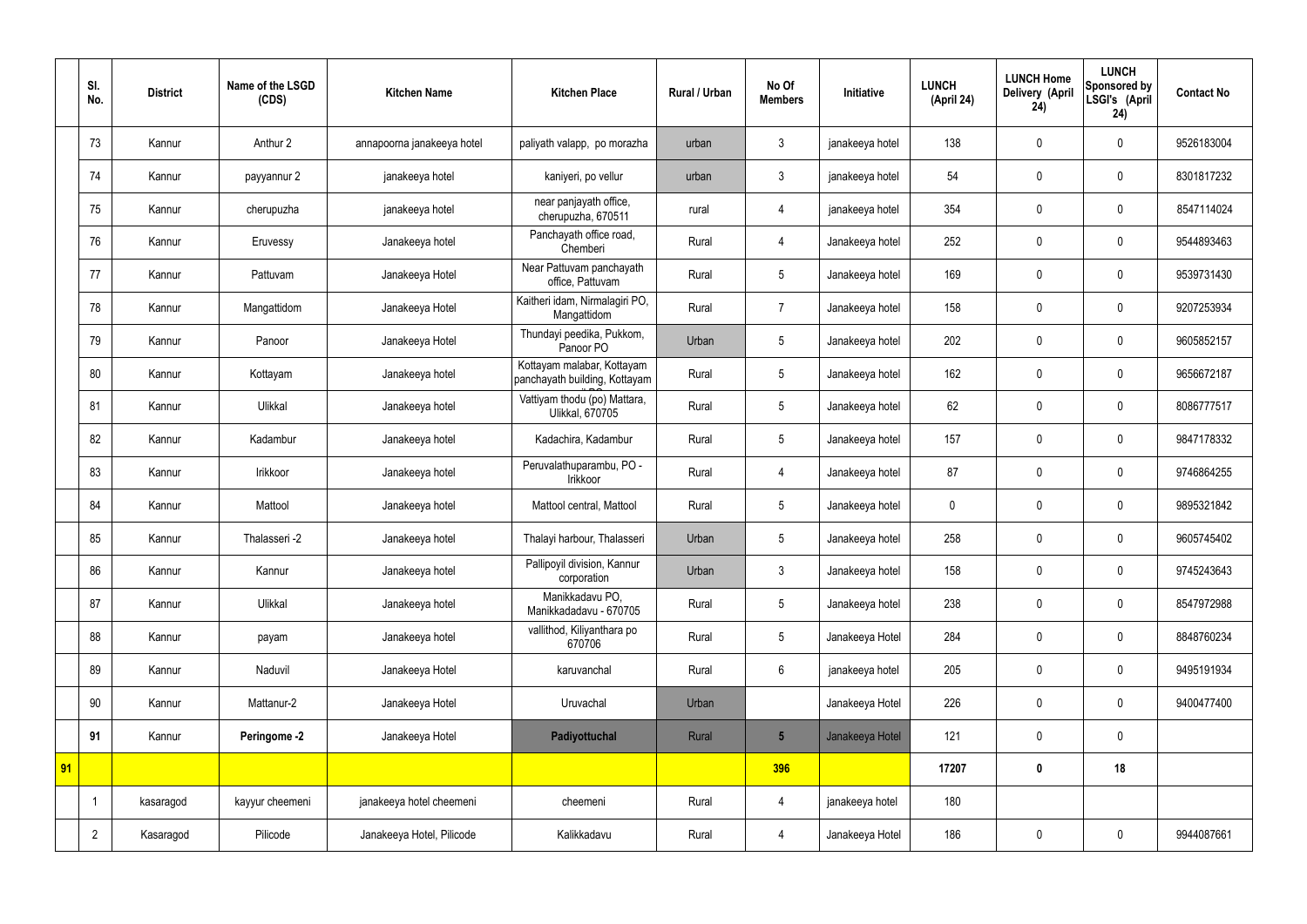| SI.<br>No.      | <b>District</b> | Name of the LSGD<br>(CDS) | <b>Kitchen Name</b>             | <b>Kitchen Place</b>  | <b>Rural / Urban</b> | No Of<br><b>Members</b> | Initiative      | <b>LUNCH</b><br>(April 24) | <b>LUNCH Home</b><br>Delivery (April<br>24) | <b>LUNCH</b><br>Sponsored by<br>LSGI's (April<br>24) | <b>Contact No</b> |
|-----------------|-----------------|---------------------------|---------------------------------|-----------------------|----------------------|-------------------------|-----------------|----------------------------|---------------------------------------------|------------------------------------------------------|-------------------|
| $\mathbf{3}$    | Kasaragod       | Kodom belur               | janakeeya hotel kalichanadukkam | Kalichanadukkam       | Rural                | $\overline{4}$          | Janakeeya Hotel | 125                        | $\mathbf 0$                                 | $\mathbf 0$                                          | 9562820280        |
| $\overline{4}$  | Kasaragod       | Chemnad                   | Oruma janakeeya hotel           | Koliyadkam            | Rural                | 5                       | Janakeeya Hotel | 260                        | $\mathbf 0$                                 | $\mathbf 0$                                          | 9567660603        |
| $5\phantom{.0}$ | Kasaragod       | Trikarpur                 | Janakeeya Hotel                 | Trikaripur            | Rural                | $5\phantom{.0}$         | Janakeeya Hotel | 280                        | $\mathbf 0$                                 | $\mathbf 0$                                          | 8086392698        |
| 6               | Kasaragod       | Panathady                 | janakeeya hotel panthoor        | Panathoor             | Rural                | $\overline{4}$          | Janakeeya Hotel | 89                         | $\mathbf 0$                                 | $\mathbf 0$                                          | 8943109804        |
| 7               | Kasaragod       | West eleri                | Thripthi Janakeeya hotel        | Bheemanadi            | Rural                | $\overline{4}$          | Janakeeya Hotel | 263                        | $\mathbf 0$                                 | $\mathbf 0$                                          | 9497847040        |
| 8               | Kasaragod       | Madikai                   | Salkara Janakeeya hotel         | Madikai               | Rural                | $\mathbf{3}$            | Janakeeya Hotel | 145                        | $\pmb{0}$                                   | $\mathbf 0$                                          | 8281850733        |
| 9               | Kasaragod       | Valiyaparamba             | Janakeeya hotel                 | Valiyaparamba         | Rural                | $\mathbf{3}$            | Janakeeya Hotel | 65                         | $\mathbf 0$                                 | $\mathbf 0$                                          | 9745962447        |
| 10 <sup>°</sup> | Kasaragod       | Ajanur                    | Janakeeya hotel                 | Vellikkoth            | Rural                | $\mathbf{3}$            | Janakeeya Hotel | 319                        | $\mathbf 0$                                 | $\mathbf 0$                                          | 7558068272        |
| 11              | Kasaragod       | Badiadka                  | Janakeeya hotel                 | Badiadka              | Rural                | $\overline{4}$          | Janakeeya Hotel | 120                        | $\pmb{0}$                                   | $\mathbf 0$                                          | 9539359291        |
| 12              | Kasaragod       | Kuttikkol                 | Janakeeya hotel                 | Kuttikkol             | Rural                | $\overline{4}$          | Janakeeya Hotel | 101                        | $\mathbf 0$                                 | $\mathbf 0$                                          | 8547062480        |
| 13              | Kasaragod       | Delampadi                 | Janakeeya hotel                 | Delampadi             | Rural                | $\overline{4}$          | Janakeeya hotel | 93                         | $\pmb{0}$                                   | $\mathbf 0$                                          | 9496702505        |
| 14              | Kasaragod       | Meenja                    | Janakeeya hotel                 | Miyapadav             | Rural                | 4                       | Janakeeya Hotel | 78                         | $\mathbf 0$                                 | $\mathbf 0$                                          | 9497161960        |
| 15              | Kasaragod       | Puthige                   | Janakeeya hotel                 | Puthige               | Rural                | 3 <sup>1</sup>          | Janakeeya hotel | 0                          | $\mathbf 0$                                 | $\mathbf 0$                                          | 8592071686        |
| 16              | Kasaragod       | Bedaduka                  | Janakeeya hotel                 | Kundamkuzhi           | Rural                | $\mathbf{3}$            | Janakeeya hotel | 130                        | $\pmb{0}$                                   | $\mathbf 0$                                          | 8281092860        |
| 17              | Kasaragod       | muliyar                   | Janakeeya Hotel                 | Bovikanam             | Rural                | 9                       | Janakeeya Hotel | 189                        | $\pmb{0}$                                   | $\mathbf 0$                                          | 7034632654        |
| 18              | Kasaragod       | Pallikara                 | Janakeeya Hotel                 | Pallikara             | Rural                | $\overline{4}$          | Janakeeya Hotel | 210                        | $\pmb{0}$                                   | $\mathbf 0$                                          | 7034016505        |
| 19              | Kasaragod       | Kinanoor karinthalam      | Janakeeya Hotel                 | Parappa               | Rural                | $5\phantom{.0}$         | Janakeeya hotel | 225                        | $\pmb{0}$                                   | $\mathbf 0$                                          | 9526063885        |
| 20              | Kasaragod       | Nileswaram                | Janakeeya Hotel                 | Nileswaram market     | Urban                | 5                       | Janakeeya hotel | 290                        | $\pmb{0}$                                   | $\mathbf 0$                                          | 6235177323        |
| 21              | Kasaragod       | Kanhangad 1               | Janakeeya hotel                 | Kanhangad town        | Urban                | 5                       | Janakeeya hotel | \$439                      | $\pmb{0}$                                   | $\mathbf 0$                                          | 8111858204        |
| 22              | Kasaragod       | Kanhangad 1               | Janakeeya hotel                 | Nr.Mini civil station | Urban                | $\mathbf{3}$            | Janakeeya hotel | $\mathbf 0$                | 130                                         | $\mathbf 0$                                          | 9495561250        |
| 23              | Kasaragod       | Paivalige                 | Janakeeya hotel                 | Paivalige             | Rural                | $\overline{4}$          | Janakeeya hotel | 52                         | $\pmb{0}$                                   | $\mathbf 0$                                          | 7356491447        |
| 24              | Kasaragod       | Manjeswaram               | Janakeeya Hotel                 | Manjeswaram           | Rural                | 4                       | Janakeeya Hotel | 92                         | $\pmb{0}$                                   | $\mathbf 0$                                          | 9562867549        |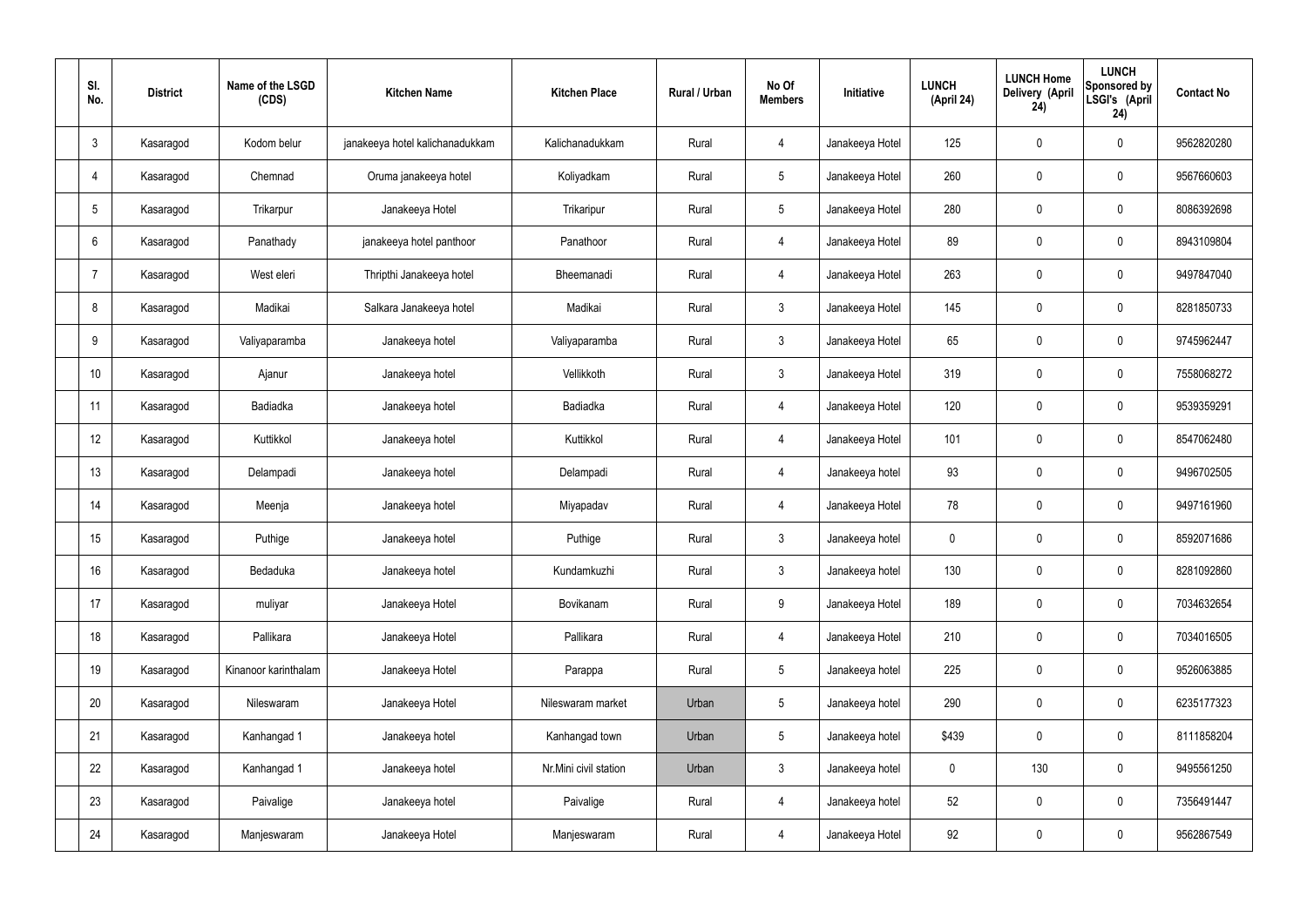|    | SI.<br>No. | <b>District</b> | Name of the LSGD<br>(CDS) | <b>Kitchen Name</b>     | <b>Kitchen Place</b> | <b>Rural / Urban</b> | No Of<br><b>Members</b> | Initiative      | <b>LUNCH</b><br>(April 24) | <b>LUNCH Home</b><br><b>Delivery (April</b><br>24) | <b>LUNCH</b><br>Sponsored by<br>LSGI's (April<br>24) | <b>Contact No</b> |
|----|------------|-----------------|---------------------------|-------------------------|----------------------|----------------------|-------------------------|-----------------|----------------------------|----------------------------------------------------|------------------------------------------------------|-------------------|
|    | 25         | Kasaragod       | Kanhangad 2               | Janakeeya Hotel         | Kottrachal           | Urban                | $\mathbf{3}$            | Janakeeya Hotel | 164                        | $\mathbf 0$                                        | $\mathbf 0$                                          | 7025961094        |
|    | 26         | Kasaragod       | Cheruvathur               | Janakeeya hotel         | Kavumchira           | Rural                | 5                       | Janakeeya Hotel | 195                        | $\mathbf 0$                                        | $\mathbf 0$                                          | 9562358039        |
|    | 27         | Kasaragod       | Padne                     | Janakeeya Hotel         | Nadakkavu            | Rural                | $\mathfrak{Z}$          | Janakeeya Hotel | 214                        | $\pmb{0}$                                          | $\mathbf 0$                                          | 9744087661        |
|    | 28         | Kasaragod       | Kasaragod                 | Janakeeya Hotel         | Kasaragod            | Urban                | $\overline{4}$          | Janakeeya Hotel | 180                        | $\pmb{0}$                                          | $\boldsymbol{0}$                                     | 9633400269        |
|    | 29         | Kasarkode       | Pallikkara                | Janakeeya Hotel         | Perladukkam          | Rural                | $\overline{4}$          | Janakeeya Hotel | 257                        | $\pmb{0}$                                          | $\mathbf 0$                                          | 9544582935        |
|    | 30         | Kasargode       | Kumbala                   | Janakeeya Hotel         | Kumbala              | Rural                | $\mathfrak{Z}$          | Janakeeya Hotel | $\mathbf 0$                | $\pmb{0}$                                          | $\pmb{0}$                                            | 7012142329        |
|    | 31         | Kasargode       | Karadka                   | Janakeeya Hotel         | Mulleria             | Rural                | $\overline{7}$          | Janakeeya Hotel | 80                         | $\pmb{0}$                                          | $\mathbf 0$                                          | 8281395910        |
|    | 32         | Kasaragode      | Vorkady                   | Janakeeya Hotel         | Vorkady              | Rural                | $\mathbf{3}$            | Janakeeya Hotel | $\mathbf 0$                | $\mathbf 0$                                        | $\mathbf 0$                                          | 8547223339        |
|    | 33         | Kasaragode      | Balal                     | Janakeeya hotel         | Balal                | Rural                | $\mathbf{3}$            | Janakeeya hotel | 116                        | $\pmb{0}$                                          | $\mathbf 0$                                          | 7510839676        |
|    | 34         | Kasaragod       | Nileswaram                | mahima janakeeya hotel  | kanichira            | urban                | $\overline{4}$          | janakeeya hotel | 167                        | $\pmb{0}$                                          | $\pmb{0}$                                            | 8590121681        |
|    | 35         | Kasaragode      | Kallar                    | janakeeya hotel         | kallar               | rural                | 4                       | janakeeya hotel | 176                        | $\pmb{0}$                                          | $\pmb{0}$                                            | 9562820280        |
|    | 36         | Kasaragode      | Mangalpady                | janakeeya hotel         | mangalpady           | rural                | 4                       | janakeeya hotel | $\mathbf 0$                | $\pmb{0}$                                          | $\mathbf 0$                                          | 9633488309        |
|    | 37         | kasaragod       | Uduma                     | granma janakeeya hotel  | palakkunnu           | Rural                | $\overline{4}$          | janakeeya hotel | 321                        | $\mathbf 0$                                        | $\mathbf 0$                                          | 8129957159        |
|    | 38         | Kasaragod       | pullur periya             | Salkara Janakeeya hotel | periya               | Rural                | $5\phantom{.0}$         | janakeeya hotel | 286                        | $\pmb{0}$                                          | $\mathbf 0$                                          | 8547309266        |
|    | 39         | kasaragod       | kumbadaje                 | janakeeya hotel         | kumbadaje            | Rural                | $\mathfrak{Z}$          | janakeeya hotel | 28                         | $\mathbf 0$                                        | $\pmb{0}$                                            | 8593848698        |
|    | 40         | Kasaragod       | Chengala                  | Janakeeya Hotel         | Cherkkala            | Rural                | $\mathbf{3}$            | Janakeeya Hotel | 71                         | $\mathbf 0$                                        | $\pmb{0}$                                            |                   |
|    | 41         | kasaragod       | East eleri                | janakeeya hotel         | east eleri           | Rural                | $\mathfrak{Z}$          | janakeeya hotel | 129                        | $\mathbf 0$                                        | $\pmb{0}$                                            |                   |
|    | 42         | kasaragod       | karadka                   | janakeeya hotel         | karmam thody         | Rural                | 10                      | janakeeya hotel | 60                         | $\boldsymbol{0}$                                   | $\pmb{0}$                                            |                   |
|    | 43         | kasargod        | madhur                    | janakeeya hotel         | madhur               | Rural                |                         | janakeeya hotel | 170                        |                                                    |                                                      |                   |
|    | 44         | kasargod        | Cheruvathur               | janakeeya hotel         | cheruvathur          | Rural                |                         | janakeeya hotel | 223                        |                                                    |                                                      |                   |
| 43 |            |                 |                           |                         |                      |                      | 175                     |                 | 6768                       | $\pmb{0}$                                          | $\mathbf 0$                                          |                   |
|    |            | Kollam          | Chathannur                | Memsahib                | Sheemaaty junction   | Rural                | $5\phantom{.0}$         | Janakeeya Hotel | 268                        | $\pmb{0}$                                          | $\pmb{0}$                                            | 9446246685        |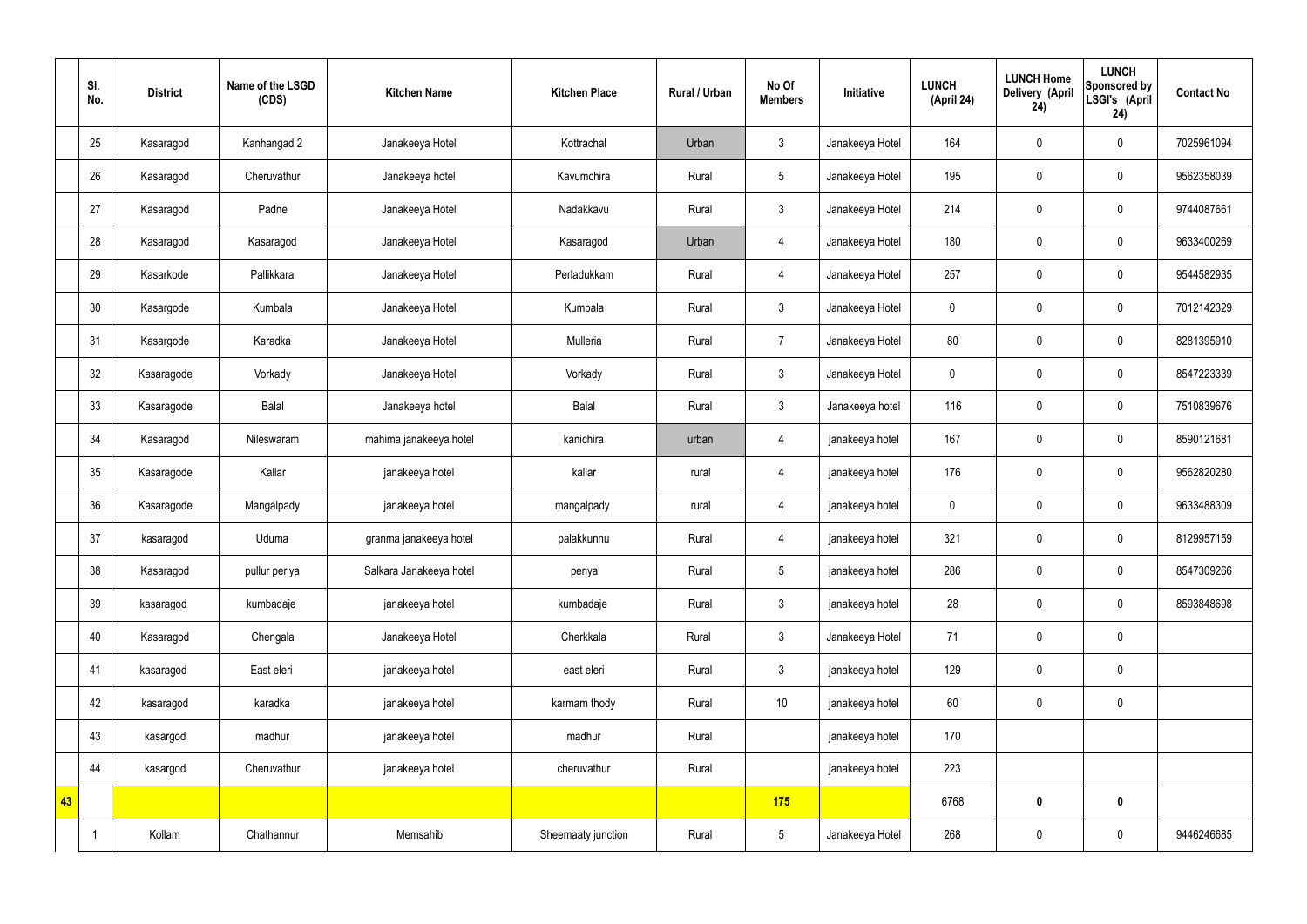| SI.<br>No.      |    | <b>District</b> | Name of the LSGD<br>(CDS) | <b>Kitchen Name</b>              | <b>Kitchen Place</b>                 | Rural / Urban | No Of<br><b>Members</b> | Initiative      | <b>LUNCH</b><br>(April 24) | <b>LUNCH Home</b><br>Delivery (April<br>24) | <b>LUNCH</b><br>Sponsored by<br>LSGI's (April<br>24) | <b>Contact No</b> |
|-----------------|----|-----------------|---------------------------|----------------------------------|--------------------------------------|---------------|-------------------------|-----------------|----------------------------|---------------------------------------------|------------------------------------------------------|-------------------|
| $\overline{2}$  |    | Kollam          | Melila                    | <b>Atham Unit</b>                | Melila                               | Rural         | $\overline{7}$          | Janakeeya Hotel | 267                        | $\mathbf 0$                                 | $\mathbf 0$                                          | 9961178040        |
| $\mathbf{3}$    |    | Kollam          | Kulakkada                 | Ruchi Snacks & Catering Unit     | Poovattoor                           | Rural         | $\overline{4}$          | Janakeeya Hotel | 189                        | $\mathbf 0$                                 | $\mathbf 0$                                          | 7907941183        |
| $\overline{4}$  |    | Kollam          | Ittiva                    | Nanma Janakeeya hotel            | Kattampally                          | Rural         | $5\phantom{.0}$         | Janakeeya Hotel | $\mathbf 0$                | $\mathbf 0$                                 | $\mathbf 0$                                          | 9809171887        |
| $5\phantom{.0}$ |    | Kollam          | Sooranad North            | Nanma catering unit              | Sooranadu higher secondary<br>school | Rural         | $5\phantom{.0}$         | Janakeeya Hotel | 221                        | $\mathbf 0$                                 | $\mathbf 0$                                          | 9846082469        |
| 6               |    | Kollam          | Clappana                  | Bismi catering                   | Palakulangara                        | Rural         | $5\phantom{.0}$         | Janakeeya Hotel | $\mathbf 0$                | $\mathbf 0$                                 | $\mathbf 0$                                          | 9847901413        |
| $\overline{7}$  |    | Kollam          | Mayyanad                  | Krishnas Janakeeya hotel         | Eravipuram                           | Rural         | $\mathbf{3}$            | Janakeeya Hotel | 191                        | $\mathbf 0$                                 | $\mathbf 0$                                          | 9656477455        |
| 8               |    | Kollam          | Mayyanad                  | Souhridha Janakeeya hotel        | Pattarumukku,                        | Rural         | 9                       | Janakeeya Hotel | 438                        | $\mathbf 0$                                 | $\mathbf 0$                                          | 7902645448        |
| 9               |    | Kollam          | Kulasekharapuram          | adi sakthi                       | Puthentheruvu.                       | Rural         | $5\phantom{.0}$         | Janakeeya Hotel | 206                        | 0                                           | $\mathbf 0$                                          | 9656890790        |
| 10              |    | Kollam          | Thekkumbhagam             | Krishna hotel                    | Nadakavu junction                    | Rural         | $\overline{4}$          | Janakeeya Hotel | 42                         | $\mathbf 0$                                 | $\mathbf 0$                                          | 9961070031        |
| 11              |    | Kollam          | Oachira                   | Parabhramam catering             | near oachira , ITI canteen,          | Rural         | 4                       | Janakeeya Hotel | $\mathbf 0$                | 0                                           | $\mathbf 0$                                          | 9562283927        |
| 12              |    | Kollam          | Thodiyoor                 | Samridhi activity group          | Lpschool thodiyoor                   | Rural         | $5\phantom{.0}$         | Janakeeya Hotel | 25                         | 0                                           | $\mathbf 0$                                          | 9895703572        |
| 13              |    | Kollam          | Thrikkovilvattom          | Murari catering, janakeeya hotel | Mukhathala                           | Rural         | 4                       | Janakeeya Hotel | 212                        | $\mathbf 0$                                 | $\mathbf 0$                                          | 9847072544        |
| 14              |    | Kollam          | Sasthamcotta              | Sreedurgha catering              | Jemini hotel sasthamcotta            | Rural         | $\overline{7}$          | Janakeeya Hotel | 265                        | 0                                           | $\mathbf 0$                                          | 9744368496        |
|                 | 15 | Kollam          | Kollam                    | Athulya catering                 | Thirumullavaram                      | Urban         | $\overline{4}$          | Janakeeya Hotel | 468                        | $\mathbf 0$                                 | $\mathbf 0$                                          | 9048646080        |
| 16              |    | Kollam          | West Kallada              | Keerthi catering                 | Karalimukku                          | Rural         | $5\overline{)}$         | Janakeeya Hotel | 162                        | 0                                           | $\mathbf 0$                                          | 9605206907        |
| 17              |    | Kollam          | Thazhava                  | Pavizham                         | Karutheri junction                   | Rural         | $5\overline{)}$         | Janakeeya Hotel | $\mathbf 0$                | 0                                           | $\mathbf 0$                                          | 8086704216        |
| 18              |    | Kollam          | Kollam                    | Niravu catering                  | Chinnakkada                          | Urban         | $5\phantom{.0}$         | Janakeeya Hotel | 638                        | 0                                           | $\mathbf 0$                                          | 9633073613        |
|                 | 19 | Kollam          | Perinad                   | janakeeya Bhakshanashala         | Panchayat canteen                    | Rural         | $5\overline{)}$         | Janakeeya Hotel | 127                        | 0                                           | $\mathbf 0$                                          | 9526402667        |
| 20              |    | Kollam          | Kundara                   | Ammu Catering unit               | Mulavana LP school                   | Rural         | $\overline{4}$          | Janakeeya Hotel | 162                        | 0                                           | $\mathbf 0$                                          | 9633518572        |
| 21              |    | Kollam          | Neduvathur                | Pooja hotel                      | Thevalappuram                        | Rural         | $\mathbf{3}$            | Janakeeya Hotel | 65                         | 0                                           | $\mathbf 0$                                          | 9745376675        |
| 22              |    | Kollam          | Punalur                   | Jyothi Catering                  | Punalur                              | Urban         | $\overline{4}$          | Janakeeya Hotel | 220                        | 0                                           | $\mathbf 0$                                          | 9961249345        |
| 23              |    | Kollam          | Punalur                   | Mahima Catering                  | Punalur                              | Urban         | $5\,$                   | Janakeeya Hotel | 275                        | 0                                           | $\mathbf 0$                                          | 9496112957        |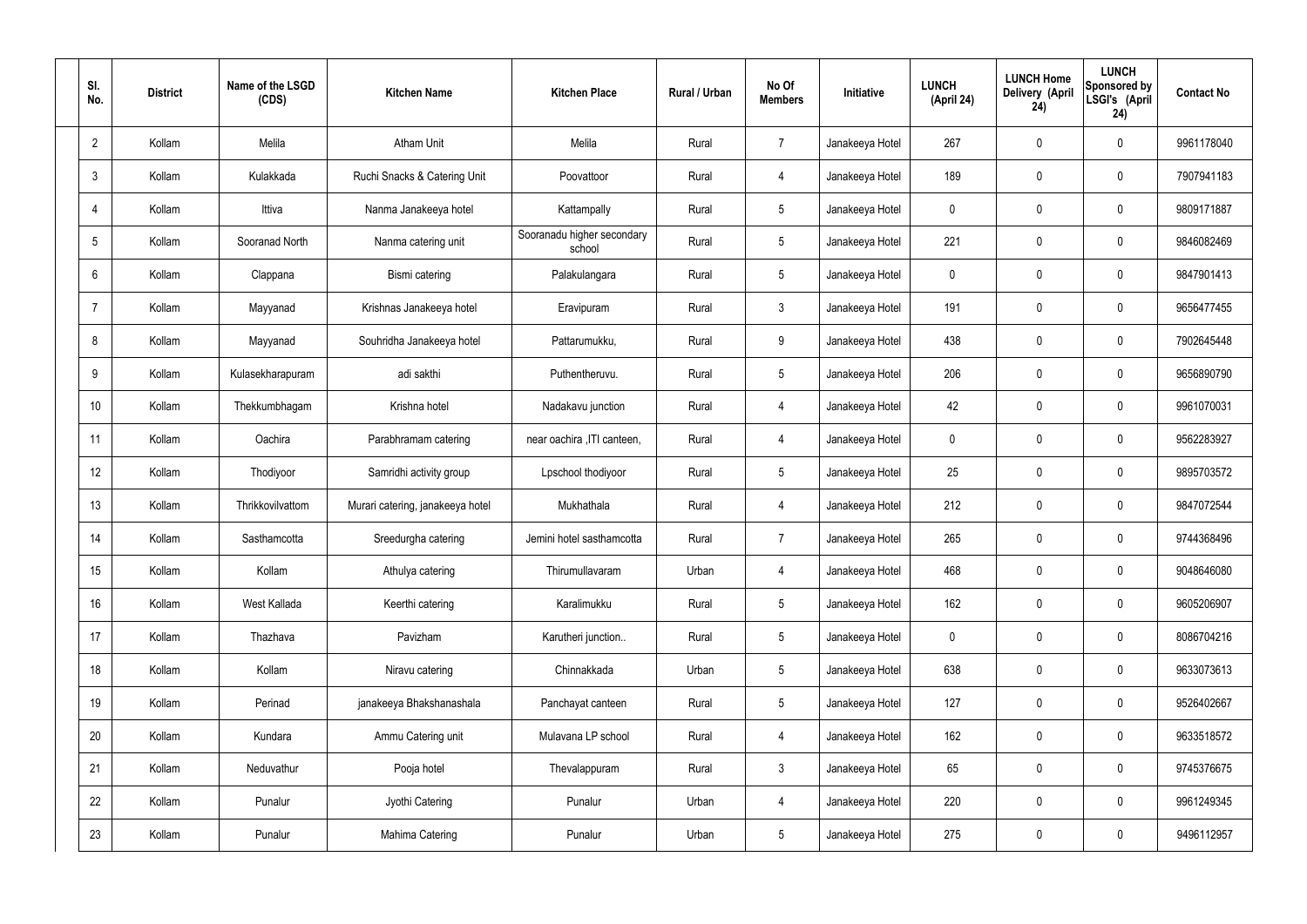|    | SI.<br>No. | <b>District</b> | Name of the LSGD<br>(CDS) | <b>Kitchen Name</b>      | <b>Kitchen Place</b>              | Rural / Urban | No Of<br><b>Members</b> | Initiative      | <b>LUNCH</b><br>(April 24) | <b>LUNCH Home</b><br>Delivery (April<br>24) | <b>LUNCH</b><br>Sponsored by<br>LSGI's (April<br>24) | <b>Contact No</b> |
|----|------------|-----------------|---------------------------|--------------------------|-----------------------------------|---------------|-------------------------|-----------------|----------------------------|---------------------------------------------|------------------------------------------------------|-------------------|
|    | 24         | Kollam          | Punalur                   | Safalyam Catering        | Punalur                           | Urban         | $5\overline{)}$         | Janakeeya Hotel | 351                        | $\mathbf 0$                                 | $\mathbf 0$                                          | 9495476197        |
|    | 25         | Kollam          | Thrikkaruva               | Janakeeya Bhakshanashala | Thinavila Junction Kanjaveli      | Rural         | 4                       | Janakeeya Hotel | 83                         | $\mathbf 0$                                 | $\mathbf 0$                                          | 9645069880        |
|    | 26         | Kollam          | Chithara                  | AKG Janakeeya Hotel      | Kizhakkumbagom                    | Rural         | $5\overline{)}$         | Janakeeya Hotel | 117                        | $\mathbf 0$                                 | $\mathbf 0$                                          | 9495701987        |
|    | 27         | Kollam          | South Paravur             | Kshree janakeeya hotel   | Busstand , paravur                | Urban         | $5\overline{)}$         | Janakeeya Hotel | 148                        | $\mathbf 0$                                 | $\mathbf 0$                                          | 8606179380        |
|    | 28         | Kollam          | Mynagappally              | Anugraha hotel           | Kadappa                           | Rural         | $5\overline{)}$         | Janakeeya Hotel | 237                        | $\mathbf 0$                                 | $\mathbf 0$                                          | 9995085705        |
|    | 29         | Kollam          | Mandrothuruthu            | Janakeeya Bhakshanashala | Thoombummukham                    | Rural         | $\overline{4}$          | Janakeeya Hotel | 162                        | $\mathbf 0$                                 | $\mathbf 0$                                          | 9526648057        |
|    | 30         | Kollam          | Karungappally             | Bagya catering           | Muncipality                       | Urban         | 4                       | Janakeeya Hotel | $\mathbf 0$                | $\mathbf 0$                                 | $\mathbf 0$                                          | 9947702130        |
|    | 31         | Kollam          | Kollam East               | Bharathlekshmi           | Vadakkevila                       | Urban         | $\mathbf{3}$            | Janakeeya Hotel | 728                        | $\mathbf 0$                                 | $\mathbf 0$                                          | 9744300901        |
|    | 32         | Kollam          | Chavara                   | Harisree janakeya hotel  | Panchayath                        | Rural         | $\mathbf{3}$            | Janakeeya Hotel | $\mathbf 0$                | 0                                           | $\mathbf 0$                                          | 9995166343        |
|    | 33         | Kollam          | Pavithreswaram            | Kairali                  | Pavithreswaram                    | Rural         | 4                       | Janakeeya Hotel | 227                        | $\mathbf 0$                                 | $\mathbf 0$                                          | 9605836414        |
|    | 34         | Kollam          | Veliyam                   | Kantharees               | Panchayathu building              | Rural         | $5\overline{)}$         | Janakeeya Hotel | 145                        | 0                                           | $\mathbf 0$                                          | 9562111715        |
|    | 35         | Kollam          | Velinalloor               | Quality Janakeeya hotel  | Alummod, Velinalloor              | Rural         | 4                       | Janakeeya Hotel | 112                        | $\mathbf 0$                                 | $\mathbf 0$                                          | 9605896303        |
|    | 36         | Kollam          | Elamadu                   | Swaruma janakeeya hotel  | Near cooperative bank,<br>Elamadu | Rural         | $\mathbf{3}$            | Janakeeya Hotel | 221                        | $\mathbf 0$                                 |                                                      | 8129611321        |
|    | 37         | Kollam          | Kadakkal                  | Nanma janakeeya hotel    | Kadakkal                          | Rural         | 4                       | Janakeeya Hotel | 270                        | $\pmb{0}$                                   | $\mathbf 0$                                          | 9847936390        |
|    | 38         | Kollam          | Perayam                   | Janakeeya hotel          | Onambalam                         | Rural         | $\overline{4}$          | Janakeeya Hotel | $\mathbf 0$                | $\pmb{0}$                                   | $\mathbf 0$                                          | 9446855866        |
| 80 | 39         | Kollam          | Ezhukone                  | Ezhukone janakeeya hotel | Near panchayathu office           | Rural         | $5\overline{)}$         | Janakeeya Hotel | 212                        | 0                                           | $\mathbf 0$                                          | 8086757275        |
|    | 40         | Kollam          | Adichanalloor             | Ruchikkoottu             | Mylakkaadu                        | Rural         | $\overline{4}$          | Janakeeya Hotel | 84                         | $\pmb{0}$                                   | $\mathbf 0$                                          | 8136954461        |
|    | 41         | Kollam          | Poruvazhi                 | Amma janakeeya hotel     | Poruvaxhy                         | Rural         | $5\overline{)}$         | Janakeeya Hotel | 227                        | 0                                           | $\mathbf 0$                                          | 9656421272        |
|    | 42         | Kollam          | Nilamel                   | Vanitha Janakeeya Hotel  | Nilamel                           | Rural         | $\overline{4}$          | Janakeeya Hotel | 100                        | $\pmb{0}$                                   | $\mathbf 0$                                          | 9447407264        |
|    | 43         | Kollam          | Panmana                   | SV janakeeya hotel       | Kollaka CN junction               | Rural         | 3                       | Janakeeya Hotel | 180                        | 0                                           | $\mathbf 0$                                          | 8113020216        |
|    | 44         | Kollam          | Ummannoor                 | Thanal                   | Nellikunnam                       | Rural         | $\overline{4}$          | Janakeeya Hotel | 212                        | 0                                           | $\mathbf 0$                                          | 9656194614        |
|    | 45         | Kollam          | Kulathupuzha              | Karunya Janakeeya Hotel  | Thinkal karikkam                  | Rural         | 4                       | Janakeeya Hotel | 162                        | $\pmb{0}$                                   | $\boldsymbol{0}$                                     | 9048034267        |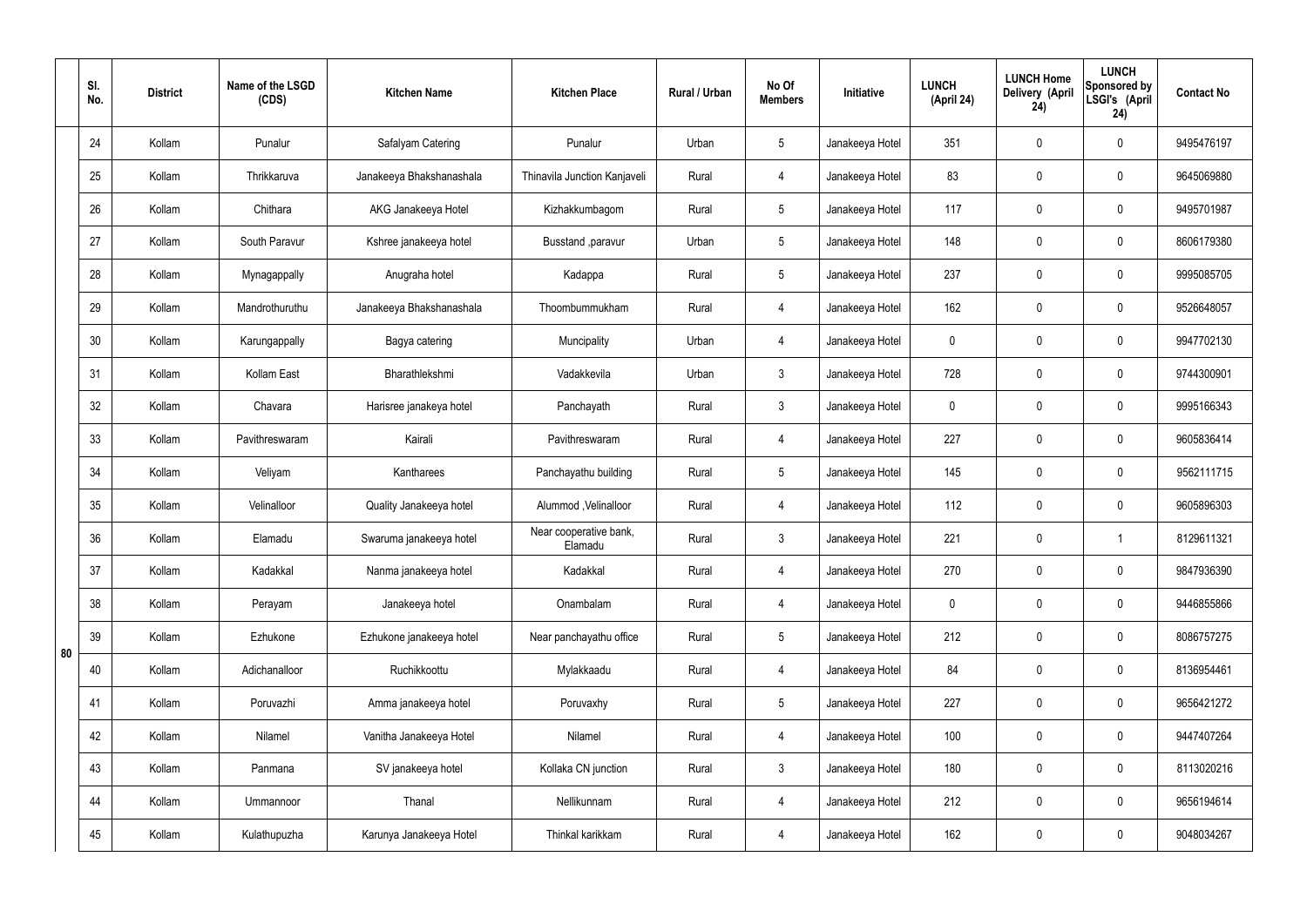| SI.<br>No. | <b>District</b> | Name of the LSGD<br>(CDS) | <b>Kitchen Name</b>                              | <b>Kitchen Place</b>                                 | Rural / Urban | No Of<br><b>Members</b> | Initiative      | <b>LUNCH</b><br>(April 24) | <b>LUNCH Home</b><br>Delivery (April<br>24) | <b>LUNCH</b><br>Sponsored by<br>LSGI's (April<br>24) | <b>Contact No</b> |
|------------|-----------------|---------------------------|--------------------------------------------------|------------------------------------------------------|---------------|-------------------------|-----------------|----------------------------|---------------------------------------------|------------------------------------------------------|-------------------|
| 46         | Kollam          | Kareepra                  | Kareepra janakeeya hotel                         | Panchayathu office junction                          | Rural         | $5\phantom{.0}$         | Janakeeya Hotel | 50                         | 0                                           | $\mathbf 0$                                          | 9656783244        |
| 47         | Kollam          | Piravanthur               | Thanima catering unit                            | Piravanthoor                                         | Rural         | $5\phantom{.0}$         | Janakeeya Hotel | 25                         | 0                                           | $\mathbf 0$                                          | 9207907284        |
| 48         | Kollam          | Karavaloor                | Sreelekshmi Janakeeya Hotel                      | Karavalur                                            | Rural         | $5\phantom{.0}$         | Janakeeya Hotel | 183                        | 0                                           | $\mathbf 0$                                          | 9745719860        |
| 49         | Kollam          | Alayaman                  | Sreelakam Janakeeya Hotel                        | Karukone                                             | Rural         | $\overline{4}$          | Janakeeya Hotel | 178                        | 0                                           | $\mathbf 0$                                          | 8592858448        |
| 50         | Kollam          | Kottarakkara              | Ruchi                                            | Kottarakkara christuraj hospital<br>hospital canteen | Urban         | $5\phantom{.0}$         | Janakeeya Hotel | 232                        | 0                                           | $\mathbf 0$                                          | 9447997809        |
| 51         | Kollam          | Chirakkara                | Bhoomika Jh                                      | Bhajanamadam mukku                                   | Rural         | $5\phantom{.0}$         | Janakeeya Hotel | $\mathbf 0$                | 0                                           | $\mathbf 0$                                          | 9567024263        |
| 52         | Kollam          | Kalluvathukkal            | Deepam Jh                                        | Parippally                                           | Rural         | $\overline{4}$          | Janakeeya Hotel | $\mathbf 0$                | 0                                           | $\mathbf 0$                                          | 8593984144        |
| 53         | Kollam          | Chirakkara                | Niram Jh                                         | Vadakkemukku ,chirakkara                             | Rural         | $\overline{4}$          | Janakeeya Hotel | 172                        | 0                                           | $\mathbf 0$                                          | 9847286593        |
| 54         | Kollam          | Velinalloor               | Mathrika janakeeya hotel                         | Govt PHC canteen                                     | Rural         | $\overline{4}$          | Janakeeya Hotel | 108                        | $\boldsymbol{0}$                            | $\mathbf 0$                                          | 7592859804        |
| 55         | Kollam          | East Kallada              | kudumbashree janakeeya hotel                     | marthandapuram                                       | Rural         | $5\phantom{.0}$         | Janakeeya Hotel | 243                        | 0                                           | $\mathbf 0$                                          | 9746964557        |
| 56         | Kollam          | Anchal                    | Malu janakeeya hotel                             | Anchal, Town ward                                    | Rural         | $\mathbf{3}$            | Janakeeya Hotel | 295                        | 0                                           | $\boldsymbol{0}$                                     | 9656920091        |
| 57         | Kollam          | Kummil                    | Sreebhadra janakeeya hotel                       | Thachonam                                            | Rural         | $\mathfrak{Z}$          | Janakeeya Hotel | $\mathbf 0$                | 0                                           | $\boldsymbol{0}$                                     | 9846327312        |
| 58         | Kollam          | Yeroor                    | Oottupura janakeeya hotel                        | yeroor                                               | Rural         | $6\phantom{.}$          | Janakeeya Hotel | 186                        | 0                                           | 0                                                    | 9526031467        |
| 59         | Kollam          | Nedumpana                 | Samthripthy janakeeya hotel                      | Pallimon                                             | Rural         | $\overline{4}$          | Janakeeya Hotel | $\mathbf 0$                | 0                                           | $\mathbf 0$                                          | 9539780119        |
| 60         | Kollam          | Kollam                    | Ishwarya janakeeya hotel                         | Near collectorate, Thevally<br>division              | Urban         | $\mathbf{3}$            | Janakeeya Hotel | 294                        | $\mathbf 0$                                 | $\mathbf 0$                                          | 8848893882        |
| 61         | Kollam          | Edamulakkal               | Sahya janakeeya hotel                            | Edamulackal                                          | Rural         | $\overline{4}$          | Janakeeya Hotel | 149                        | $\mathbf 0$                                 | $\mathbf 0$                                          | 7025532998        |
| 62         | Kollam          | Mylom                     | Amrutha                                          | Inchakkadu                                           | Rural         | $5\phantom{.0}$         | Janakeeya Hotel | 165                        | $\mathbf 0$                                 | $\mathbf 0$                                          | 9539780965        |
| 63         | Kollam          | Thevalakkara              | Kerala Janakeeya Hotel                           | Thevalakkara                                         | Rural         | $\mathbf{3}$            | Janakeeya Hotel | 30 <sup>°</sup>            | 0                                           | $\mathbf 0$                                          | 9847291089        |
| 64         | Kollam          | Thalavoor                 | Kudumbasheree Nadan<br>Bhakshanashala            | Pidavoor                                             | Rural         | 4                       | Janakeeya Hotel | 114                        | $\mathbf 0$                                 | $\mathbf 0$                                          | 9747324839        |
| 65         | Kollam          | Vilakkudy                 | vadhanam                                         | <b>KUNNICODU</b>                                     | Rural         | $5\phantom{.0}$         | Janakeeya Hotel | 123                        | $\mathbf 0$                                 | $\mathbf 0$                                          | 9526354689        |
| 66         | Kollam          | Poothakkulam              | Avani catering                                   | Poothakkulam gp                                      | Rural         | 4                       | Janakeeya Hotel | 87                         | 0                                           | $\mathbf 0$                                          | 9562782082        |
| 67         | Kollam          | Pathanapuram              | Pathanapuram Grama Panchayath<br>Janakeeya Hotel | Pathanapuram                                         | Rural         | 4                       | Janakeeya Hotel | 56                         | 0                                           | $\boldsymbol{0}$                                     | 9061291033        |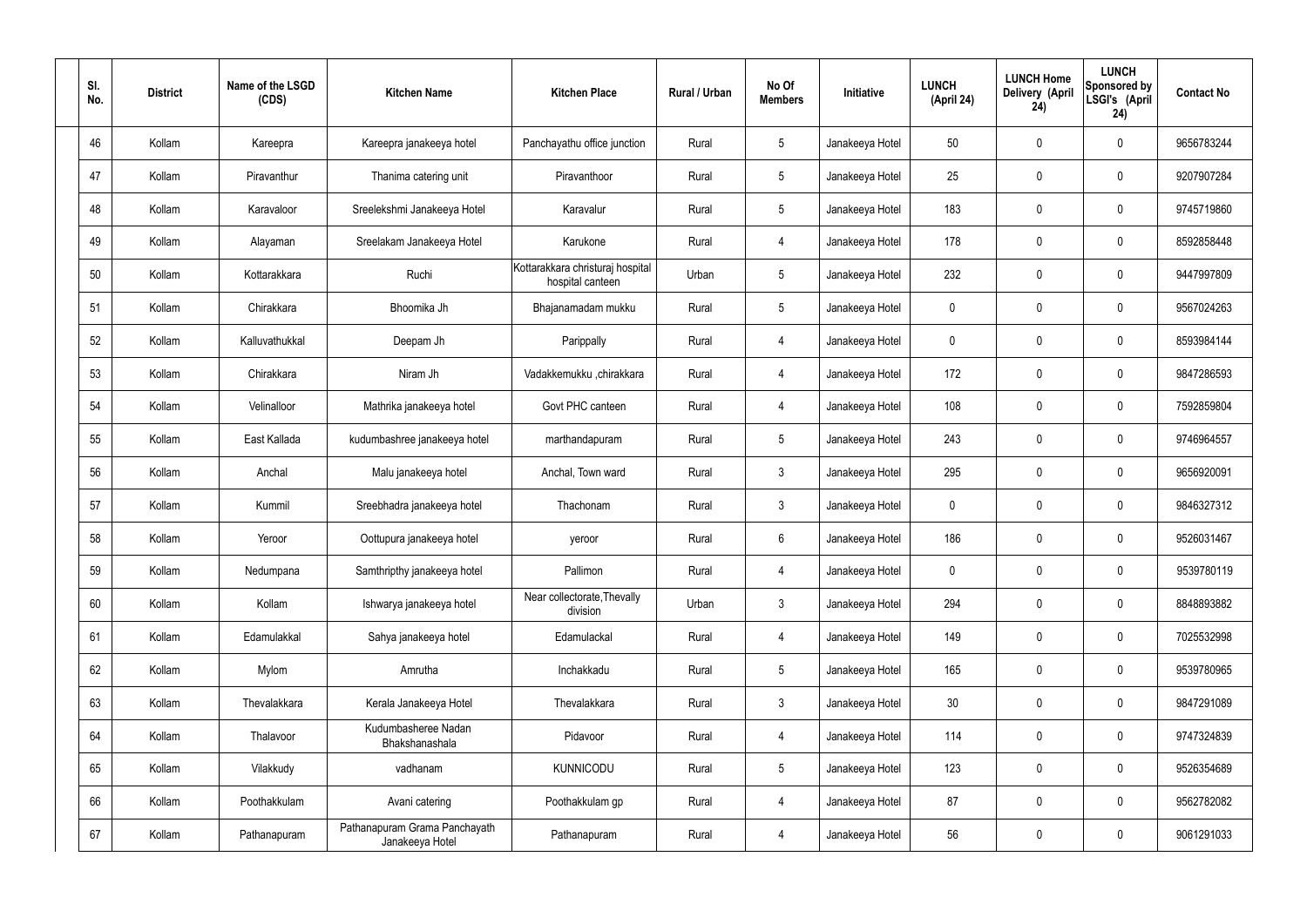|    | SI.<br>No.      | <b>District</b> | Name of the LSGD<br>(CDS) | <b>Kitchen Name</b>        | <b>Kitchen Place</b>      | <b>Rural / Urban</b> | No Of<br><b>Members</b> | Initiative      | <b>LUNCH</b><br>(April 24) | <b>LUNCH Home</b><br>Delivery (April<br>24) | <b>LUNCH</b><br>Sponsored by<br>LSGI's (April<br>24) | <b>Contact No</b> |
|----|-----------------|-----------------|---------------------------|----------------------------|---------------------------|----------------------|-------------------------|-----------------|----------------------------|---------------------------------------------|------------------------------------------------------|-------------------|
|    | 68              | Kollam          | Chadayamangalam           | Real janakeeya hotel       | Chadayamangalam           | Rural                | $\mathbf{3}$            | Janakeeya Hotel | 81                         | $\mathbf 0$                                 | $\mathbf 0$                                          | 9562123039        |
|    | 69              | Kollam          | Elampalloor               | Kalavara janakeeya hotel   | Ashupathri mukku, Kundara | Rural                | $5\phantom{.0}$         | Janakeeya Hotel | 624                        | $\mathbf 0$                                 | $\mathbf 0$                                          | 8943182967        |
|    | 70              | Kollam          | Kottamkara                | Ishwarya janakeeya hotel   | Keralapuram               | Rural                | $5\phantom{.0}$         | Janakeeya Hotel | $\mathbf 0$                | $\mathbf 0$                                 | $\mathbf 0$                                          | 9747765979        |
|    | 71              | Kollam          | Vettikavala               | Nanma                      | Vettikkavala              | Rural                | $\mathbf{3}$            | Janakeeya Hotel | 186                        | $\mathbf 0$                                 | $\mathbf 0$                                          | 9645070430        |
|    | 72              | Kollam          | Pooyappally               | Anaswara janakeeya hotel   | Maruthamanpally           | Rural                | $5\phantom{.0}$         | Janakeeya Hotel | 65                         | $\mathbf 0$                                 | $\mathbf 0$                                          | 9947289476        |
|    | 73              | Kollam          | Thenmala                  | Nanma janakeeya hotel      | Thenmala                  | Rural                | 4                       | Janakeeya Hotel | 195                        | $\mathbf 0$                                 | $\mathbf 0$                                          | 9446274943        |
|    | 74              | Kollam          | Pattazhi                  | Suprabhatham Catering Unit | pattazhy                  | Rural                | $\overline{4}$          | Janakeeya Hotel | 75                         | $\mathbf 0$                                 | $\mathbf 0$                                          | 9495195796        |
|    | 75              | Kollam          | Neendakara                | Darshana Janakeeya Hotel   | Puthenthura Junction      | Rural                | $\mathbf{3}$            | Janakeeya Hotel | 265                        | $\mathbf 0$                                 | $\mathbf 0$                                          | 9633106463        |
|    | 76              | Kollam          | Clappana                  | Vijayasree                 | Near alumpeedika junction | Rural                | $5\phantom{.0}$         | Janakeeya Hotel | 305                        | $\mathbf 0$                                 | $\mathbf 0$                                          | 9567797660        |
|    | 77              | Kollam          | Sooranad South            | Akshaya janakeeya hotel    | Patharam                  | Rural                | 4                       | Janakeeya Hotel | 278                        | $\mathbf 0$                                 | $\mathbf 0$                                          | 9746919825        |
|    | 78              | Kollam          | Edamulakkal               | Deepam janakeeya hotel     | Edamulackal               | Rural                | $\mathbf{3}$            | Janakeeya Hotel | 272                        | $\mathbf 0$                                 | $\mathbf 0$                                          | 9400684494        |
|    | 79              | Kollam          | Aryankavu                 | Sevana janakeeya hotel     | Kazhuthurutty             | Rural                | $\mathbf{3}$            | Janakeeya Hotel | 184                        | $\mathbf 0$                                 | $\mathbf 0$                                          | 8921381398        |
|    | 80              | Kollam          | Pattazhi Vadakkekara      | Annapoorna                 | Kaduvathode               | Rural                | 4                       | Janakeeya Hotel | 56                         | 0                                           | $\mathbf 0$                                          | 7561013776        |
|    | 81              | Kollam          | Kulasekharapuram          | Vinayaka                   | Puthiyakav                | Rural                | $\overline{4}$          | Janakeeya Hotel | 476                        | $\mathbf 0$                                 | $\mathbf 0$                                          | 9947499053        |
|    | 82              | Kollam          | Kunnathur                 | sudha's Janakeeya Hotel    | kunnathur                 | Rural                | $6\phantom{.}6$         | Janakeeya Hotel | 265                        | $\mathbf 0$                                 | $\mathbf 0$                                          | 9496270029        |
| 82 |                 |                 |                           |                            |                           |                      | 358                     |                 | 14436                      | $\bullet$                                   | $\overline{1}$                                       |                   |
|    | -1              | Kottayam        | Akalakkunnam              | Navaruchi                  | Chengalam                 | Rural                | $5\phantom{.0}$         | Janakeeya Hotel | 138                        | $\mathbf 0$                                 | $\mathbf 0$                                          | 9188362235        |
|    | $\overline{2}$  | kottayam        | Akalakunnam               | Janakeeya Hotel            | Akalakunnam               | Rural                | $5\phantom{.0}$         | Janakeeya Hotel | 197                        | $\pmb{0}$                                   | $\mathbf 0$                                          | 8086245950        |
|    | $\mathbf{3}$    | Kottayam        | Arpookkara                | Niravu                     | <b>Medical College</b>    | Rural                | 8                       | Janakeeya Hotel | 200                        | $\pmb{0}$                                   | $\mathbf 0$                                          | 9744719092        |
|    | 4               | Kottayam        | Arpookkara                | Ruchi Janakeeya Hotel      | Kaippuzha mutt            | Rural                | $\overline{4}$          | Janakeeya Hotel | 150                        | $\pmb{0}$                                   | $\mathbf 0$                                          | 9847147156        |
|    | $5\phantom{.0}$ | Kottayam        | Athirampuzha              | Hannas                     | Mannanam                  | Rural                | 4                       | Janakeeya Hotel | 86                         | $\pmb{0}$                                   | $\mathbf 0$                                          | 9496136682        |
|    | 6               | Kottayam        | Ayarkunnam                | Panchami Unit              | Near PHC Ayarkunnam       | Rural                | $5\phantom{.0}$         | Janakeeya Hotel | $\boldsymbol{0}$           | $\pmb{0}$                                   | $\boldsymbol{0}$                                     | 9744560994        |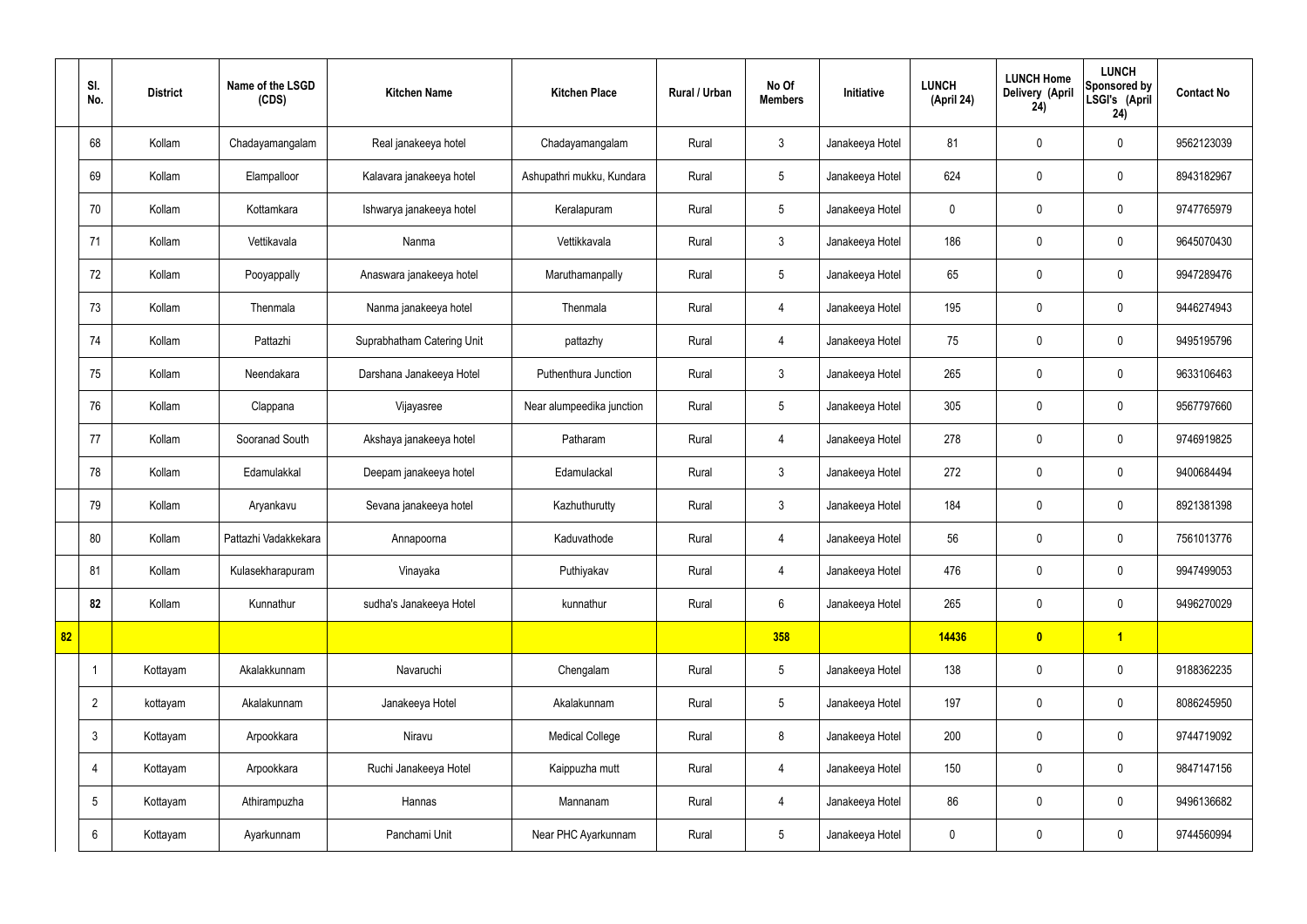| SI.<br>No.     | <b>District</b> | Name of the LSGD<br>(CDS) | <b>Kitchen Name</b>             | <b>Kitchen Place</b>                   | Rural / Urban | No Of<br><b>Members</b> | <b>Initiative</b> | <b>LUNCH</b><br>(April 24) | <b>LUNCH Home</b><br>Delivery (April<br>24) | <b>LUNCH</b><br>Sponsored by<br>LSGI's (April<br>24) | <b>Contact No</b> |
|----------------|-----------------|---------------------------|---------------------------------|----------------------------------------|---------------|-------------------------|-------------------|----------------------------|---------------------------------------------|------------------------------------------------------|-------------------|
| $\overline{7}$ | Kottayam        | Aymanam                   | Bisiya                          | Aymanam panchayath hall                | Rural         | $\mathbf{3}$            | Janakeeya Hotel   | 15                         | $\mathbf 0$                                 | $\mathbf 0$                                          | 9544560606        |
| 8              | Kottayam        | Bharananganam             | Kudumbshree nadan bhakshanasala | Bharananganam                          | Rural         | $\mathbf{3}$            | Janakeeya Hotel   | 168                        | $\mathbf 0$                                 | $\mathbf 0$                                          | 8113827680        |
| 9              | Kottayam        | Changanassery             | Janakeeya Hotel                 | Near Railway station                   | Urban         | $\mathbf{3}$            | Janakeeya Hotel   | 185                        | $\mathbf 0$                                 | $\mathbf 0$                                          | 7560866821        |
| 10             | Kottayam        | Chemp                     | Thanima                         | Chemp                                  | Rural         | $\overline{4}$          | Janakeeya Hotel   | $\mathbf 0$                | 0                                           | $\mathbf 0$                                          | 9809940907        |
| 11             | Kottayam        | Chirakkadav               | <b>Udaya Catering Unit</b>      | Mahatma Gandhi Town Hall,<br>Ponkunnam | Rural         | $5\phantom{.0}$         | Janakeeya Hotel   | 118                        | $\mathbf 0$                                 | $\mathbf 0$                                          | 6282479410        |
| 12             | Kottayam        | Chirakkadav               | Sargam                          | Thekkethu Kavala                       | Rural         | $\mathbf{3}$            | Janakeeya Hotel   | 52                         | 0                                           | $\mathbf 0$                                          | 9656087110        |
| 13             | Kottayam        | Elikulam                  | Janakeeya Hotel Elikkulam       | Manchakuzhy                            | Rural         | $\mathbf{3}$            | Janakeeya Hotel   | 96                         | $\mathbf 0$                                 | $\mathbf 0$                                          | 9074768314        |
| 14             | Kottayam        | Erumeli                   | Janakeeya Hotel Erumeli         | Erumeli                                | Rural         | $\overline{4}$          | Janakeeya Hotel   | 98                         | 0                                           | $\mathbf 0$                                          | 8078201554        |
| 15             | Kottayam        | Ettumanoor                | Gramashree cafe kudumbasree     | Nandanam auditorium,<br>Ettumanoor     | Urban         | $5\phantom{.0}$         | Janakeeya Hotel   | 165                        | $\mathbf 0$                                 | $\mathbf 0$                                          | 9847334071        |
| 16             | Kottayam        | Kadanad                   | Thanal catering                 | Kadanad                                | Rural         | $5\phantom{.0}$         | Janakeeya Hotel   | 75                         | 0                                           | $\mathbf 0$                                          | 9048099040        |
| 17             | Kottayam        | Kadaplamattam             | Salt &pepper                    | Near Kadaplamattom CDS                 | Rural         | 4                       | Janakeeya Hotel   | 39                         | 0                                           | $\mathbf 0$                                          | 9645400860        |
| 18             | Kottayam        | Kadaplamattam             | Kadaplamattam Janakeeya Hotel   | Vayala                                 | Rural         | 4                       | Janakeeya Hotel   | 83                         | 80                                          | $\mathbf 0$                                          | 9446804954        |
| 19             | Kottayam        | Kaduthuruthy              | Janakeeya Hotel                 | Panchayath premise                     | Rural         | $6\phantom{.}6$         | Janakeeya Hotel   | 238                        | 0                                           | $\mathbf 0$                                          | 9847166464        |
| 20             | Kottayam        | Kallara                   | Vasuki Janakeeya hotel          | Kallara                                | Rural         | $\mathbf{3}$            | Janakeeya Hotel   | 120                        | $\mathbf 0$                                 | $\mathbf 0$                                          | 9846103478        |
| 21             | Kottayam        | Kanakkari                 | Jesus                           | Pattithanam                            | Rural         | $5\overline{)}$         | Janakeeya Hotel   | 151                        | 0                                           | $\mathbf 0$                                          | 9447192439        |
| 22             | Kottayam        | Kangazha                  | Sulabha                         | Pathanadu                              | Rural         | $5\overline{)}$         | Janakeeya Hotel   | 84                         | 0                                           | $\mathbf 0$                                          | 9847438293        |
| 23             | Kottayam        | Kanjirapally              | Vanitha canteen                 | Panchayath premise                     | Rural         | $\mathfrak{Z}$          | Janakeeya Hotel   | 114                        | 0                                           | $\mathbf 0$                                          | 9605391868        |
| 24             | Kottayam        | Karoor                    | Unarvu janakeeya hotel          | Valavoor                               | Rural         | $5\phantom{.0}$         | Janakeeya Hotel   | 159                        | 0                                           | $\mathbf 0$                                          | 8304903250        |
| 25             | Kottayam        | Karukachal                | Sukrutham Catering Unit         | Karukachal                             | Rural         | $5\phantom{.0}$         | Janakeeya Hotel   | 45                         | 0                                           | $\mathbf 0$                                          | 9847766843        |
| 26             | Kottayam        | Kidangoor                 | Janakeeya hotel                 | Kidangoor Panchayath                   | Rural         | $\mathfrak{Z}$          | Janakeeya Hotel   | 120                        | 0                                           | $\mathbf 0$                                          | 9048080292        |
| 27             | Kottayam        | Kooroppada                | Achus Janakeeya Hotel           | Panchayath                             | Rural         | $\mathfrak{Z}$          | Janakeeya Hotel   | 120                        | 0                                           | $\mathbf 0$                                          | 9778121989        |
| 28             | Kottayam        | Koottickal                | Janakeeya hotel                 | Koottickal                             | Rural         | $5\,$                   | Janakeeya Hotel   | 141                        | 0                                           | $\mathbf 0$                                          | 9645219929        |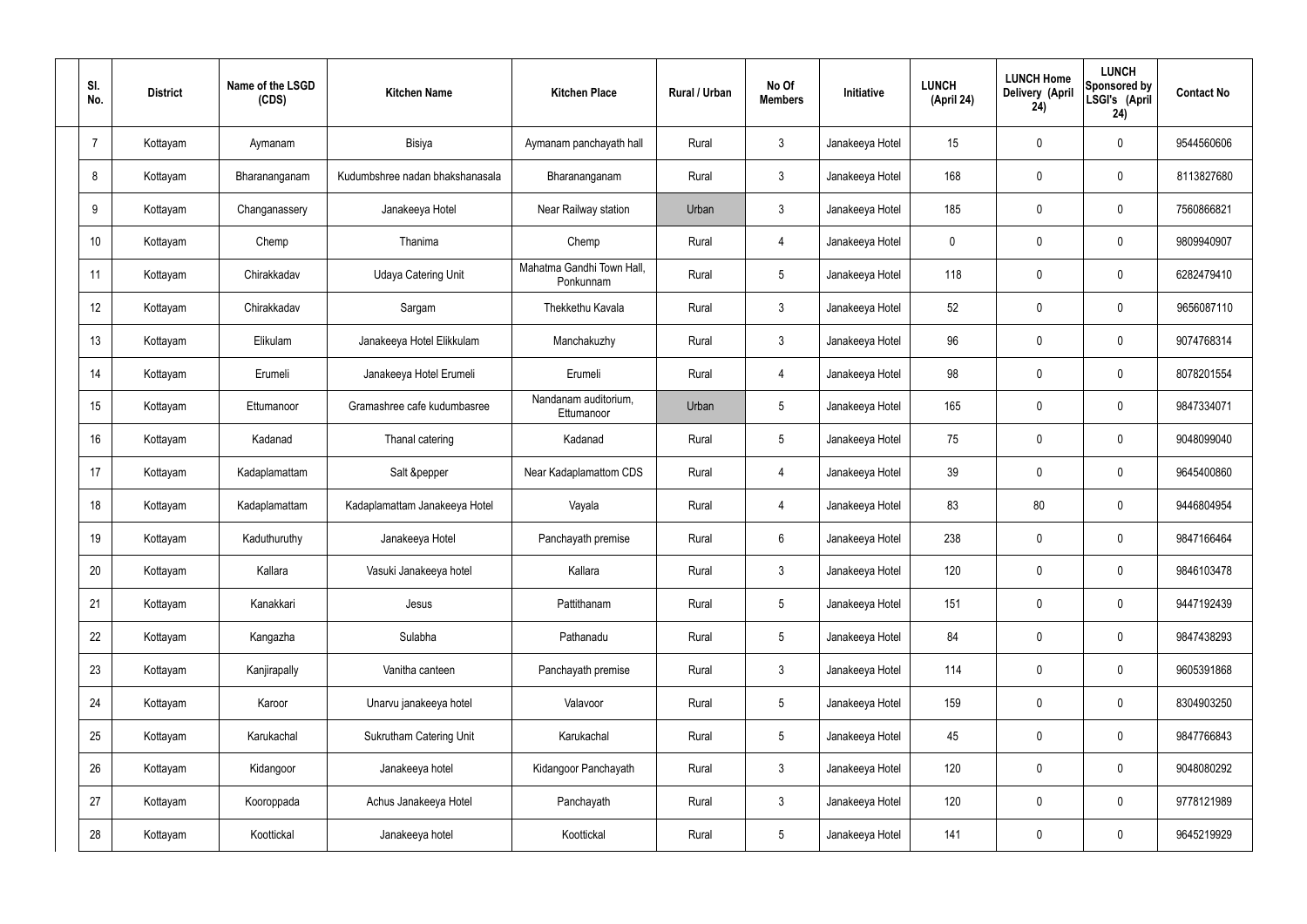|    | SI.<br>No. | <b>District</b> | Name of the LSGD<br>(CDS) | <b>Kitchen Name</b>             | <b>Kitchen Place</b>           | Rural / Urban | No Of<br><b>Members</b> | Initiative      | <b>LUNCH</b><br>(April 24) | <b>LUNCH Home</b><br>Delivery (April<br>24) | <b>LUNCH</b><br>Sponsored by<br>LSGI's (April<br>24) | <b>Contact No</b> |
|----|------------|-----------------|---------------------------|---------------------------------|--------------------------------|---------------|-------------------------|-----------------|----------------------------|---------------------------------------------|------------------------------------------------------|-------------------|
|    | 29         | Kottayam        | Koruthodu                 | Koruthodu Janakeeya Hotel       | Koruthodu                      | Rural         | $6\overline{6}$         | Janakeeya Hotel | 136                        | $\mathbf 0$                                 | $\mathbf 0$                                          | 7510770418        |
|    | 30         | Kottayam        | KottayamNorth             | Alfa Canteen                    | Municipality Kottayam          | Urban         | $5\phantom{.0}$         | Janakeeya Hotel | 145                        | $\mathbf 0$                                 | $\mathbf 0$                                          | 9846571923        |
|    | 31         | Kottayam        | KottayamNorth             | Kerala cafe janakeeya hotel     | Choottuveli                    | Urban         | $\mathbf{3}$            | Janakeeya Hotel | 96                         | $\mathbf 0$                                 | $\mathbf 0$                                          | 8129337294        |
|    | 32         | Kottayam        | KottayamNorth             | Maria Janakeeya Hotel           | Chungam                        | Urban         | $5\phantom{.0}$         | Janakeeya Hotel | 238                        | $\mathbf 0$                                 | $\mathbf 0$                                          | 9744843928        |
|    | 33         | Kottayam        | Kuravilangadu             | kudumbashree janakeeya hotel    | kuravilangady by pass junction | Rural         | $5\phantom{.0}$         | Janakeeya Hotel | 260                        | $\mathbf 0$                                 | $\mathbf 0$                                          | 7559022364        |
|    | 34         | Kottayam        | Kurichi                   | <b>Swad Catering</b>            | Cheruvelippadi                 | Rural         | $\overline{4}$          | Janakeeya Hotel | 109                        | $\mathbf 0$                                 | $\mathbf 0$                                          | 9847891917        |
|    | 35         | Kottayam        | Madappally                | SR catering                     | Mammoodu                       | Rural         | $\mathbf{3}$            | Janakeeya Hotel | $\mathbf 0$                | $\mathbf 0$                                 | $\mathbf 0$                                          | 9747702203        |
|    | 36         | Kottayam        | Manimala                  | Vanitha canteen                 | Manimala                       | Rural         | $\mathbf{3}$            | Janakeeya Hotel | 41                         | $\mathbf 0$                                 | $\mathbf 0$                                          | 9946318069        |
|    | 37         | Kottayam        | Manjoor                   | Oruma catering unit             | Kuruppanthara                  | Rural         | $5\overline{)}$         | Janakeeya Hotel | 186                        | 70                                          | $\mathbf 0$                                          | 9349189590        |
|    | 38         | Kottayam        | Marangattupilly           | Marangattupilly Janakeeya Hotel | Marangattupilly                | Rural         | 4                       | Janakeeya Hotel | 142                        | $\mathbf 0$                                 | $\mathbf 0$                                          | 9544416772        |
|    | 39         | Kottayam        | Maravanthuruth            | Changathi                       | Maravanthuruth                 | Rural         | 4                       | Janakeeya Hotel | 62                         | 0                                           | $\mathbf 0$                                          | 9744598169        |
|    | 40         | Kottayam        | Meenachil                 | Akshaya Janakeeya hotel         | Idamattam                      | Rural         | 4                       | Janakeeya Hotel | 123                        | $\mathbf 0$                                 | 8                                                    | 9747190979        |
|    | 41         | Kottayam        | Meenachil                 | Archana janakeeya Hotel         | Paika                          | Rural         | $5\overline{)}$         | Janakeeya Hotel | 185                        | $\mathbf 0$                                 | $\mathbf 0$                                          | 9048759539        |
| 82 | 42         | Kottayam        | Meenadom                  | Nainus                          | Meenadom                       | Rural         | $\mathbf{3}$            | Janakeeya Hotel | 96                         | $\pmb{0}$                                   | $\mathbf 0$                                          | 9539752801        |
|    | 43         | Kottayam        | Melukavu                  | Seenayi Cafe centre             | Melukavumattam                 | Rural         | $5\overline{)}$         | Janakeeya Hotel | $\mathbf 0$                | $\pmb{0}$                                   | $\mathbf 0$                                          | 9744546703        |
|    | 44         | Kottayam        | Moonnilav                 | Aiswarya                        | Moonnilav                      | Rural         | 3                       | Janakeeya Hotel | 189                        | 0                                           | $\mathbf 0$                                          | 8281227689        |
|    | 45         | Kottayam        | Mulakkulam                | Janakeeya Hotel                 | Moorkkattilpadi                | Rural         | $\overline{4}$          | Janakeeya Hotel | 96                         | 0                                           | $\mathbf 0$                                          | 9747856382        |
|    | 46         | Kottayam        | Mundakkayam               | Janakeeya Hotel Mundakkayam     | Mundakkayam                    | Rural         | $6\overline{6}$         | Janakeeya Hotel | 123                        | 0                                           | $\mathbf 0$                                          | 9495314979        |
|    | 47         | Kottayam        | Nedumkunnam               | Nanma Kudumbashree Unit         | Nedumkunnam                    | Rural         | $5\overline{)}$         | Janakeeya Hotel | 38                         | 0                                           | $\overline{2}$                                       | 7306791612        |
|    | 48         | Kottayam        | Neendoor                  | Gruhasree ME Unit               | Panchayath                     | Rural         | $\mathbf{3}$            | Janakeeya Hotel | 75                         | 0                                           | $\mathbf 0$                                          | 9847756958        |
|    | 49         | Kottayam        | Njeezhoor                 | Annapoorna Janakeeya Hotel      | Panchayath                     | Rural         | $\overline{4}$          | Janakeeya Hotel | 92                         | 0                                           | $\mathbf 0$                                          | 9745246839        |
|    | 50         | Kottayam        | Pala                      | Angel Janakeeya Hotel           | Pala Municipality              | Urban         | 4                       | Janakeeya Hotel | 198                        | 0                                           | $\overline{0}$                                       | 9745963125        |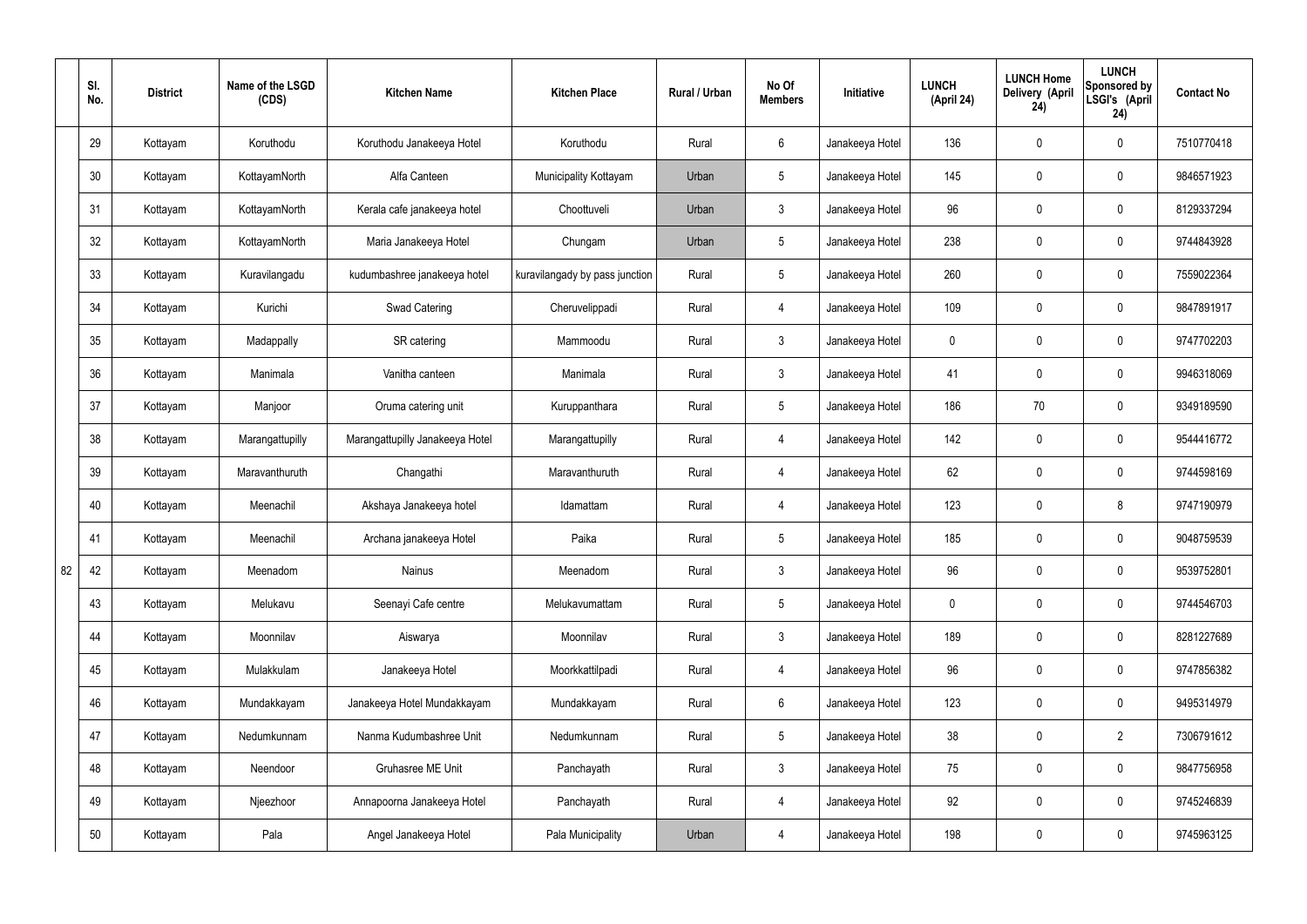| SI.<br>No. | <b>District</b> | Name of the LSGD<br>(CDS) | <b>Kitchen Name</b>          | <b>Kitchen Place</b>     | Rural / Urban | No Of<br><b>Members</b> | <b>Initiative</b> | <b>LUNCH</b><br>(April 24) | <b>LUNCH Home</b><br><b>Delivery (April</b><br>24) | <b>LUNCH</b><br>Sponsored by<br>LSGI's (April<br>24) | <b>Contact No</b> |
|------------|-----------------|---------------------------|------------------------------|--------------------------|---------------|-------------------------|-------------------|----------------------------|----------------------------------------------------|------------------------------------------------------|-------------------|
| 51         | Kottayam        | Pala                      | Harithasree catering         | Chethimattam             | Urban         | $5\phantom{.0}$         | Janakeeya Hotel   | 231                        | $\mathbf 0$                                        | $\mathbf 0$                                          | 9895154240        |
| 52         | Kottayam        | Pallickathodu             | Sangeetha                    | Pallickathodu Bus stand  | Rural         | $\mathbf{3}$            | Janakeeya Hotel   | 108                        | $\mathbf 0$                                        | $\boldsymbol{0}$                                     | 9633814381        |
| 53         | Kottayam        | Pampady                   | Thrupthi                     | Pampady Town             | Rural         | $5\phantom{.0}$         | Janakeeya Hotel   | $\mathbf 0$                | $\mathbf 0$                                        | $\mathbf 0$                                          | 9633013622        |
| 54         | Kottayam        | Panachikkadu              | Ruchi Canteen                | Paruthumpara             | Rural         | $5\phantom{.0}$         | Janakeeya Hotel   | 106                        | $\mathbf 0$                                        | $\boldsymbol{0}$                                     | 9656411494        |
| 55         | Kottayam        | Parathodu                 | Janakeeya Hotel Parathodu    | Panchayath               | Rural         | 4                       | Janakeeya Hotel   | 187                        | $\boldsymbol{0}$                                   | $\mathbf 0$                                          | 7907455541        |
| 56         | Kottayam        | Paippadu                  | Thejus                       | Paippadu                 | Rural         | $5\phantom{.0}$         | Janakeeya Hotel   | 278                        | $\boldsymbol{0}$                                   | $\pmb{0}$                                            | 7034621426        |
| 57         | Kottayam        | Poonjar                   | Haritham                     | Poonjar                  | Rural         | $5\phantom{.0}$         | Janakeeya Hotel   | 109                        | $\boldsymbol{0}$                                   | $\mathbf 0$                                          | 9495235348        |
| 58         | Kottayam        | poonjar south             | Sowbhagya Janakeeya Hotel    | poonjar south            | Rural         | $\overline{4}$          | Janakeeya Hotel   | 197                        | $\mathbf 0$                                        | $\mathbf 0$                                          | 9495151799        |
| 59         | Kottayam        | Puthuppalli               | Ammaveedu                    | Puthuppally bus stand    | Rural         | $5\phantom{.0}$         | Janakeeya Hotel   | 144                        | $\mathbf 0$                                        | $\mathbf 0$                                          | 9947156548        |
| 60         | Kottayam        | Ramapuram                 | Ruchi                        | Ramapuram                | Rural         | $\overline{4}$          | Janakeeya Hotel   | 160                        | 37                                                 | $\boldsymbol{0}$                                     | 9495107277        |
| 61         | Kottayam        | T.V.Puram                 | Vijaya Janakeeya Hotel       | TV Puram                 | Rural         | $\mathbf{3}$            | Janakeeya Hotel   | $\mathbf 0$                | $\boldsymbol{0}$                                   | $\mathbf 0$                                          | 9847614136        |
| 62         | Kottayam        | Teekkoy                   | Kairali                      | Vagamattom, Kallambhagam | Rural         | $\mathbf{3}$            | Janakeeya Hotel   | 187                        | 0                                                  | $\boldsymbol{0}$                                     | 7025702768        |
| 63         | Kottayam        | Thalanad                  | Nanma                        | Muttambhagam Kavala      | Rural         | $\mathbf{3}$            | Janakeeya Hotel   | $\mathbf 0$                | $\boldsymbol{0}$                                   | $\mathbf 0$                                          | 9961289547        |
| 64         | Kottayam        | Thalappalam               | Ameya                        | Thalappalam              | Rural         | $\overline{4}$          | Janakeeya Hotel   | 168                        | $\mathbf 0$                                        | $\mathbf 0$                                          | 7025932626        |
| 65         | Kottayam        | Thalayolaparambu          | kudumbashree janakeeya hotel | Thalayolaparambu         | Rural         | $\mathbf{3}$            | Janakeeya Hotel   | 93                         | $\mathbf 0$                                        | $\pmb{0}$                                            | 7994830570        |
| 66         | Kottayam        | Thidanadu                 | Janani                       | Chemmlamattam            | Rural         | $6\overline{6}$         | Janakeeya Hotel   | 175                        | $\boldsymbol{0}$                                   | 0\$                                                  | 9562695545        |
| 67         | Kottayam        | Thidanadu                 | Krishna                      | Near Panchayath          | Rural         | $\overline{4}$          | Janakeeya Hotel   | 203                        | $\pmb{0}$                                          | $\pmb{0}$                                            | 9605565960        |
| 68         | Kottayam        | Thiruvarppu               | Sreeparvathy food products   | Illickal                 | Rural         | $\mathbf{3}$            | Janakeeya Hotel   | $\mathbf 0$                | $\mathbf 0$                                        | $\pmb{0}$                                            | 9747289846        |
| 69         | Kottayam        | Thrikkodithanam           | Swanthanam                   | Thrikkodithanam          | Rural         | $5\phantom{.0}$         | Janakeeya Hotel   | 81                         | $\mathbf 0$                                        | $\pmb{0}$                                            | 7902729237        |
| 70         | Kottayam        | Udayanapuram              | Uppum Mulakum                | Nerekadavu               | Rural         | $\mathbf{3}$            | Janakeeya Hotel   | 62                         | $\mathbf 0$                                        | $\mathbf 0$                                          | 8111850728        |
| 71         | Kottayam        | Udayanapuram              | Aiswarya Activity Group      | Vaikom Block Panchayath  | Rural         | $5\phantom{.0}$         | Janakeeya Hotel   | 98                         | $\mathbf 0$                                        | $\pmb{0}$                                            | 9847437286        |
| 72         | Kottayam        | Uzhavoor                  | Uzhavoor Janakeeya Hotel     | Uzhavoor Town            | Rural         | 8                       | Janakeeya Hotel   | 291                        | $\boldsymbol{0}$                                   | $\pmb{0}$                                            | 9746074266        |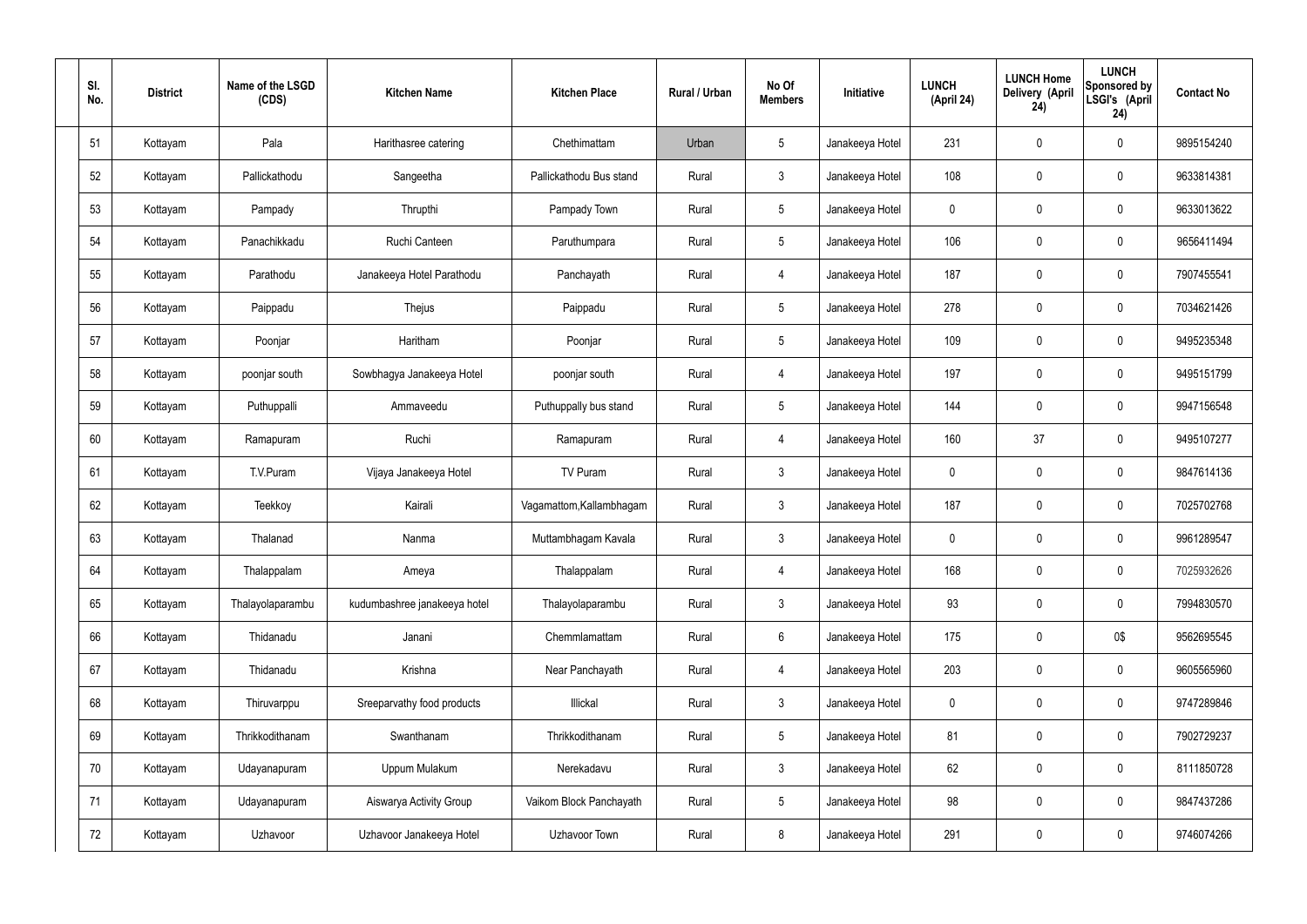|    | SI.<br>No.      | <b>District</b> | Name of the LSGD<br>(CDS) | <b>Kitchen Name</b>                                      | <b>Kitchen Place</b>                        | Rural / Urban | No Of<br><b>Members</b> | Initiative      | <b>LUNCH</b><br>(April 24) | <b>LUNCH Home</b><br><b>Delivery (April</b><br>24) | <b>LUNCH</b><br>Sponsored by<br>LSGI's (April<br>24) | <b>Contact No</b> |
|----|-----------------|-----------------|---------------------------|----------------------------------------------------------|---------------------------------------------|---------------|-------------------------|-----------------|----------------------------|----------------------------------------------------|------------------------------------------------------|-------------------|
|    | 73              | Kottayam        | Vaikom                    | <b>Chanees Eats</b>                                      | Chalapparambu                               | Urban         | 4                       | Janakeeya Hotel | 87                         | $\mathbf 0$                                        | $\mathbf 0$                                          | 9446467389        |
|    | 74              | Kottayam        | Vakathanam                | Padheyam                                                 | Njaliakuzhi                                 | Rural         | $6\overline{6}$         | Janakeeya Hotel | 281                        | $\mathbf 0$                                        | $\mathbf 0$                                          | 9495010073        |
|    | 75              | Kottayam        | Vazhappally               | Udayam                                                   | Vazhappally                                 | Rural         | $\overline{4}$          | Janakeeya Hotel | 337                        | $\mathbf 0$                                        | $\mathbf 0$                                          | 9562267564        |
|    | 76              | Kottayam        | Vazhoor                   | Kudumbashree Canteen Unit At<br>Vazhoor Grama Panchayath | Vazhoor Grama Panchayath<br><b>Building</b> | Rural         | $5\phantom{.0}$         | Janakeeya Hotel | 100                        | $\mathbf 0$                                        | $\mathbf 0$                                          | 9544717796        |
|    | 77              | Kottayam        | Vazhoor                   | New India                                                | Nedumavu                                    | Rural         | $\mathbf{3}$            | Janakeeya Hotel | $\mathbf 0$                | $\mathbf 0$                                        | $\mathbf 0$                                          | 9744581242        |
|    | 78              | Kottayam        | Vechoor                   | Treeland Annapoorna                                      | <b>Bund Road</b>                            | Rural         | $\mathbf{3}$            | Janakeeya Hotel | $\mathbf 0$                | $\mathbf 0$                                        | $\mathbf 0$                                          | 8606814487        |
|    | 79              | Kottayam        | Veliyannoor               | Thanima foods                                            | Veliyannoor                                 | Rural         | $\mathbf{3}$            | Janakeeya Hotel | 144                        | $\mathbf 0$                                        | $\mathbf 0$                                          | 9744392147        |
|    | 80              | Kottayam        | Vellavoor                 | Uppum Mulakum Janakeeya Hotel                            | Panchayath premise                          | Rural         | $5\phantom{.0}$         | Janakeeya Hotel | 201                        | $\mathbf 0$                                        | $\mathbf 0$                                          | 9188317288        |
|    | 81              | Kottayam        | Velloor                   | Puzhayoram catering                                      | Near Velloor cds office                     | Rural         | $\overline{4}$          | Janakeeya Hotel | 196                        | $\mathbf 0$                                        | $\mathbf 0$                                          | 9895522286        |
|    | 82              | Kottayam        | Vijayapuram               | Niravu                                                   | Iranjal                                     | Rural         | $\mathbf{3}$            | Janakeeya Hotel | 307                        | $\mathbf 0$                                        | $\mathbf 0$                                          | 9495245895        |
|    | 83              | Kottayam        | Vijayapuram               | Renown Janakeeya Hotel                                   | Vadavathoor                                 | Rural         | 5                       |                 | 96                         | $\pmb{0}$                                          | $\mathbf 0$                                          | 8606536302        |
| 82 |                 |                 |                           |                                                          |                                             |               | 336                     |                 | 97                         | $\mathbf 0$                                        | $\mathbf 0$                                          |                   |
|    |                 |                 |                           |                                                          |                                             |               |                         |                 | 10511                      | 187                                                | 10                                                   |                   |
|    |                 | Kozhikode       | Balussery                 | Unarvu Janakeeya Hotel                                   | Balussery                                   | Rural         | 5 <sub>5</sub>          | Janakeeya Hotel | 165                        | $\pmb{0}$                                          | $\mathbf 0$                                          | 95440 03929       |
|    | $\overline{2}$  | Kozhikode       | Panangad                  | Kairali Janakeeya Hotel                                  | Balussery mukku at KK<br>hospital           | Rural         | $\mathbf{3}$            | Janakeeya Hotel | 379                        | $\pmb{0}$                                          | $\mathbf 0$                                          | 97450 85782       |
|    | $\mathbf{3}$    | Kozhikode       | Koorachundu               | Swad Nirmmal Janakeeya hotel                             | Koorachundu                                 | Rural         | $\overline{4}$          | Janakeeya Hotel | 280                        | $\pmb{0}$                                          | $\mathbf 0$                                          | 94967 07886       |
|    | 4               | Kozhikode       | Koorachundu               | Koottayma Janakeeya Hotel                                | Kallanode                                   | Rural         | $5\phantom{.0}$         | Janakeeya Hotel | 347                        | $\pmb{0}$                                          | $\mathbf 0$                                          | 94967 26850       |
|    | $5\phantom{.0}$ | Kozhikode       | Kottur                    | Kudumbashree Janakeeya Hotel Kottur                      | Kottur                                      | Rural         | $10$                    | Janakeeya Hotel | 89                         | $\pmb{0}$                                          | $\mathbf 0$                                          | 97456 72101       |
|    | 6               | Kozhikode       | Naduvannur                | Naduvannur Janakeeya Hotel                               | Naduvannur                                  | Rural         | $5\phantom{.0}$         | Janakeeya Hotel | 233                        | $\pmb{0}$                                          | $\mathbf 0$                                          | 8592-031802       |
|    | $\overline{7}$  | Kozhikode       | Naduvannur                | FriendsJanakeeya Hotel                                   | Anjolimukku                                 | Rural         | $\mathbf{3}$            | Janakeeya Hotel | 308                        | $\pmb{0}$                                          | $\mathbf 0$                                          | 9995947043        |
|    | 8               | Kozhikode       | Ulliyeri                  | Ruchi Janakeeya Hotel                                    | Ulliyeri                                    | Rural         | 4                       | Janakeeya Hotel | 218                        | $\pmb{0}$                                          | $\mathbf 0$                                          | 89434 06681       |
|    | 9               | Kozhikode       | Unnikulam                 | Swad Janakeeya Hotel                                     | Ekarool Kaappil Road                        | Rural         | $\mathbf{3}$            | Janakeeya Hotel | 575                        | $\pmb{0}$                                          | $\boldsymbol{0}$                                     | 85475 75474       |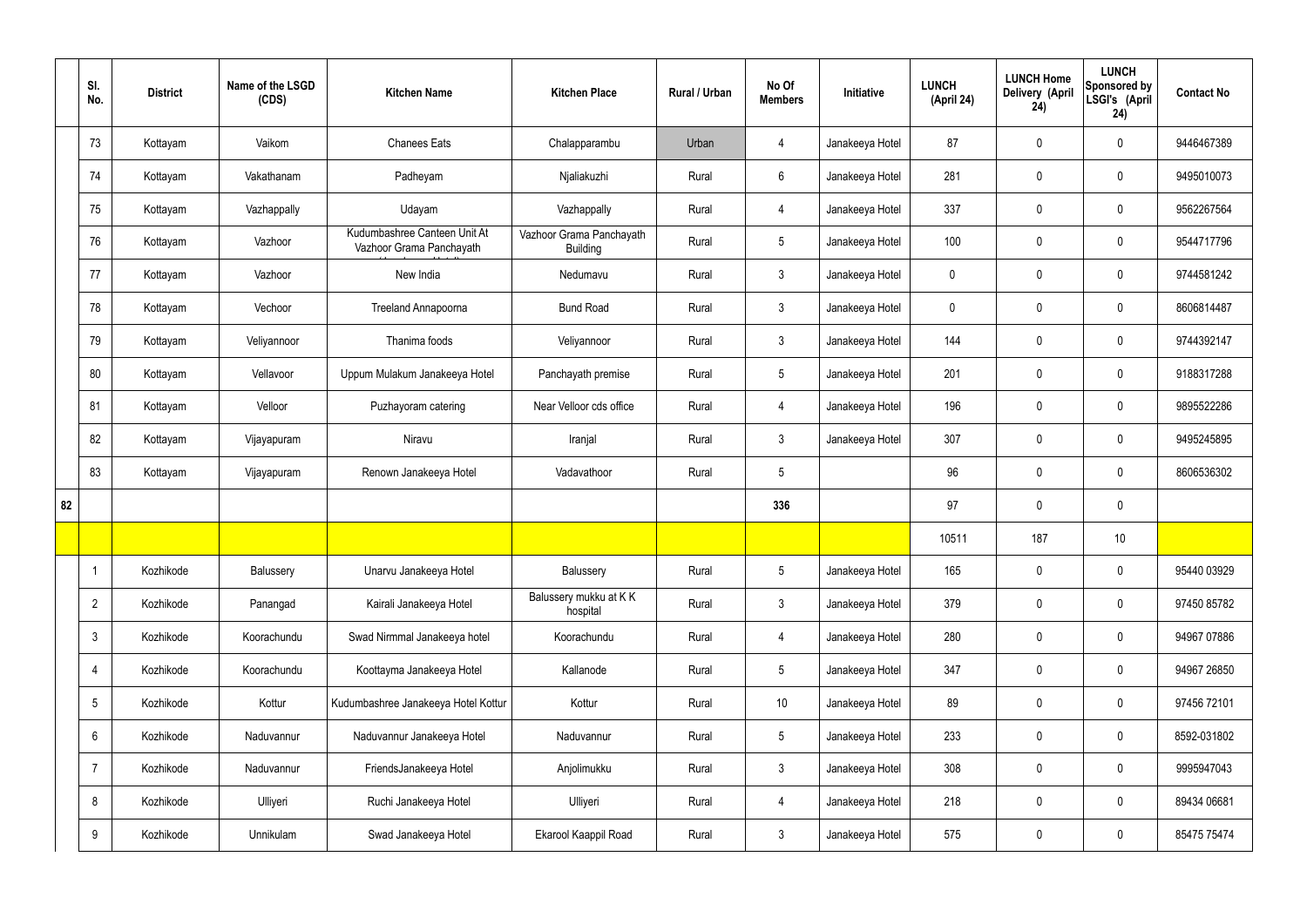| SI.<br>No. | <b>District</b> | Name of the LSGD<br>(CDS) | <b>Kitchen Name</b>            | <b>Kitchen Place</b>                  | Rural / Urban | No Of<br><b>Members</b> | <b>Initiative</b> | <b>LUNCH</b><br>(April 24) | <b>LUNCH Home</b><br>Delivery (April<br>24) | <b>LUNCH</b><br>Sponsored by<br>LSGI's (April<br>24) | <b>Contact No</b> |
|------------|-----------------|---------------------------|--------------------------------|---------------------------------------|---------------|-------------------------|-------------------|----------------------------|---------------------------------------------|------------------------------------------------------|-------------------|
| 10         | Kozhikode       | Unnikulam                 | Chaithanya Janakeeya Hotel     | Opposite unnikulam<br>gramapanchayath | Rural         | $\mathbf{3}$            | Janakeeya Hotel   | 586                        | $\mathbf 0$                                 | $\mathbf 0$                                          | 87141 31460       |
| 11         | Kozhikode       | Nanminda                  | Akshaya vanitha hotel          | Nanminda panchayath building          | Rural         | $5\phantom{.0}$         | Janakeeya Hotel   | 143                        | 0                                           | $\mathbf 0$                                          | 9961184212        |
| 12         | Kozhikode       | Thalakkulathur            | Thalakkulathur Janakeeya Hotel | Parambath                             | Rural         | $5\phantom{.0}$         | Janakeeya Hotel   | 195                        | 0                                           | $\mathbf 0$                                          | 7593067511        |
| 13         | Kozhikode       | Kakkodi                   | Kakkodi Janakeeya Hotel        | Kakkodi Bazar                         | Rural         | $\overline{7}$          | Janakeeya Hotel   | 228                        | 0                                           | $\mathbf 0$                                          | 8943123615        |
| 14         | Kozhikode       | Chelannur                 | Oottupura Janakeeya Hotel      | Ambalathukulangara                    | Rural         | $\overline{7}$          | Janakeeya Hotel   | 170                        | 0                                           | $\overline{2}$                                       | 9846010528        |
| 15         | Kozhikode       | Narikkuni                 | Amma Janakeeya Hotel           | Narikkuni                             | Rural         | 4                       | Janakeeya Hotel   | 117                        | 0                                           | $\mathbf 0$                                          | 9645606562        |
| 16         | Kozhikode       | Kakkoor                   | Janakeeya Hotel Kakkoor        | Kakkoor                               | Rural         | $5\phantom{.0}$         | Janakeeya Hotel   | 120                        | $\mathbf 0$                                 | $\mathbf 0$                                          | 8592050112        |
| 17         | Kozhikode       | Koduvally                 | Sadhya Janakeeya Hotel         | G M L P School, Koduvally             | Urban         | $5\phantom{.0}$         | Janakeeya Hotel   | 359                        | 0                                           | $\mathbf 0$                                          | 8593898831        |
| 18         | Kozhikode       | Koduvally                 | KKN Janakeeya Hotel Koduvally  | Nellamkandi                           | Urban         | $\mathbf{3}$            | Janakeeya Hotel   | $\mathbf 0$                | 0                                           | $\mathbf 0$                                          | 9847650894        |
| 19         | Kozhikode       | Koduvally                 | Swad Janakeeya Hotel           | Manipuram                             | Urban         | $5\phantom{.0}$         | Janakeeya Hotel   | 377                        | 0                                           | $\mathbf 0$                                          | 9946991995        |
| 20         | Kozhikode       | Madavoor                  | Madavoor Janakeeya Hotel       | Near madavoor panchayath              | Rural         | $5\phantom{.0}$         | Janakeeya Hotel   | 86                         | 0                                           | $\mathbf 0$                                          | 8547590842        |
| 21         | Kozhikode       | Omasseri                  | Annapoornna Janakeeya Hotel    | Omasseri                              | Rural         | 4                       | Janakeeya Hotel   | 270                        | 0                                           | $\mathbf 0$                                          | 9605102599        |
| 22         | Kozhikode       | Puthuppadi                | Ruchi Janakeeya Hotel          | Puthupadi                             | Rural         | $5\phantom{.0}$         | Janakeeya Hotel   | 258                        | 0                                           | 0                                                    | 7909113114        |
| 23         | Kozhikode       | Kizhakkoth                | Swad Janakeeya Hotel           | Mariveettilthazham                    | Rural         | $\overline{4}$          | Janakeeya Hotel   | 70                         | $\mathbf 0$                                 | $\mathbf 0$                                          | 9847086665        |
| 24         | Kozhikode       | Thamarassery              | Pavithram Janakeeya hotel      | Thamarassery old stand                | Rural         | $6\overline{6}$         | Janakeeya Hotel   | 323                        | $\mathbf 0$                                 | $\mathbf 0$                                          | 9048389661        |
| 25         | Kozhikode       | Kodenchery                | Kairali Janakeeya Hotel        | Kodenchery                            | Rural         | $\overline{4}$          | Janakeeya Hotel   | 156                        | 0                                           | $\mathbf 0$                                          | 9446037829        |
| 26         | Kozhikode       | Koodaranji                | Ruchikkoot Janakeeya Hotel     | Koodaranji                            | Rural         | $6\overline{6}$         | Janakeeya Hotel   | 197                        | 0                                           | $\mathbf 0$                                          | 9496439278        |
| 27         | Kozhikode       | Thiruvambadi              | Pulari Janakeeya Hotel         | Thondimmal                            | Rural         | $5\phantom{.0}$         | Janakeeya Hotel   | 153                        | 0                                           | $\mathbf 0$                                          | 7034264232        |
| 28         | Kozhikode       | Kattippara                | Ruchi Janakeeya Hotel          | Chamal                                | Rural         | $6\,$                   | Janakeeya Hotel   | $\mathbf 0$                | 0                                           | $\mathbf 0$                                          | 7591974045        |
| 29         | Kozhikode       | Koyilandy North           | Naveena canteen                | Near new bus stand                    | Urban         | $\overline{7}$          | Janakeeya Hotel   | 551                        | 0                                           | 8                                                    | 9544185262        |
| 30         | Kozhikode       | Koyilandy North           | Kulirma Janakeeya Hotel        | Near Kollamchira                      | Urban         | 10 <sup>°</sup>         | Janakeeya Hotel   | 360                        | 0                                           | $\overline{2}$                                       | 8943191728        |
| 31         | Kozhikode       | Koyilandi South           | Snehadeepam Janakeeya Hotel    | Muthambi                              | Urban         | $6\,$                   | Janakeeya Hotel   | 125                        | 0                                           |                                                      | 9188198658        |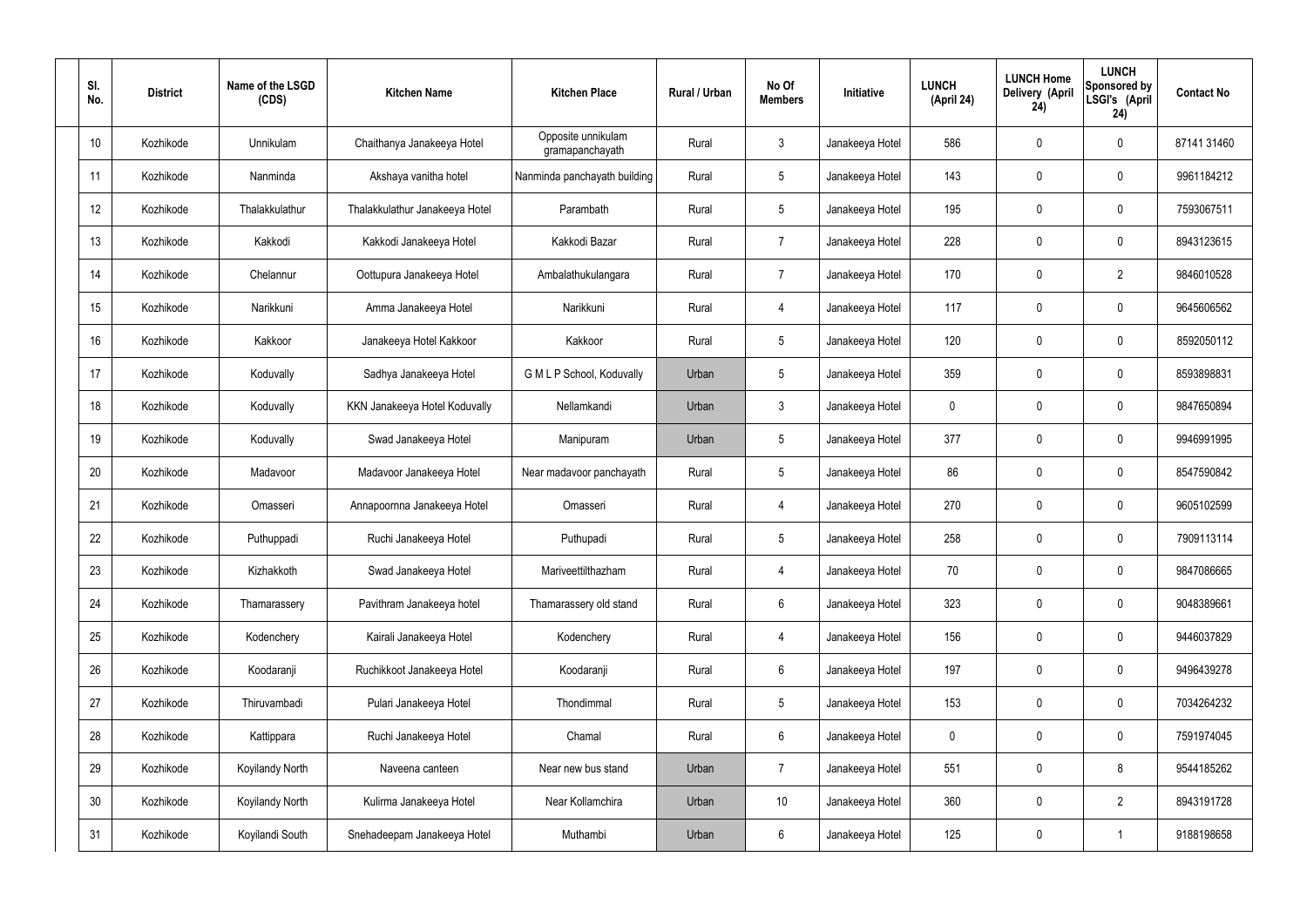| SI.<br>No. | <b>District</b> | Name of the LSGD<br>(CDS) | <b>Kitchen Name</b>         | <b>Kitchen Place</b>                        | <b>Rural / Urban</b> | No Of<br><b>Members</b> | Initiative      | <b>LUNCH</b><br>(April 24) | <b>LUNCH Home</b><br>Delivery (April<br>24) | <b>LUNCH</b><br>Sponsored by<br>LSGI's (April<br>24) | <b>Contact No</b> |
|------------|-----------------|---------------------------|-----------------------------|---------------------------------------------|----------------------|-------------------------|-----------------|----------------------------|---------------------------------------------|------------------------------------------------------|-------------------|
| 32         | Kozhikode       | Koyilandi South           | Sanam Janakeeya Hotel       | Koyilandi Market                            | Urban                | $\mathbf{3}$            | Janakeeya Hotel | 261                        | 0                                           | $\boldsymbol{0}$                                     | 9544185262        |
| 33         | Kozhikode       | Chengottukavu             | Amma Janakeeya Hotel        | Edakkulam                                   | Rural                | $5\phantom{.0}$         | Janakeeya Hotel | 105                        | 0                                           | $\boldsymbol{0}$                                     | 9048235785        |
| 34         | Kozhikode       | Atholi                    | Atholi Janakeeya Hotel      | Kodassery                                   | Rural                | $\overline{4}$          | Janakeeya Hotel | 0                          | 0                                           | $\boldsymbol{0}$                                     | 9072499251        |
| 35         | Kozhikode       | Moodadi                   | Ruchi Janakeeya Hotel       | Moodadi                                     | Rural                | $5\phantom{.0}$         | Janakeeya Hotel | 285                        | 0                                           | $\boldsymbol{0}$                                     | 8281226403        |
| 36         | Kozhikode       | Chemancheri               | Annapoornna Janakeeya Hotel | Pookkad                                     | Rural                | $5\phantom{.0}$         | Janakeeya Hotel | 188                        | 0                                           | $\boldsymbol{0}$                                     | 9048235785        |
| 37         | Kozhikode       | Arikkulam                 | Thanima Janakeeya Hotel     | Kurudimukku                                 | Rural                | $\overline{4}$          | Janakeeya Hotel | 186                        | 0                                           | $\boldsymbol{0}$                                     | 9645137125        |
| 38         | Kozhikode       | Arikkulam                 | Ruchiyidam Janakeeya Hotel  | Arikkulam                                   | Rural                | $\overline{4}$          | Janakeeya Hotel | 81                         | 0                                           | $\boldsymbol{0}$                                     | 9048410803        |
| 39         | Kozhikode       | Kozhikode Central.        | Ruchikkoott                 | <b>District Veterinary Hospital</b>         | Urban                | 3                       | Janakeeya Hotel | 679                        | 250                                         | $\boldsymbol{0}$                                     | 7025774213        |
| 40         | Kozhikode       | Kozhikode Central         | Sneha Ruchikkoott           | Mankavu                                     | Urban                | 4                       | Janakeeya Hotel | 320                        | 44                                          | $\boldsymbol{0}$                                     | 8921995031        |
| 41         | Kozhikode       | Kozhikode Central         | Tripthi Janakeeya Hotel     | Near AMLP School,<br>Moozhikkal             | Urban                | $\mathbf{3}$            | Janakeeya Hotel | 534                        | 119                                         | $\boldsymbol{0}$                                     | 8129200288        |
| 42         | Kozhikode       | Kozhikode Central         | New Ganesh                  | Kovoor, near library                        | Urban                | $5\phantom{.0}$         | Janakeeya Hotel | 960                        | $\boldsymbol{0}$                            | $\boldsymbol{0}$                                     | 9349123701        |
| 43         | Kozhikode       | Kozhikode Central         | Ruchippura Janakeeya Hotel  | Near Focus mall, New bus<br>stand Kozhikode | Urban                | 3                       | Janakeeya Hotel | 1160                       | 0                                           | $\boldsymbol{0}$                                     | 9605602806        |
| 44         | Kozhikode       | Kozhikode Central         | Souparnika Janakeeya Hotel  | Medical college near chest<br>hospital      | Urban                | $6\phantom{1}$          | Janakeeya Hotel | 426                        | 60                                          | 0                                                    | 8281709784        |
| 45         | Kozhikode       | Kozhikode North           | Udayam kudumbasree canteen  | Thadambattuthazham                          | Urban                | $\sqrt{5}$              | Janakeeya Hotel | 500                        | 0                                           | $\pmb{0}$                                            | 7736850096        |
| 46         | Kozhikode       | Kozhikode North           | Ruchi                       | Elathoor, Chettikulam                       | Urban                | 4                       | Janakeeya Hotel | 304                        | 0                                           | $\pmb{0}$                                            | 9947743713        |
| 47         | Kozhikode       | Kozhikode North           | Tasty Janakeeya Hotel       | Butt road                                   | Urban                | $5\phantom{.0}$         | Janakeeya Hotel | 620                        | 65                                          | $\pmb{0}$                                            | 9074462795        |
| 48         | Kozhikode       | Kozhikode North           | Oruma                       | Eranjikkal                                  | Urban                | 4                       | Janakeeya Hotel | 408                        | 21                                          | $\pmb{0}$                                            | 9497754632        |
| 49         | Kozhikode       | Feroke                    | Ruchi vanitha mess          | <b>Feroke Muncipality</b>                   | Urban                | $\overline{7}$          | Janakeeya Hotel | 283                        | $\pmb{0}$                                   | $\pmb{0}$                                            | 9544468026        |
| 50         | Kozhikode       | Feroke                    | Mithra Janakeeya Hotel      | Ambalangadi                                 | Urban                | $5\phantom{.0}$         | Janakeeya Hotel | 361                        | $\pmb{0}$                                   | $\pmb{0}$                                            | 9847657229        |
| 51         | Kozhikode       | Feroke                    | Chemmeen Janakeeya Hotel    | Karuvanthuruthi                             | Urban                | 4                       | Janakeeya Hotel | 321                        | $\pmb{0}$                                   | $\pmb{0}$                                            | 9747265293        |
| 52         | Kozhikode       | Ramanattukara             | Tasty catering unit         | Ramanattukara                               | Urban                | $6\phantom{.0}$         | Janakeeya Hotel | 599                        | 0                                           | $\pmb{0}$                                            | 9961004004        |
| 53         | Kozhikode       | KozhikodeSouth            | Ushass cattering            | Meenchantha school                          | Urban                | $\sqrt{5}$              | Janakeeya Hotel | 587                        | $\pmb{0}$                                   | $\boldsymbol{0}$                                     | 9645629224        |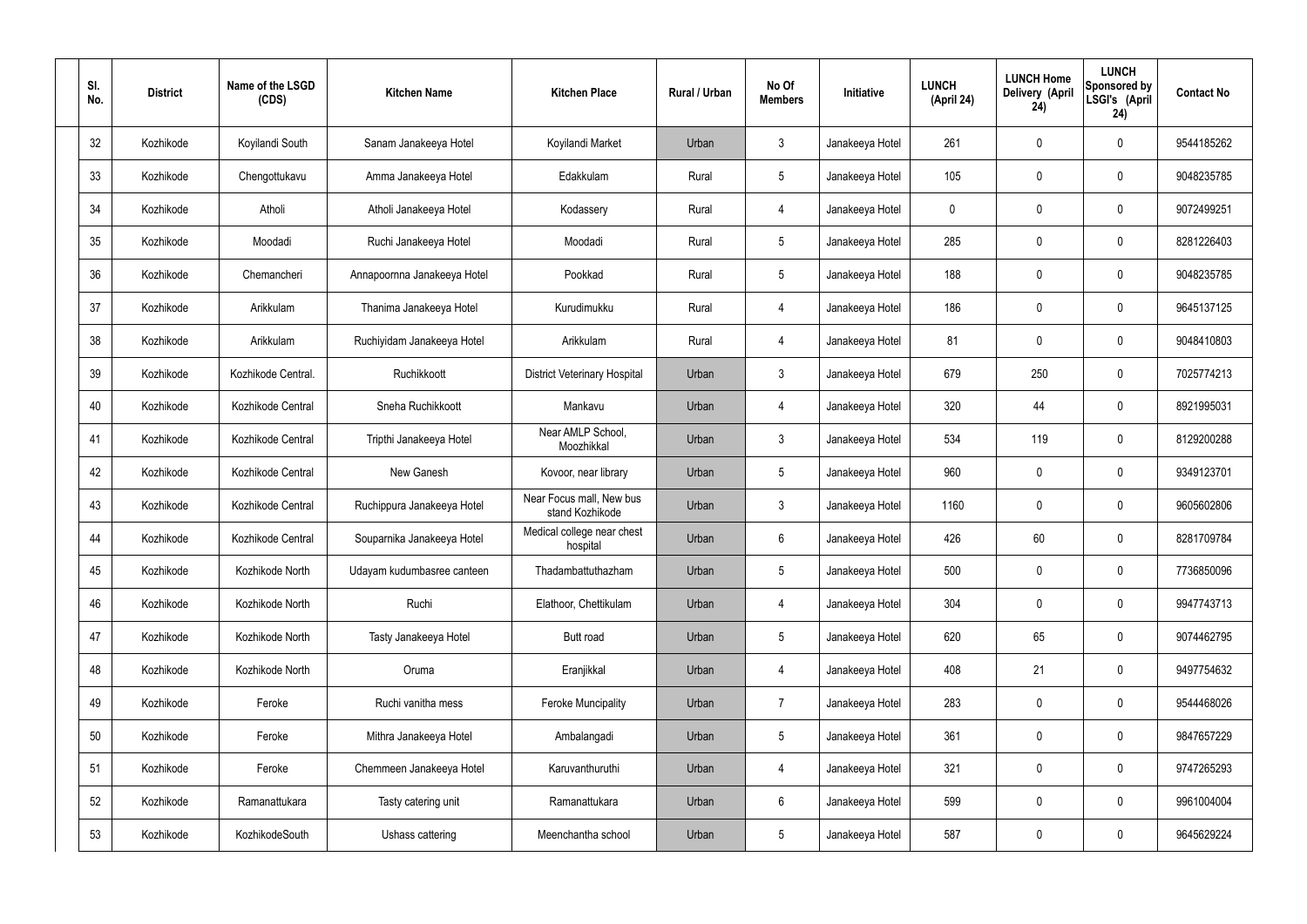|     | SI.<br>No. | <b>District</b> | Name of the LSGD<br>(CDS) | <b>Kitchen Name</b>                       | <b>Kitchen Place</b>               | Rural / Urban | No Of<br><b>Members</b> | Initiative      | <b>LUNCH</b><br>(April 24) | <b>LUNCH Home</b><br>Delivery (April<br>24) | <b>LUNCH</b><br>Sponsored by<br>LSGI's (April<br>24) | <b>Contact No</b> |
|-----|------------|-----------------|---------------------------|-------------------------------------------|------------------------------------|---------------|-------------------------|-----------------|----------------------------|---------------------------------------------|------------------------------------------------------|-------------------|
| 107 | 54         | Kozhikode       | Kozhikode South           | Oruma                                     | Naduvattam                         | Urban         | 4                       | Janakeeya Hotel | 305                        | $\mathbf 0$                                 | $\mathbf 0$                                          | 9747405960        |
|     | 55         | Kozhikode       | Kozhikode South           | Ruchi Janakeeya Hotel                     | Kundayithode                       | Urban         | $5\overline{)}$         | Janakeeya Hotel | 554                        | $\mathbf 0$                                 | $\mathbf 0$                                          | 9526521036        |
|     | 56         | Kozhikode       | Kozhikode South           | Five star                                 | Palayam                            | Urban         | $\overline{4}$          | Janakeeya Hotel | 412                        | $\mathbf 0$                                 | $\mathbf 0$                                          | 9744307041        |
|     | 57         | Kozhikode       | Olavanna                  | Kailamadam Janakeeya Hotel                | Pantheerankavu bypass              | Rural         | $6\phantom{.}6$         | Janakeeya Hotel | 303                        | 103                                         | $\mathbf 0$                                          | 9526123535        |
|     | 58         | Kozhikode       | Olavanna                  | Snehitha Janakeeya Hotel                  | Kunnathupalam                      | Rural         | $6\overline{6}$         | Janakeeya Hotel | 237                        | 102                                         | $\mathbf 0$                                          | 9072771905        |
|     | 59         | Kozhikode       | Kadalundi                 | Kadambhari Janakeeya Hotel                | Mannoor valavil                    | Rural         | $6\phantom{.}6$         | Janakeeya Hotel | 146                        | 54                                          | $\mathbf 0$                                          | 9349923675        |
|     | 60         | Kozhikode       | Mukkam                    | Mukkam Friends Janakeeya hotel            | Mukkam                             | Urban         | 4                       | Janakeeya Hotel | 456                        | $\mathbf 0$                                 | $\mathbf 0$                                          | 9497215604        |
|     | 61         | Kozhikode       | Mukkam                    | Oottupura Janakeeya Hotel                 | Manassery                          | Urban         | 4                       | Janakeeya Hotel | 265                        | $\mathbf 0$                                 | $\mathbf 0$                                          | 9645563417        |
|     | 62         | Kozhikode       | Chathamangalam            | Prakruthi                                 | Chathamangalam vipanana<br>kendram | Rural         | $5\overline{)}$         | Janakeeya Hotel | 70                         | 0                                           | $\mathbf 0$                                          | 9745828787        |
|     | 63         | Kozhikode       | Chathamangalam            | Oruma                                     | Milk society                       | Rural         | $5\overline{)}$         | Janakeeya Hotel | 70                         | $\mathbf 0$                                 | $\mathbf 0$                                          | 9847872378        |
|     | 64         | Kozhikode       | Perumanna                 | Thushara Janakeeya Hotel                  | Vallikkunnu                        | Rural         | $5\overline{)}$         | Janakeeya Hotel | 0                          | $\mathbf 0$                                 | $\mathbf 0$                                          | 8113873612        |
|     | 65         | Kozhikode       | Kodiyathur                | Kanivu                                    | Eranjimavu                         | Rural         | 4                       | Janakeeya Hotel | 0                          | $\mathbf 0$                                 | $\mathbf 0$                                          | 9048094053        |
|     | 66         | Kozhikode       | Karassery                 | Karassery CDS Janakeeya Hotel             | Near karassery panchayath          | Rural         | 4                       | Janakeeya Hotel | 310                        | $\mathbf 0$                                 | $\mathbf 0$                                          | 9645120636        |
|     | 67         | Kozhikode       | Kuruvattoor               | Nanma Janakeeya Hotel                     | Payambra                           | Rural         | $\overline{4}$          | Janakeeya Hotel | 172                        | 0                                           | $\mathbf 0$                                          | 8547413299        |
|     | 68         | Kozhikode       | Mavoor                    | Koottayma Janakeeya Hotel                 | Mavoor                             | Rural         | $\overline{4}$          | Janakeeya Hotel | 290                        | 0                                           | $\mathbf 0$                                          | 9961856227        |
|     | 69         | Kozhikode       | Peruvayal                 | Tripthi Janakeeya Hotel                   | Velliparambu                       | Rural         | $5\overline{)}$         | Janakeeya Hotel | 112                        | 0                                           | $\mathbf 0$                                          | 6238723687        |
|     | 70         | Kozhikode       | Kuttiadi                  | Janakeeya Hotel                           | Kuttiadi Town                      | Rural         | 9                       | Janakeeya Hotel | 283                        | 0                                           | $\mathbf{1}$                                         | 8606099575        |
|     | 71         | Kozhikode       | Kavilumpara               | Kavilumpara panchayath Janakeeya<br>Hotel | Thottilpalam                       | Rural         | $\overline{4}$          | Janakeeya Hotel | 316                        | 0                                           | $\mathbf 0$                                          | 8157900256        |
|     | 72         | Kozhikode       | Maruthonkara              | Thanima Janakeeya Hotel                   | Adukkath                           | Rural         | $5\phantom{.0}$         | Janakeeya Hotel | 398                        | 0                                           | $\mathbf 0$                                          | 9846974198        |
|     | 73         | Kozhikode       | Velom                     | Samridhi                                  | Kallumpuram - Theekkuni            | Rural         | $5\phantom{.0}$         | Janakeeya Hotel | 193                        | 0                                           | $\mathbf 0$                                          | 9846813401        |
|     | 74         | Kozhikode       | Kunnummal                 | Ruchi Janakeeya Hotel                     | Kakkattil                          | Rural         | $5\phantom{.0}$         | Janakeeya Hotel | 264                        | 0                                           | $\mathbf 0$                                          | 9605800608        |
|     | 75         | Kozhikode       | Naripatta                 | Sthree sakthi Janakeeya Hotel             | Kaiveli                            | Rural         | $5\phantom{.0}$         | Janakeeya Hotel | 114                        | 0                                           | $\boldsymbol{0}$                                     | 9645339232        |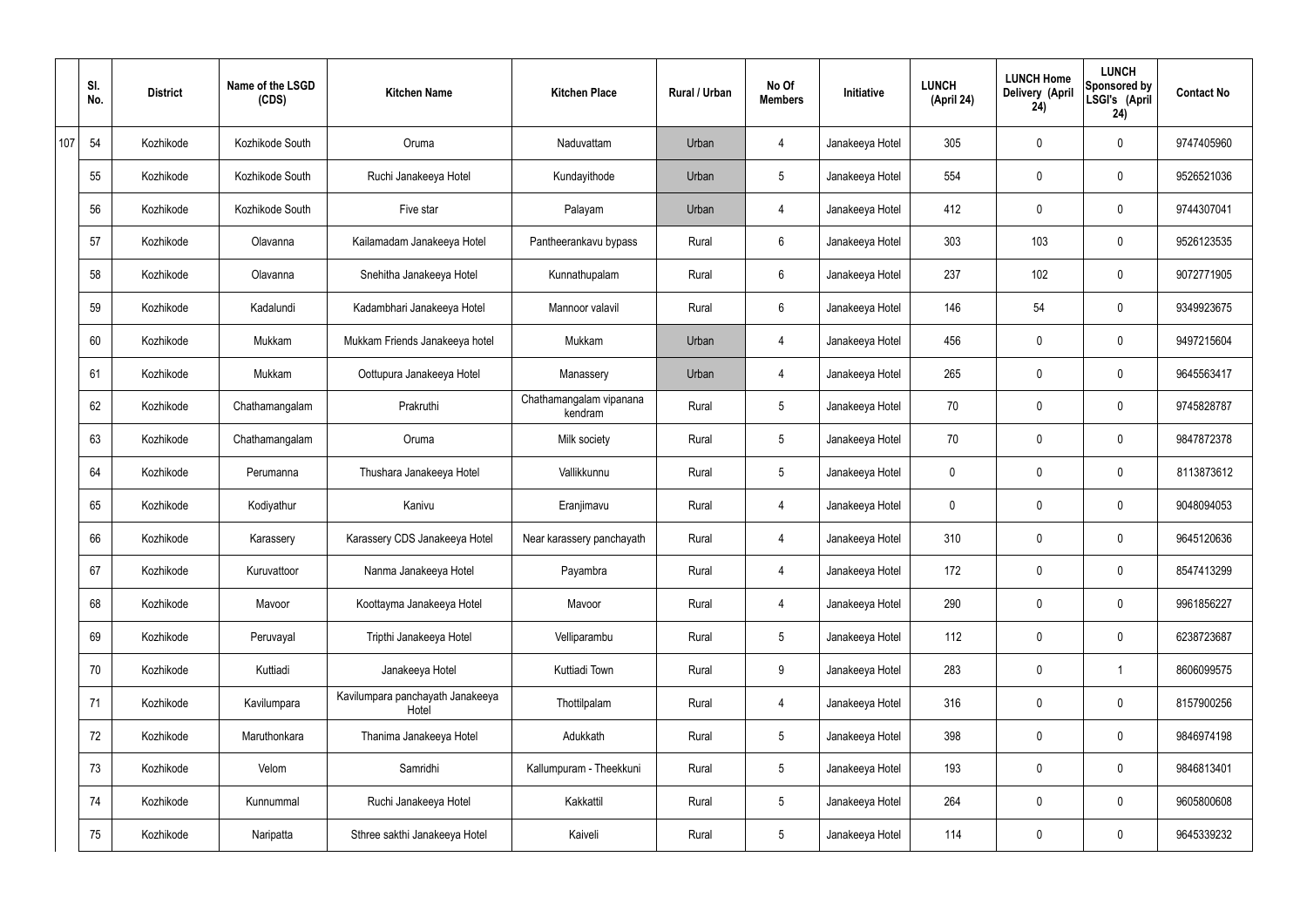| SI.<br>No. | <b>District</b> | Name of the LSGD<br>(CDS) | <b>Kitchen Name</b>                                  | <b>Kitchen Place</b>                               | Rural / Urban | No Of<br><b>Members</b> | Initiative      | <b>LUNCH</b><br>(April 24) | <b>LUNCH Home</b><br>Delivery (April<br>24) | <b>LUNCH</b><br>Sponsored by<br>LSGI's (April<br>24) | <b>Contact No</b> |
|------------|-----------------|---------------------------|------------------------------------------------------|----------------------------------------------------|---------------|-------------------------|-----------------|----------------------------|---------------------------------------------|------------------------------------------------------|-------------------|
| 76         | Kozhikode       | Kayakkodi                 | Samridhi Janakeeya Hotel                             | Kayakkodi                                          | Rural         | $5\phantom{.0}$         | Janakeeya Hotel | 208                        | $\mathbf 0$                                 | $\mathbf 0$                                          | 9495587551        |
| 77         | Kozhikode       | Thurayur                  | Cds coffee house                                     | Thurayur                                           | Rural         | $5\overline{)}$         | Janakeeya Hotel | 140                        | 0                                           | $\mathbf 0$                                          | 9048028293        |
| 78         | Kozhikode       | Payyoli                   | Lady fingers janakeeya hotel                         | Payyoli Municipality                               | Urban         | 4                       | Janakeeya Hotel | 235                        | 0                                           | $\mathbf 0$                                          | 8606505900        |
| 79         | Kozhikode       | Meppayur                  | Ruchi canteen                                        | Meppayur                                           | Rural         | $5\overline{)}$         | Janakeeya Hotel | 257                        | 0                                           | $\mathbf 0$                                          | 9447469729        |
| 80         | Kozhikode       | Thikkodi                  | Kaippunnyam Janakeeya Hotel                          | Thikkodi                                           | Rural         | $5\overline{)}$         | Janakeeya Hotel | 185                        | 0                                           | $\mathbf 0$                                          | 9526071250        |
| 81         | Kozhikode       | Keezhariyur               | Tripthi Janakeeya Hotel                              | Arayanattu para                                    | Rural         | 8                       | Janakeeya Hotel | 285                        | 0                                           | $\mathbf 0$                                          | 8592834034        |
| 82         | Kozhikode       | Chakkittappara            | Chakkittapara cds Hotel                              | Chakkittapara CDS                                  | Rural         | $\mathbf{3}$            | Janakeeya Hotel | 183                        | $\mathbf 0$                                 | $\mathbf 0$                                          | 9526881089        |
| 83         | Kozhikode       | Cheruvannur               | Vanitha canteen                                      | near cheruvannur panchayath<br>office, Cheruvannur | Rural         | $5\overline{)}$         | Janakeeya Hotel | 190                        | 0                                           | $\mathbf 0$                                          | 9400676505        |
| 84         | Kozhikode       | Koothali                  | Salkara stationary cum Coffee house<br>and photostat | Near Koothali panchayath<br>office                 | Rural         | $6\phantom{.}6$         | Janakeeya Hotel | 105                        | $\mathbf 0$                                 | $\mathbf 0$                                          | 9847642496        |
| 85         | Kozhikode       | Changaroth                | Changorath Janakeeya Hotel                           | Near Vadakkumbad HSS                               | Rural         | $5\phantom{.0}$         | Janakeeya Hotel | 100                        | 0                                           | $\mathbf 0$                                          | 9747353283        |
| 86         | Kozhikode       | Perambra                  | Perambra Janakeeya Hotel                             | Perambra                                           | Rural         | 4                       | Janakeeya Hotel | 305                        | $\mathbf 0$                                 | $\boldsymbol{0}$                                     | 6238677483        |
| 87         | Kozhikode       | Kayanna                   | Kudumbashree Janakeeya Hotel<br>Kayanna              | Kayanna Bazar                                      | Rural         | $\mathbf{3}$            | Janakeeya Hotel | 96                         | 0                                           | $\boldsymbol{0}$                                     | 9496130121        |
| 88         | Kozhikode       | Kayanna                   | Soorya janakeeya Hotel                               | Para Muthu Kayanna                                 | Rural         | $\mathbf{3}$            | Janakeeya Hotel | 135                        | 0                                           | 0                                                    | 95396 14209       |
| 89         | Kozhikode       | Nochad                    | Kudumbashree Janakeeya Hotel                         | Muliyangal                                         | Rural         | $5\,$                   | Janakeeya Hotel | 186                        | $\mathbf 0$                                 | $\mathbf 0$                                          | 7034944936        |
| 90         | Kozhikode       | Nochad                    | Ruchi Janakeeya Hotel                                | Kalpathur                                          | Rural         | $5\phantom{.0}$         | Janakeeya Hotel | 100                        | $\mathbf 0$                                 | $\mathbf 0$                                          | 9946006742        |
| 91         | Kozhikode       | Ayenchery                 | Janakeeya Hotel Ayanchery                            | Ayanchery                                          | Rural         | 4                       | Janakeeya Hotel | 203                        | $\mathbf 0$                                 | $\mathbf 0$                                          | 8078369520        |
| 92         | Kozhikode       | Maniyur                   | Ruchikoott Vanitha Hotel                             | Near maniyur panchayath<br>office, Navodaya stop   | Rural         | $\overline{4}$          | Janakeeya Hotel | 123                        | $\mathbf 0$                                 | $\mathbf 0$                                          | 9400097895        |
| 93         | Kozhikode       | Villiappally              | Janakeeya Hotel Villiappally                         | Keezhal Mukku                                      | Rural         | 4                       | Janakeeya Hotel | 205                        | $\mathbf 0$                                 | $\mathbf 0$                                          | 8086472039        |
| 94         | Kozhikode       | Thiruvallur               | Ruchi Janakeeya Hotel                                | Thiruvallur                                        | Rural         | $5\phantom{.0}$         | Janakeeya Hotel | 190                        | 0                                           | $\mathbf 0$                                          | 9400723619        |
| 95         | Kozhikode       | Edachery                  | Kudumbasree cafe and helpdesk                        | Edachery                                           | Rural         | 4                       | Janakeeya Hotel | 184                        | 0                                           | $\mathbf 0$                                          | 7736287974        |
| 96         | Kozhikode       | Nadapuram                 | Uttupura canteen and catering                        | Kallachi                                           | Rural         | $6\,$                   | Janakeeya Hotel | 304                        | $\mathbf 0$                                 | $\mathbf 0$                                          | 9946448011        |
| 97         | Kozhikode       | Chekkyad                  | Ruchi vanitha hotel                                  | Puliyav                                            | Rural         | 4                       | Janakeeya Hotel | 201                        | 0                                           | $\boldsymbol{0}$                                     | 9048541152        |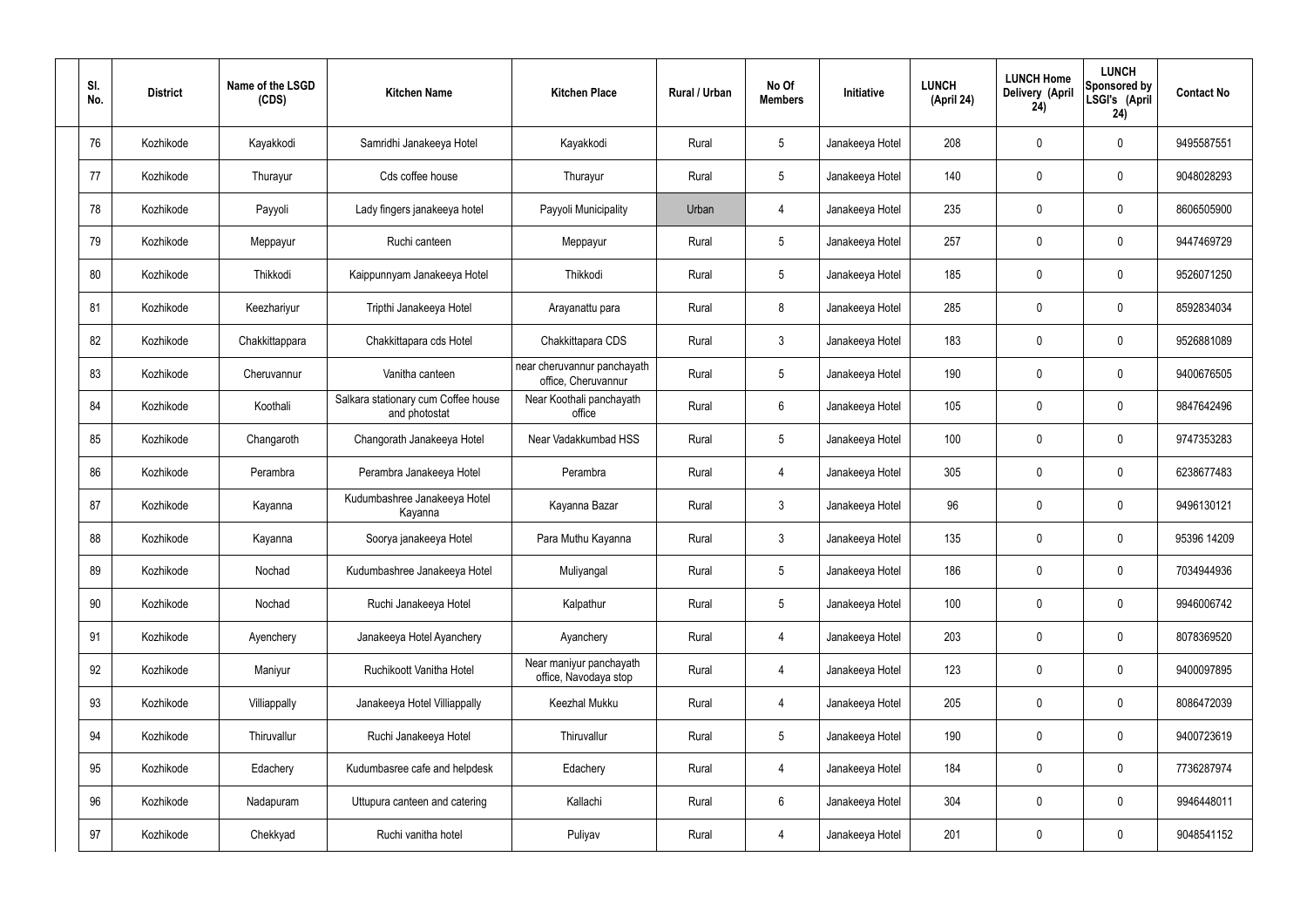|     | SI.<br>No.     | <b>District</b> | Name of the LSGD<br>(CDS) | <b>Kitchen Name</b>                   | <b>Kitchen Place</b>       | Rural / Urban | No Of<br><b>Members</b> | Initiative      | <b>LUNCH</b><br>(April 24) | <b>LUNCH Home</b><br>Delivery (April<br>24) | <b>LUNCH</b><br>Sponsored by<br>LSGI's (April<br>24) | <b>Contact No</b> |
|-----|----------------|-----------------|---------------------------|---------------------------------------|----------------------------|---------------|-------------------------|-----------------|----------------------------|---------------------------------------------|------------------------------------------------------|-------------------|
|     | 98             | Kozhikode       | Valayam                   | Nanma Janakeeya Hotel                 | Valayam                    | Rural         | $5\phantom{.0}$         | Janakeeya Hotel | 138                        | $\mathbf 0$                                 | $\mathbf 0$                                          | 9207821783        |
|     | 99             | Kozhikode       | Purameri                  | Nanma Janakeeya Hotel                 | Purameri                   | Rural         | $6\overline{6}$         | Janakeeya Hotel | 209                        | $\mathbf 0$                                 | $\mathbf 0$                                          | 9745393164        |
|     | 100            | Kozhikode       | Vanimel                   | Vanimel Janakeeya Hotel               | Bhoomivathukkal            | Rural         | $5\overline{)}$         | Janakeeya Hotel | 75                         | $\mathbf 0$                                 | $\mathbf 0$                                          | 9048163049        |
|     | 101            | Kozhikode       | Tuneri                    | Menma Oottupura Janakeeya Hotel       | Tuneri                     | Rural         | 3 <sup>5</sup>          | Janakeeya Hotel | 166                        | $\mathbf 0$                                 | $\mathbf 0$                                          | 9745251928        |
|     | 102            | Kozhikode       | Onchiyam                  | Adukkala                              | Kannookkara                | Rural         | 3 <sup>5</sup>          | Janakeeya Hotel | 156                        | $\mathbf 0$                                 | $\mathbf 0$                                          | 8606115054        |
|     | 103            | Kozhikode       | Chorode                   | Janani Hotel and Catering Unit        | Chorode                    | Rural         | 4                       | Janakeeya Hotel | 213                        | $\mathbf 0$                                 | $\mathbf 0$                                          | 9645426343        |
|     | 104            | Kozhikode       | Eramala                   | Janakeeya Hotel - Eramala             | Orkkatteri                 | Rural         | 8                       | Janakeeya Hotel | 105                        | $\mathbf 0$                                 | $\mathbf 0$                                          | 9645239675        |
|     | 105            | Kozhikode       | Vadakara West             | Chithra Janakeeya Hotel               | Vadakara New bus stand     | Urban         | $\mathbf{3}$            | Janakeeya Hotel | 347                        | $\mathbf 0$                                 | $\mathbf 0$                                          | 9387762939        |
|     | 106            | Kozhikode       | Vadakara East             | Janakeeya Hotel Vadakara Municipality | Edodi                      | Urban         | $6\overline{6}$         | Janakeeya Hotel | 391                        | $\mathbf 0$                                 | $\mathbf 0$                                          | 9207604876        |
|     | 107            | Kozhikode       | Azhiyoor                  | Janakeeya Hotel Azhiyoor              | Chombala near Block Office | Rural         | 3                       | Janakeeya Hotel | 145                        | $\mathbf 0$                                 | $\mathbf 0$                                          | 8086159250        |
| 107 |                |                 |                           |                                       |                            |               | 514                     |                 | 27941                      | 818                                         | 14                                                   |                   |
|     | -1             | Malappuram      | Triprangode               | Vishista Vanitha Canteen              | Ottumpuram                 | Rural         | $5\phantom{.0}$         | Janakeeya Hotel | 195                        | 55                                          | $\mathbf 0$                                          | 9526951352        |
|     | $\overline{2}$ | Malappuram      | Kondotty-2                | Amrutham Janakeeya Hotel              | Kondotty busstand          | Urban         | 4                       | Janakeeya Hotel | 496                        | $\mathbf 0$                                 | 4                                                    | 7356582539        |
|     | $\mathbf{3}$   | Malappuram      | Ponmundam                 | Janakeeya hotel                       | Athanikkal                 | Rural         | 4                       | Janakeeya Hotel | 268                        | $\mathbf 0$                                 | $\mathbf 0$                                          |                   |
|     | 4              | Malappuram      | Ponnani-1                 | Samridhi                              | Ponnani                    | Urban         | 5 <sup>5</sup>          | Janakeeya Hotel | 86                         | $\pmb{0}$                                   | $\mathbf 0$                                          | 9526810552        |
|     | 5              | Malappuram      | Parappanangadi            | Dithoos janakeeya hotel               | Parappanangadi             | Urban         | 3 <sup>5</sup>          | Janakeeya Hotel | 194                        | 179                                         | $\mathbf 0$                                          | 9895376975        |
|     | 6              | Malappuram      | Edayur                    | mathuraka vanita hotel                | vattaparamb                | Rural         | $3\phantom{a}$          | Janakeeya Hotel | 97                         | $\pmb{0}$                                   | $\mathbf 0$                                          |                   |
|     | $\overline{7}$ | Malappuram      | Kaladi                    | Thripthi Janakeeya Hotel              | Naripparamb                | Rural         | $\overline{4}$          | Janakeeya Hotel | 130                        | $\pmb{0}$                                   | $\mathbf 0$                                          | 9048111134        |
|     | 8              | Malappuram      | Tavanur                   | Snehitha                              | Ayankalam                  | Rural         | 5 <sup>5</sup>          | Janakeeya Hotel | 60                         | $\pmb{0}$                                   | $\mathbf 0$                                          | 9995887155        |
|     | 9              | Malappuram      | Karulai                   | Janakeeya Hotel                       | Karulayi Town              | Rural         | $\overline{4}$          | Janakeeya Hotel | 69                         | 22                                          | $\mathbf 0$                                          | 9388070564        |
|     | 10             | Malappuram      | Melattur                  | Melattur Janakeeya Hotel              | Melattur                   | Rural         | $5\phantom{.0}$         | Janakeeya Hotel | 314                        | $\pmb{0}$                                   | $\mathbf 0$                                          | 9497644650        |
|     | 11             | Malappuram      | Vallikkunnu               | Ruchikootu                            | Anangadi                   | Rural         | 4                       | Janakeeya Hotel | 191                        | 132                                         | $\boldsymbol{0}$                                     | 9846828029        |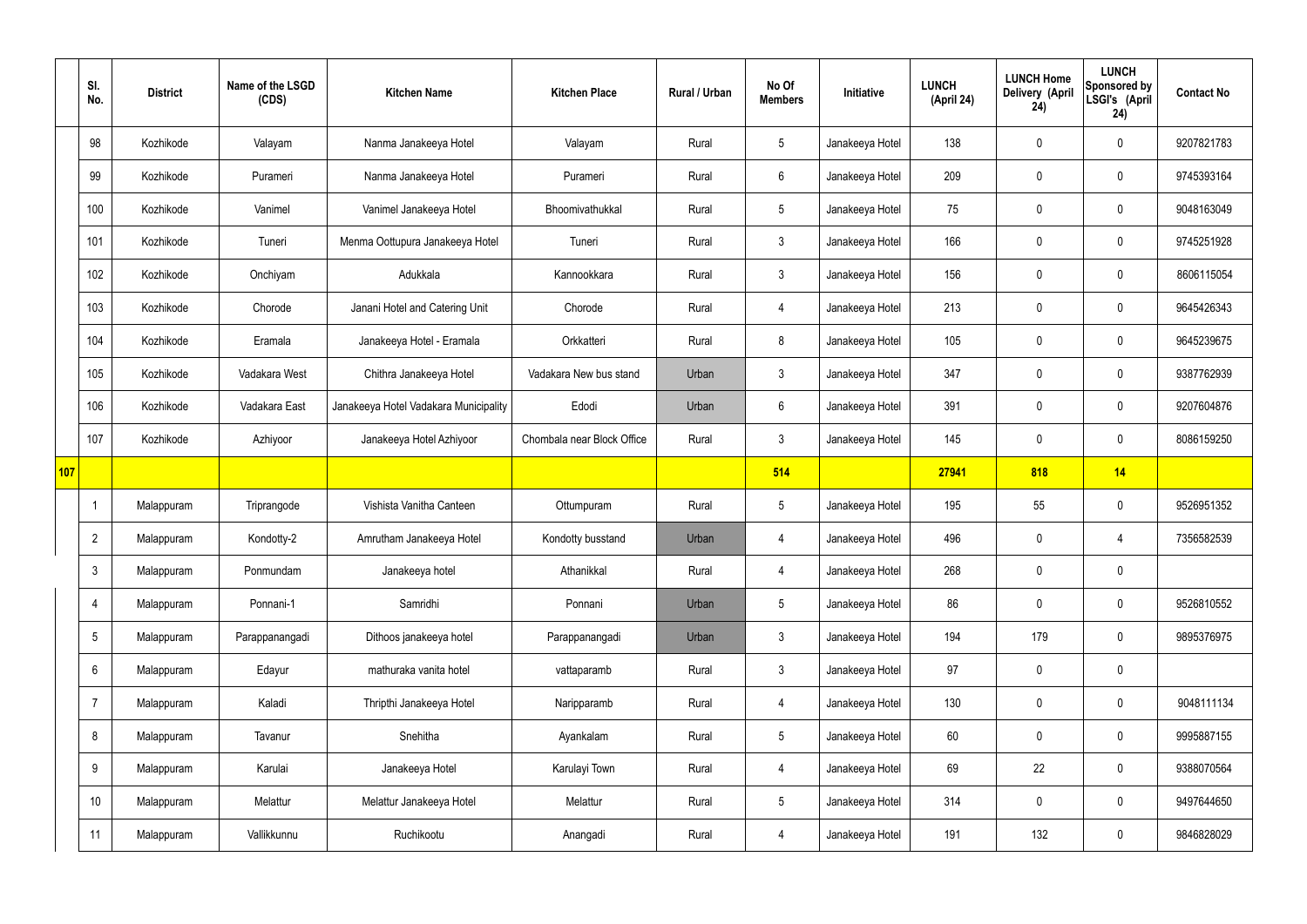| SI.<br>No.      | <b>District</b> | Name of the LSGD<br>(CDS) | <b>Kitchen Name</b>         | <b>Kitchen Place</b>                     | Rural / Urban | No Of<br><b>Members</b> | Initiative      | <b>LUNCH</b><br>(April 24) | <b>LUNCH Home</b><br>Delivery (April<br>24) | <b>LUNCH</b><br>Sponsored by<br>LSGI's (April<br>24) | <b>Contact No</b> |
|-----------------|-----------------|---------------------------|-----------------------------|------------------------------------------|---------------|-------------------------|-----------------|----------------------------|---------------------------------------------|------------------------------------------------------|-------------------|
| 12              | Malappuram      | Parappanangadi            | Sobhika Janakeeya hotel     | Parappanangadi                           | Urban         | $5\phantom{.0}$         | Janakeeya Hotel | 489                        | 175                                         | $\mathbf 0$                                          | 9048220552        |
| 13              | Malappuram      | Vazhakkad                 | Ruchi hotel vazhakkad       | Gup school vazhakkad                     | Rural         | $5\phantom{.0}$         | Janakeeya Hotel | 276                        | 221                                         | $\mathbf 0$                                          | 9656316072        |
| 14              | Malappuram      | Amarambalam               | Janakeeya Hotel             | Opposite Federal Bank<br>Pookkottumpadam | Rural         | $\overline{4}$          | Janakeeya Hotel | 85                         | $\overline{2}$                              | $\mathbf 0$                                          | 8157060589        |
| 15              | Malappuram      | Marakkara                 | Famous Hotel                | marakkara                                | Rural         | $\mathbf{3}$            | Janakeeya Hotel | 105                        | 0                                           | $\mathbf 0$                                          | 6238909658        |
| 16              | Malappuram      | Ozhur                     | Archana Vanitha Canteen     | Pulparambu                               | Rural         | $2^{\circ}$             | Janakeeya Hotel | 130                        | 0                                           | $\mathbf 0$                                          | 9645906084        |
| 17              | Malappuram      | Keezhuparambu             | Sisiram hotel keezhuparambu | New bazar kuniyil                        | Rural         | $5\phantom{.0}$         | Janakeeya Hotel | 81                         | 21                                          | $\mathbf 0$                                          | 8086830582        |
| 18              | Malappuram      | Irimbiliyam               | nandanam vanita hotel       | kotappuram                               | Rural         | $5\phantom{.0}$         | janakeeya Hotel | 203                        | 0                                           | $\mathbf 0$                                          | 7306302029        |
| 19              | Malappuram      | Porur                     | Kudumbasree vanitha canteen | Cherukod                                 | Rural         | 4                       | Janakeeya Hotel | $\mathbf 0$                | 0                                           | $\mathbf 0$                                          | 9745425647        |
| 20              | Malappuram      | Tirunavaya                | Vibhava Cafesree            | Karathoor                                | Rural         | 4                       | Janakeeya Hotel | 110                        | 40                                          | $\mathbf 0$                                          | 9645414837        |
| 21              | Malappuram      | Moothedam                 | Moothedam janakeeya hotel   | Karappuram                               | Rural         | $\mathfrak{Z}$          | Janakeeya Hotel | 179                        | 0                                           | $\mathbf 0$                                          | 9447630154        |
| 22              | Malappuram      | Vazhayur                  | Three Star Janakeeya Hotel  | Karad                                    | Rural         | 4                       | Janakeeya Hotel | 278                        | 80                                          | $\overline{2}$                                       | 9744305921        |
| 23              | Malappuram      | urngattiri                | Oottupura                   | Therattummal                             | Rural         | $5\phantom{.0}$         | Janakeeya Hotel | 134                        | 90                                          | $\boldsymbol{0}$                                     | 9562851125        |
| 24              | Malappuram      | Maranchery                | Janakeeya Hotel maranchey   | Panambad                                 | Rural         | $5\phantom{.0}$         | Janakeeya Hotel | 42                         | 87                                          | 0                                                    | 9048081621        |
| 25              | Malappuram      | Athavanad                 | Janakeeya Bhakshanasala     | Vettichira                               | Rural         | $5\phantom{.0}$         | Janakeeya Hotel | $\mathbf 0$                | $\mathbf 0$                                 | $\mathbf 0$                                          | 9495291580        |
| 26              | Malappuram      | Pothukal                  | Vanitha Canteen             | Nettikulam                               | Rural         | $6\,$                   | Janakeeya Hotel | 160                        | $\mathbf 0$                                 | $\mathbf 0$                                          | 9048501397        |
| 27              | Malappuram      | Mampad                    | Bismi Cafe                  | Mampad                                   | Rural         | $\mathbf{3}$            | Janakeeya Hotel | $\mathbf 0$                | $\mathbf 0$                                 | $\mathbf 0$                                          | 9961170251        |
| 28              | Malappuram      | Marakkara                 | Ruchikoottu                 | <b>AC Nirappu</b>                        | Rural         | $5\phantom{.0}$         | Janakeeya Hotel | 50                         | $\mathsf{0}$                                | $\mathbf 0$                                          | 9745625415        |
| 29              | Malappuram      | Alipparambu               | Oottupura                   | Alipparambu                              | Rural         | $5\phantom{.0}$         | Janakeeya Hotel | 71                         | $\mathbf 0$                                 | $\mathbf 0$                                          | 9847690941        |
| 30 <sup>°</sup> | Malappuram      | Valanchery                | Janakkeeya Hotel            | Valanchery                               | Urban         | $5\phantom{.0}$         | Janakeeya Hotel | 214                        | $\mathsf{0}$                                | $\mathbf 0$                                          | 8593812408        |
| 31              | Malappuram      | Chaliyar                  | Chaliyar Janakeeya Hotel    | Akambaadam                               | Rural         | $\mathbf{3}$            | Janakeeya Hotel | 193                        | 43                                          | $\mathbf 0$                                          | 9605274841        |
| 32              | Malappuram      | Kalikavu                  | Friends Janakeeya Hotel     | Kalikavu                                 | Rural         | 4                       | Janakeeya Hotel | 106                        | 12                                          | $\mathbf 0$                                          | 9745751684        |
| 33              | Malappuram      | Angadipuram               | Janakeeya Hotel             | Angadipuram                              | Rural         | 4                       | Janakeeya Hotel | 0                          | $\pmb{0}$                                   | $\bf{0}$                                             | 7902314724        |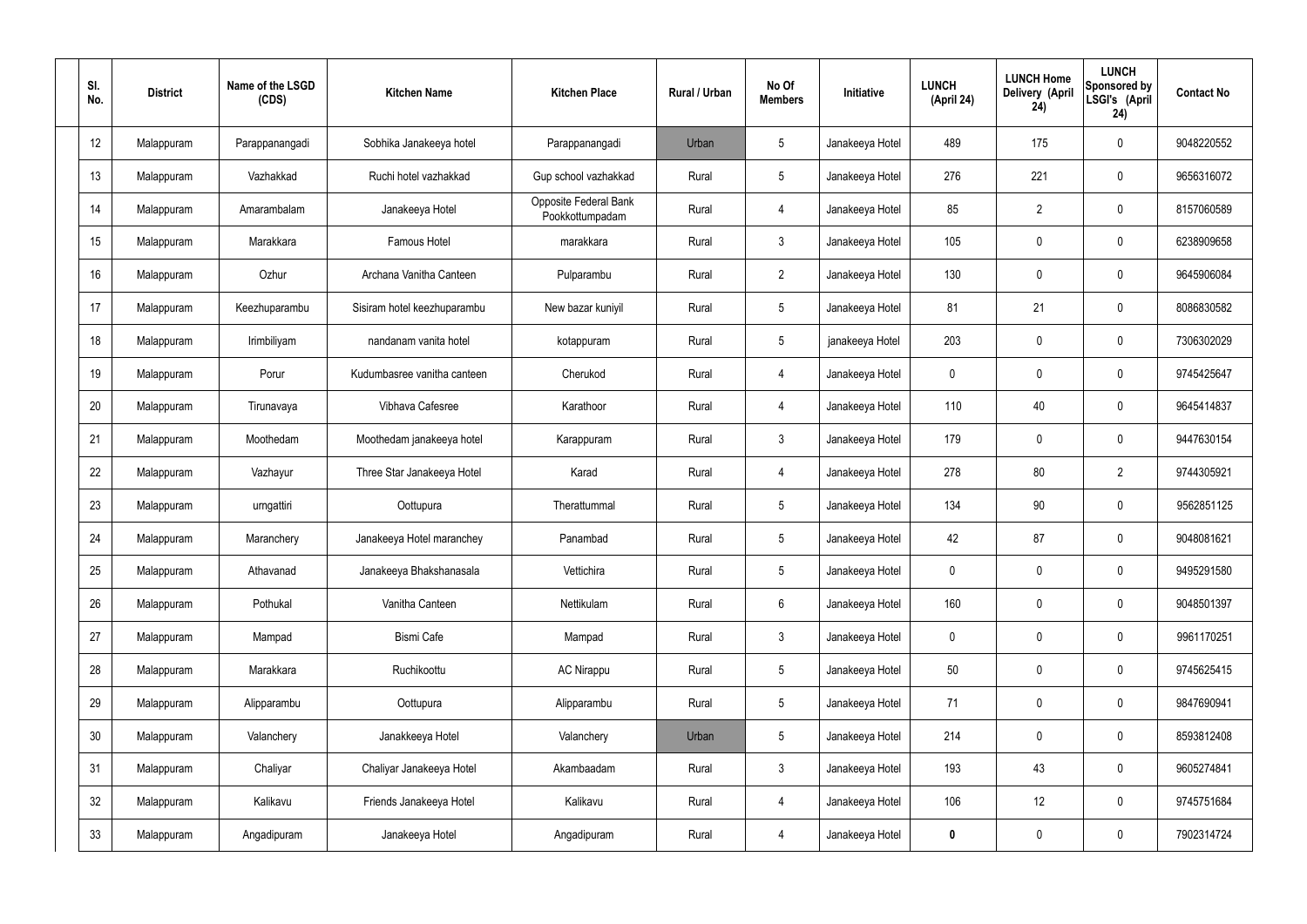| SI.<br>No. | <b>District</b> | Name of the LSGD<br>(CDS) | <b>Kitchen Name</b>                               | <b>Kitchen Place</b>   | Rural / Urban | No Of<br><b>Members</b> | Initiative      | <b>LUNCH</b><br>(April 24) | <b>LUNCH Home</b><br>Delivery (April<br>24) | <b>LUNCH</b><br>Sponsored by<br>LSGI's (April<br>24) | <b>Contact No</b> |
|------------|-----------------|---------------------------|---------------------------------------------------|------------------------|---------------|-------------------------|-----------------|----------------------------|---------------------------------------------|------------------------------------------------------|-------------------|
| 34         | Malappuram      | Puzhakkattri              | Jasmin                                            | Puzhakkattiri          | Rural         | $5\,$                   | Janakeeya Hotel | 79                         | 130                                         | $\mathbf 0$                                          | 9495497872        |
| 35         | Malappuram      | Nannamukku                | Tanima                                            | Nannamukku             | Rural         | $5\phantom{.0}$         | Janakeeya Hotel | 140                        | 51                                          | $\mathbf 0$                                          | 8943417885        |
| 36         | Malappuram      | Moorkkanad                | Oruma Janakeeya Hotel                             | Moorkkanad             | Rural         | $5\phantom{.0}$         | Janakeeya Hotel | 142                        | 54                                          | $\mathbf 0$                                          | 9605728248        |
| 37         | Malappuram      | Edavanna                  | Souhrtham Janakeeya Hotel                         | Edavanna               | Rural         | $5\phantom{.0}$         | Janakeeya Hotel | 271                        | 57                                          | $\mathbf 0$                                          | 9746986110        |
| 38         | Malappuram      | Tirur                     | Ruchi Janakeeya Hotel                             | Tirur                  | Urban         | 4                       | Janakeeya Hotel | 466                        | 49                                          | $\mathbf 0$                                          | 9895409528        |
| 39         | Malappuram      | Tirur                     | Amrutham Janakeeya Hotel                          | Tirur                  | Urban         | 4                       | Janakeeya Hotel | 298                        | $\mathbf 0$                                 | $\mathbf 0$                                          | 9745074259        |
| 40         | Malappuram      | Edappal                   | Daya Cafesree                                     | Edappal                | Rural         | $5\phantom{.0}$         | Janakeeya Hotel | 145                        | $\mathbf 0$                                 | $\mathbf 0$                                          | 9895439056        |
| 41         | Malappuram      | Koottilangadi             | Janakeeya Hotel                                   | Koottilangadi          | Rural         | $\overline{4}$          | Janakeeya Hotel | 75                         | 32                                          | $\mathbf 0$                                          | 9539471939        |
| 42         | Malappuram      | Vattamkulam               | Vibhava Janakeeya Hotel                           | Edappal                | Rural         | $\overline{4}$          | Janakeeya Hotel | 222                        | $\mathbf 0$                                 | $\mathbf 0$                                          | 9744844512        |
| 43         | Malappuram      | Nilambur                  | Annapporna Janakeeya Hotel                        | Nilambur               | Urban         | 8                       | Janakeeya Hotel | 369                        | 122                                         | $\mathbf 0$                                          | 8547795364        |
| 44         | Malappuram      | Puzhakkattri              | PT Group                                          | Ramapuram              | Rural         | 4                       | Janakeeya Hotel | $\mathbf 0$                | 0                                           | $\mathbf 0$                                          | 9745108676        |
| 45         | Malappuram      | Vazhikkadavu              | Vanitha Janakeeya Hotel                           | Manimooli              | Rural         | 4                       | Janakeeya Hotel | 146                        | $5\phantom{.0}$                             | $\mathbf 0$                                          | 8943046755        |
| 46         | Malappuram      | Chungathara               | Chungathara Annapoorna Vanitha<br>Janakeeya Hotel | Chalikkulam            | Rural         | $\mathbf{3}$            | Janakeeya Hotel | 34                         | 0                                           | 0                                                    | 9745674102        |
| 47         | Malappuram      | Vallikunnu                | Punathil Janakeeya Hotel                          | Vallikunnu             | Rural         | $\overline{4}$          | Janakeeya Hotel | 135                        | 227                                         | $\mathbf 0$                                          | 9946051042        |
| 48         | Malappuram      | Tirurangadi               | Nirmalyam Janakeeya Hotel                         | Chanthappadi           | Urban         | $5\phantom{.0}$         | Janakeeya Hotel | 163                        | 203                                         | $\mathbf 0$                                          | 9895168511        |
| 49         | Malappuram      | Purathur                  | Purathur Janakeeya Hotel                          | Kavilakkad             | Rural         | $\mathbf{3}$            | Janakeeya Hotel | 87                         | 93                                          | $\mathbf 0$                                          | 9645170119        |
| 50         | Malappuram      | Kuruva                    | Swad                                              | Ambalaparamb           | Rural         | $\overline{4}$          | Janakeeya Hotel | 81                         | 67                                          | $\mathbf 0$                                          | 9495993543        |
| 51         | Malappuram      | Perumanna Klari           | Perumanna Klari Janakeeya Hotel                   | Near Panjayathu office | Rural         | $\mathfrak{Z}$          | Janakeeya Hotel | 117                        | 0                                           | $\mathbf 0$                                          | 7306197556        |
| 52         | Malappuram      | Kuttippuram               | Janakeeya Hotel Kuttippurram                      | Kuttipuram             | Rural         | $5\phantom{.0}$         | Janakeeya Hotel | 289                        | 0                                           | $\pmb{0}$                                            | 8921459017        |
| 53         | Malappuram      | Niramaruthur              | Annapporna Janakeeya Hotel                        | Mangad                 | Rural         | $\mathfrak{Z}$          | Janakeeya Hotel | 100                        | 0                                           | $\mathbf 0$                                          | 9746334349        |
| 54         | Malappuram      | Veliyancode               | Cafe Kudumbashree                                 | Eramangalam            | Rural         | $\mathbf{3}$            | Janakeeya Hotel | $\pmb{0}$                  | 0                                           | $\mathbf 0$                                          | 9567575145        |
| 55         | Malappuram      | Pulilkal                  | Ruchi Koottu Janakeeya Hotel                      | Pulikkal               | Rural         | $\overline{4}$          | Janakeeya Hotel | 128                        | 40                                          | $\boldsymbol{0}$                                     | 9947039208        |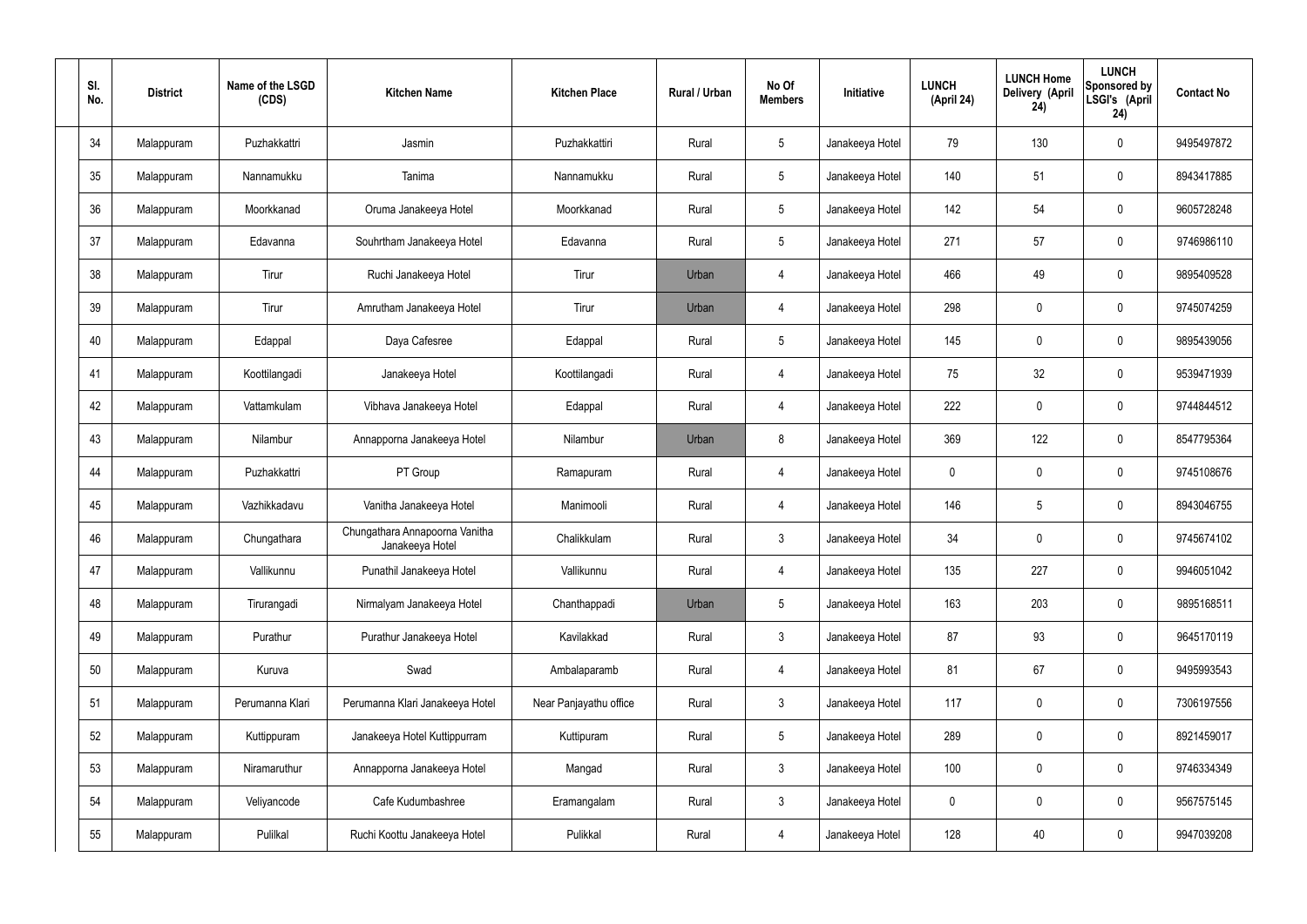| SI.<br>No. | <b>District</b> | Name of the LSGD<br>(CDS) | <b>Kitchen Name</b>          | <b>Kitchen Place</b> | Rural / Urban | No Of<br><b>Members</b> | Initiative      | <b>LUNCH</b><br>(April 24) | <b>LUNCH Home</b><br>Delivery (April<br>24) | <b>LUNCH</b><br>Sponsored by<br>LSGI's (April<br>24) | <b>Contact No</b> |
|------------|-----------------|---------------------------|------------------------------|----------------------|---------------|-------------------------|-----------------|----------------------------|---------------------------------------------|------------------------------------------------------|-------------------|
| 56         | Malappuram      | Karuvarakund              | Janakeeya Hotel              | Karuvarakund         | Rural         | 4                       | Janakeeya Hotel | 137                        | 8                                           | $\mathbf 0$                                          | 9562233316        |
| 57         | Malappuram      | Thuvvur                   | Janakeeya Hotel              | Thuvvur              | Rural         | $5\phantom{.0}$         | Janakeeya Hotel | $\mathbf 0$                | $\mathbf 0$                                 | $\mathbf 0$                                          | 8075365565        |
| 58         | Malappuram      | Kottakkal                 | Kottakkal Kitchen            | Kottakkal            | Urban         | $\mathbf{3}$            | Janakeeya Hotel | 240                        | $\mathbf 0$                                 | $\mathbf 0$                                          | 9946216609        |
| 59         | Malappuram      | Kuzhimanna                | Mythri Janakkeeya Hotel      | Cheruparamb          | Rural         | $\overline{4}$          | Janakeeya Hotel | 54                         | 90                                          | $\mathbf 0$                                          | 9961738543        |
| 60         | Malappuram      | Talakkad                  | Talakkad Janakeeya Hotel     | <b>BP</b> Angadi     | Rural         | $\overline{4}$          | Janakeeya Hotel | 270                        | 22                                          | $\mathbf 0$                                          | 9447824517        |
| 61         | Malappuram      | Areecode                  | Haritha sree Janakeeya Hotel | Pookottuchola        | Rural         | $\overline{4}$          | Janakeeya Hotel | 128                        | 43                                          | $\mathbf 0$                                          | 7025072558        |
| 62         | Malappuram      | Cherukkavu                | Kitchen Hut Janakeeya Hotel  | Chevayoor            | Rural         | $\overline{4}$          | Janakeeya Hoel  | 164                        | 60                                          | 4                                                    | 9895195887        |
| 63         | Malappuram      | Thiruvali                 | Janakeeya hotel              | Thiruvali            | Rural         | $5\overline{)}$         | Janakeeya Hotel | 173                        | $\mathbf 0$                                 | $\mathbf 0$                                          | 9746385945        |
| 64         | Malappuram      | Alamcode                  | Janakeeya hotel              | Alamcode             | Rural         | $5\phantom{.0}$         | Janakeeya Hotel | 102                        | 71                                          | $\mathbf 0$                                          | 8129368109        |
| 65         | Malappuram      | Manjeri 1                 | Cafe Janakeeya hotel         | Manjeri              | Urban         | 6                       | Janakeeya Hotel | 206                        | 27                                          | $\overline{2}$                                       | 7336671011        |
| 66         | Malappuram      | kalpakanchery             | Janakeeya HOTEL              | Kalpakanchery        | Rural         | $\overline{4}$          | Janakeeya Hotel | 130                        | 0                                           | $\mathbf 0$                                          | 9048929947        |
| 67         | Malappuram      | Kodur                     | Janakeeya hotel              | vadakkemanna         | Rural         | $\mathbf{3}$            | Janakeeya hotel | $\mathbf 0$                | 0                                           | $\mathbf 0$                                          | 9605430938        |
| 68         | Malappuram      | Anakayam                  | janakeeya hotel              | Anakayam             | Rural         | $5\phantom{.0}$         | Janakeeya hotel | 236                        | $\mathbf 0$                                 | $\boldsymbol{0}$                                     | 7025840671        |
| 69         | Malappuram      | Malappuram                | Janakeeya Hotel              | Malappuram           | Urban         | $\mathbf{3}$            | Janakeeya Hotel | 225                        | $\mathbf 0$                                 | $\mathbf 0$                                          | 8281125864        |
| 70         | Malappuram      | Tanur                     | Azhimukham Janakeeya hotel   | tanur                | Urba          | $3\phantom{a}$          | Janakeeya Hotel | 271                        | $\mathbf 0$                                 | $\mathbf 0$                                          | 7594914843        |
| 71         | Malappuram      | Elamkulam                 | Janapriya                    | Kunnakav             | Rural         | $\overline{\mathbf{4}}$ | Janakeeya Hotel | 194                        | 0                                           | $\mathbf 0$                                          | 9496725446        |
| 72         | Malappuram      | Wandoor                   | Janakeeya Hotel              | wandoor              | Rural         | 4                       | Janakeeya Hotel | 207                        | 0                                           | $\mathbf 0$                                          | 8086064498        |
| 73         | Malappuram      | Perinthalmanna            | samrthi janakeeya hotei      | Perinthalmanna       | Urban         | $5\phantom{.0}$         | Janakeeya hotel | 111                        | 0                                           | $\mathbf 0$                                          | 7994259773        |
| 74         | Malappuram      | Munniyur                  | Oottupura                    | Munniyur             | Rural         | $5\phantom{.0}$         | Janakeeya Hotel | 225                        | 115                                         | $\pmb{0}$                                            | 7025766318        |
| 75         | Malappuram      | AR Nagar                  | Aiswarya                     | AR Nagar             | Rural         | $3\phantom{a}$          | Janakeeya Hotel | 267                        | 0                                           | $\mathbf 0$                                          | 9745518722        |
| 76         | Malappuram      | Thenjippalam              | Nanma                        | Thenjippalam         | Rural         | $\overline{\mathbf{4}}$ | Janakeeya Hotel | 306                        | 88                                          | $\mathbf 0$                                          | 9645220615        |
| 77         | Malappuram      | Peruvallur                | Anugraha                     | Super bazar          | Rural         | $5\phantom{.0}$         | Jankeeya Hotel  | 50                         | 95                                          | 12                                                   | 9747037665        |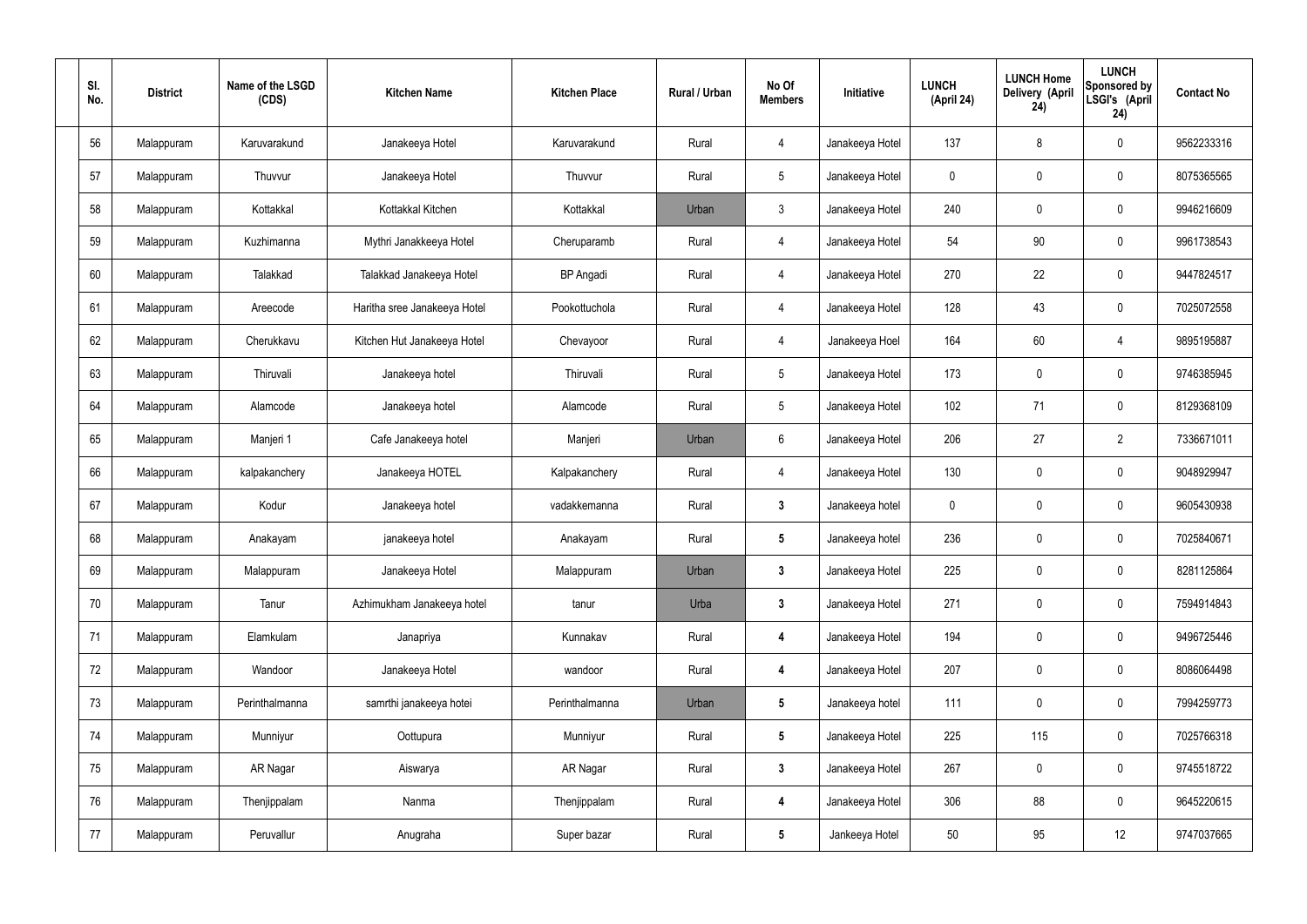| SI.<br>No. | <b>District</b> | Name of the LSGD<br>(CDS) | <b>Kitchen Name</b>        | <b>Kitchen Place</b> | Rural / Urban | No Of<br><b>Members</b> | <b>Initiative</b> | <b>LUNCH</b><br>(April 24) | <b>LUNCH Home</b><br>Delivery (April<br>24) | <b>LUNCH</b><br>Sponsored by<br>LSGI's (April<br>24) | <b>Contact No</b> |
|------------|-----------------|---------------------------|----------------------------|----------------------|---------------|-------------------------|-------------------|----------------------------|---------------------------------------------|------------------------------------------------------|-------------------|
| 78         | Malappuram      | Muthuvallur               | Nanma janakeeya hotel      | Muthuparambu         | Rural         | $\boldsymbol{3}$        | Janakeeya hotel   | 359                        | $\pmb{0}$                                   | $\pmb{0}$                                            | 9744406501        |
| 79         | Malappuram      | mankada                   | janakeeya hatel            | Aryiranazhipadi      | Rural         | $\mathbf{3}$            | janakeeya hotel   | 0                          | $\pmb{0}$                                   | $\pmb{0}$                                            | 9539855520        |
| 80         | Malappuram      | Vengara                   | Ponnoos hotel              | Vengara              | Rural         | $\overline{3}$          | Janakeeya hotel   | 320                        | $\mathbf 0$                                 | $\pmb{0}$                                            | 9947424618        |
| 81         | Malappuram      | Pulpatta                  | Santhwanam Janakeeya hotel | Padikkal parambil    | Rural         | $5\phantom{.0}$         | Janakeeya hotel   | 102                        | 235                                         | $\pmb{0}$                                            | 9526367569        |
| 82         | Malappuram      | Keezhattur                | Keezhattur Janakeeya hotel | Keezhattur           | Rural         | $\overline{4}$          | Janakeeya hotel   | 8                          | $\mathbf 0$                                 | $\pmb{0}$                                            | 9539209640        |
| 83         | Malappuram      | Cheriyamundam             | Nanma janakeeya hotel      | Manchingapara        | Rural         | $\overline{4}$          | Janakeeya hotel   | 100                        | $\pmb{0}$                                   | $\pmb{0}$                                            | 9496048689        |
| 84         | Malappuram      | Chelambre                 | Soorya Janakeeya hotel     | Pulluparamb          | Rural         | $\overline{\mathbf{3}}$ | Janakeeya hotel   | 98                         | 90                                          | $\pmb{0}$                                            | 7994179285        |
| 85         | Malappuram      | Ponmala                   | Janakeeya hotel            | Chappangadi          | Rural         | $\overline{4}$          | Janakeeya hotel   | 198                        | $\mathbf 0$                                 | $\mathbf 0$                                          | 9605811748        |
| 86         | Malappuram      | Thennala                  | <b>Bismi Hotel</b>         | Pookkiparamb         | Rural         | 4!                      | Jankeeya Hotel    | 145                        | $\mathbf 0$                                 | $\pmb{0}$                                            | 9995757092        |
| 87         | Malappuram      | Tanalur                   | Janakeeya Hotel            | Tanalur              | Rural         | $\mathbf{3}$            | Jankeeya Hotel    | 0                          | $\pmb{0}$                                   | $\pmb{0}$                                            |                   |
| 88         | Malappuram      | Parappur                  | Four star                  | Azad nagar           | Rural         | $5\phantom{.0}$         | Janakeeya Hotel   | 205                        | $\mathbf 0$                                 | $\pmb{0}$                                            | 9961091317        |
| 89         | Malappuram      | Oorakam                   | Ammoos                     | Panchayath padi      | Rural         | $\mathbf{3}$            | Janakeeya Hotel   | 457                        | $\pmb{0}$                                   | $\pmb{0}$                                            | 9526449294        |
| 90         | Malappuram      | Nannambra                 | Veeturuchi                 | Kundoor Athani       | Rural         | 4                       | Janakeeya Hotel   | 26                         | 150                                         | 8                                                    | 9400618659        |
| 91         | Malappuram      | Pandikkad                 | Janakeeya Hotel            | Pandikkad            | Rural         | $\overline{\mathbf{4}}$ | Janakeeya Hotel   | 140                        | $\mathbf 0$                                 | $\mathbf 0$                                          | 9995504081        |
| 92         | Malappuram      | Chokkad                   | Natturuchi                 | Chokkad              | Rural         | $5\phantom{.0}$         | Janakeeya Hotel   | $\mathbf 0$                | $\mathbf 0$                                 | $\mathbf 0$                                          |                   |
| 93         | Malappuram      | Cheekode                  | Cheekode Janakeeya Hotel   | Cheekode             | Rural         | $\overline{\mathbf{4}}$ | Janakeeya Hotel   | 9                          | 29                                          | $\pmb{0}$                                            |                   |
| 94         | Malappuram      | Makkarapparamb            | Subiksha                   | Makkarapparamb       | Rural         | $\mathbf{3}$            | Janakeeya Hotel   | 63                         | 18                                          | $\pmb{0}$                                            | 8089003770        |
| 95         | Malappuram      | Ponnani-1                 | Devi Janakeeya Hotel       | Ponnani              | Urban         | $5\phantom{.0}$         | Janakeeya Hotel   | 351                        | $\mathbf 0$                                 | $\mathbf 0$                                          | 9961919097        |
| 96         | malappuram      | Mangalam                  | Soubagya                   | mangalam             | Rural         | $5\phantom{.0}$         | janakeeya hotel   | 148                        | 62                                          | $\pmb{0}$                                            | 7510235855        |
| 97         | Malappuram      | Trikkalangode             | janakeeya hotel            | karakkunnu           | Rural         | $6\phantom{.}6$         | Janakeeya Hotel   | 292                        | $\mathbf 0$                                 | $\mathbf 0$                                          | 7994885461        |
| 98         | Malppuram       | Morayur                   | Janakeeya hotel            | Valanchery           | Rural         | $\mathbf{3}$            | Janakeeya hotel   | 120                        | $\mathbf 0$                                 | $\mathbf 0$                                          |                   |
| 99         | Malappuram      | Perumbadapp               | Janakeeya hotel            | Perumbadapp          | Rural         | $\overline{\mathbf{4}}$ | Janakeeya hotel   | 125                        | 75                                          | $\pmb{0}$                                            |                   |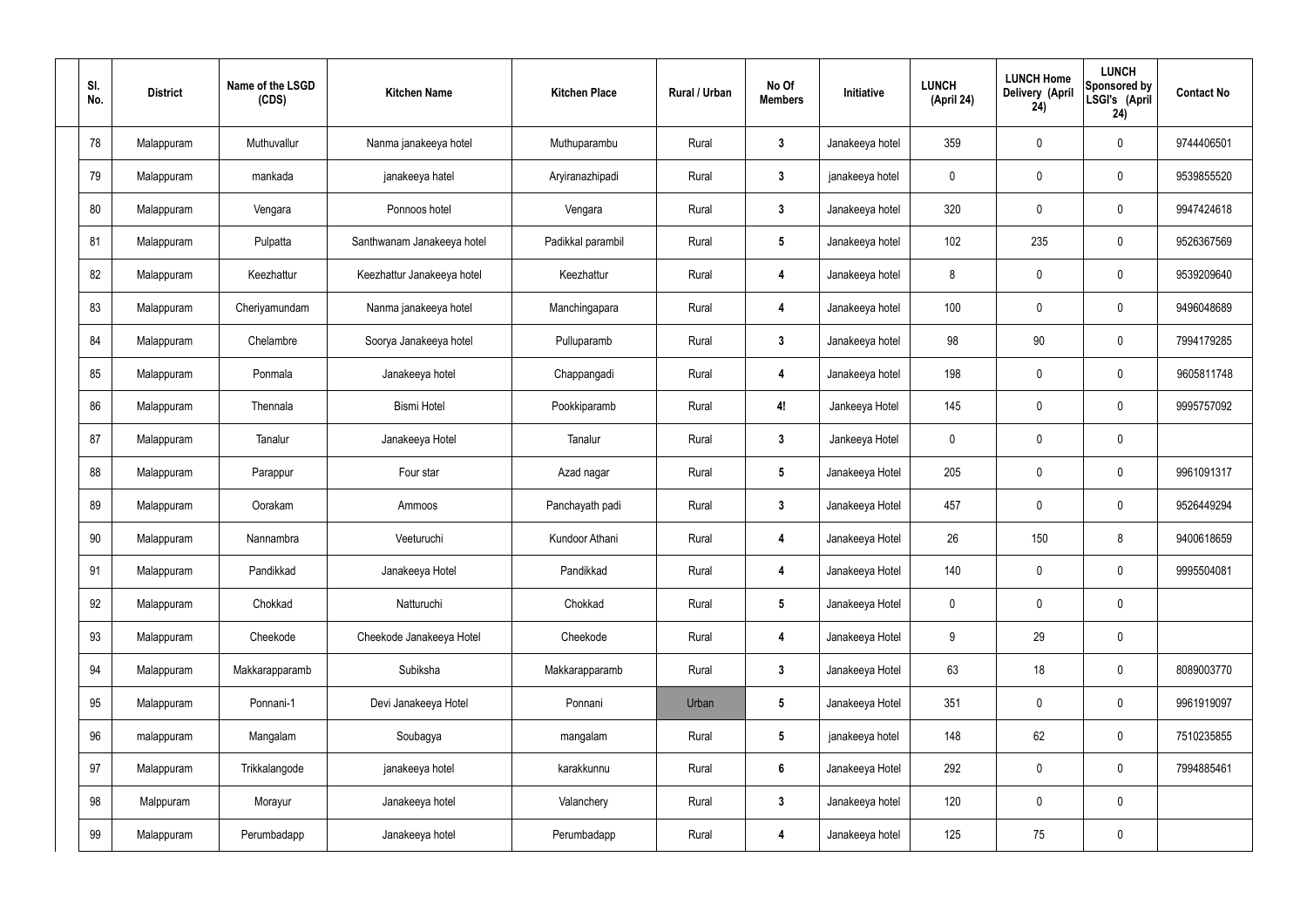| SI.<br>No. | <b>District</b> | Name of the LSGD<br>(CDS) | <b>Kitchen Name</b>        | <b>Kitchen Place</b> | Rural / Urban | No Of<br><b>Members</b> | Initiative      | <b>LUNCH</b><br>(April 24) | <b>LUNCH Home</b><br><b>Delivery (April</b><br>24) | <b>LUNCH</b><br><b>Sponsored by</b><br>LSGI's (April<br>24) | <b>Contact No</b> |
|------------|-----------------|---------------------------|----------------------------|----------------------|---------------|-------------------------|-----------------|----------------------------|----------------------------------------------------|-------------------------------------------------------------|-------------------|
| 100        | Malappuram      | Vettom                    | Samruthi Janakeeya Hotel   | Puthanpeedika        | Rural         | $\sqrt{5}$              | Janakeeya hotel | 214                        | 199                                                | 0                                                           | 9562419017        |
| 101        | Malappuram      | Kondotty                  | Janakeeya hotel            | vazhakad             | <b>RURAL</b>  | $\overline{4}$          | janakeeya hotel | 278                        | 246                                                | 0                                                           |                   |
| 102        | Malappuram      | Pulamanthol               | Janakeeya hotel            | pulamanthole         | <b>RURAL</b>  | $\overline{4}$          | Janakeeya hotel | 245                        | $\mathbf 0$                                        | 0                                                           |                   |
| 103        | Malappuram      | Valavannur                | Jankeeya hotel             | Valavannur           | <b>RURAL</b>  | $\sqrt{5}$              | Janakeeya hotel | 252                        | $\mathbf 0$                                        | 0                                                           |                   |
| 104        | Malappuram      | kottakkal                 | Subhiksha Janakeeya hotel  | kotakkal             | <b>URBAN</b>  | $\overline{4}$          | Janakeeya hotel | 308                        | $\mathbf 0$                                        | 0                                                           | 9495913491        |
| 105        | Malappuram      | Vettom                    | Thripthi Janakeeya Hotel   | Vakkad               | <b>RURAL</b>  | $\overline{4}$          | Janakeeya hotel | 302                        | 78                                                 | 0                                                           | 8943612862        |
| 106        | Malappuram      | Nilambur                  | Ajva Janakeeya hotel       | Minarvapadi          | <b>URBAN</b>  | 5                       | Janakeeya hotel | 0                          | $\mathbf 0$                                        | 0                                                           | 8086868912        |
| 107        | Malappuram      | Nilambur                  | Unity Janakeeya hotel      | nilambur             | <b>URBAN</b>  | 4                       | Janakeeya hotel | 485                        | $\mathbf 0$                                        | 0                                                           | 7034758053        |
| 108        | Malappuram      | Vallikkunn                | Rasakkut                   | Vallikunnu           | Rural         | $\overline{4}$          | janakeeyahotel  | 172                        | 127                                                | 0                                                           | 7034945074        |
| 109        | Malappuram      | kuruva                    | Ruchi                      | Kurava               | Rural         | $\sqrt{5}$              | Janakeeyahotel  | 137                        | 45                                                 | 0                                                           | 9745414800        |
| 110        | Malappuram      | Kannamangalam             | Ruchikoott                 | Cheroor              | Rural         | $\mathbf{3}$            | Janakeeya Hotel | 221                        | $\mathbf 0$                                        | 0                                                           | 9747812113        |
| 111        | Malappuram      | Othukkungal               | janakeeya hotel            | Othukkungal          | Rural         | $\sqrt{5}$              | Janakeeya Hotel | 276                        | $\mathbf 0$                                        | 0                                                           | 9656716066        |
| 112        | Malappuram      | Pookkottur                | janakeeya hotel            | valluvambram         | Rural         | $\overline{4}$          | Janakeeya Hotel | $\mathbf 0$                | $\mathbf 0$                                        | 0                                                           | 9447334084        |
| 113        | Malappuram      | Edakkara                  | Edakkara janakeeya hotel   | Edakkara             | Rural         | $\overline{4}$          | janakeeya hotel | 225                        | $\pmb{0}$                                          | 0                                                           | 9495232698        |
| 114        | Malappuram      | porur                     | Thanima Janakeeya Hotel    | Porur                | Rural         | $3\phantom{a}$          | janakeeya hotel | 55                         | $\pmb{0}$                                          | $\mathbf 0$                                                 | 9539928567        |
| 115        | Malappuram      | Pulikkal                  | al madeena Janakeeya Hotel | pulikkal             | Rural         | $\boldsymbol{4}$        | Janakeeya Hotel | 74                         | 47                                                 | 0                                                           |                   |
| 116        | malappuram      | Tanur                     | amma janakeeyahottel       | Tanur                | Urban         | $5\phantom{.0}$         | janakeeyahottel | 323                        | $\overline{0}$                                     | 0                                                           |                   |
| 117        | malappuram      | Pallikkal                 | padheyam janakeeyahottel   | Pallikkal            | Rural         | $5\phantom{.0}$         | janakeeyahotel  | 58                         | 128                                                | 0                                                           |                   |
| 118        | Malappuram      | Chelembra                 | janakeeyahotel2            | Chelembra            | Rural         | $\boldsymbol{4}$        | janakeeyahotel  | 89                         | 145                                                | 0                                                           |                   |
| 119        | Malappuram      | Purathur                  | Safa Janakeeya Hotel       | Paravanna            | Rural         | $\boldsymbol{4}$        | Janakeeya Hotel | $\mathbf 0$                | $\pmb{0}$                                          | 0                                                           | 9544792994        |
| 120        | malappuram      | vazhayur                  | puthuma janakeeyahotel     | Vazhayur             | Rural         | $\boldsymbol{4}$        | janakeeyahotel  | 172                        | 42                                                 | 0                                                           |                   |
| 121        | malappuram      | Mangalam                  | Swathistam                 | Vadikkal             | Rural         | $\boldsymbol{4}$        | janakeeyahotel  | 0                          | $\pmb{0}$                                          | 0                                                           | 9061799096        |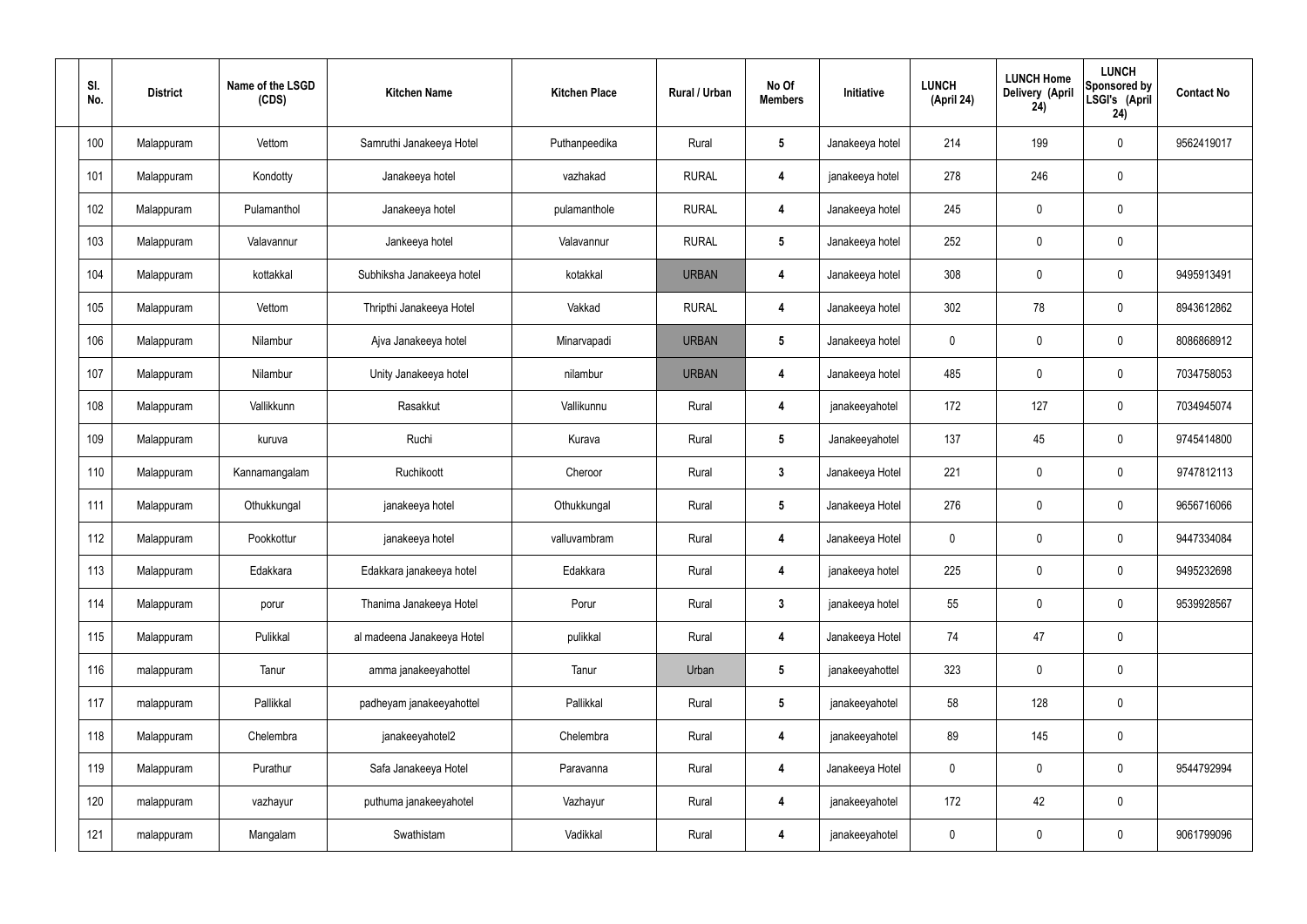|     | SI.<br>No.      | <b>District</b> | Name of the LSGD<br>(CDS) | <b>Kitchen Name</b>          | <b>Kitchen Place</b>                      | Rural / Urban | No Of<br><b>Members</b> | Initiative      | <b>LUNCH</b><br>(April 24) | <b>LUNCH Home</b><br>Delivery (April<br>24) | <b>LUNCH</b><br>Sponsored by<br>LSGI's (April<br>24) | <b>Contact No</b> |
|-----|-----------------|-----------------|---------------------------|------------------------------|-------------------------------------------|---------------|-------------------------|-----------------|----------------------------|---------------------------------------------|------------------------------------------------------|-------------------|
|     | 122             | malappuram      | kuttippuram               | nilayoram janakeeya hotel    | Kuttipuram                                | Rural         | 4                       | janakeeyahotel  | 218                        | $\mathbf 0$                                 | $\mathbf 0$                                          |                   |
|     | 123             | malapluram      | thazhekode                | Thazhekode Janakeeya Hotel   | Thazhekode                                | Rural         | 4                       | Janakeeya Hotel | 260                        | $\mathbf 0$                                 | $\mathbf 0$                                          |                   |
|     | 124             | malappuram      | munniyur                  | my kitchen                   | Alinchuvad                                | Rural         | $5\phantom{.0}$         | janakeeya hotel | 23                         | 58                                          | $\mathbf 0$                                          | 8589809765        |
|     | 125             | Malappuram      | Mangalam                  | Ruchikkoottu                 | Mangalam                                  | Rural         | 4                       | Janakeeya hotel | 142                        | 60                                          | $\mathbf 0$                                          | 6235095207        |
|     | 126             | Malappuram      | Ponnani                   | Thripthi                     | Ponnani                                   | Urban         | $5\phantom{.0}$         | Janakeeya Hotel | 164                        | $\mathbf 0$                                 | $\mathbf 0$                                          | 7994839506        |
|     | 127             | Malappuram      | Tanur                     | Krishna                      | Tanur                                     | Urban         | $5\phantom{.0}$         | janakeeya hotel | 0                          | $\mathbf 0$                                 | $\mathbf 0$                                          |                   |
|     | 128             | Malappuram      | Thazhekode                | ashraya                      | Maatrakkal                                | <b>RURAL</b>  | $6\phantom{1}$          | janakeeya hotel | 284                        | 0                                           | $\mathbf 0$                                          | 9656135078        |
| 128 |                 |                 |                           |                              |                                           |               | 535                     |                 | 20432                      | 4742                                        | 32                                                   |                   |
|     |                 | Palakkad        | Elapully                  | Nakshathra Vanitha canteen   | Canteen                                   | Rural         | 4                       | Janakeeya Hotel | 195                        | 0                                           | $\mathbf 0$                                          | 20432             |
|     | $\overline{2}$  | Palakkad        | Nalleppilly               | Vanitha Canteen              | Canteen                                   | Rural         | 4                       | Janakeeya Hotel | 184                        | $\mathbf 0$                                 | $\mathbf 0$                                          | 9656232569        |
|     | $\mathbf{3}$    | Palakkad        | Chittur                   | Thanal vanitha Canteen       | Thathamangalam, Mettuvalavu               | Urban         | $\mathbf{3}$            | Janakeeya Hotel | 350                        | 0                                           | $\mathbf 0$                                          | 9447105400        |
|     | $\overline{4}$  | Palakkad        | chittur                   | urapp janakeeya hotel        | Anicode junction                          | urban         | $5\phantom{.0}$         | Janakeeya hotel | 234                        | $\mathbf 0$                                 | $\mathbf 0$                                          | 9349930549        |
|     | 5               | Palakkad        | polpully                  | subiksha janakeeya hotel     | kallootiyal                               | Rural         | $5\phantom{.0}$         | Janakeeya hotel | 167                        | $\mathbf 0$                                 | $\mathbf 0$                                          | 9495197498        |
|     | $6\overline{6}$ | Palakkad        | Eruthenpathy              | Nila janakeeya hotel         | Mooniilmada muniyappan<br>kshethram near  | Rural         | $5\phantom{.0}$         | Janakeeya hotel | 138                        | $\mathbf 0$                                 | $\mathbf 0$                                          | 9037290925        |
|     | 7               | Palakkad        | Perumatty                 | Nanam Janakeeya hotel        | kannimari                                 | Rural         | $\mathbf{3}$            | Janakeeya hotel | 105                        | 0                                           | $\mathbf 0$                                          | 9605529657        |
|     | 8               | Palakkad        | Vadakarapathy             | soubhagya janakeeya hotel    | vadakarapathy panchayath                  | Rural         | $5\overline{)}$         | Janakeeya hotel | 193                        | 0                                           | $\mathbf 0$                                          | 9633578756        |
|     | 9               | Palakkad        | Kozhinjampara             | Sreesakthi Janakeeya hotel   | Kozhinjampara<br>gramapanchayth, near bus | Rural         | $5\overline{)}$         | Janakeeya hotel | 160                        | 0                                           | $\mathbf 0$                                          | 9847121105        |
|     | 10              | Palakkad        | Vadakkenchery             | Oottupura Vanitha Canteen    | Panchayath building,<br>Vadakkenchery     | Rural         | $\overline{4}$          | Janakeeya Hotel | 210                        | 0                                           | $\bf{0}$                                             | 9656360141        |
|     | 11              | Palakkad        | PKD North                 | Cafesree                     | opp. ksrtc bus stand,<br>Manjakulam road  | Urban         | $5\phantom{.0}$         | Janakeeya Hotel | 0                          | $\mathbf 0$                                 | $\mathbf 0$                                          | 9037332005        |
|     | 12              | Palakkad        | Ongallur                  | Amma canteen                 | Ongallur vipanana kendram                 | Rural         | $\overline{4}$          | Janakeeya Hotel | 118                        | 0                                           | $\mathbf 0$                                          | 7560924507        |
|     | 13              | Palakkad        | Muthuthala                | Sreelakshmi vanitha canteen  | Muthuthala panchayath                     | Rural         | $\overline{4}$          | Janakeeya Hotel | 87                         | 0                                           | $\mathbf 0$                                          | 7558865485        |
|     | 14              | Palakkad        | Koppam                    | Natturuchi kudumbashree cafe | Near koppam village                       | Rural         | $5\phantom{.0}$         | Janakeeya Hotel | 53                         | 0                                           | $\boldsymbol{0}$                                     | 8075779172        |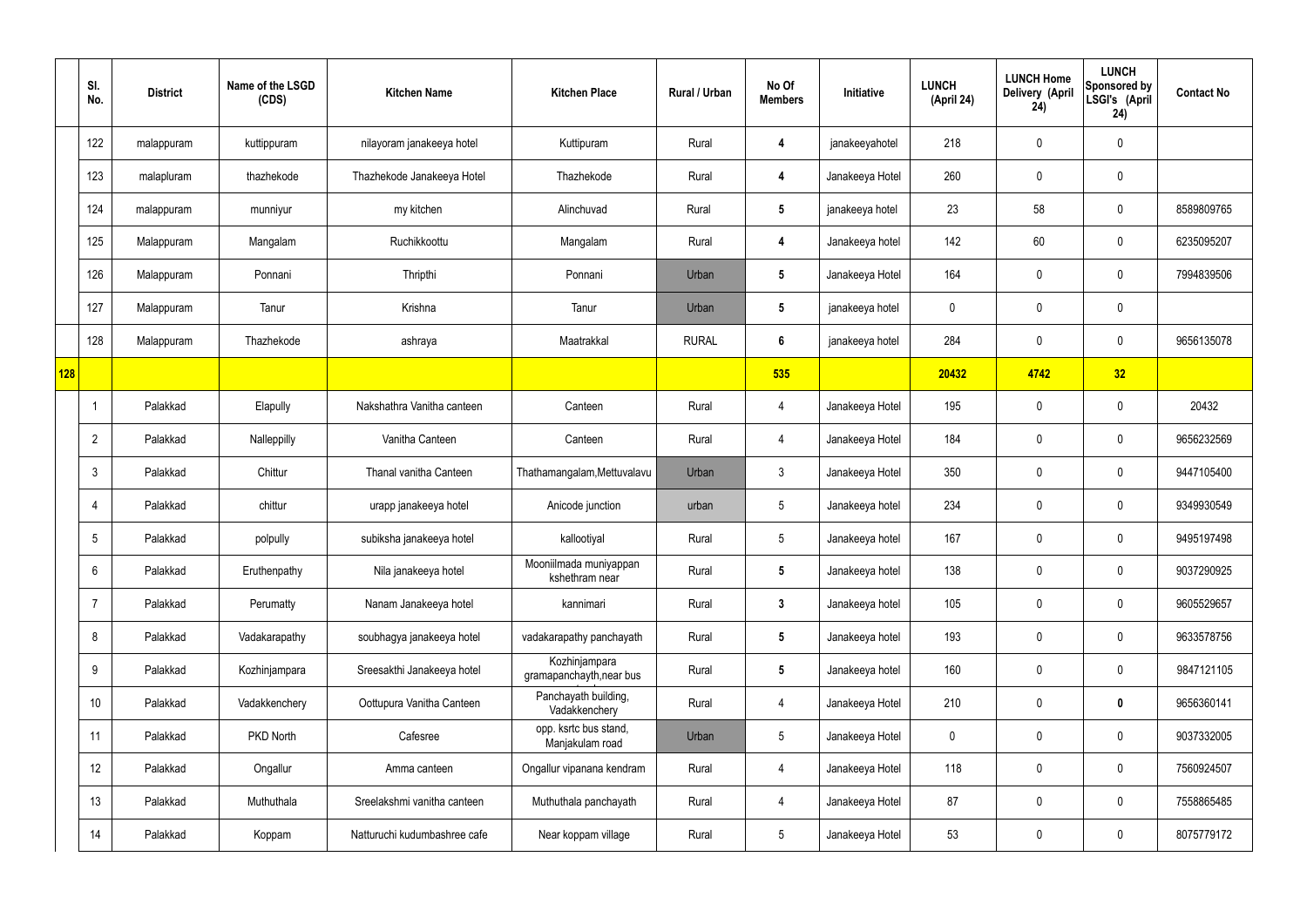| SI.<br>No. | <b>District</b> | Name of the LSGD<br>(CDS) | <b>Kitchen Name</b>             | <b>Kitchen Place</b>                      | Rural / Urban | No Of<br><b>Members</b> | Initiative       | <b>LUNCH</b><br>(April 24) | <b>LUNCH Home</b><br>Delivery (April<br>24) | <b>LUNCH</b><br>Sponsored by<br>LSGI's (April<br>24) | <b>Contact No</b> |
|------------|-----------------|---------------------------|---------------------------------|-------------------------------------------|---------------|-------------------------|------------------|----------------------------|---------------------------------------------|------------------------------------------------------|-------------------|
| 15         | Palakkad        | Paruthur                  | Mamatty vanitha canteen         | Near panchayath                           | Rural         | 5                       | Janakeeya Hotel  | 74                         | 0                                           | $\mathbf 0$                                          | 9544847874        |
| 16         | Palakkad        | Vilayur                   | Souhritha caffesree (Ruchipura) | Near Vilayur Panchayath                   | Rural         | 6                       | Janakeeya Hotel  | 219                        | 0                                           | $\mathbf 0$                                          | 9747342046        |
| 17         | palakkad        | Kulukkallur               | Snehitha Janakeeya hotel        | Kulukkallur panchayath                    | Rural         | $5\phantom{.0}$         | Janakeeya hotel  | 80                         | 0                                           | $\mathbf 0$                                          | 9746701454        |
| 18         | Palakkad        | Pattambi                  | Janakeeya hotel                 | near Govt samskritha college,<br>Pattambi | Urban         | 4                       | Janakeeya hotel  | $\mathbf 0$                | 0                                           | $\mathbf 0$                                          | 9562043428        |
| 19         | Palakkad        | Erimayur                  | Thanima Vanitha Canteen         | Panchayath building, Erimayur             | Rural         | $5\overline{)}$         | Janakeeya Hotel  | 75                         | 0                                           | $\overline{2}$                                       | 9746440633        |
| 20         | Palakkad        | Kizhekkencheri            | Vanitha Canteen                 | Panchayath Building,<br>Kizhakkenchery    | Rural         | 4                       | Janakeeya Hotel  | 85                         | 0                                           | $5\overline{)}$                                      | 9747923418        |
| 21         | Palakkad        | Peringottukkurrissi       | Aiswarya Vanitha canteen        | Panchayth building                        | Rural         | $\mathbf{3}$            | Janakeeya Hotel  | 95                         | 0                                           | $\mathbf 0$                                          | 9048665884        |
| 22         | Palakkad        | Mundoor                   | Bharath vanitha canteen         | Panchayath building                       | Rural         | $\mathbf{3}$            | Janakeeya Hotel  | 152                        | 102                                         | $\mathbf 0$                                          | 8592830607        |
| 23         | Palakkad        | Kodumbu                   | kripa                           | kodumb panchayath                         | Rural         | 4                       | Janakeeya HoteL  | 66                         | 0                                           | $\mathbf 0$                                          | 9048682860        |
| 24         | Palakkad        | Thirumittakode            | Thirumuttam Janakeeya Hotel     | Karukaputhur                              | Rural         | 6                       | Janakeeya Hotel  | 230                        | 0                                           | $\mathbf 0$                                          | 9072841599        |
| 25         | Palakkad        | Akathethara               | Nanma canteen                   | kalyanamandapam                           | Rural         | $\mathbf{3}$            | Janakeeya Hotel  | 68                         | 0                                           | $\boldsymbol{0}$                                     | 7025563510        |
| 26         | Palakkad        | Marutharoad               | flavours cantteen               | panchayath                                | Rural         | $5\phantom{.0}$         | Janakeeya Hotela | 125                        | 0                                           | $\boldsymbol{0}$                                     | 9746227966        |
| 27         | Palakkad        | Trithala                  | Kairali Vanitha Hotel           | Thirthala                                 | Rural         | $5\phantom{.0}$         | Janakeeya Hotel  | 145                        | 0                                           | 0                                                    | 9048710155        |
| 28         | Palakkad        | Kongad                    | Annapoorna vanitha canteen      | Near Kongad village office                | Rural         | $5\phantom{.0}$         | Janakeeya Hotel  | 143                        | $\mathbf 0$                                 | $\mathbf 0$                                          | 9645425774        |
| 29         | Palakkad        | Sreekrishnapuram          | Subiksha canteen                | Near panchayath office                    | Rural         | $\mathbf{3}$            | Janakeeya Hotel  | 94                         | $\mathbf 0$                                 | $\mathbf 0$                                          | 8086697226        |
| 30         | Palakkad        | Pallassana                | dhanalakshmi vanitha canteen    | pallassana panchayath<br>building         | Rural         | $5\phantom{.0}$         | Janakeeya Hotel  | 157                        | $\mathbf 0$                                 | $\mathbf 0$                                          | 8943225892        |
| 31         | Palakkad        | Nenmmara                  | Nemmara Janakeeya hotel         | Nemmara junction                          | Rural         | 4                       | Janakeeya hotel  | 263                        | $\mathbf 0$                                 | $\mathbf 0$                                          | 8157850935        |
| 32         | Palakkad        | Ayilur                    | Janakeeya hotel                 | Thalavettanpara, Ayilur                   | Rural         | $\mathbf{3}$            | Janakeeya hotel  | 175                        | 0                                           | $\mathbf 0$                                          | 9539517856        |
| 33         | Palakkad        | Melarkode                 | Janakeeya Hotel                 | near Melarkode panchayath                 | Rural         | 4                       | Janakeeya hotel  | 167                        | 0                                           | $\mathbf 0$                                          | 8606193918        |
| 34         | Palakkad        | Vandazhi                  | janakeeya hotel                 | Kaniyamangalam                            | Rural         | $\mathbf{3}$            | Janakeeya hotel  | 62                         | 0                                           | $\mathbf 0$                                          | 9645919937        |
| 35         | Palakkad        | Nelliayampathy            | Janakeeya hotel                 | near Panchayat, kaikaty                   | Rural         | $\overline{4}$          | Janakeeya hotel  | 74                         | $\mathbf 0$                                 | $\mathbf 0$                                          | 9497123529        |
| 36         | Palakkad        | Elavanchery               | Snehatheeram                    | Near GUPS, Vattekkad                      | Rural         | $5\phantom{.0}$         | Janakeeya Hotel  | 245                        | 0                                           | $\boldsymbol{0}$                                     | 9744195274        |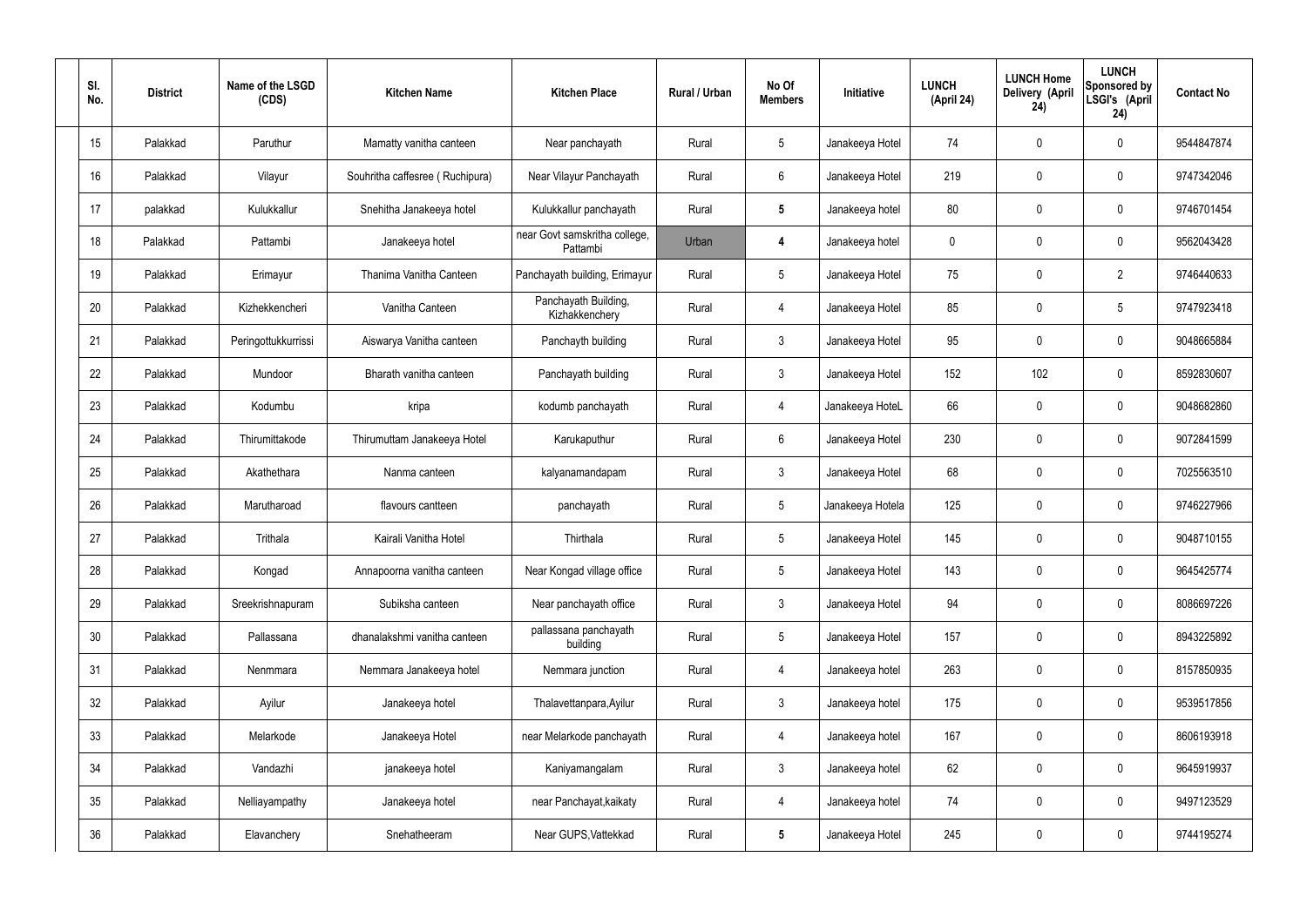|     | SI.<br>No. | <b>District</b> | Name of the LSGD<br>(CDS) | <b>Kitchen Name</b>                      | <b>Kitchen Place</b>                            | <b>Rural / Urban</b> | No Of<br><b>Members</b> | Initiative       | <b>LUNCH</b><br>(April 24) | <b>LUNCH Home</b><br>Delivery (April<br>24) | <b>LUNCH</b><br>Sponsored by<br>LSGI's (April<br>24) | <b>Contact No</b> |
|-----|------------|-----------------|---------------------------|------------------------------------------|-------------------------------------------------|----------------------|-------------------------|------------------|----------------------------|---------------------------------------------|------------------------------------------------------|-------------------|
|     | 37         | Palakkad        | Kollemkode                | Priya Vanitha Canteen                    | Block Panchayath Office,<br>Kollengode          | Rural                | $\overline{4}$          | Janakeeya Hotel  | 239                        | $\mathbf 0$                                 | $\mathbf 0$                                          | 9745456764        |
|     | 38         | Palakkad        | Koduvayur                 | Samridhi Kudumbashree Vanitha<br>Canteen | Panchayath Building                             | Rural                | $5\overline{)}$         | Janakeeya Hotel  | 96                         | $\mathbf 0$                                 | $\mathbf 0$                                          | 8086263595        |
|     | 39         | Palakkad        | Pattanchery               | Sreelakshmi vanitha canteen              | Panchayath Building                             | Rural                | 4                       | Janakeeya Hotel  | 52                         | $\mathbf 0$                                 | $\mathbf 0$                                          | 8086916932        |
|     | 40         | Palakkad        | Pudunagaram               | Janakeeya Hotel                          | Near KSEB, Pudunagaram                          | Rural                | 4                       | Janakeeya hotel  | 190                        | $\mathbf 0$                                 | $\mathbf 0$                                          | 9497241598        |
|     | 41         | Palakkad        | Vadavanoor                | Sree Muruka Janakeeya Hotel              | Vydhyasala, Vadavanoor                          | Rural                | $5\phantom{.0}$         | Janakeeya hotel  | 200                        | $\mathbf 0$                                 | $\mathbf 0$                                          | 9567011729        |
|     | 42         | Palakkad        | Peruvemba                 | Samridi Janakeeya Hotel                  | Peruvemba Junction                              | Rural                | 4                       | Jankeeya hotel   | 180                        | $\mathbf 0$                                 | $\mathbf 0$                                          | 918089611261      |
|     | 43         | Palakkad        | Muthalamada               | Janakeeya Hotel                          | Chulliyarmedu                                   | Rural                | 4                       | Jankeeya hotel   | 327                        | $\mathbf 0$                                 | $\mathbf 0$                                          | 9633730067        |
|     | 44         | Palakkad        | Cherppalasseri            | Swad Janakiyahotel, CPY                  | Scheduled caste coperative<br>society hall, cpy | Urban                | 5                       | Janakeeya Hotel  | 255                        | $\mathbf 0$                                 | $\mathbf 0$                                          | 9447746082        |
|     | 45         | Palakkad        | Vellinezhi                | Aiswarya kudumbashree                    | Adakkaputhur                                    | Rural                | $\mathbf{3}$            | Janakeeya Hotel  | 93                         | $\mathbf 0$                                 | $\mathbf 0$                                          | 9747730588        |
|     | 46         | Palakkad        | Keralasseri               | Bhagyasree janakeeya hotel               | Near village office                             | Rural                | $\mathfrak{Z}$          | Janakeeya Hotel  | 60                         | 0                                           | $\mathbf 0$                                          | 8606125128        |
|     | 47         | Palakkad        | Kottayi                   | Kudumbashree Vanitha canteen             | Near Kottayi Panchayath                         | Rural                | 4                       | Jankeeya hotel   | 90                         | $\mathbf 0$                                 | $\mathbf 0$                                          | 9605699847        |
|     | 48         | Palakkad        | anakkara                  | udayasurya vanitha canteen               | kumbidi                                         | rural                | $5\overline{)}$         | Janakeeya Hotel  | 260                        | $\mathbf 0$                                 | $\mathbf 0$                                          | 9895947614        |
|     | 49         | Palakkad        | kappur                    | jeevanam hotel                           | kumaranellur                                    | rural                | 6                       | Janakeeya Hotel  | 196                        | $\mathbf 0$                                 | $\mathbf 0$                                          | 9605308385        |
| 102 | 50         | Palakkad        | Malampauzha               | Nandhanam canteen                        | near fantasy park                               | Rural                | 5 <sub>5</sub>          | Janakeeya HotelT | 230                        | $\mathbf 0$                                 | $\mathbf 0$                                          | 807587062         |
|     | 51         | Palakkad        | Puduppariyaram            | Anaswara Canteen                         | Panchayath                                      | Rural                | $\overline{4}$          | Janakeeya Hotel  | 172                        | $\pmb{0}$                                   | $\mathbf 0$                                          | 9526677781        |
|     | 52         | Palakkad        | kadambazhipuram           | Reshmi janakeeya hotel                   | 16 mail                                         | Rural                | $5\phantom{.0}$         | Janakeeya Hotel  | $90\,$                     | $\pmb{0}$                                   | $\mathbf 0$                                          | 9048375891        |
|     | 53         | Palakkad        | Kadambazhipuram           | Ardhram Janakeeya hotel                  | Pulapatta                                       | Rural                | $\mathbf{3}$            | Janakeeya Hotel  | 54                         | $\pmb{0}$                                   | $\mathbf 0$                                          | 9495775246        |
|     | 54         | Palakkad        | Kannambra                 | Sree kurumba canteen                     | kannambra                                       | Rural                | $\overline{4}$          | Janakeeya Hotel  | 203                        | $\mathbf 0$                                 | $\mathbf 0$                                          | 8157815819        |
|     | 55         | Palakkad        | karakkurissi              | Janakiya hotel                           | Near ammus auditorium,<br>Ayappankavu           | Rural                | $\mathbf{3}$            | Janakeeya Hotel  | 145                        | $\pmb{0}$                                   | $\mathbf 0$                                          | 6238788932        |
|     | 56         | Palakkad        | Thenkara                  | Subiksham janakeeya hotel                | Ayurveda hospital compound<br>Then kara         | Rural                | $5\overline{)}$         | Janakeeya Hotel  | 125                        | $\mathbf 0$                                 | $\mathbf 0$                                          | 9747557333        |
|     | 57         | Palakkad        | Alanallur                 | Keerthi vanitha canteen and catering     | Near panchayath Alanallur                       | Rural                | $5\,$                   | Janakeeya hotel  | 237                        | $\pmb{0}$                                   | $\mathbf 0$                                          | 9495447569        |
|     | 58         | Palakkad        | Pudur                     | Asil canteen                             | Pudur panchayath                                | Rural                | $\overline{4}$          | Janakeeya hotel  | 69                         | $\pmb{0}$                                   | $\boldsymbol{0}$                                     | 8086968050        |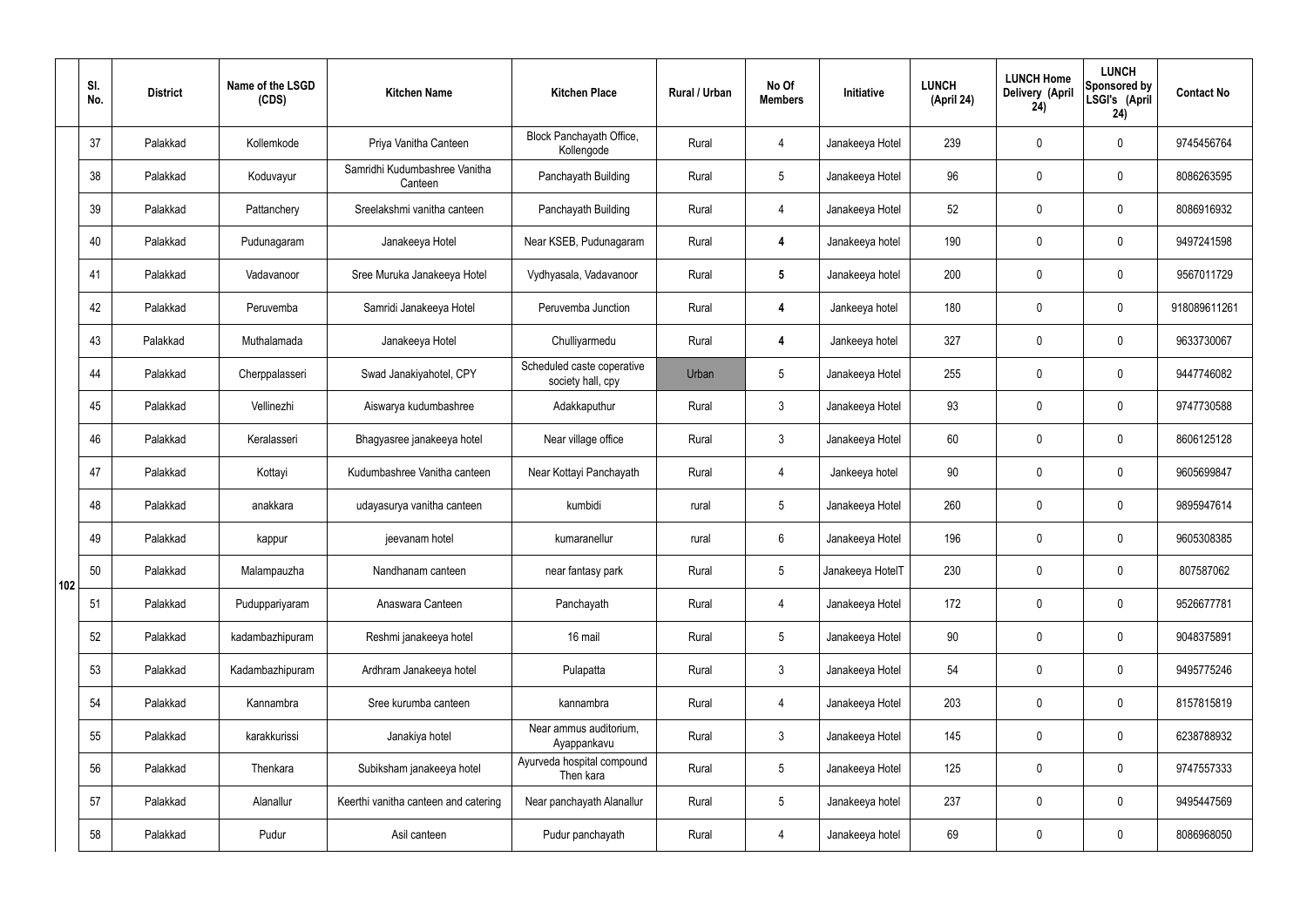| SI.<br>No. | <b>District</b> | Name of the LSGD<br>(CDS) | <b>Kitchen Name</b>                         | <b>Kitchen Place</b>                       | Rural / Urban | No Of<br><b>Members</b> | <b>Initiative</b> | <b>LUNCH</b><br>(April 24) | <b>LUNCH Home</b><br>Delivery (April<br>24) | <b>LUNCH</b><br>Sponsored by<br>LSGI's (April<br>24) | <b>Contact No</b> |
|------------|-----------------|---------------------------|---------------------------------------------|--------------------------------------------|---------------|-------------------------|-------------------|----------------------------|---------------------------------------------|------------------------------------------------------|-------------------|
| 59         | Palakkad        | Parali                    | Annasree Janakeeya hotel                    | Near parali panchayath                     | Rural         | 4                       | Janakeeya hotel   | 141                        | 0                                           | $\mathbf 0$                                          | 8281829238        |
| 60         | Palakkad        | Mannur                    | Kudumbasree janakeeya hotel                 | Mannur panchayath                          | Rural         | $5\phantom{.0}$         | Janakeeya hotel   | 105                        | 0                                           | $\mathbf 0$                                          | 9495771095        |
| 61         | Palakkad        | Kuzhalmannam              | Janasree jankeeya hotel                     | Kuzhalmannam block<br>panchayth            | Rural         | $\mathbf{3}$            | Jankeeya hotel    | 160                        | 0                                           | $\mathbf 0$                                          | 9847364980        |
| 62         | Palakkad        | Kavassery                 | samridhi Janakeeya Hotel                    | Alathur road, kavasheery                   | Rural         | $6\phantom{.}6$         | Janakeeya hotel   | 75                         | $\mathbf 0$                                 | $\mathbf 0$                                          | 9747570761        |
| 63         | palakkad        | chalissery                | Thanal janakeeya hotel                      | chalissery panchayath building             | Rural         | $\mathfrak{Z}$          | Janakeeya hotel   | 55                         | $\boldsymbol{0}$                            | $\boldsymbol{0}$                                     | 9562702284        |
| 64         | palakkad        | Kottopadam                | Iva canteen and catering janakeeya<br>hotel | Block building, Near<br>aryambavu junction | Rural         | 4                       | Janakeeya hotel   | 215                        | 0                                           | $\mathbf 0$                                          | 9074818126        |
| 65         | palakkad        | kumaramputhur             | Ruchi cafe janakeeya hotel                  | Panchayath kumaramputhur                   | Rural         | $\mathbf{3}$            | Janakeeya hotel   | 303                        | $\mathbf 0$                                 | $\mathbf 0$                                          | 8589968705        |
| 66         | palakkad        | Malampuzha                | Amma janakeeya hotel                        | kadukkamkunnu, Malampuzha                  | Rural         | $\mathbf{3}$            | Janakeeya hotel.  | 340                        | 0                                           | $\mathbf 0$                                          | 9446521664        |
| 67         | palakkad        | Alathur                   | Rich Janakeeya hotel                        | Near bus stand, Alathur                    | Rural         | 4                       | Janakeeya hotel   | 235                        | 0                                           | 13                                                   | 9947030779        |
| 68         | palakkad        | Karimpuzha                | Janakeeya hotel                             | Karimpuzha panchayath                      | Rural         | $\mathbf{3}$            | Janakeeya hotel   | 78                         | 0                                           | $\mathbf 0$                                          | 9961502739        |
| 69         | Palakkad        | Thenkurissi               | Eyeshee janakeeya hotel                     | Panchayth building,<br>Thenkurissi         | Rural         | 4                       | Jankeeya hotel    | 94                         | $\mathbf 0$                                 | $\mathbf 0$                                          | 9995662723        |
| 70         | Palakkad        | Agali                     | Janakeeya Hotel                             | Block Panchayath building,<br>Agali        | Rural         | $5\phantom{.0}$         | Jankeeya hotel    | 155                        | 0                                           | $\mathbf 0$                                          | 9037878897        |
| 71         | Palakkad        | Sholayur                  | Powrnami janakeeya hotel                    | anakkatty bus stand                        | Rural         | 4                       | Jankeeya hotel    | 132                        | 0                                           | $\mathbf{0}$                                         | 9159556404        |
| 72         | Palakkad        | Puthushery                | Janakeeya hotel                             | Puthushery panchayath                      | Rural         | $5\phantom{.0}$         | Janakeeya hotel   | 164                        | 0                                           | $\mathbf 0$                                          | 9562772723        |
| 73         | Palakkad        | Karimba                   | Janakeeya hotel                             | Panchayath premise                         | Rural         | $3\phantom{a}$          | Janakeeya Hotel   | 210                        | 0                                           | $\mathbf 0$                                          | 9562163979        |
| 74         | Palakkad        | Nagalasseri               | Janakeeya hotel                             | near koottanad bus stand                   | Rural         | $5\phantom{.0}$         | Janakeeya hotel   | 235                        | 0                                           | $\mathbf 0$                                          | 8921928291        |
| 75         | Palakkad        | Mathur                    | Nila janakeeya Hotel                        | Near Panchayth, Mathur                     | Rural         | 4                       | Jankeeya hotel    | 151                        | 0                                           | $\mathbf 0$                                          | 9562356483        |
| 76         | Palakkad        | Chalavara                 | Janakeeya hotel                             | Chalavara panchayath                       | Rural         | $5\phantom{.0}$         | Janakeeya hotel   | 138                        | 0                                           | $\boldsymbol{0}$                                     | 9544659942        |
| 77         | Palakkad        | Ananganadi                | vanitha cateen                              | near Ananganadi panchayath                 | Rural         | $\mathbf{3}$            | Janakeeya Hotel   | 76                         | 0                                           | $\boldsymbol{0}$                                     | 8921410495        |
| 78         | Palakkad        | Lakkidiperur              | Janakeeya hotel                             | Lekkidi perur panchayath                   | Rural         | $5\phantom{.0}$         | Jankeeya hotel    | 124                        | 0                                           | $\boldsymbol{0}$                                     | 6238921903        |
| 79         | Palakkad        | Nellaya                   | Janakeeya hotel                             | Nellaya panchayath                         | Rural         | 4                       | Janakeeya hotel   | 0                          | 0                                           | $\boldsymbol{0}$                                     | 9562432883        |
| 80         | Palakkad        | Shornur                   | Oottupura Janakeeya hotel                   | near bus stand, Shoranur                   | Urban         | $5\phantom{.0}$         | Janakeeya hotel   | 255                        | 0                                           | $\overline{0}$                                       | 9747102377        |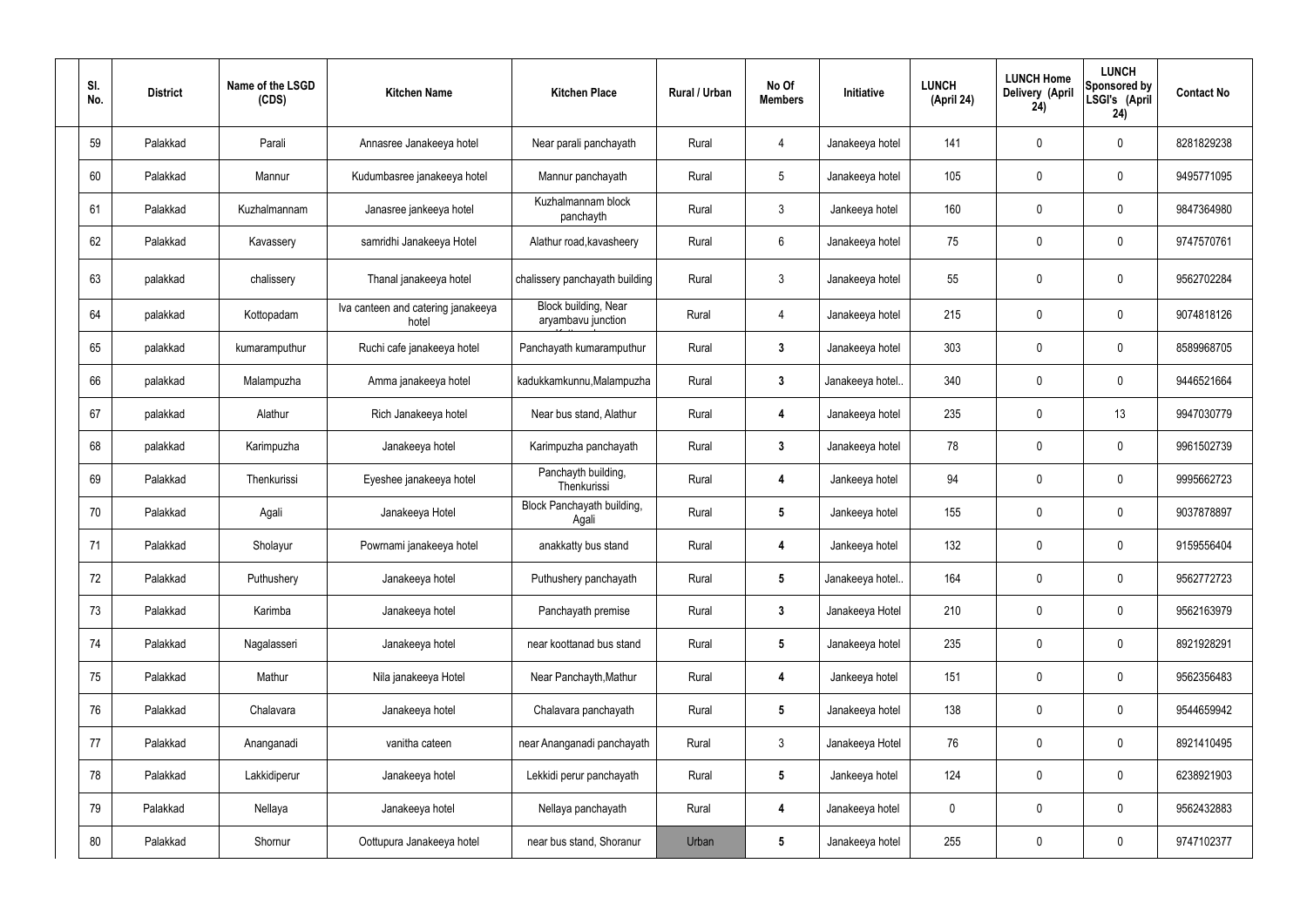| SI.<br>No. | <b>District</b> | Name of the LSGD<br>(CDS) | <b>Kitchen Name</b>             | <b>Kitchen Place</b>                       | Rural / Urban | No Of<br><b>Members</b> | Initiative      | <b>LUNCH</b><br>(April 24) | <b>LUNCH Home</b><br>Delivery (April<br>24) | <b>LUNCH</b><br>Sponsored by<br>LSGI's (April<br>24) | <b>Contact No</b> |
|------------|-----------------|---------------------------|---------------------------------|--------------------------------------------|---------------|-------------------------|-----------------|----------------------------|---------------------------------------------|------------------------------------------------------|-------------------|
| 81         | Palakkad        | Shornur                   | Snehadeepam Janakeeya hotel     | Shoranur municipality                      | Urban         | 4                       | Janakeeya hotel | 0                          | $\mathbf 0$                                 | $\mathbf 0$                                          | 6238755729        |
| 82         | Palakkad        | Thrikkadiri               | Janakeeya hotel                 | Samskarika nilayam                         | Rural         | 4                       | Janakeeya hotel | 59                         | $\mathbf 0$                                 | $\mathbf 0$                                          | 9544806032        |
| 83         | palakkad        | Vaniyamkulam              | Janakeeya hotel                 | near PK DAS hospital                       | Rural         | $3\phantom{a}$          | Janakeeya hotel | 245                        | 0                                           | $\mathfrak{Z}$                                       | 9947408415        |
| 84         | Palakkad        | Ambalappara               | Janakiya hotel                  | ambalappara<br>kalyanamandapam             | Rural         | $5\overline{)}$         | Janakeeya Hotel | $\mathbf 0$                | $\mathbf 0$                                 | $\mathbf 0$                                          | 8129562289        |
| 85         | Palakkad        | Vallappuzha               | Janakeeya hotel                 | Hayath Complex, Vallappuzha                | Rural         | $5\phantom{.0}$         | Janakeeya Hotel | 123                        | $\mathbf 0$                                 | $\mathbf 0$                                          | 8086406897        |
| 86         | Palakkad        | Shoranur                  | Ela janakeeya hotel             | Vpc market, kulappully                     | Urban         | $\mathbf{3}$            | Janakeeya hotel | 121                        | $\pmb{0}$                                   | $\mathbf 0$                                          | 8129769113        |
| 87         | Palakkad        | Mankara                   | Subiksha Janakeeya hotel        | Near Mankara Panchayath                    | Rural         | $5\phantom{.0}$         | Janakeeya hotel | 92                         | $\mathbf 0$                                 | $\mathbf 0$                                          | 8549045637        |
| 88         | Palakkad        | Kanjirapuzha              | Surya Janakeeya hotel,          | Kanjirapuzha, panchayath                   | Rural         | $5\phantom{.0}$         | Janakeeya hotel | 165                        | $\mathbf 0$                                 | $\mathbf 0$                                          | 9048698194        |
| 89         | Palakkad        | Thachanattukara           | Haritham janakeeya hotel        | 53 mile, Thachanattukara                   | Rural         | $3\phantom{a}$          | Janakeeya hotel | 230                        | 0                                           | $\mathbf 0$                                          | 9605097810        |
| 90         | Palakkad        | Puthukode                 | Puthuma jankeeya hotel          | Thachanadi junction                        | Rural         | $6\phantom{1}$          | Janakeeya hotel | 236                        | $\mathbf 0$                                 | $\mathbf 0$                                          | 9744459080        |
| 91         | Palakkad        | Tarur                     | Jankeeya Hotel                  | Infront of vilage office, Tarurk           | Rural         | 4                       | Janakeeya hotel | 89                         | 0                                           | $\mathbf 0$                                          | 8606780959        |
| 92         | Palakkad        | Pirayiri                  | Janakeeya hotel                 | Near Panchayath office                     | Rural         | $5\phantom{.0}$         | Janakeeya hotel | 99                         | 0                                           | $\mathbf 0$                                          | 9037495586        |
| 93         | Palakkad        | Palakkad ulb              | Ruchi                           | Near Balaji hospital, Fort<br>Maidan       | Urban         | 4                       | Janakeeya hotel | 249                        | $\pmb{0}$                                   | $\mathbf 0$                                          | 7994185687        |
| 94         | Palakkad        | Pookkottukavu             | Punya                           | Pookkottukavu Centre                       | Rural         | 4                       | Janakeeya Hotel | 93                         | $\pmb{0}$                                   | $\mathbf 0$                                          | 9745511432        |
| 95         | Palakkad        | Kuthanoor                 | Suryodayam jankeeya hotel       | Kalapara, kuthanoor                        | Rural         | $5\phantom{.0}$         | Jankeeya hotel  | 75                         | $\pmb{0}$                                   | $\mathbf 0$                                          | 9995159738        |
| 96         | Palakkad        | Thiruvegappura            | Janakeeya Hotel                 | Kaippuram                                  | Rural         | $5\phantom{.0}$         | Jankeeya hotel  | 127                        | $\pmb{0}$                                   | $\mathbf 0$                                          | 8921882903        |
| 97         | Palakkad        | Thachampara               | Vanitha canteen Janakeeya Hotel | Thachampara town                           | Rural         | 4                       | Jankeeya hotel  | 137                        | $\pmb{0}$                                   | $\mathbf 0$                                          | 9497826216        |
| 98         | Palakkad        | Kannadi                   | Sweet jankeeya hotel            | Yakkara junction                           | Rural         | $\mathbf{3}$            | Jankeeya hotel  | 320                        | $\pmb{0}$                                   | $\mathbf 0$                                          | 9846918028        |
| 99         | Palakkad        | Pattithara                | Bavana janakeeya hotel          | kottappadam                                | Rural         | $5\phantom{.0}$         | Janakeeya hotel | $\boldsymbol{0}$           | $\pmb{0}$                                   | $\mathbf 0$                                          | 9074163402        |
| 100        | Palakkad        | Mannarkkad                | Janakeeya Hotel                 | muncipal building, busstand,<br>mannarkkad | Urban         | 4                       | Janakeeya hotel | 116                        | $\pmb{0}$                                   | $\mathbf 0$                                          |                   |
| 101        | Palakkad        | Pirayiri                  | Kudumbashree janakeeya hotel    | Kallekkad Block Panchayath                 | Rural         | $5\phantom{.0}$         | janakeeya hotel | 80                         | $\pmb{0}$                                   | $\boldsymbol{0}$                                     | 8137940343        |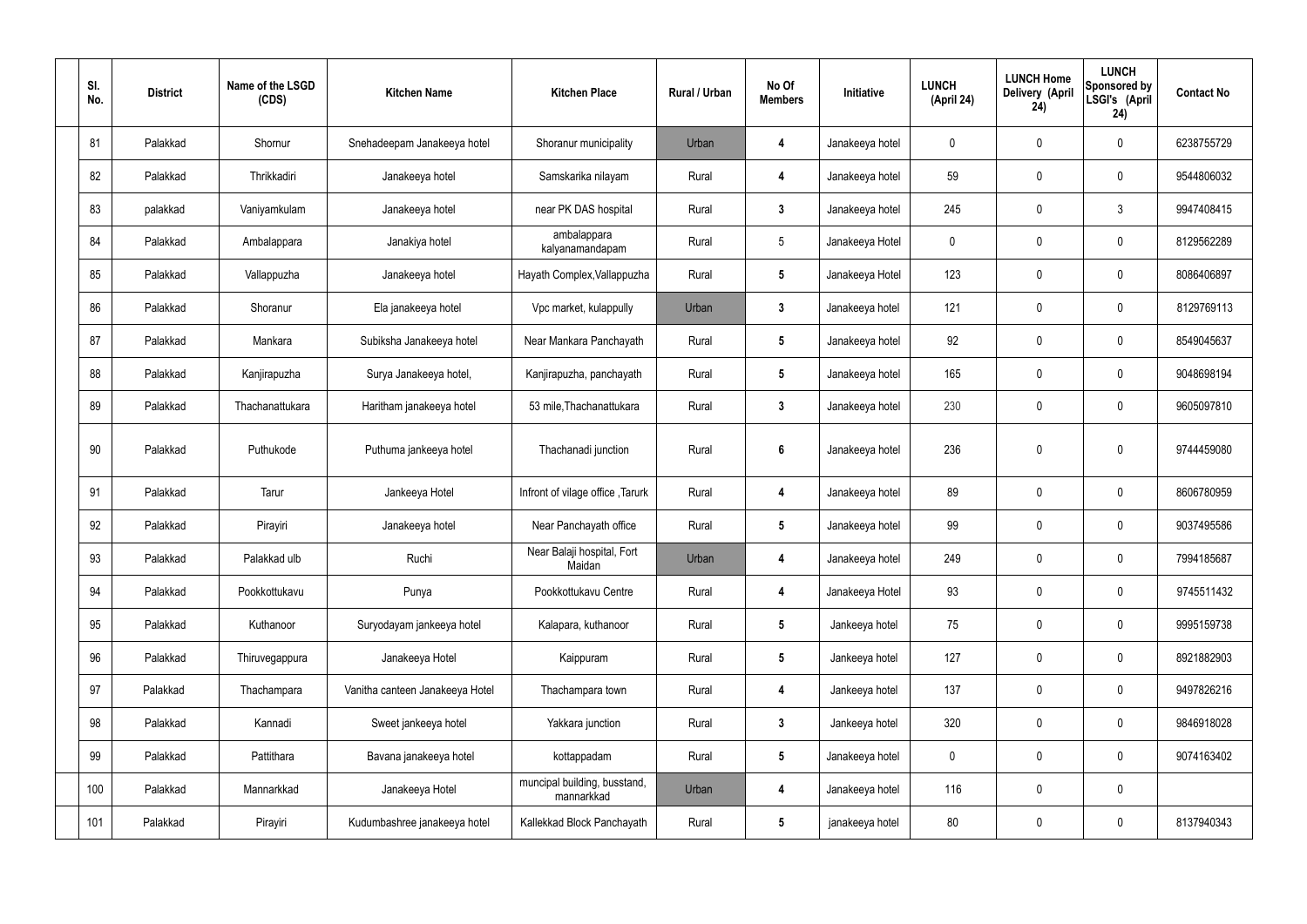|    | SI.<br>No.      | <b>District</b> | Name of the LSGD<br>(CDS) | <b>Kitchen Name</b>             | <b>Kitchen Place</b>  | Rural / Urban | No Of<br><b>Members</b> | Initiative      | <b>LUNCH</b><br>(April 24) | <b>LUNCH Home</b><br>Delivery (April<br>24) | <b>LUNCH</b><br>Sponsored by<br>LSGI's (April<br>24) | <b>Contact No</b> |
|----|-----------------|-----------------|---------------------------|---------------------------------|-----------------------|---------------|-------------------------|-----------------|----------------------------|---------------------------------------------|------------------------------------------------------|-------------------|
|    | 102             | Palakkad        | Marutharoad               | Sreelakshmi janakeeya hotel     | Pirivusala            | Rural         | 4                       | janakeeya hotel | 218                        | 0                                           | $\mathbf 0$                                          | 9048636162        |
|    | 103             | Palakkad        | Puthussery                | Ruchi janakeeya hotel           | puthussery junction   | Rural         | $5\overline{)}$         | janakeeya hotel | 120                        | $\mathbf 0$                                 | $\mathbf 0$                                          |                   |
| 99 |                 |                 |                           |                                 |                       |               | 439                     |                 | 14986                      | 102                                         | 23                                                   |                   |
|    |                 | Pathanamthitta  | Anicadu                   | Janatha janakeeya hotel         | Nooromave             | Rural         | $\mathbf{3}$            | Janakeeya Hotel | 103                        | $\mathbf 0$                                 | $\mathbf 0$                                          | 6282875679        |
|    | $\overline{2}$  | Pathanamthitta  | Kaviyoor                  | Janakeeya Hotel                 | Manakkachira          | Rural         | 4                       | Janakeeya Hotel | 157                        | 0                                           | $\mathbf 0$                                          | 9747886172        |
|    | $\mathbf{3}$    | Pathanamthitta  | Kottanadu                 | Janakeeya Hotel                 | Kottanadu             | Rural         | 4                       | Janakeeya Hotel | 69                         | 0                                           | $\overline{0}$                                       | 6282382608        |
|    | $\overline{4}$  | Pathanamthitta  | Kalloopara                | Janakeeya Hotel                 | Kalloopara            | Rural         | $5\overline{)}$         | Janakeeya Hotel | 105                        | 0                                           | $\mathbf 0$                                          | 9947471024        |
|    | $5\phantom{.0}$ | Pathanamthitta  | Kunnamthanam              | Thripthi Hotel                  | Kunnamthanam          | Rural         | $\mathbf{3}$            | Janakeeya Hotel | 68                         | $\mathbf 0$                                 | $\mathbf 0$                                          | 6235908328        |
|    | 6               | pathanamthitta  | mallappally               | janakeeya hotel                 | mallappally           | Rural         | $\mathbf{3}$            | janakeeya hotel | 120                        | 0                                           | $\mathbf 0$                                          | 9744194830        |
|    | 7               | Pathanamthitta  | kottangal                 | janakeeya hotel                 | kottangal             | Rural         | $\mathbf{3}$            | Janakeeya Hotel | 124                        | $\mathbf 0$                                 | $\mathbf 0$                                          | 9526690541        |
|    | 8               | Pathanamthitta  | Nedumpuram                | Nedumpram Janakeeya Hotel       | Podiyadi              | Rural         | $5\overline{)}$         | Janakeeya Hotel | 0                          | 0                                           | $\mathbf 0$                                          | 919188291409      |
|    | 9               | Pathanamthitta  | Niranam                   | Sakhi cafe                      | Niranam               | Rural         | $\mathbf{3}$            | Janakeeya Hotel | 56                         | 0                                           | $\mathbf 0$                                          | 919526423710      |
|    | 10              | Pathanamthitta  | Peringara                 | Haritha samrudhi Catering       | <b>PMVHS Pringara</b> | Rural         | 4                       | Janakeeya Hotel | 80                         | 0                                           | $\mathbf 0$                                          | 919961219550      |
|    | 11              | Pathanamthitta  | Peringara                 | Pulari janakeeya Hotel          | swamipalam            | Rural         | 4                       | Janakeeya hotel | 56                         | $\mathbf 0$                                 | $\mathbf 0$                                          | 919656132036      |
|    | 12              | Pathanamthitta  | Kuttor                    | Nanma Catering                  | <b>GHS Kuttoor</b>    | Rural         | 3 <sup>1</sup>          | Janakeeya Hotel | 130                        | 0                                           | $\mathbf 0$                                          | 919526323212      |
|    | 13              | Pathanamthitta  | Kadapra                   | Niradeepam janakeeya hotel      | Kadapra               | Rural         | 4                       | Janakeeya Hotel | 41                         | 0                                           | $\mathbf 0$                                          | 9656512066        |
|    | 14              | Pathanamthitta  | Eraviperoor               | Avi cafe                        | Avi cafe              | Rural         | $\mathbf{3}$            | Janakeeya Hotel | 134                        | 0                                           | $\mathbf 0$                                          | 6238013293        |
|    | 15              | Pathanamthitta  | Koipuram                  | Ammas kudumbashree cafe         | Muttamon              | Rural         | $5\overline{)}$         | Janakeeya Hotel | 68                         | 0                                           | $\mathbf 0$                                          | 9961485931        |
|    | 16              | Pathanamthitta  | Thottappuzhassery         | Thottapuzhassery Jankeeya Hotel | Thottapuzhassery      | Rural         | 4                       | Janakeeya Hotel | $\mathbf 0$                | 0                                           | $\mathbf 0$                                          | 9656403054        |
|    | 17              | Pathanamthitta  | Puramattom                | Top N Taste                     | Puramattom            | Rural         | $\mathbf{3}$            | Janakeeya Hotel | 30 <sub>o</sub>            | 0                                           | $\mathbf 0$                                          | 9526728230        |
|    | 18              | Pathanamthitta  | Ayroor                    | Janakeeya Hotel                 | Ayroor                | Rural         | $6\phantom{.}6$         | Janakeeya Hotel | 30 <sub>o</sub>            | 0                                           | $\mathbf 0$                                          | 8086653951        |
|    | 19              | Pathanamthitta  | Ezhumattor                | Swad Hotel                      | Thadiyoor             | Rural         | $\mathfrak{Z}$          | Janakeeya Hotel | 45                         | 0                                           | $\overline{0}$                                       | 9526857335        |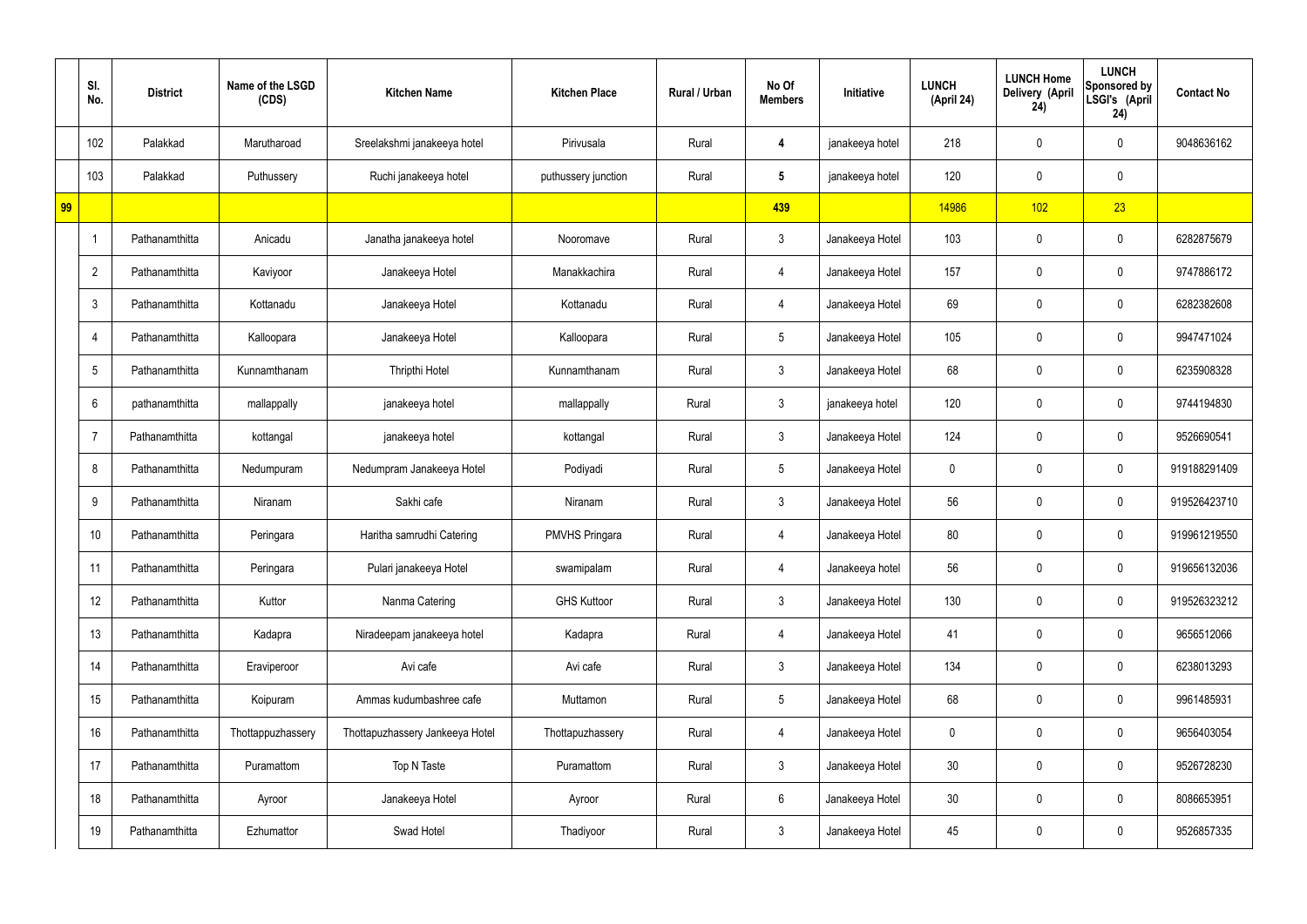|    | SI.<br>No. | <b>District</b> | Name of the LSGD<br>(CDS) | <b>Kitchen Name</b>       | <b>Kitchen Place</b>        | Rural / Urban | No Of<br><b>Members</b> | Initiative      | <b>LUNCH</b><br>(April 24) | <b>LUNCH Home</b><br>Delivery (April<br>24) | <b>LUNCH</b><br>Sponsored by<br>LSGI's (April<br>24) | <b>Contact No</b> |
|----|------------|-----------------|---------------------------|---------------------------|-----------------------------|---------------|-------------------------|-----------------|----------------------------|---------------------------------------------|------------------------------------------------------|-------------------|
|    | 20         | Pathanamthitta  | Kozhencherry              | Ruchi Janakeeya hotel     | Community hall, kozhenchery | Rural         | $\overline{4}$          | Janakeeya Hotel | 61                         | 0                                           | $\mathbf 0$                                          | 9947387912        |
|    | 21         | Pathanamthitta  | Mallappuzhassery          | Snehadeepam               | Paramootil                  | Rural         | 6                       | Janakeeya Hotel | $\mathbf 0$                | 0                                           | $\pmb{0}$                                            | 9847170052        |
|    | 22         | Pathanamthitta  | Chennerkara               | Thanal Kudumbasree Cafe   | Nallanikunnu                | Rural         | $5\phantom{.0}$         | Janakeeya Hotel | 45                         | 0                                           | $\mathbf 0$                                          | 9747469562        |
|    | 23         | Pathanamthitta  | Cherukole                 | Janakeeya Hotel           | Cherukole                   | Rural         | $\mathbf{3}$            | Janakeeya Hotel | 65                         | 0                                           | $\mathbf 0$                                          | 7907811728        |
|    | 24         | Pathanamthitta  | Elanthoor                 | Janakeeya Hotel           | Vary                        | Rural         | $\overline{4}$          | Janakeeya Hotel | 45                         | 0                                           | $\mathbf 0$                                          | 9946047385        |
|    | 25         | Pathanamthitta  | naranganam                | janakeeya hotel           | kadammanitta                | Rural         | $\mathbf{3}$            | janakeeya hotel | 50                         | 0                                           | $\mathbf 0$                                          | 9744478962        |
|    | 26         | Pathanamthitta  | Omalloor                  | Janakeeya Hotel           | Omalloor                    | Rural         |                         | Janakeeya Hotel | 92                         | $\mathbf 0$                                 | $\mathbf 0$                                          |                   |
|    | 27         | Pathanamthitta  | Chittar                   | Chittar janakiya hotel    | Koothattukulam              | Rural         | $\mathbf{3}$            | Janakeeya Hotel | 90                         | 95                                          | $\mathbf 0$                                          | 9072374618        |
|    | 28         | Pathanamthitta  | Naranammoozhi             | Thanima                   | Arakkamon                   | Rural         | $\mathbf{3}$            | Janakeeya Hotel | $\mathbf 0$                | 0                                           | $\mathbf 0$                                          | 9605021278        |
|    | 29         | Pathanamthitta  | Perunadu                  | Perunadu Janakeeya Hotel  | Perunadu                    | Rural         | $5\,$                   | Janakeeya Hotel | $\mathbf 0$                | 0                                           | $\mathbf 0$                                          |                   |
| 58 | 30         | Pathanamthitta  | Ranni-Angadi              | Angadi Janakeeya Hotel    | Thoodathil church hall      | Rural         | $5\phantom{.0}$         | Janakeeya Hotel | 16                         | 112                                         | $\mathbf 0$                                          | 9961190622        |
|    | 31         | Pathanamthitta  | Ranni-Pazhavangadi        | Navami Hotel              | Makkappuzha                 | Rural         | 4                       | Janakeeya Hotel | $\mathbf 0$                | 0                                           | $\boldsymbol{0}$                                     | 9562135824        |
|    | 32         | Pathanamthitta  | Seethathodu               | Thanima catering unit     | Seethathodu                 | Rural         | $5\phantom{.0}$         | Janakeeya Hotel | 88                         | 80                                          | $\boldsymbol{0}$                                     | 9747622310        |
|    | 33         | Pathanamthitta  | Ranni                     | Janakeeya Hotel           | Ranni                       | Rural         | $\overline{4}$          | Janakeeya Hotel | 14                         | 58                                          | $\mathbf 0$                                          | 99462338752       |
|    | 34         | Pathanamthitta  | Vechhoochira              | Annapoorneswary hotel     | Venkurinji                  | Rural         | $\overline{4}$          | Janakeeya Hotel | 10 <sup>°</sup>            | 165                                         | $\mathbf 0$                                          | 8547264134        |
|    | 35         | Pathanamthitta  | Vadasserikara             | Thannal Janakeeya Hotel   | Vadasserikara               | Rural         | $5\phantom{.0}$         | Janakeeya Hotel | 43                         | 92                                          | $\mathbf 0$                                          | 8590107684        |
|    | 36         | Pathanamthitta  | Vallickodu                | Janakeeya Hotel           | Vallicodu                   | Rural         | $5\phantom{.0}$         | Janakeeya Hotel | 108                        | 0                                           | $\mathbf 0$                                          | 8547121591        |
|    | 37         | Pathanamthitta  | Pramadom                  | Aishwarya Janakeeya Hotel | Pramadom                    | Rural         | $\mathbf{3}$            | Janakeeya Hotel | 52                         | 0                                           | $\mathbf 0$                                          | 9495312020        |
|    | 38         | Pathanamthitta  | Aruvappulam               | Janakeeya Hotel           | Kallely                     | Rural         | $\mathfrak{Z}$          | Janakeeya Hotel | 82                         | 0                                           | $\mathbf 0$                                          | 9656700499        |
|    | 39         | Pathanamthitta  | mylapra                   | Manna janakeeya hotel     | mylapra                     | Rural         | $\mathfrak{Z}$          | janakeeya hotel | 0                          | 0                                           | $\mathbf 0$                                          | 9961750470        |
|    | 40         | Pathanamthitta  | Thannithodu               | Flowers janakeeya hotel   | Thannithodu                 | Rural         | $\mathfrak{Z}$          | Janakeeya hotel | 157                        | 0                                           | $\mathbf 0$                                          | 9061295035        |
|    | 40         | Pathanamthitta  | Malayappuzha              | Janakeeya Hotel           | Malayappuzha                | Rural         | $\mathfrak{Z}$          | Janakeeya Hotel | 203                        | 0                                           | $\pmb{0}$                                            |                   |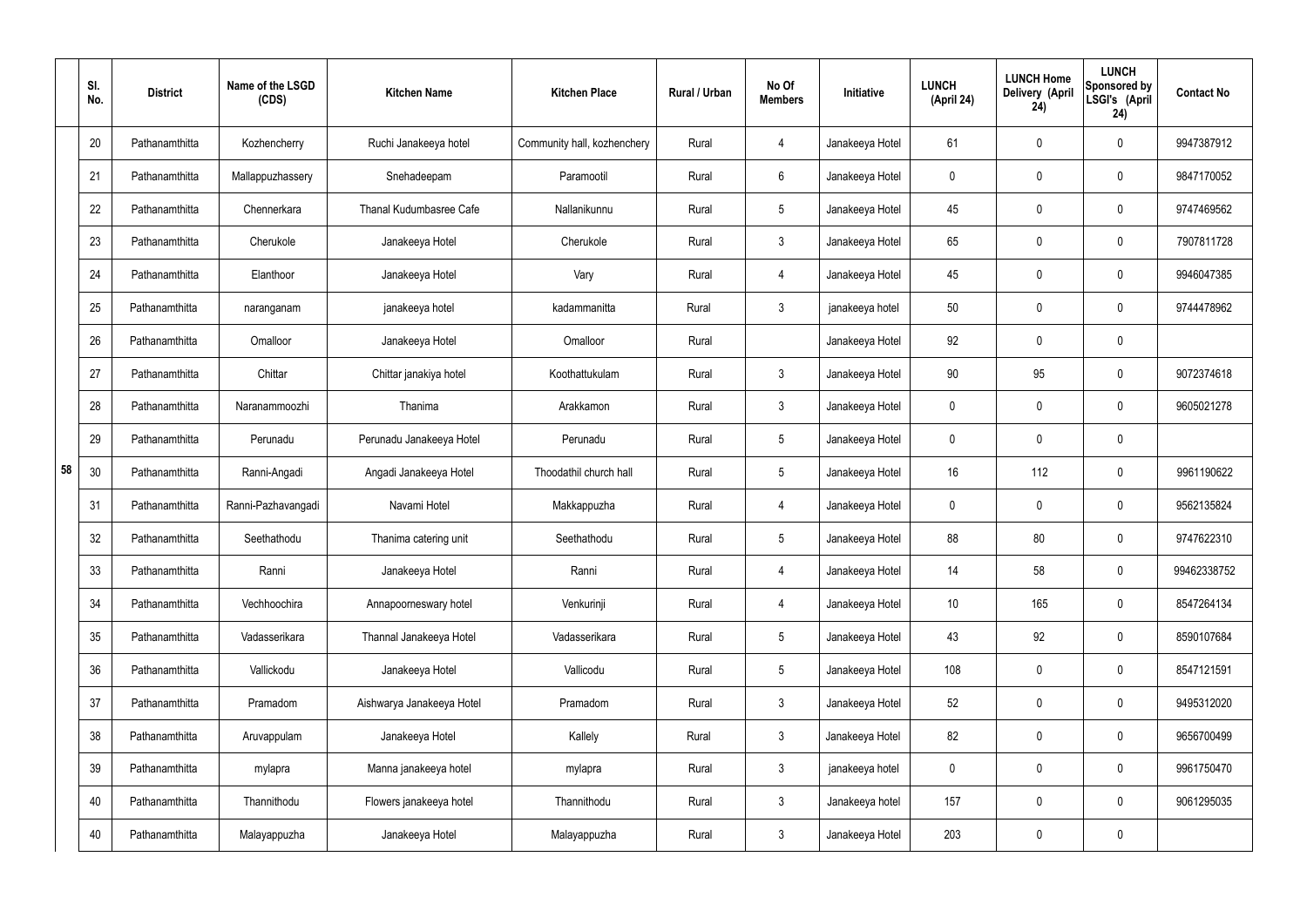|    | SI.<br>No.     | <b>District</b>    | Name of the LSGD<br>(CDS) | <b>Kitchen Name</b>           | <b>Kitchen Place</b>                 | Rural / Urban | No Of<br><b>Members</b> | Initiative      | <b>LUNCH</b><br>(April 24) | <b>LUNCH Home</b><br>Delivery (April<br>24) | <b>LUNCH</b><br>Sponsored by<br>LSGI's (April<br>24) | <b>Contact No</b> |
|----|----------------|--------------------|---------------------------|-------------------------------|--------------------------------------|---------------|-------------------------|-----------------|----------------------------|---------------------------------------------|------------------------------------------------------|-------------------|
|    | 41             | Pathanamthitta     | Konni                     | Janakeeya Hotel               | Konni                                | Rural         | 3                       | Janakeeya Hotel | $\mathbf 0$                | $\mathbf 0$                                 | $\mathbf 0$                                          |                   |
|    | 43             | Pathanamthitta     | Kalanjoor                 | Kalanjoor janakeeya Hotel     | Kalanjoor                            | Rural         | $\overline{4}$          | Janakeeya Hotel | 130                        | $\mathbf 0$                                 | $\mathbf 0$                                          | 6238045066        |
|    | 44             | Pathanamthitta     | Ezhamkulam                | Swad Catering Unit            | Enathu                               | Rural         | $5\overline{)}$         | Janakeeya Hotel | 200                        | $\mathbf 0$                                 | $\mathbf 0$                                          | 9747243317        |
|    | 45             | Pathanamthitta     | Kodumon                   | Ruchiyidam Janakeeya Hotel    | Kodumon                              | Rural         | $\overline{7}$          | Janakeeya Hotel | 65                         | $\mathbf 0$                                 | $\mathbf 0$                                          | 75611017112       |
|    | 46             | Pathanamthitta     | Erathu                    | Janakeeya Hotel               | Erathu                               | Rural         | 4                       | Janakeeya Hotel | 120                        | $\mathbf 0$                                 | $\mathbf 0$                                          | 9645102262        |
|    | 47             | Pathanamthitta     | Enadimangalam             | Janakeeya Hotel               | Elamannoor                           | Rural         | $\overline{4}$          | Janakeeya Hotel | 121                        | $\mathbf 0$                                 | $\mathbf 0$                                          |                   |
|    | 48             | Pathanamthitta     | Kadampanadu               | Janakeeya Hotel               | Mannady                              | Rural         | 3                       | Janakeeya Hotel | 82                         | $\pmb{0}$                                   | $\mathbf 0$                                          |                   |
|    | 49             | Pathanamthitta     | Pallickal                 |                               |                                      | Rural         |                         | Janakeeya Hotel | 173                        | $\mathbf 0$                                 | $\mathbf 0$                                          |                   |
|    | 50             | Pathanamthitta     | Thumpamon                 | Ruchi Cafe                    | Mampilali                            | Rural         | $5\phantom{.0}$         | Janakeeya Hotel | 147                        | $\mathbf 0$                                 | $\mathbf 0$                                          | 9188300026        |
|    | 51             | Pathanamthitta     | Kulanada                  | Bhagyalekshmi cafe unit       | Kaipuzha                             | Rural         | 3                       | Janakeeya Hotel | $\mathbf 0$                | $\mathbf 0$                                 | $\mathbf 0$                                          |                   |
|    | 52             | Pathanamthitta     | Pandalam Thekkekara       | Pandalam Thekkekara           | Thatta                               | Rural         | 3                       | Janakeeya Hotel | 129                        | $\mathbf 0$                                 | $\mathbf 0$                                          | 9526224922        |
|    | 53             | Pathanamthitta     | Aranmula                  | Janakeeya Hotel               | Aranmula                             | Rural         | 5 <sub>5</sub>          | Janakeeya Hotel | 12                         | $\pmb{0}$                                   | $\mathbf 0$                                          | 9656296503        |
|    | 54             | Pathanamthitta     | Mezhuveli                 | Thripthi Janakeeya Hotel      | Mezhuveli                            | Rural         | 3                       | Janakeeya Hotel | 38                         | $\mathbf 0$                                 | $\mathbf 0$                                          | 9495265971        |
|    | 55             | Pathanamthitta     | Adoor                     | Amma Catering Unit            | Adoor                                | Urban         | $5\phantom{.0}$         | Janakeeya Hotel | 125                        | $\pmb{0}$                                   | $\mathbf 0$                                          | 8606887490        |
|    | 56             | Pathanamthitta     | Pandalam                  | Ruchi catering                | Sivarenjini Auditorium               | Urban         | 5 <sub>5</sub>          | Janakeeya Hotel | $\pmb{0}$                  | $\pmb{0}$                                   | $\mathbf 0$                                          | 9846212739        |
|    | 57             | Pathanamthitta     | Thiruvalla East           | janakeeya hotel               | near private bus stand<br>thiruvalla | Urban         | $5\phantom{.0}$         | Janakeeya Hotel | 338                        | $\pmb{0}$                                   | $\pmb{0}$                                            | 919847729416      |
|    | 58             | Pathanamthitta     | <b>Thiruvalla West</b>    | janakeeya hotel               | kizhakkan muthoor                    | Urban         | $5\phantom{.0}$         | Janakeeya Hotel | 190                        | $\mathbf 0$                                 | $\mathbf 0$                                          | 919656132036      |
|    | 59             | Pathanamthitta     | Pathanamthitta            | Janakeeya Hotel               | Near Municipality Office             | Urban         | $5\phantom{.0}$         | Janakeeya Hotel | 130                        | $\mathbf 0$                                 | $\mathbf 0$                                          |                   |
| 58 |                |                    |                           |                               |                                      |               | 229                     |                 | 4637                       | 602                                         | $\bullet$                                            |                   |
|    |                | Thiruvananthapuram | Parassala                 | Bhagyalekshmi janakeeya hotel | Mundaplavila                         | Rural         | $5\phantom{.0}$         | Janakeeya Hotel | 250                        | $\bm{0}$                                    | $\bf{0}$                                             | 9895463718        |
|    | $\overline{2}$ | Thiruvananthapuram | Karode                    | Karode janakeeya hotel        | Paavaara,<br>pazhaya uchakkada       | Rural         | $5\phantom{.0}$         | Janakeeya Hotel | 308                        | $\bm{0}$                                    | $\bf{0}$                                             | 9605122139        |
|    | $\mathfrak{Z}$ | Thiruvananthapuram | Thirupuram                | Thirupuram janakeeya hotel    | Pazhayakada                          | Rural         | $5\phantom{.0}$         | Janakeeya Hotel | 160                        | $\bm{0}$                                    | $\bf{0}$                                             | 7034723987        |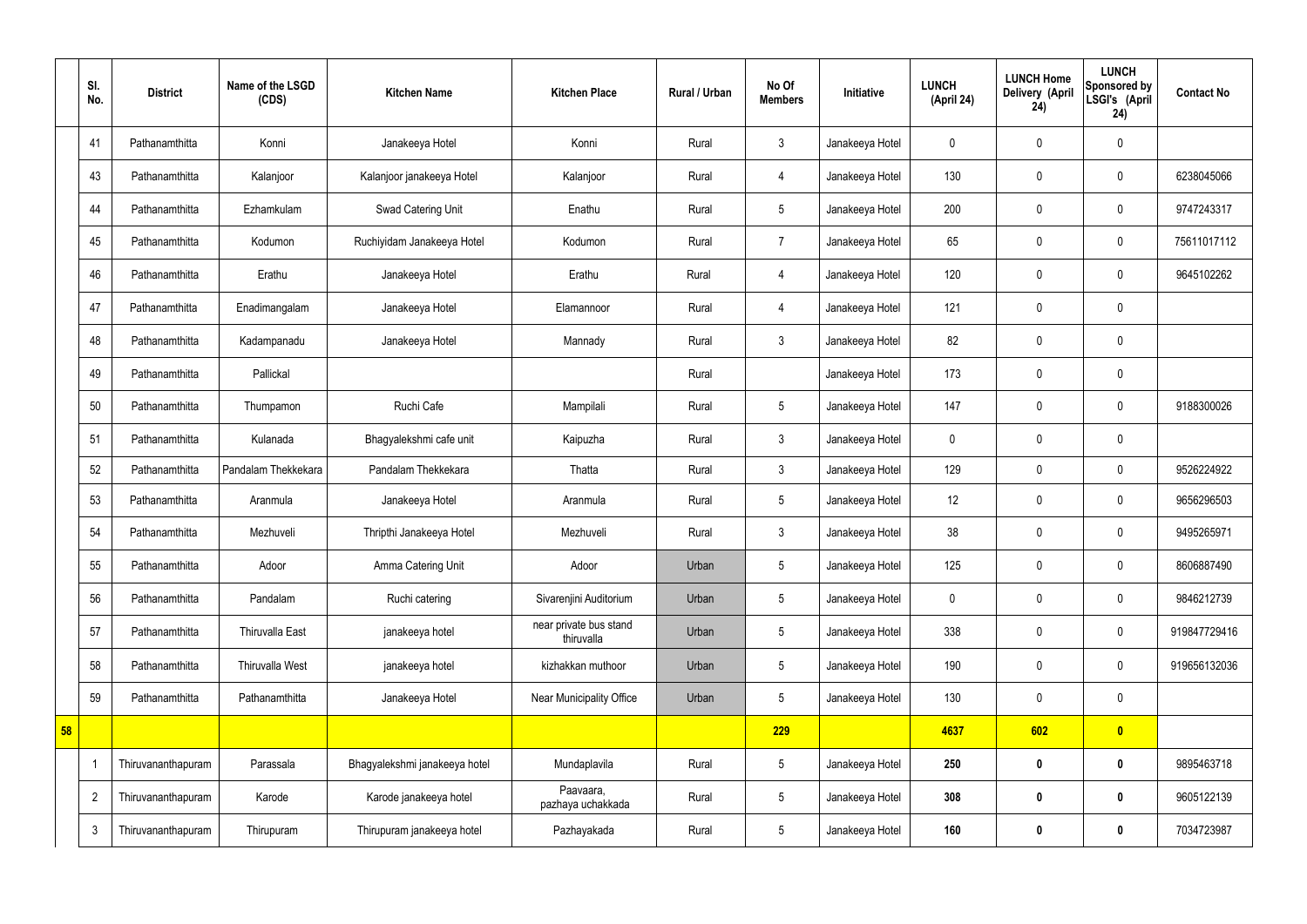| SI.<br>No. | <b>District</b>    | Name of the LSGD<br>(CDS) | <b>Kitchen Name</b>                       | <b>Kitchen Place</b>                       | Rural / Urban | No Of<br><b>Members</b> | Initiative      | <b>LUNCH</b><br>(April 24) | <b>LUNCH Home</b><br>Delivery (April<br>24) | <b>LUNCH</b><br>Sponsored by<br>LSGI's (April<br>24) | <b>Contact No</b> |
|------------|--------------------|---------------------------|-------------------------------------------|--------------------------------------------|---------------|-------------------------|-----------------|----------------------------|---------------------------------------------|------------------------------------------------------|-------------------|
| 4          | Thiruvananthapuram | Chenkal                   | Karuna janakeeya hotel                    | Udiyankulangara                            | Rural         | $5\phantom{.0}$         | Janakeeya Hotel | 300                        | 0                                           | 0                                                    | 9746726109        |
| -5         | Thiruvananthapuram | Kulathoor                 | Nakshatra janakeeya hotel                 | Attapuram                                  | Rural         | $5\phantom{.0}$         | Janakeeya Hotel | 278                        | 0                                           | $\bm{0}$                                             | 8301924221        |
| 6          | Thiruvananthapuram | Neyyattinkara 1           | Oottupura                                 | Neyyattinkara                              | Urban         | $5\phantom{.0}$         | Janakeeya Hotel | 460                        | 0                                           | $\bf{0}$                                             | 8129192485        |
| 7          | Thiruvananthapuram | Neyyattinkara 1           | Cafesree Janakeeya Hotel                  | Vazhimukku                                 | Urban         | $5\phantom{.0}$         | Janakeeya Hotel | 433                        | 0                                           | $\bm{0}$                                             | 9995604997        |
| 8          | Thiruvananthapuram | Neyyattinkara 1           | Thripthi janakeeya Hotel                  | perumpazhuthoor                            | urban         | $\overline{4}$          | janakeeya Hotel | 220                        | $\boldsymbol{0}$                            | $\bf{0}$                                             | 6282944199        |
| 9          | Thiruvananthapuram | Neyyattinkara 2           | Harsha catering unit                      | Neyyattinkara                              | Urban         | $5\phantom{.0}$         | Janakeeya Hotel | 250                        | 0                                           | $\bm{0}$                                             | 9048822770        |
| 10         | Thiruvananthapuram | Neyyattinkara 2           | Devarose Janakeeya Hotel                  | Amaravila                                  | Urban         | $5\phantom{.0}$         | Janakeeya Hotel | 65                         | $\boldsymbol{0}$                            | $\bf{0}$                                             | 9995028659        |
| 11         | Thiruvananthapuram | Kollayil                  | ems janakeeya hotel                       | Dhanuvachapuram                            | Rural         | $5\phantom{.0}$         | Janakeeya Hotel | 495                        | 0                                           | $\bm{0}$                                             | 8157880624        |
| 12         | Thiruvananthapuram | Kunnathukal               | Aiswarya Janakeeya Hotel -<br>Kunnathukal | Kuruwad, paliyodu                          | Rural         | $\mathbf{3}$            | Janakeeya Hotel | 105                        | $\boldsymbol{0}$                            | $\bf{0}$                                             | 9539549507        |
| 13         | Thiruvananthapuram | Vellarada                 | Eden Janakeeya Hotel                      | Panachamoodu, Vellarada                    | Rural         | $5\phantom{.0}$         | Janakeeya Hotel | 111                        | 0                                           | $\bf{0}$                                             | 8547973305        |
| 14         | Thiruvananthapuram | Vellarada                 | Chandrika Janakeeya Hotel - Vellarada     | Vellarada                                  | Rural         | $6\phantom{.}$          | Janakeeya Hotel | 653                        | 0                                           | $\bf{0}$                                             | 9539366295        |
| 15         | Thiruvananthapuram | Aryankode                 | Aryan Janakeeya Hotel - Aryankode         | Aryankode                                  | Rural         | $5\phantom{.0}$         | Janakeeya Hotel | 319                        | 0                                           | $\bf{0}$                                             | 9746905408        |
| 16         | Thiruvananthapuram | Aryankode                 | stree souhritha jh                        | chemboor                                   | Rural         | $5\phantom{.0}$         | Janakeeya Hotel | 174                        | 0                                           | 0                                                    |                   |
| 17         | Thiruvananthapuram | Ottashekharamangala<br>m  | Minnaram Janakeeya Hotel                  | Kuravara, Near<br>Ottashekharamangalam UPS | Rural         | $\overline{4}$          | Janakeeya Hotel | 346                        | 0                                           | $\mathbf 0$                                          | 9567553161        |
| 18         | Thiruvananthapuram | Kollayil                  | Janakeeya Hotel                           | Mylakkara                                  | Rural         | $5\phantom{.0}$         | Janakeeya Hotel | 137                        | 0                                           | $\mathbf 0$                                          | 9605076268        |
| 19         | Thiruvananthapuram | perunkadavila             | shankholi janakeeya hotel                 | perunkadavila                              | rural         | $\mathfrak{Z}$          | Janakeeya Hotel | 187                        | 0                                           | $\pmb{0}$                                            |                   |
| 20         | Thiruvananthapuram | Amboori                   | Janakeeya Hotel                           | Amboori                                    | Rural         | $5\phantom{.0}$         | Janakeeya Hotel | 120                        | 0                                           | $\pmb{0}$                                            | 9747169098        |
| 21         | Thiruvananthapuram | Athiyanoor                | Kudumbashree janakeeya hotel              | Venpakal                                   | Rural         | 4                       | Janakeeya Hotel | 325                        | 0                                           | $\pmb{0}$                                            | 919562752580      |
| 22         | Thiruvananthapuram | Kottukal                  | Vismaya janakeeya hotel                   | Uchakkada                                  | Rural         | $5\phantom{.0}$         | Janakeeya Hotel | 434                        | 0                                           | $\mathbf 0$                                          | 6282447041        |
| 23         | Thiruvananthapuram | Kottukal                  | Udaya janakeeya Hotel                     | Punnakkulam                                | Rural         | 4                       | Janakeeya Hotel | 0                          | 0                                           | $\pmb{0}$                                            |                   |
| 24         | Thiruvananthapuram | Karumkulam                | Alil Janakeeya Hotel                      | Pallam                                     | Rural         | $5\phantom{.0}$         | Janakeeya Hotel | 0                          | $\boldsymbol{0}$                            | $\mathbf 0$                                          | 917736513673      |
| 25         | Thiruvananthapuram | Venganoor                 | Venganoor Ruchi janakeeya hotel           | Peringamala                                | Rural         | $10$                    | Janakeeya Hotel | 90                         | 0                                           | $\pmb{0}$                                            | 9656309710        |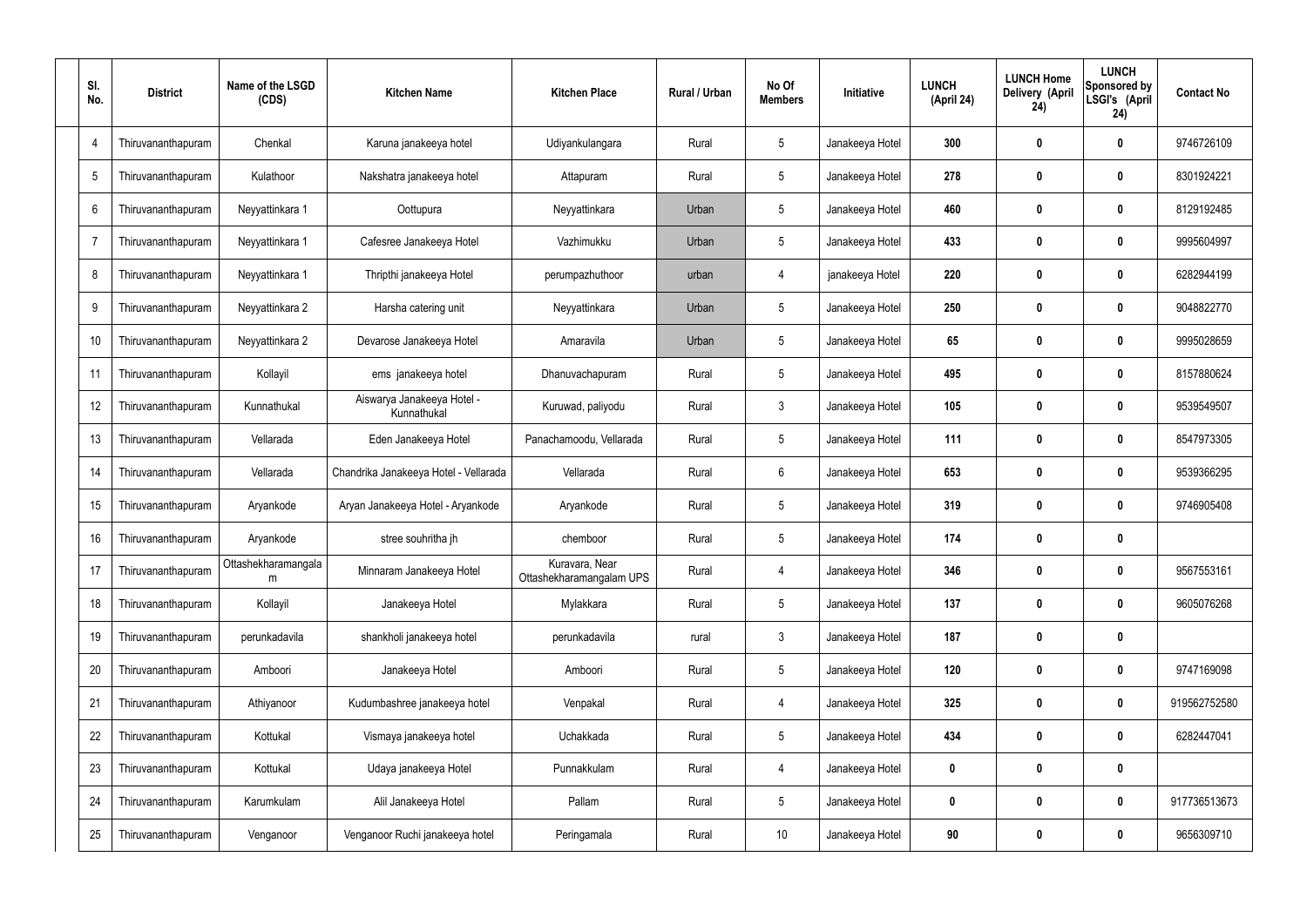| SI.<br>No. | <b>District</b>    | Name of the LSGD<br>(CDS)  | <b>Kitchen Name</b>                           | <b>Kitchen Place</b>                              | Rural / Urban | No Of<br><b>Members</b> | Initiative      | <b>LUNCH</b><br>(April 24) | <b>LUNCH Home</b><br>Delivery (April<br>24) | <b>LUNCH</b><br>Sponsored by<br>LSGI's (April<br>24) | <b>Contact No</b> |
|------------|--------------------|----------------------------|-----------------------------------------------|---------------------------------------------------|---------------|-------------------------|-----------------|----------------------------|---------------------------------------------|------------------------------------------------------|-------------------|
| 26         | Thiruvananthapuram | Vilavoorkkal               | Priyam Janakeeya Hotel                        | Chanthamukku, Peyadu Jn                           | Rural         | $5\,$                   | Janakeeya Hotel | 342                        | 0                                           | $\mathbf{0}$                                         | 7902504494        |
| 27         | Thiruvananthapuram | Vilavoorkal                | Vilavoorkal janakeeya hotel                   | Pottayil                                          | Rural         | $5\phantom{.0}$         | Janakeeya Hotel | 321                        | 0                                           | $\boldsymbol{0}$                                     | 9497883130        |
| 28         | Thiruvananthapuram | Kalliyoor                  | Stree Shakthi Janakeeya Hotel                 | Kalliyoor                                         | Rural         | $\sqrt{5}$              | Janakeeya Hotel | 325                        | 0                                           | $\mathbf{0}$                                         | 9074998782        |
| 29         | Thiruvananthapuram | Maranalloor                | Mayooram Janakeeya Hotel                      | Mannadikkonam                                     | Rural         | $\overline{4}$          | Janakeeya Hotel | 156                        | 0                                           | $\boldsymbol{0}$                                     | 9847371025        |
| 30         | Thiruvananthapuram | Pallichal                  | Vandhanam Janakeeya hotel                     | Naruvamoodu                                       | Rural         | $\overline{4}$          | Janakeeya Hotel | 190                        | 0                                           | $\boldsymbol{0}$                                     | 9562636222        |
| 31         | Thiruvananthapuram | Vilappil                   | Sreebhadra janakeey a hotel                   | peyad                                             | Rural         | $\sqrt{5}$              | Janakeeya Hotel | 256                        | 0                                           | $\boldsymbol{0}$                                     | 919496194745      |
| 32         | Thiruvananthapuram | Malayinkeezhu              | Thapasya janakeeya hotel                      | Aruvacode                                         | Rural         | $\sqrt{5}$              | Janakeeya Hotel | 179                        | 0                                           | $\boldsymbol{0}$                                     | 9074329707        |
| 3,3        | Thiruvananthapuram | balaramapuram              | Karunya                                       | balaramapuram                                     | Rural         | $\sqrt{5}$              | Janakeeya Hotel | 256                        | 0                                           | $\boldsymbol{0}$                                     |                   |
| 34         | Thiruvananthapuram | Andoorkonam                | Thiruvathira janakeeya hotel                  | Kaniyapuram                                       | Rural         | $\mathbf{3}$            | Janakeeya Hotel | 0                          | 0                                           | $\boldsymbol{0}$                                     | 8921698989        |
| 35         | Thiruvananthapuram | Kadinamkulam               | Sabarmathi janakeeya hotel                    | Chitattumukku                                     | Rural         | $\overline{4}$          | Janakeeya Hotel | 60                         | 0                                           | $\mathbf 0$                                          |                   |
| 36         | Thiruvananthapuram | Azhoor                     | Kudumbadsree janakeeya hotel                  | Azhoor                                            | Rural         | $\overline{4}$          | Janakeeya Hotel | 70                         | 0                                           | 0                                                    | 8129060294        |
| 37         | Thiruvanathapuram  | Pothencode                 | Pothencode Kudumbashree Janakeeya<br>hotel    | Pothencode ayiroorppara<br>Farmers centre         | Rural         | $\sqrt{5}$              | Janakeeya Hotel | 150                        | 0                                           | 0                                                    | 9037832338        |
| 38         | Thiruvananthapuram | Mangalapuram               | Mangalapuram Kudumbashree<br>Janakeeya Hotel  | Managalapuram Junction,<br>Near Panchayath Office | Rural         | 5                       | Janakeeya Hotel | 215                        | 0                                           | 0                                                    | 9995459534        |
| 39         | Thiruvananthapuram | Mangalapuram               | Swad Kudumbashree Janakeeya hotel             | Murukkumpuzha                                     | Rural         | $\mathfrak{Z}$          | Janakeeya Hotel | 120                        | 0                                           | $\pmb{0}$                                            | 8281624670        |
| 40         | Thiruvananthapuram | Mangalapuram               | Ruchisagaram Kudumbashree<br>Janakeeya Hotel  | Chembakamangalam                                  | Rural         | $5\,$                   | Janakeeya Hotel | 110                        | $\boldsymbol{0}$                            | $\mathbf 0$                                          | 8139079929        |
| 41         | Thiruvanathapuram  | <b>TVM Corporation CDS</b> | Krishnakripa Janakeeya hotel                  | Anayara                                           | Urban         | $\sqrt{5}$              | Janakeeya Hotel | 611                        | $\boldsymbol{0}$                            | $\mathbf 0$                                          | 9745823832        |
| 42         | Thiruvanathapuram  | <b>TVM Corporation CDS</b> | Vanitha Janakeeya Hotel                       | Manvila                                           | Urban         | $\overline{4}$          | Janakeeya Hotel | 375                        | $\boldsymbol{0}$                            | $\mathbf 0$                                          | 8129412369        |
| 43         | Thiruvanathapuram  | <b>TVM Corporation CDS</b> | Bhagyalekshmi Kudumbashree<br>Janakeeya Hotel | EK Nayanar Trust, Medical<br>College              | Urban         | $6\,$                   | Janakeeya Hotel | 250                        | $\boldsymbol{0}$                            | $\pmb{0}$                                            |                   |
| 44         | Thiruvanathapuram  | <b>TVM Corporation CDS</b> | Tripthi Janakeeya Hotel                       | Pallithura                                        | Urban         | $\mathfrak{Z}$          | Janakeeya Hotel | 478                        | $\boldsymbol{0}$                            | $\mathbf 0$                                          | 9387738568        |
| 45         | Thiruvanathapuram  | <b>TVM Corporation CDS</b> | soubhagya janakeeya Hotel                     | kazhakoottam                                      | Urban         | $\mathbf{3}$            | janakeeya Hotel | 455                        | $\boldsymbol{0}$                            | $\pmb{0}$                                            | 8921555192        |
| 46         | Thiruvanathapuram  | <b>TVM Corporation CDS</b> | Uthradam Janakeeya Hotel                      | Pattom                                            | Urban         | $\mathfrak{Z}$          | janakeeya Hotel | 778                        | $\boldsymbol{0}$                            | $\mathbf 0$                                          | 8281062575        |
| 47         | Thiruvananthapuram | <b>TVM Corporation CDS</b> | Kismath Janakeeya Hotel                       | Pottakuzhi                                        | Urban         | $\mathfrak{Z}$          | Janakeeya Hotel | 640                        | 0                                           | $\boldsymbol{0}$                                     | 8281088923        |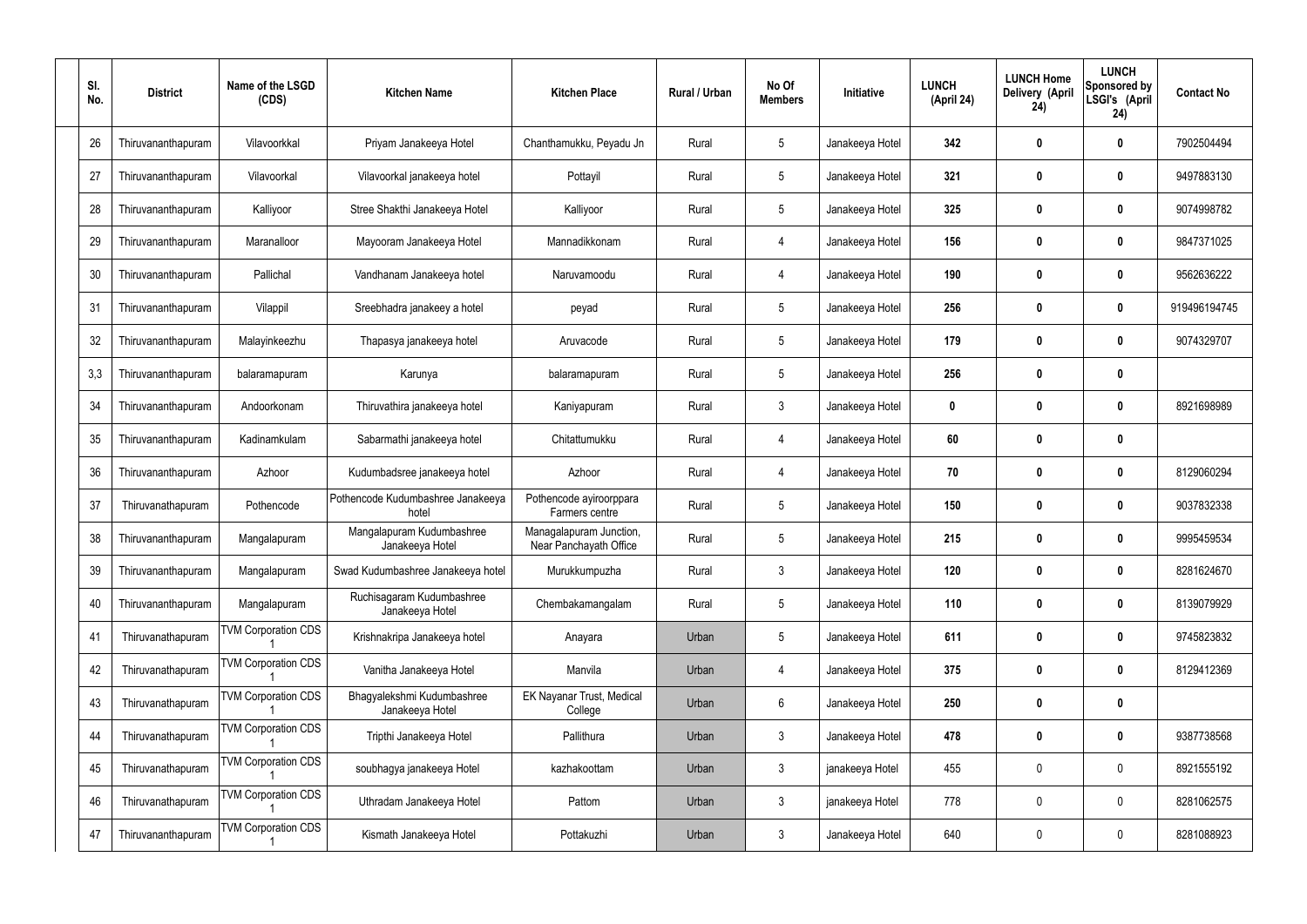|     | SI.<br>No. | <b>District</b>    | Name of the LSGD<br>(CDS)                    | <b>Kitchen Name</b>                  | <b>Kitchen Place</b>                              | Rural / Urban | No Of<br><b>Members</b> | Initiative      | <b>LUNCH</b><br>(April 24) | <b>LUNCH Home</b><br>Delivery (April<br>24) | <b>LUNCH</b><br>Sponsored by<br>LSGI's (April<br>24) | <b>Contact No</b> |
|-----|------------|--------------------|----------------------------------------------|--------------------------------------|---------------------------------------------------|---------------|-------------------------|-----------------|----------------------------|---------------------------------------------|------------------------------------------------------|-------------------|
|     | 48         | Thiruvananthapuram | <b>TVM Corporation CDS</b>                   | Anugraha janakeeya Hotel             | sreekaryam                                        | Urban         | 4                       | Janakeeya Hotel | 297                        | 0                                           | $\mathbf 0$                                          |                   |
|     | 49         | Thiruvananthapuram | <b>TVM Corporation CDS</b>                   | janakeeya hotel                      | mannarakkonam                                     | Urban         | $\mathbf{3}$            | Janakeeya Hotel | 421                        | 0                                           | $\pmb{0}$                                            | 8129179622        |
|     | 50         | Thiruvananthapuram | <b>TVM Corporation CDS</b>                   | Salt and Pepper                      | Poomalliyoorkkonam                                | Urban         | $\mathbf{3}$            | Janakeeya Hotel | 325                        | 0                                           | $\mathbf 0$                                          | 8593986935        |
|     | 51         | Thiruvananthapuram | <b>TVM Corporation CDS</b>                   | Sreebhadra Janakeeya Hotel           | Pettah                                            | Urban         | 4                       | Janakeeya Hotel | 326                        | 0                                           | $\pmb{0}$                                            | 9847227647        |
|     | 52         | Thiruvananthapuram | <b>TVM Corporation CDS</b>                   | kalavara Janakeeya Hotel             | vattiyoorkavu                                     | Urban         | $\mathbf{3}$            | Janakeeya Hotel | 345                        | 0                                           | $\mathbf 0$                                          | 9847655426        |
|     | 53         | Thiruvananthapuram | <b>TVM Corporation CDS</b>                   | punartham kudumbashree               | kudappanakunnu                                    | Urban         | $\mathfrak{Z}$          | Janakeeya Hotel | 176                        | 0                                           | $\pmb{0}$                                            | 9747115789        |
|     | 54         | Thiruvananthapuram | <b>TVM Corporation CDS</b><br>$\overline{2}$ | peroor JH                            | Palayam                                           | Urban         | $\mathbf{3}$            | Janakeeya Hotel | 365                        | 0                                           | 0                                                    | 8086119633        |
| 110 | 55         | Thiruvananthapuram | Aryanadu                                     | Aryanad Janakeeya Hotel              | Aryanad                                           | Rural         | 6                       | Janakeeya Hotel | 218                        | 0                                           | $\pmb{0}$                                            | 9207447839        |
|     | 56         | Thiruvananthapuram | Kuttichal                                    | Kutichal Janakeeya Hotel             | Kuttichal                                         | Rural         | $5\phantom{.0}$         | Janakeeya Hotel | 140                        | 0                                           | $\mathbf 0$                                          | 9446331479        |
|     | 57         | Thiruvananthapuram | Poovachal                                    | Poovachal Janakeeya Hotel            | Poovachal Panchayath                              | Rural         | $5\phantom{.0}$         | Janakeeya Hotel | 102                        | 0                                           | $\boldsymbol{0}$                                     | 9495225046        |
|     | 58         | Thiruvananthapuram | Vithura                                      | Navodaya Janakeeya hotel             | Koppam, Vithura                                   | Rural         | 4                       | Janakeeya Hotel | 0                          | 0                                           | $\mathbf 0$                                          | 9946837014        |
|     | 59         | Thiruvananthapuram | Tholicode                                    | Tholicode Janakeeya Hotel            | Pulimoodu, Near Bharath<br>Petrol Pump, Tholicode | Rural         | 4                       | Janakeeya Hotel | 216                        | 0                                           | $\mathbf 0$                                          | 9539995862        |
|     | 60         | Thiruvananthapuram | uzhamalackal                                 | mazhavil jh                          | Puthukulangara                                    | Rural         | $5\overline{)}$         | Janakeeya Hotel | 320                        | 0                                           | $\mathbf 0$                                          | 96457 54988       |
|     | 61         | Thiruvananthapuram | <b>TVPM Corpn CDS 4</b>                      | Maithri Janakeeya Hotel              | Poozhyakkunnu, Nemom, TVM                         | Urban         | 5                       | Janakeeya Hotel | 0                          | 0                                           | $\mathbf 0$                                          | 9846905594        |
|     | 62         | Thiruvananthapuram | TVPM. Corpn. CDS III                         | Janatha hotel                        | Over bridge                                       | Urban         | 9                       | Janakeeya Hotel | 0                          | 0                                           | $\pmb{0}$                                            | 919746149160      |
|     | 63         | Thiruvananthapuram | TVPM. Corpn. CDS III                         | Asraya Janakeeya Hotel               | <b>DPI</b>                                        | Urban         | 4                       | Janakeeya Hotel | 655                        | 0                                           | $\pmb{0}$                                            | 918113008306      |
|     | 64         | Thiruvananthapuram | TVPM. Corpn. CDS III                         | Ruchikkoott                          | Mudavanmukal                                      | Urban         | 4                       | Janakeeya Hotel | 0                          | 0                                           | $\pmb{0}$                                            | 917907579424      |
|     | 65         | Thiruvananthapuram | TVPM. Corpn. CDS IV                          | Janakeeya hotel tvm corporation cds4 | Vallakkadavu                                      | Urban         | 5                       | Janakeeya Hotel | 286                        | 0                                           | $\pmb{0}$                                            | 8129795072        |
|     | 66         | Thiruvananthapuram | TVPM. Corpn. CDS IV                          | Karuna Janakeeya Hotel               | Avaduthura                                        | Urban         | 5                       | Janakeeya Hotel | 276                        | 0                                           | $\mathfrak{Z}$                                       | 9567523799        |
|     | 67         | Thiruvananthapuram | Anadu                                        | Nanma anad                           | Govt LPS Anad                                     | Rural         | 4                       | Janakeeya Hotel | 0                          | 0                                           | $\pmb{0}$                                            | 9645709754        |
|     | 68         | Thiruvananthapuram | Vembayam                                     | Liya canteen                         | Perumboor near panchayath<br>office               | Rural         | 5                       | Janakeeya Hotel | 0                          | 0                                           | $\pmb{0}$                                            | 9544337362        |
|     | 69         | Thiruvananthapuram | Vembayam                                     | Four's Janakeeya Hotel               | Naduveli Konchira                                 | Rural         | 4                       | Janakeeya Hotel | 212                        | 0                                           | $\pmb{0}$                                            | 9526253578        |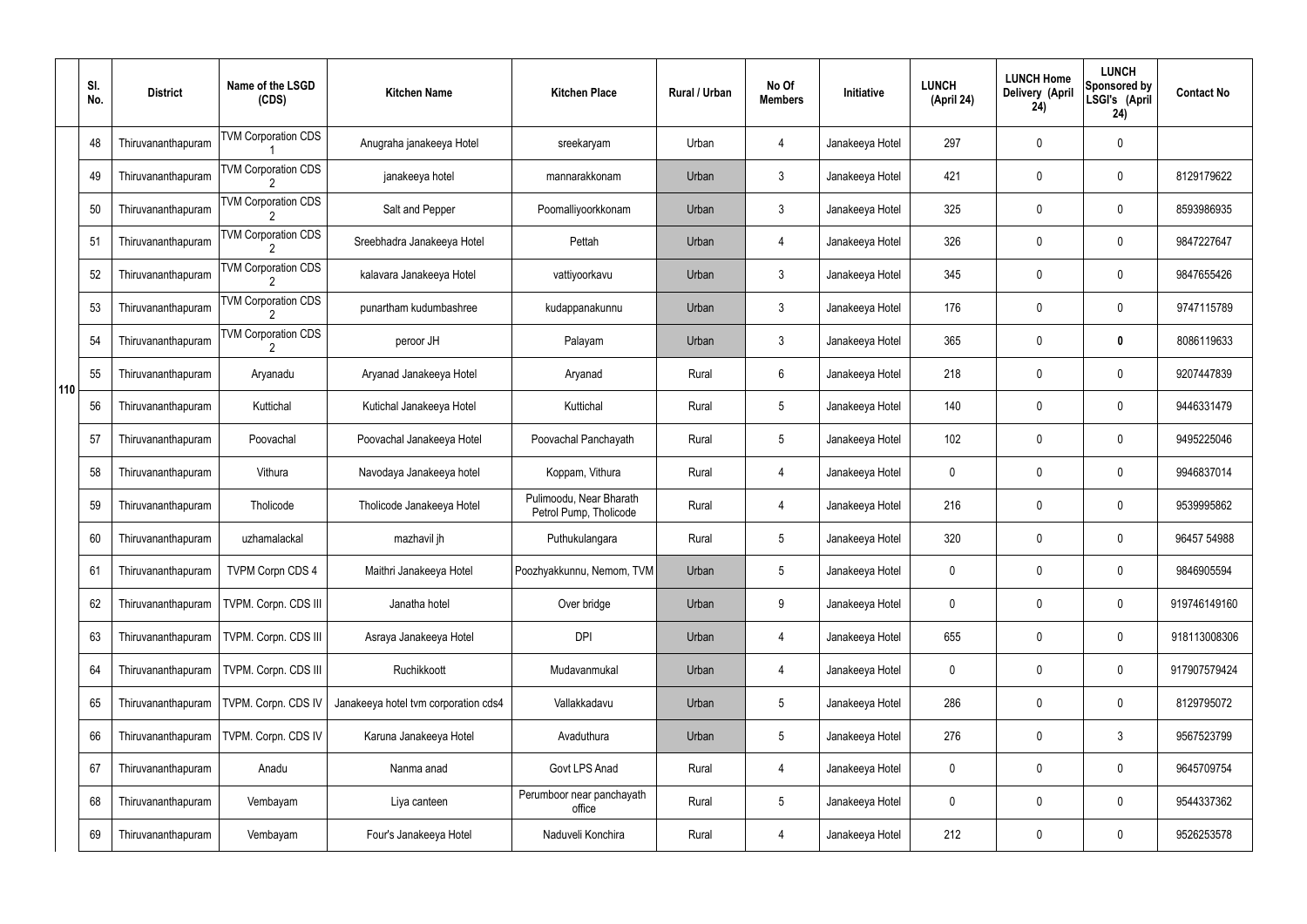| SI.<br>No. | <b>District</b>    | Name of the LSGD<br>(CDS) | <b>Kitchen Name</b>                 | <b>Kitchen Place</b>                      | Rural / Urban | No Of<br><b>Members</b> | Initiative      | <b>LUNCH</b><br>(April 24) | <b>LUNCH Home</b><br>Delivery (April<br>24) | <b>LUNCH</b><br>Sponsored by<br>LSGI's (April<br>24) | <b>Contact No</b> |
|------------|--------------------|---------------------------|-------------------------------------|-------------------------------------------|---------------|-------------------------|-----------------|----------------------------|---------------------------------------------|------------------------------------------------------|-------------------|
| 70         | Thiruvananthapuram | Nedumangad 1              | Subhiksham                          | Irinjayam                                 | Urban         | 4                       | Janakeeya Hotel | 296                        | 0                                           | 0                                                    | 9745606588        |
| 71         | Thiruvananthapuram | Nedumangad 1              | Ootupura                            | Pazhakutty                                | Urban         | 6                       | Janakeeya Hotel | 432                        | 0                                           | $\mathbf 0$                                          | 7510910614        |
| 72         | Thiruvananthapuram | Nedumangad 2              | Niravu                              | Near ksrtc bus stand                      | Urban         | $\overline{4}$          | Janakeeya Hotel | 443                        | 0                                           | $\mathbf 0$                                          | 9645958207        |
| 73         | Thiruvananthapuram | Nedumangad 2              | Ruchiyidam                          | Near Municipality                         | Urban         | $\mathbf 0$             | Janakeeya Hotel | 416                        | 0                                           | $\mathbf 0$                                          | 9846371353        |
| 74         | Thiruvananthapuram | Karakulam                 | Karakulam Vanitha hotel             | Karakulam Junction                        | Rural         | $\overline{4}$          | Janakeeya Hotel | 424                        | 0                                           | $\mathbf 0$                                          | 9747176668        |
| 75         | Thiruvananthapuram | Panavoor                  | Kudumbashree vanitha hotel          | HI auditorium near panavoor<br>panchayath | Rural         | $6\phantom{.}$          | Janakeeya Hotel | 236                        | 0                                           | 4                                                    | 9526740817        |
| 76         | Thiruvananthapuram | Aruvikara                 | Nanma                               | Aruvikara junction                        | Rural         | $\mathbf{3}$            | Janakeeya hotel | 0                          | 0                                           | $\mathbf 0$                                          | 8606524464        |
| 77         | Thiruvananthapuram | Pullampara                | Janakeeya Hotel                     | Kalumkinmukham                            | Rural         | $5\phantom{.0}$         | Janakeeya Hotel | 195                        | 0                                           | $\mathbf 0$                                          |                   |
| 78         | Thiruvananthapuram | Pangode                   | Bhagyalekshmi janakeeya hotel       | Pangodu Panchayath Hall                   | Rural         | $5\phantom{.0}$         | Janakeeya Hotel | 288                        | 0                                           | $\mathbf 0$                                          |                   |
| 79         | Thiruvananthapuram | Manickal                  | Janakeeya hotel                     | Pirappancode                              | Rural         | $6\phantom{.}$          | Janakeeya Hotel | 200\$                      | 0                                           | $\boldsymbol{0}$                                     | 9745874522        |
| 80         | Thiruvananthapuram | Vamanapuram               | Pournami Kalamachal                 | Kalamachal                                | Rural         | $5\phantom{.0}$         | Janakeeya Hotel | 252                        | 0                                           | $\boldsymbol{0}$                                     | 9846825964        |
| 81         | Thiruvananthapuram | kallara                   | Amma janakeeya hotel                | kallara                                   | rural         | 4                       | Janakeeya Hotel | 373                        | 0                                           | $\boldsymbol{0}$                                     | 8111891405        |
| 82         | Thiruvananthapuram | nellanad                  | Nellanad janakeeya hotel            | keezhayikkonam                            | rural         | 6                       | Janakeeya Hotel | 288                        | 0                                           | 0                                                    | 9946994811        |
| 83         | Thiruvananthapuram | Pazhayakunnummel          | Chaitanya janakeeya hotel           | Pazhayakunnumel                           | Rural         | $5\phantom{.0}$         | Janakeeya Hotel | 0                          | 0                                           | $\mathbf 0$                                          | 9496997201        |
| 84         | Thiruvananthapuram | Karavaram                 | Takkolam, Karavaram janakeeya hotel | Pullurmukk, kallambalam                   | Rural         | $5\phantom{.0}$         | Janakeeya Hotel | 160                        | $\mathbf 0$                                 | $\mathbf 0$                                          | 9539723288        |
| 85         | Thiruvananthapuram | Kilimanoor                | Tanima vanitha canteen              | Kilimanoor                                | Rural         | $\overline{4}$          | Janakeeya Hotel | 173                        | 0                                           | $\mathbf 0$                                          | 9846657166        |
| 86         | Thiruvananthapuram | Pulimath                  | Iswarya catering unit               | Pulimath, Karet                           | Rural         | $\overline{4}$          | Janakeeya Hotel | 75                         | $\mathbf 0$                                 | $\mathbf 0$                                          | 9645514593        |
| 87         | Thiruvananthapuram | Navaikkulam               | Kudumbashree janakeeya hotel        | Kadambaattukonam                          | Rural         | $5\phantom{.0}$         | Janakeeya Hotel | $\mathbf 0$                | 0                                           | $\mathbf 0$                                          | 9400619476        |
| 88         | Thiruvananthapuram | Nagaroor                  | Janakeeya Hotel                     | Altharamoodu                              | Rural         | $5\phantom{.0}$         | Janakeeya Hotel | 162                        | 0                                           | $\mathbf 0$                                          | 7034964806        |
| 89         | Thiruvananthapuram | Pallikal                  | pallikkal janakeeya hotel           | pakalkkuri                                | rural         | 4                       | Janakeeya Hotel | 128                        | 0                                           | $\mathbf 0$                                          | 9447886364        |
| 90         | Thiruvananthapuram | Madavoor                  | Madavoor janakeeya hotel            | madavoor                                  | rural         | $5\phantom{.0}$         | Janakeeya Hotel | 143                        | $\boldsymbol{0}$                            | $\pmb{0}$                                            | 9526206002        |
| 91         | Thiruvananthapuram | Chirayinkeezh             | Sevenstar Janakeeya Hotel           | Sarkkara                                  | Rural         | $5\,$                   | Janakeeya Hotel | 89                         | 0                                           | $\boldsymbol{0}$                                     | 8921556636        |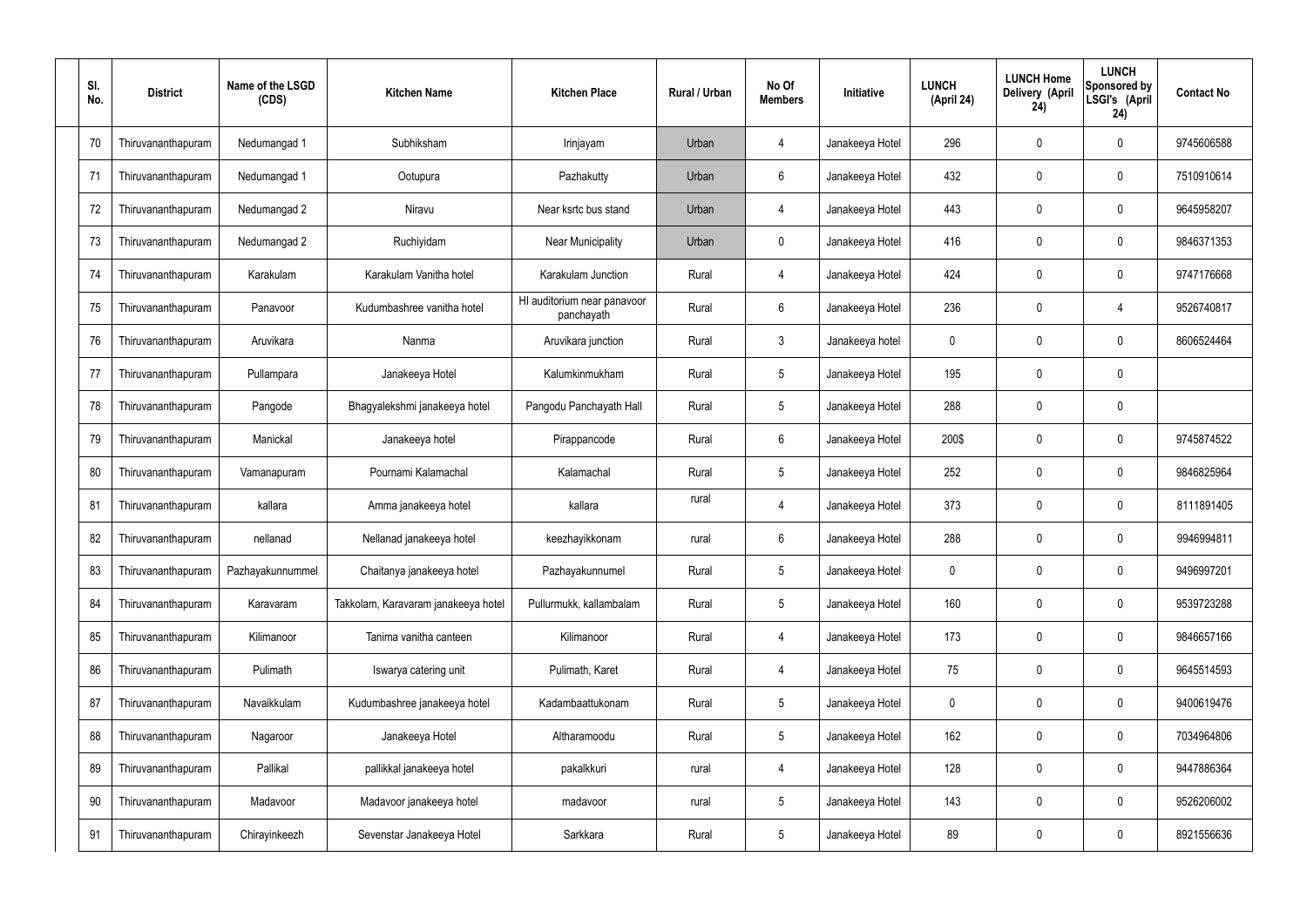|     | SI.<br>No.     | <b>District</b>    | Name of the LSGD<br>(CDS) | <b>Kitchen Name</b>                | <b>Kitchen Place</b>     | Rural / Urban | No Of<br><b>Members</b> | Initiative      | <b>LUNCH</b><br>(April 24) | <b>LUNCH Home</b><br>Delivery (April<br>24) | <b>LUNCH</b><br>Sponsored by<br>LSGI's (April<br>24) | <b>Contact No</b> |
|-----|----------------|--------------------|---------------------------|------------------------------------|--------------------------|---------------|-------------------------|-----------------|----------------------------|---------------------------------------------|------------------------------------------------------|-------------------|
|     | 92             | Thiruvananthapuram | Kadaykkavoor              | Karmalamatha Janakeeya Hotel       | Kadakkavoor              | Rural         | 5                       | Janakeeya Hotel | 114                        | 0                                           | $\mathbf 0$                                          | 9645405591        |
|     | 93             | Thiruvananthapuram | Mudakkal                  | Sarovaram Janakeeya Hotel          | Valakkadu                | Rural         | $\mathbf{3}$            | Janakeeya Hotel | 75                         | $\mathbf 0$                                 | $\mathbf 0$                                          | 8086240900        |
|     | 94             | Thiruvananthapuram | Vakkom                    | Jananai Janakeeya Hotel            | SN Junction, Jeeva Dhara | Rural         | $5\overline{)}$         | Janakeeya Hotel | 86                         | $\mathbf 0$                                 | $\mathbf 0$                                          | 8137014724        |
|     | 95             | Thiruvananthapuram | Vakkom                    | Diya Janakeeya Hotel               | Panayile Kadavu          | Rural         | $5\overline{)}$         | Janakeeya Hotel | 108                        | $\mathbf 0$                                 | $\mathbf 0$                                          | 8590439391        |
|     | 96             | Thiruvananthapuram | Kizhuvilam                | Kudumbashree vanitha canteen       | Kizhuvillam              | Rural         | $\overline{4}$          | Janakeeya Hotel | 119                        | $\mathbf 0$                                 | $\mathbf 0$                                          | 9747361312        |
|     | 97             | Thiruvananthapuram | Anchuthengu               | Swad Janakeeya Hotel               | Anchuthengu              | Rural         | $5\phantom{.0}$         | Janakeeya Hotel | 96                         | $\mathbf 0$                                 | $\mathbf 0$                                          |                   |
|     | 98             | Thiruvananthapuram | Attingal                  | Bhagyashree janakeeya hotel        | Attingal                 | Urban         | $5\phantom{.0}$         | Janakeeya Hotel | 108                        | $\mathbf 0$                                 | $\mathbf 0$                                          | 9539968503        |
|     | 99             | Thiruvananthapuram | Cherunniyoor              | Lekshmi janakeeya hotel            | Dhalavapuram             | Rural         | $\mathbf{3}$            | Janakeeya Hotel | 89                         | $\mathbf 0$                                 | $\mathbf 0$                                          | 9995391999        |
|     | 100            | Thiruvananthapuram | Chemmaruthi               | Dreams janakeeya hotel             | Mavinmoodu, muthana      | Rural         | 5                       | Janakeeya Hotel | $\mathbf 0$                | $\mathbf 0$                                 | $\mathbf 0$                                          | 8129240185        |
|     | 101            | Thiruvananthapuram | Chemmaruthi               | Natturuchi janakeeya hotel         | Panayara&sivapuram       | Rural         | $5\overline{)}$         | Janakeeya Hotel | 90                         | $\mathbf 0$                                 | $\mathbf 0$                                          | 8129240185        |
|     | 102            | Thiruvananthapuram | Chemmaruthi               | Bhanusree                          | Chavadimukku             | Rural         | 4                       | Janakeeya Hotel | 150                        | $\mathbf 0$                                 | $\mathbf 0$                                          | 8129240185        |
|     | 103            | Thiruvananthapuram | Chemmaruthi               | saphalyam janakeeya Hotel          | chemmaruthi              | Rural         | 5                       | Janakeeya hotel | 161                        | $\mathbf 0$                                 | $\mathbf 0$                                          | 9539925641        |
|     | 104            | Thiruvananthapuram | Manamboor                 | Manamboor janakeeya hotel          | Kavalayoor               | Rural         | 4                       | Janakeeya Hotel | 120                        | 0                                           | 0\$                                                  | 9074388684        |
|     | 105            | Thiruvananthapuram | Edava                     | Sreenandha janakeeyahotel          | Kaappil                  | Rural         | $5\phantom{.0}$         | Janakeeya Hotel | 147                        | $\mathbf 0$                                 | $\mathbf 0$                                          | 9895337334        |
|     | 106            | Thiruvananthapuram | Elakamon                  | Sreenarayana janakeeya hotel       | Elakamon                 | Rural         | $\overline{7}$          | Janakeeya Hotel | $\pmb{0}$                  | $\mathbf 0$                                 | $\mathbf 0$                                          | 8086637798        |
|     | 107            | Thiruvananthapuram | Elakamon                  | kudumbashree janakeeya hotel       | Elakamon                 | Rural         | $5\phantom{.0}$         | janakeeya hotel | $\pmb{0}$                  | $\mathbf 0$                                 | $\mathbf 0$                                          | 8590725126        |
|     | 108            | Thiruvananthapuram | Vettoor                   | Kashi janakeeya hotel              | Vettoor                  | Rural         | $\overline{4}$          | Janakeeya Hotel | 65                         | $\mathbf 0$                                 | $\mathbf 0$                                          | 9061547396        |
|     | 109            | Thiruvananthapuram | Ottoor                    | Kudumbashree Janakeeya hotel       | ottoor                   | rural         | $\mathbf{3}$            | Janakeeya Hotel | 58                         | $\pmb{0}$                                   | $\mathbf 0$                                          | 8590570561        |
|     | 110            | Thiruvanathapuram  | Varkala                   | Janakeeya hotel                    | Varkala municipality     | Urban         | $5\phantom{.0}$         | Janakeeya Hotel | 56                         | $\pmb{0}$                                   | $\mathbf 0$                                          | 8943261611        |
| 110 |                |                    |                           |                                    |                          |               | 501                     |                 | 23656                      | $\mathbf{0}$                                | $\overline{7}$                                       |                   |
|     | -1             | Thrissur           | Kadangodu                 | Janakeeya Hotel Kadangod           | Kadangod                 | Rural         | 4                       | Janakeeya Hotel | 93                         | 100                                         | $\overline{7}$                                       |                   |
|     | $\overline{2}$ | Thrissur           | Chalakudy                 | Thripthy Janakeeya Hotel Chalakudy | North Busstand Chalakudy | Urban         | 4                       | Janakeeya Hotel | 260                        | 146                                         | $\mathbf 0$                                          | 9544048190        |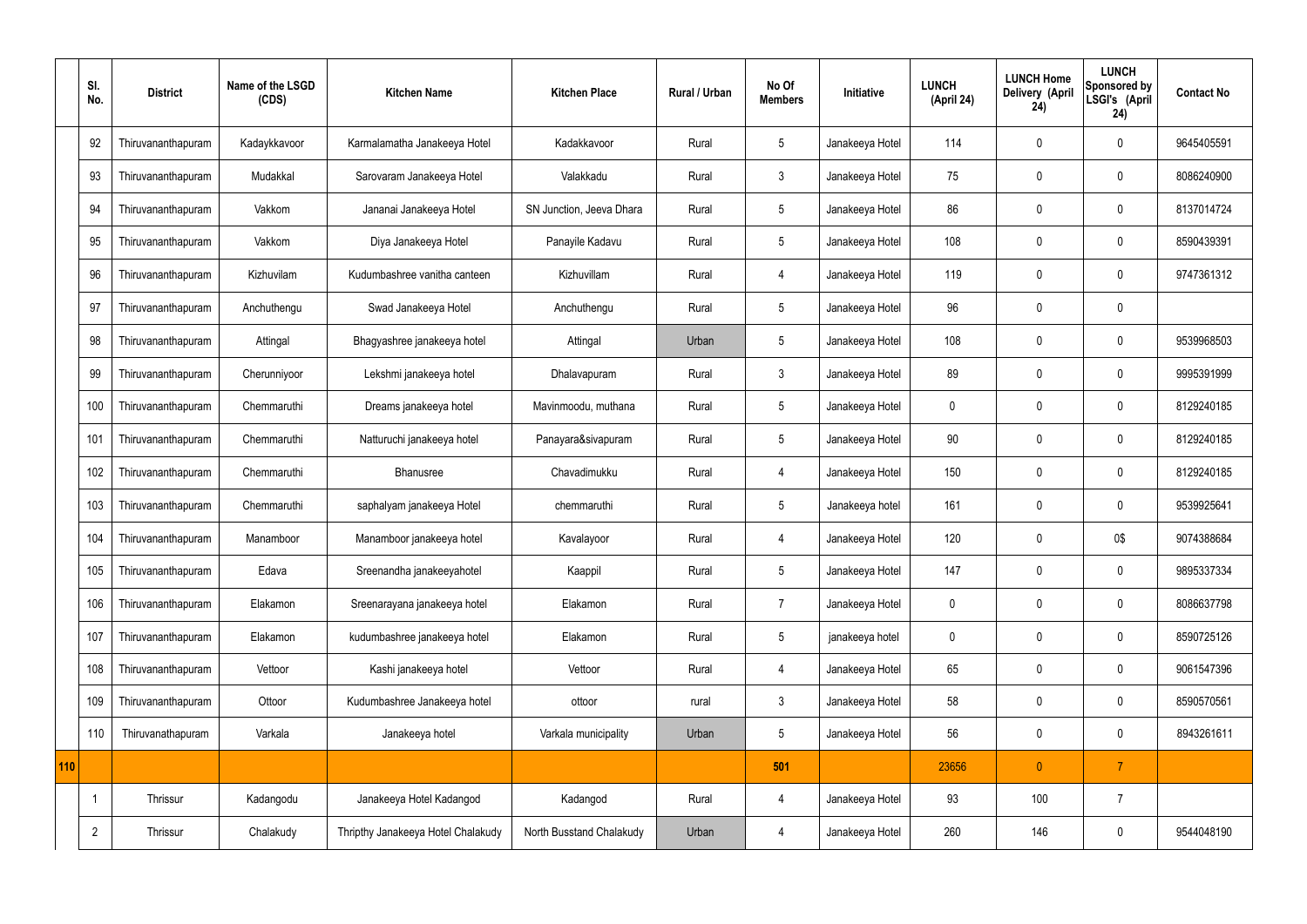| SI.<br>No.     | <b>District</b> | Name of the LSGD<br>(CDS) | <b>Kitchen Name</b>                             | <b>Kitchen Place</b>                       | <b>Rural / Urban</b> | No Of<br><b>Members</b> | Initiative      | <b>LUNCH</b><br>(April 24) | <b>LUNCH Home</b><br>Delivery (April<br>24) | <b>LUNCH</b><br>Sponsored by<br>LSGI's (April<br>24) | <b>Contact No</b> |
|----------------|-----------------|---------------------------|-------------------------------------------------|--------------------------------------------|----------------------|-------------------------|-----------------|----------------------------|---------------------------------------------|------------------------------------------------------|-------------------|
| 3              | Thrissur        | Pananchery                | Pananchery Janakeeya Hotel                      | Pattikkad                                  | Rural                | $5\phantom{.0}$         | Janakeeya Hotel | 137                        | 55                                          | $\mathbf 0$                                          | 9746354118        |
| 4              | Thrissur        | Kadavallur                | Janakeeya Hotel Kadavalloor                     | Panjayath Compound                         | Rural                | 4                       | Janakeeya Hotel | 69                         | 53                                          | $\mathbf 0$                                          |                   |
| 5              | Thrissur        | Kattoor                   | Janakeeya Hotel Kattoor                         | Near pompay school, Kattoor                | Rural                | $5\overline{)}$         | Janakeeya Hotel | 97                         | $\mathbf 0$                                 | $\mathbf 0$                                          | 9605263717        |
| 6              | Thrissur        | Elavally                  | Janakeeya Hotel Elavally                        | Elavally Panchayath<br>Compound            | Rural                | $\overline{4}$          | Janakeeya Hotel | 161                        | $\mathbf 0$                                 | $\mathbf 0$                                          | 9744738247        |
| $\overline{7}$ | Thrissur        | Paralam                   | Paralam Janakeeya Hotel                         | Nanma Kudumbashree<br>canteen              | Rural                | $\mathbf{3}$            | Janakeeya Hotel | 0                          | 300                                         | $\mathbf 0$                                          | 9744441594        |
| 8              | Thrissur        | Kadukutty                 | Uppum Mulakum Janakeeya Hotel<br>Kadukutty      | Kottamuri Junction                         | Rural                | $5\overline{)}$         | Janakeeya Hotel | 45                         | 22                                          | $\mathbf 0$                                          | 9846634710        |
| 9              | Thrissur        | Thrissur 2                | Kuttanellur Janakeeya Hotel                     | Kuttanellur                                | Urban                | $5\overline{)}$         | Janakeeya Hotel | 0                          | $\mathbf 0$                                 | $\mathbf 0$                                          | 8330800498        |
| 10             | Thrissur        | Pazhayannur               | Janakeeya Hotel, Pazhayanoor                    | Pazhayannur Panchayath                     | Rural                | $\overline{4}$          | Janakeeya Hotel | 246                        | $\mathbf 0$                                 | $\mathbf 0$                                          | 9400257329        |
| 11             | Thrissur        | Aloor                     | Aloor Janakeeya Hotel                           | Aloor                                      | Rural                | $5\overline{)}$         | Janakeeya Hotel | 74                         | 38                                          | $\mathbf 0$                                          | 9946922936        |
| 12             | Thrissur        | Muriyad                   | Jankeeya Hotel, Muriyad                         | Karuna Canteen, Muriyad                    | Rural                | $5\phantom{.0}$         | Janakeeya Hotel | 65                         | $\mathbf 0$                                 | $\mathbf 0$                                          | 9961920358        |
| 13             | Thrissur        | Valapad                   | Janakeeya Hotel Valapad                         | Valapad Chanthapadi                        | Rural                | $6\overline{6}$         | Janakeeya Hotel | 123                        | ,0                                          | 8                                                    | 9846972134        |
| 14             | Thrissur        | Kaipamangalam             | Kaipamngalam Janakeeya Hotel                    | Kaipamangalam Panchayath                   | Rural                | $\mathbf{3}$            | Janakeeya Hotel | 196                        | $\mathbf 0$                                 | $\mathbf 1$                                          |                   |
| 15             | Thrissur        | Annamanada                | Snehitha Catering                               | Annamanada                                 | Rural                | $5\phantom{.0}$         | Janakeeya Hotel | 34                         | 15                                          | $\mathbf 0$                                          | 9747712615        |
| 16             | Thrissur        | Vellangallur              | Janakeeya Hotel Vellangallur                    | Panchayath Community Hall                  | Rural                | $6\phantom{.}6$         | Janakeeya Hotel | 43                         | 29                                          | $\mathbf 0$                                          | 9947462258        |
| 17             | Thrissur        | Pavaratty                 | Janakeeya Hotel Pavaratty                       | Akashaya Vanitha Canteen                   | Rural                | $\mathbf{3}$            | Janakeeya Hotel | 125                        | $\mathbf 0$                                 | $\mathbf 0$                                          |                   |
| 18             | Thrissur        | Edathiruthy               | Janakeeya Hotel Edathuruthi (Nalinam<br>Stores) | Opposite of GLPS,<br>Chenthrappinni Centre | Rural                | $\overline{4}$          | Janakeeya Hotel | 145                        | $\mathbf 0$                                 | $\overline{2}$                                       |                   |
| 19             | Thrissur        | Adatt                     | Janakeeya Hotel Adat                            | Muthuvara                                  | Rural                | $\overline{7}$          | Janakeeya Hotel | 96                         | 39                                          | $\mathbf 0$                                          | 6235203703        |
| 20             | Thrissur        | Irinjalakuda 1            | Janakeeya Hotel Irinjalakuda Cds1               | Irinjalakuda Muncipality                   | Urban                | 4                       | Janakeeya Hotel | 76                         | 0                                           | $\mathbf 0$                                          | 9526912506        |
| 21             | Thrissur        | Parapookkara              | Janakeeya Hotel, Parapookkara                   | Panchayath Canteen                         | Rural                | $5\phantom{.0}$         | Janakeeya Hotel | 120                        | 0                                           | $\mathbf 0$                                          | 9605428611        |
| 22             | Thrissur        | Puthanchira               | Annapoorna Janakeeya Hotel<br>Puthenchira       | Panchayath Community Hall                  | Rural                | $5\overline{)}$         | Janakeeya Hotel | 55                         | 20                                          | $\mathbf 0$                                          | 919539164678      |
| 23             | Thrissur        | SreeNarayanapuram         | Sree Narayana Puram Janakeeya<br>Hotel          | Sreenarayanapuram<br>Panchayath            | Rural                | $5\phantom{.0}$         | Janakeeya Hotel | 218                        | 0                                           | $\mathbf{3}$                                         |                   |
| 24             | Thrissur        | Nadathara                 | Nadathara Janakeeya Hotel                       | Moorkanikkara                              | Rural                | $5\phantom{.0}$         | Janakeeya Hotel | $35\,$                     | 43                                          | $\overline{0}$                                       | 9744611176        |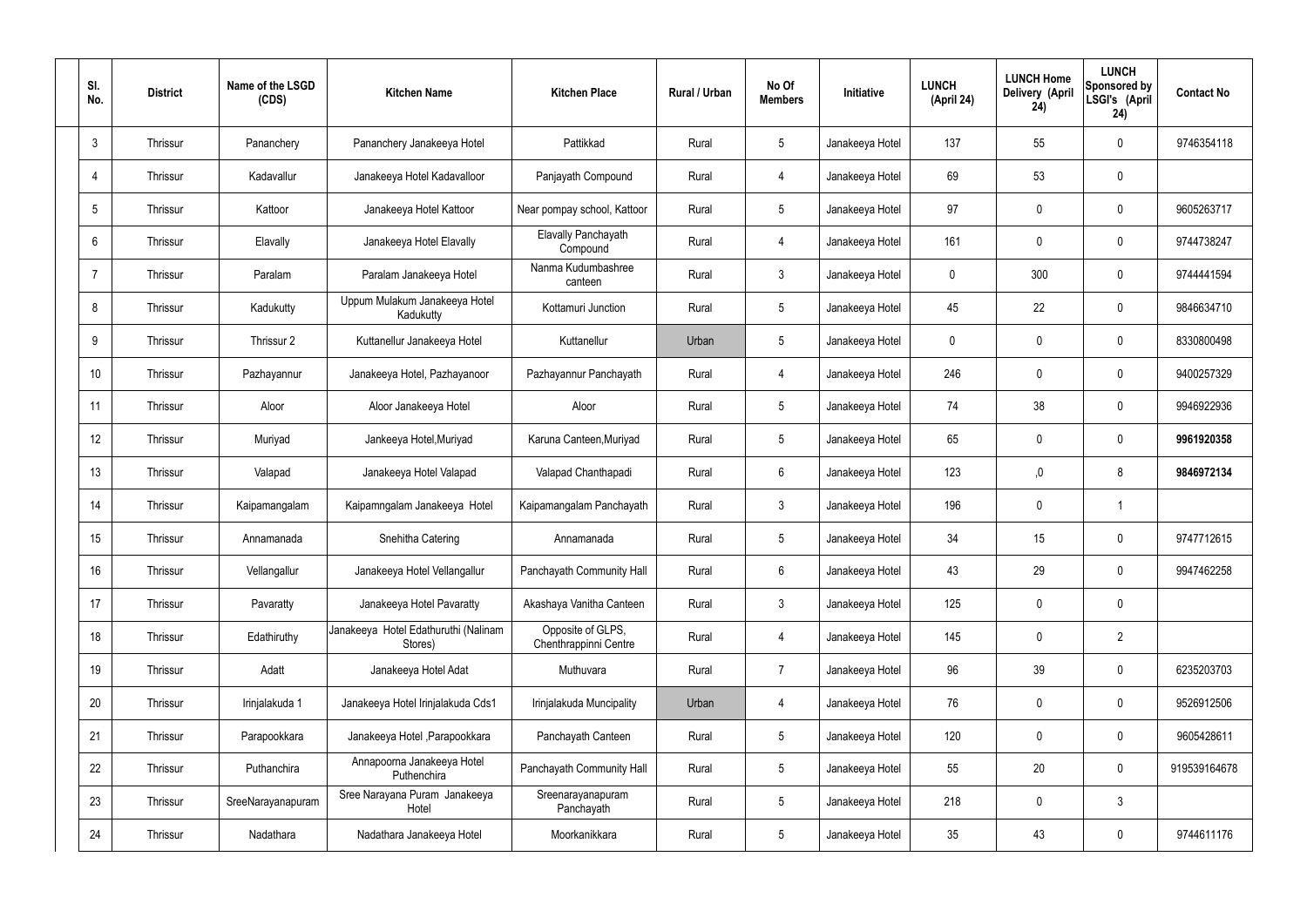| SI.<br>No. | <b>District</b> | Name of the LSGD<br>(CDS) | <b>Kitchen Name</b>                        | <b>Kitchen Place</b>                         | Rural / Urban | No Of<br><b>Members</b> | Initiative      | <b>LUNCH</b><br>(April 24) | <b>LUNCH Home</b><br>Delivery (April<br>24) | <b>LUNCH</b><br>Sponsored by<br>LSGI's (April<br>24) | <b>Contact No</b> |
|------------|-----------------|---------------------------|--------------------------------------------|----------------------------------------------|---------------|-------------------------|-----------------|----------------------------|---------------------------------------------|------------------------------------------------------|-------------------|
| 25         | Thrissur        | Vallachira                | Vallachira Janakeeya Hotel                 | Vallachira Gramapanchayath                   | Rural         | $\overline{4}$          | Janakeeya Hotel | $\mathbf 0$                | 35                                          | $\mathbf 0$                                          | 9744804256        |
| 26         | Thrissur        | Poyya                     | Janakeeya Hotel , Poyya                    | Poyya Junction                               | Rural         | $5\phantom{.0}$         | Janakeeya Hotel | 17                         | 14                                          | $\mathbf 0$                                          | 7902318250        |
| 27         | Thrissur        | Wadakanchery 1            | Vrindavan Janakeeya Hotel                  | Ottupara                                     | Urban         | $5\phantom{.0}$         | Janakeeya Hotel | 139                        | 76                                          | $\mathbf 0$                                          |                   |
| 28         | Thrissur        | Varandarappilly           | Janakeeya Hotel                            | Varandarappilly Panchayath                   | Rural         | $5\phantom{.0}$         | Janakeeya Hotel | 73                         | 29                                          | $\mathbf 0$                                          | 9048283463        |
| 29         | Thrissur        | Nenmanikkara              | Vanitha Janakeeya Hotel                    | Paliyekkara, Nenmanikkara<br>Gramapanchayath | Rural         | $5\phantom{.0}$         | Janakeeya Hotel | 54                         | 20                                          | $\mathbf 0$                                          | 9747494386        |
| 30         | Thrissur        | Kodakara                  | Nanma Janakeeya Hotel                      | Kodakara Bus Stand                           | Rural         | $5\phantom{.0}$         | Janakeeya Hotel | 235                        | 227                                         | $\mathbf 0$                                          | 9946283762        |
| 31         | Thrissur        | Thekkumkkara              | Janakeeya Hotel Thekkumkara                | Vanitha Canteen, Thekkumkara                 | Rural         | $\overline{4}$          | Janakeeya Hotel | 50                         | $\mathbf 0$                                 | $\mathbf 0$                                          |                   |
| 32         | Thrissur        | Alagappa Ngar             | Janakeeya Hotel                            | Amballur                                     | Rural         | $5\phantom{.0}$         | Janakeeya Hotel | 174                        | 37                                          | $\mathbf 0$                                          | 8606553521        |
| 33         | Thrissur        | Kolazhy                   | Janakeeya Hotel Kolazhy                    | <b>ZMLP School</b>                           | Rural         | $\overline{4}$          | Janakeeya Hotel | $\mathbf 0$                | 73                                          | $\mathbf 0$                                          | 9645535725        |
| 34         | Thrissur        | Manalur                   | Janakeeya Hotel Manalur                    | Govt High School, Manaloor                   | Rural         | $6\phantom{.}6$         | Janakeeya Hotel | $\mathbf 0$                |                                             | $\mathbf{0}$                                         | 9446619441        |
| 35         | Thrissur        | Arimpur                   | Janakeeya Hotel Arimbur                    | Kudumbashree Vanitha<br>Canteen , Arimbur    | Rural         | $5\phantom{.0}$         | Janakeeya Hotel | 176                        | 64                                          | $\mathbf 0$                                          | 9946789338        |
| 36         | Thrissur        | Thanniyam                 | Thannyam Janakeeya Hotel                   | Peringottukara                               | Rural         | 4                       | Janakeeya Hotel | 43                         | 19                                          | $\mathbf 0$                                          | 9048570194        |
| 37         | Thrissur        | Madakkathara              | Madakkathara Annapoorna Janakeeya<br>Hotel | Madakkathara                                 | Rural         | $6\phantom{.}6$         | Janakeeya Hotel | 97                         | 76                                          |                                                      | 9388431507        |
| 38         | Thrissur        | Athirappilly              | Panchayath Kudumbashree Canteen            | Athirappilly                                 | Rural         | $\mathbf{3}$            | Janakeeya Hotel | $\mathbf 0$                | $\mathbf 0$                                 | $\mathbf 0$                                          | 9496151187        |
| 39         | Thrissur        | Kodassery                 | Five Star Janakeeya Hotel                  | Kodassery                                    | Rural         | $\overline{4}$          | Janakeeya Hotel | 155                        | 53                                          | $\mathbf 0$                                          | 9846464927        |
| 40         | Thrissur        | Mattathur                 | Karunya<br>kudumbShree                     | Vellikkulangara                              | Rural         | $\overline{4}$          | Janakeeya Hotel | 208                        | 128                                         | $\mathbf{1}$                                         | 8086449102        |
| 41         | Thrissur        | Koratty                   | Ruchi Janakeeya Hotel                      | Koratty                                      | Rural         | $\overline{4}$          | Janakeeya Hotel | 95                         | 25                                          | $\mathbf 0$                                          | 9496527583        |
| 42         | Thrissur        | Thrikkoor                 | Susthira Janakeeya Hotel                   | Alengaad                                     | Rural         | $\mathfrak{Z}$          | Janakeeya Hotel | 152                        | 46                                          | 4                                                    | 8111847055        |
| 43         | Thrissur        | Venkitangu                | Ottupura<br>Janakeeya Hotel Vengidangu     | Vengidangu Panchayath                        | Rural         | $\mathfrak{Z}$          | Janakeeya Hotel | 191                        | 61                                          | $\mathbf 0$                                          | 8156981840        |
| 44         | Thrissur        | Padiyoor                  | Padiyoor<br>Janakeya Hotel                 | HDC School, Kakkathuruthy                    | Rural         | $5\phantom{.0}$         | Janakeeya Hotel | 79                         | 42                                          | $\mathbf 0$                                          | 9048341118        |
| 45         | Thrissur        | Pariyaram                 | Samridhi Janakeeya Hotel                   | Pariyaram                                    | Rural         | $5\phantom{.0}$         | Janakeeya Hotel | 103                        | 99                                          | $\mathbf 0$                                          | 7025950795        |
| 46         | Thrissur        | Wadakanchery cds2         | Janakeeya Hotel, Wadakanchery cds2         | Minaloor                                     | Urban         | $\mathfrak{Z}$          | Janakeeya Hotel | 88                         | 0                                           | $\mathbf 0$                                          |                   |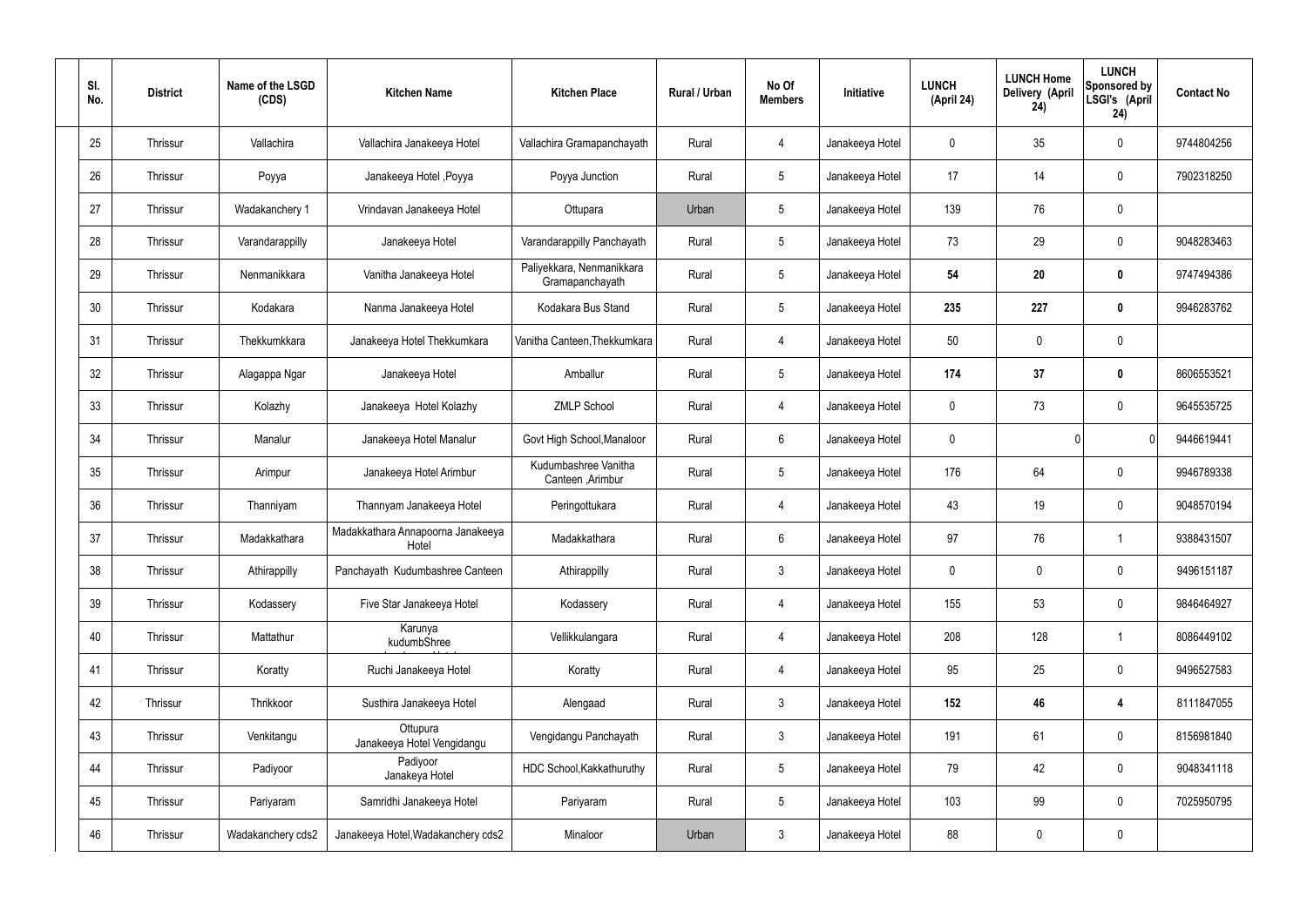|    | SI.<br>No. | <b>District</b> | Name of the LSGD<br>(CDS) | <b>Kitchen Name</b>               | <b>Kitchen Place</b>               | Rural / Urban | No Of<br><b>Members</b> | Initiative      | <b>LUNCH</b><br>(April 24) | <b>LUNCH Home</b><br>Delivery (April<br>24) | <b>LUNCH</b><br>Sponsored by<br>LSGI's (April<br>24) | <b>Contact No</b> |
|----|------------|-----------------|---------------------------|-----------------------------------|------------------------------------|---------------|-------------------------|-----------------|----------------------------|---------------------------------------------|------------------------------------------------------|-------------------|
|    | 47         | <b>Thrissur</b> | Kodungaloor cds2          | Jathikka Janakeeya Hotel          | Arakkulam                          | Urban         | 4                       | Janakeeya Hotel | 122                        | $\mathbf 0$                                 | $\mathbf 0$                                          | 9745397171        |
|    | 48         | <b>Thrissur</b> | Punnayur                  | Kaipunnyam Janakeeya Hotel        | Edakazhiyur                        | Rural         | $5\overline{)}$         | Janakeeya Hotel | 65                         | 43                                          | $\mathbf 0$                                          | 9744680885        |
| 98 | 49         | <b>Thrissur</b> | Velookkara                | Velookkara Janakeeya Hotel        | Panchayath shopping complex        | Rural         | 3                       | Janakeeya Hotel | $\mathbf 0$                | $\mathbf 0$                                 | $\mathbf 0$                                          | 9048756685        |
|    | 50         | <b>Thrissur</b> | Meloor                    | Thanima Janakeeya Hotel Meloor    | Meloor centre                      | Rural         | 4                       | Janakeeya Hotel | 122                        | 30                                          | $\mathbf 0$                                          | 7902354039        |
|    | 51         | <b>Thrissur</b> | Vallathol Nagar           | Janakeeya Hotel, Vallathol Nagar  | near youth welfare center          | rural         | $5\overline{)}$         | Janakeeya Hotel | 179                        | $\mathbf 0$                                 | $\mathbf 0$                                          | 9961296574        |
|    | 52         | <b>Thrissur</b> | Eriyad                    | janakeeya Hotel, eriyad           | community hall                     | Rural         | 4                       | Janakeeya Hotel | 110                        | $\mathbf 0$                                 | $\mathbf 0$                                          |                   |
|    | 53         | <b>Thrissur</b> | Edavilangu                | Janakeeya Hotel, Edavilangu       | Edavilangu Center                  | Rural         | $\overline{4}$          | Janakeeya Hotel | 250                        | $\mathbf 0$                                 | $\mathbf 0$                                          |                   |
|    | 54         | <b>Thrissur</b> | Avanoor                   | Janakeeya Hotel, Avanoor          | near panchayath office,<br>Avanoor | Rural         | $5\overline{)}$         | Janakeeya Hotel | $\mathbf 0$                | $\mathbf 0$                                 | $\mathbf 0$                                          | 9447343516        |
|    | 55         | <b>Thrissur</b> | Mala                      | Janakeeya hotel Mala              | Near panchayath office, Mala       | Rural         | $\overline{4}$          | Janakeeya Hotel | 132                        | 16                                          | $\mathbf 0$                                          | 9946442260        |
|    | 56         | Thrissur        | Guruvayur1                | Guruvayur Janakeeya Hotel         | Guruvayur                          | Urban         | $\mathbf{3}$            | Janakeeya Hotel | 399                        | 309                                         | $\mathbf 0$                                          | 9961227858        |
|    | 57         | Thrissur        | Vadakkekad                | Kudumbasree janakeeya hotel       | Nalam kallu                        | Rural         | 4                       | Janakeeya Hotel | 73                         | 62                                          | $\mathbf 0$                                          | 9645190166        |
|    | 58         | Thrissur        | Kadappuram                | Kadappuram janakeeya hotel        | Kadappuram panchayath<br>building  | Rural         | 4                       | Janakeeya Hotel | 27                         | 15                                          | $\mathbf 0$                                          | 8156984319        |
|    | 59         | <b>Thrissur</b> | Chavakkad                 | Chavakkad Janakeeya hotel         | Chavakkad, near bus stand          | Urban         | 5 <sup>5</sup>          | Janakeeya Hotel | 185                        | 52                                          | $\mathbf 0$                                          | 7560874804        |
|    | 60         | Thrissur        | Engadiyoor                | pavithra janikeeya hotel          | Pokulangara                        | Rural         | $5\overline{)}$         | Janakeeya Hotel | 75                         | $\pmb{0}$                                   | $\mathbf 0$                                          | 9562239618        |
|    | 61         | Thrissur        | Varavoor                  | Friends janakeeya hotel, Varavoor | Thichur                            | Rural         | $3\phantom{a}$          | Janakeeya Hotel | 84                         | $\pmb{0}$                                   | $\mathbf 0$                                          |                   |
|    | 62         | Thrisssur       | Punnayurkulam             | Punnayurkkulam janakeeya hotel    | Althara centre                     | Rural         | $5\overline{)}$         | Janakeeya Hotel | 95                         | 40                                          | $\mathbf 0$                                          | 8086093454        |
|    | 63         | Thrissur        | Thiruwilamala             | Villuadry Janakeeya hotel         | Thiruwilamala                      | Rural         | $5\overline{)}$         | Janakeeya Hotel | 182                        | $\pmb{0}$                                   | $\mathbf 0$                                          | 9846174729        |
|    | 64         | Thrissur        | Kattakampal               | Janakeeya Hotel Kattakampal       | Chirakkal                          | Rural         | $\overline{4}$          | Janakeeya Hotel | 25                         | 64                                          | $\mathbf 0$                                          |                   |
|    | 65         | Thrissur        | Kandanassery              | kandanassery janakeeya hotel      | kandanassery                       | Rural         | $5\overline{)}$         | Janakeeya Hotel | 35                         | 55                                          | $\mathbf 0$                                          |                   |
|    | 66         | Thrissur        | Kaiparambu                | Janakeeya Hotel Kaiparambu        | Near mundoor health center         | Rural         | $5\overline{)}$         | janakeeya hotel | 50                         | 22                                          | $\mathbf 0$                                          | 9645828069        |
|    | 67         | Thrissur        | Thrissur 2(new)           | kitchen girls janakeeya hotel     | Olari                              | urban         | 4                       | janakeeya hotel | 134                        | 128                                         | $\mathbf 0$                                          | 9388828112        |
|    | 68         | Thrissur        | Kuzhur                    |                                   | kuzhur                             | Rural         | $\overline{4}$          | janakeeya hotel | $\pmb{0}$                  | $\pmb{0}$                                   | $\boldsymbol{0}$                                     | 9526566073        |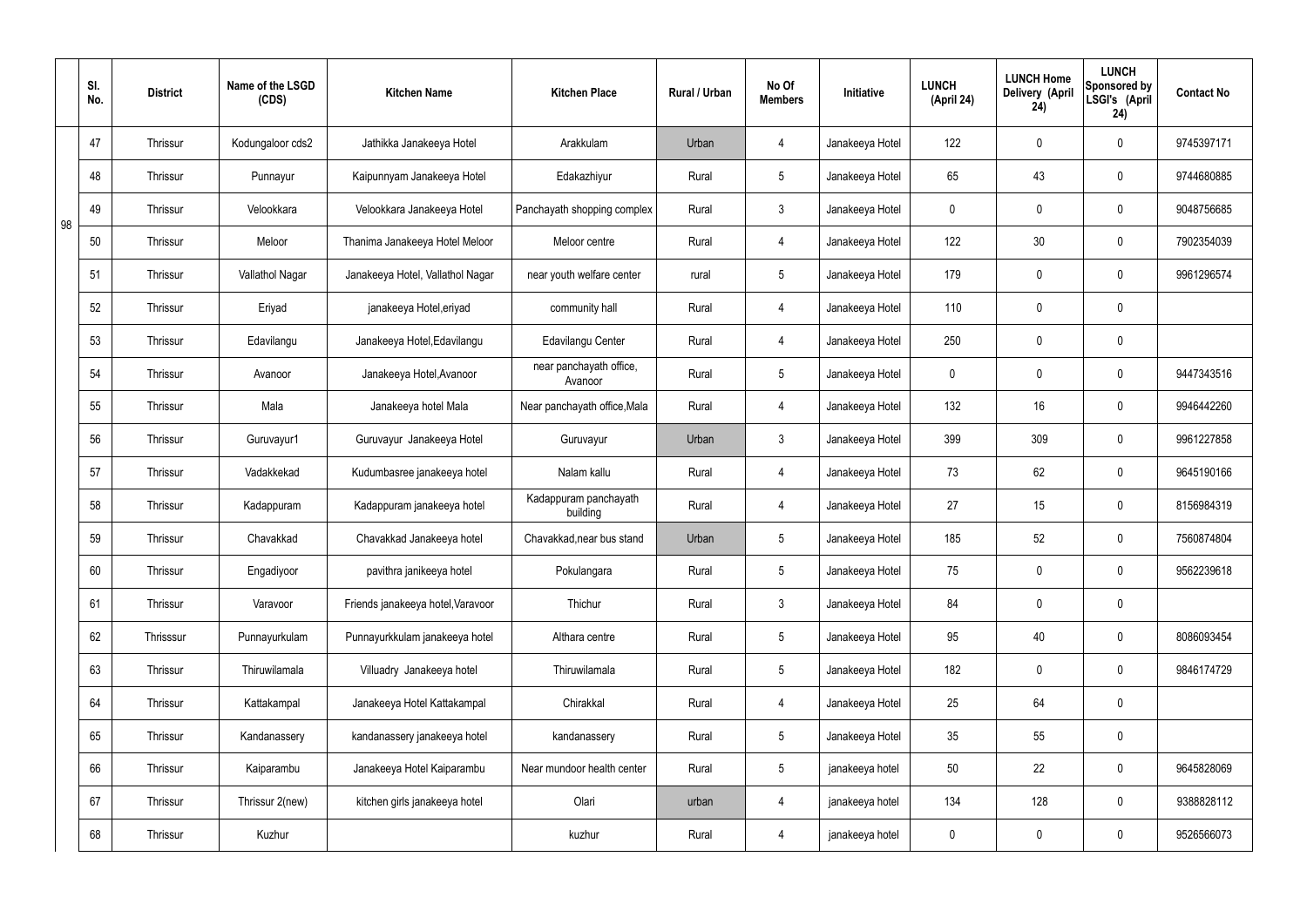| SI.<br>No. | <b>District</b> | Name of the LSGD<br>(CDS) | <b>Kitchen Name</b>          | <b>Kitchen Place</b>                   | Rural / Urban | No Of<br><b>Members</b> | Initiative      | <b>LUNCH</b><br>(April 24) | <b>LUNCH Home</b><br>Delivery (April<br>24) | <b>LUNCH</b><br>Sponsored by<br>LSGI's (April<br>24) | <b>Contact No</b> |
|------------|-----------------|---------------------------|------------------------------|----------------------------------------|---------------|-------------------------|-----------------|----------------------------|---------------------------------------------|------------------------------------------------------|-------------------|
| 69         | Thrissur        | Chazhur                   | Chazur Janakeeya Hotel       | Pazhuvil Center                        | Rural         | 4                       | janakeeya hotel | 61                         | 13                                          | $\mathbf 0$                                          | 9061946216        |
| 70         | Thrissur        | Nattika                   | uttupura                     | Thriprayar                             | Rural         | 5 <sup>5</sup>          | janakeeya hotel | 172                        | $\mathbf 0$                                 | $\mathbf 0$                                          | 9544055637        |
| 71         | Thrissur        | Thalikulam                | Nidhi janakeeya hotel        | Puthenthodu                            | Rural         | $5\overline{)}$         |                 | 196                        | $\mathbf 0$                                 | $\mathbf 0$                                          | 8606213960        |
| 72         | Thrissur        | Vadanapilly               | vadanappilly janakeeya hotel | vadanapilly                            | Rural         | $5\overline{)}$         | janakeeya hotel | $\mathbf 0$                | $\mathbf 0$                                 | $\mathbf 0$                                          | 9947728948        |
| 73         | Thrissur        | orumanayur                | orumanayur janakeeya hotel   | orumanayur                             | rural         | $5\overline{)}$         | janakeeya hotel | 80                         | 44                                          | $\mathbf 0$                                          | 9995588758        |
| 74         | Thrissur        | Panjal                    | Five-star Janakeeya hotel    | Panjal                                 | Rural         | $5\phantom{.0}$         | janakeeya hotel | 186                        | $\mathbf 0$                                 | $\mathbf 0$                                          | 9746847353        |
| 75         | Thrissur        | veloor                    | Veloor Janakeeya hotel       | veloor                                 | Rural         | $5\overline{)}$         | janakeeya hotel | 60                         | 45                                          | $\mathbf 0$                                          | 9447724685        |
| 76         | Thrissur        | Chowanoor                 |                              | Chowanoor                              | Rural         | $\mathbf{3}$            | janakeeya hotel | 63                         | 38                                          | $\mathbf 0$                                          | 9,526,340,307     |
| 77         | Thrissur        | Puthur                    | Puthur janakeeyahotel        | puthur                                 | Rural         | $5\overline{)}$         | janakeeya hotel | 75                         | 64                                          | $\mathbf 0$                                          | 6238101595        |
| 78         | Thrissur        | Erumapetty                | subhiksha janakeeya hotel    | Erumapetty                             | Rural         | $5\overline{)}$         | janakeeya hotel | 100                        | 30                                          | $\mathbf 0$                                          | 9207201880        |
| 79         | Thrissur        | Kondazhy                  | Santhwanam Janakeeya Hotel   | Kondazhy                               | Rural         | 4                       | janakeeya hotel | 14                         | $\mathbf 0$                                 | $\mathbf 0$                                          | 9526401759        |
| 80         | Thrissur        | Mullurkkara               | Kaniv Janakeeya Hotel        | Atoor                                  | Rural         | 4                       | janakeeya hotel | $\mathbf 0$                | $\mathbf 0$                                 | $\mathbf 0$                                          |                   |
| 81         | Thrissur        | Porkkulam                 | Porkulam janakeeya hotel     | Parempadam                             | Rural         | $5\overline{)}$         | Janakeeya hotel | $\mathbf 0$                | 53                                          | $\mathbf 0$                                          | 8129017841        |
| 82         | Thrissur        | Puthukkad                 | Puthukkad Janakeeya Hotel    | Puthukkad                              | Rural         | $5\phantom{.0}$         | Janakeeya hotel | 68                         | 19                                          | $\mathbf 0$                                          | 7356668644        |
| 83         | Thrissur        | Choondal                  | Choondal Janakeeya Hotel     | <b>Kechery Centre</b>                  | Rural         | 8                       | Janakeeya Hotel | 80                         | 30                                          | $\mathbf 0$                                          |                   |
| 84         | Thrissur        | Cherpu                    | Cherpu Janakeeya Hotel       | Cherpu                                 | Rural         | $3\phantom{a}$          | Janakeeya Hotel | $\mathbf 0$                | 75                                          | $\mathbf 0$                                          | 9605375648        |
| 85         | Thrissur        | Mathilakam                | Mathilakam Janakeeya hotel   | Mathilakam gramapanchayath<br>compound | Rural         | $3\phantom{a}$          | Janakeeya hotel | 90                         | $\pmb{0}$                                   | $\mathbf 0$                                          | 9995986808        |
| 86         | Thrissur        | Anthikad                  | Anthikad Janakeeya hotel     | Anthikad                               | Rural         | $\overline{4}$          | Janakeeya hotel | $\mathbf 0$                | $\pmb{0}$                                   | $\mathbf 0$                                          |                   |
| 87         | Thrissur        | Mullassery                | Mullassery Janakeeya Hotel   | Mullassery centre                      | Rural         | $5\overline{)}$         | Janakeeya hotel | 115                        | 94                                          | $\mathbf 0$                                          |                   |
| 88         | Thrissur        | Karalam                   | Karalam Janakeeya Hotel      | Chemmada, Karalam                      | Rural         | $\overline{4}$          | Janakeeya hotel | 95                         | $\pmb{0}$                                   | $\mathbf 0$                                          | 6282924636        |
| 89         | Thrissur        | Poomangalam               | Poomangalam Janakeeya Hotel  | Edakkulam                              | Rural         | $3\phantom{a}$          | Janakeeya hotel | $\mathbf 0$                | $\pmb{0}$                                   | $\mathbf 0$                                          | 919947255537      |
| 90         | Thrissur        | MG Kavu                   | Annapoorna Janakeeya Hotel   | MG Kavu                                | Rural         | 4                       | Janakeeya hotel | 101                        | 142                                         | $\mathbf 0$                                          | 7558080131        |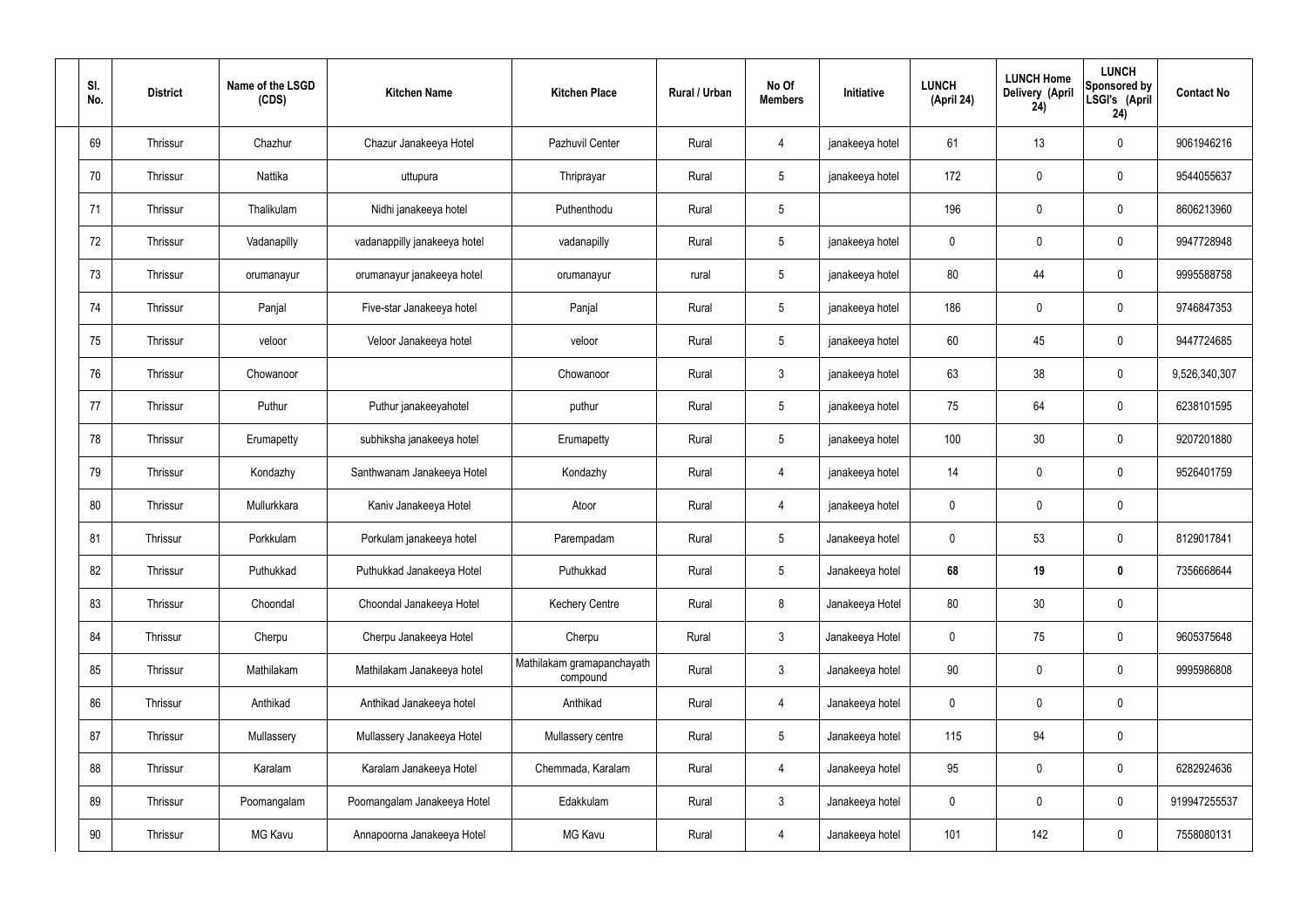| SI.<br>No.     | <b>District</b> | Name of the LSGD<br>(CDS) | <b>Kitchen Name</b>              | <b>Kitchen Place</b>                   | Rural / Urban | No Of<br><b>Members</b> | Initiative      | <b>LUNCH</b><br>(April 24) | <b>LUNCH Home</b><br>Delivery (April<br>24) | <b>LUNCH</b><br>Sponsored by<br>LSGI's (April<br>24) | <b>Contact No</b> |
|----------------|-----------------|---------------------------|----------------------------------|----------------------------------------|---------------|-------------------------|-----------------|----------------------------|---------------------------------------------|------------------------------------------------------|-------------------|
| 91             | Thrissur        | chelakkara                | Nila janakeeya hotel             | chelakkara                             | rural         | $5\overline{)}$         | janakeeya hotel | 112                        | 0                                           | $\mathbf 0$                                          | 9747856037        |
| 92             | Thrissur        | Avinissery                | Avinissery Janakeeya Hotel       | Palakkal                               | Rural         | 4                       | janakeeya hotel | $\mathbf 0$                | $\mathbf 0$                                 | $\mathbf 0$                                          |                   |
| 93             | Thrissur        | Nadathara 2               | Grandmaas Janakeeya hotel        | Nadathara                              | Rural         | $5\overline{)}$         | Janakeeya Hotel | 125                        | 199                                         | $\overline{2}$                                       | 7034752180        |
| 94             | Thrissur        | Chavakkad                 | Janakeeya hotel                  | Chavakkad                              | Urban         | $5\phantom{.0}$         | Janakeeya hotel | $\mathbf 0$                | $\mathbf 0$                                 | $\mathbf 0$                                          | 9048965884        |
| 95             | Thrissur        | Mala 2                    | Janakeeya hotel                  |                                        | Rural         | $5\overline{)}$         | janakeeya hotel | 124                        | 48                                          | $\mathbf 0$                                          | 9567844586        |
| 96             | Thrissur        | Thrissur1                 | Janakeeya hotel                  | Mannuthy                               | Urban         | $5\phantom{.0}$         | janakeeya hotel | 81                         | 10                                          | $\bf{0}$                                             | 9746287281        |
| 97             | Thrissur        | Vadanappilly2             | Janakeeya hotel                  | Vadanappilly                           | Rural         | $\mathbf{3}$            | janakeeya hotel | 199                        | $\boldsymbol{0}$                            | $\bf{0}$                                             | 9947728948        |
| 98             | Thrissur        | Engandiyoor 2             | Ammayoon Janakeeya Hotel         | Engandiyoor                            | Rural         | 4                       | janakeeya hotel | 82                         | $\boldsymbol{0}$                            | $\bf{0}$                                             | 7025375178        |
|                |                 |                           |                                  |                                        |               | 437                     |                 | 9265                       | 3724                                        | 29                                                   |                   |
|                | Wayanad         | Vellamunda                | Thanima mess                     | 8/4 vellamuda                          | Rural         | 4                       | janakeeya Hotel | 208                        | $\mathbf 0$                                 | $\mathbf 0$                                          | 7025659685        |
| $\overline{2}$ | Wayanad         | Thavinjal                 | Sobhagya Vanitha mess            | Thalappuzha<br>chungam                 | Rural         | 4                       | janakeeya Hotel | 148                        | 45                                          | $\mathbf 0$                                          | 9497247541        |
| 3              | Wayanad         | Vythiri                   | Dharshana catering               | Vythiri                                | Rural         | 4                       | janakeeya Hotel | 210                        | 0                                           | $\mathbf 0$                                          | 9074598184        |
| $\overline{4}$ | Wayanad         | Mullankolly               | Kairali catering group           | Mullankolli                            | Rural         | $\mathbf{3}$            | janakeeya Hotel | 195                        | $\mathbf 0$                                 | $\mathbf 0$                                          | 9526706627        |
| 5              | Wayanad         | Poothadi                  | Mary matha mess                  | Kenichira                              | Rural         | $5\phantom{.0}$         | janakeeya Hotel | 172                        | $\pmb{0}$                                   | $\mathbf 0$                                          | 9526376970        |
| 6              | Wayanad         | Meppadi                   | Cafe Kudumbashree                | Meppadi                                | Rural         | $5\phantom{.0}$         | janakeeya Hotel | 189                        | 0                                           | $\mathbf 0$                                          | 9207935764        |
| $\overline{7}$ | Wayanad         | Pozhuthana                | Dhanya mess                      | Pozhuthana                             | Rural         | $3\phantom{a}$          | janakeeya Hotel | 185                        | 0                                           | $\mathbf 0$                                          | 8111838165        |
| 8              | Wayanad         | Thondernad                | Thanima canteen                  | Korom                                  | Rural         | $3\phantom{a}$          | janakeeya Hotel | 105                        | 0                                           | $\mathbf 0$                                          | 8943476943        |
| 9              | Wayanad         | Meenangady                | Haritham Janakeeya Hotel         | Opposite police station,<br>Meenangadi | Rural         | $6\phantom{.}6$         | janakeeya Hotel | 260                        | 0                                           | $\mathbf 0$                                          | 9526895975        |
| 10             | Wayanad         | Nenmeni                   | Minnaram Mess and Chappathi Unit | Cheeral                                | Rural         | $5\phantom{.0}$         | janakeeya Hotel | 172                        | 0                                           | $\mathbf 0$                                          | 8086835886        |
| 11             | Wayanad         | Thirunelli                | Adigamanai Mess and Catering     | Kartikulam                             | Rural         | $5\phantom{.0}$         | janakeeya Hotel | 136                        | 0                                           | $\mathbf 0$                                          | 9207406211        |
| 12             | Wayanad         | Mananthavady              | Dhanasree canteen                | Mananthavadi                           | Urban         | $5\phantom{.0}$         | janakeeya Hotel | 280                        | $\pmb{0}$                                   | $\mathbf 0$                                          | 9496997382        |
| 13             | Wayanad         | Ambalavayal               | <b>Ruchi Catering</b>            | kalathuvayal                           | Rural         | 5 <sub>5</sub>          | janakeeya Hotel | 299                        | $\pmb{0}$                                   | $\pmb{0}$                                            | 9495084437        |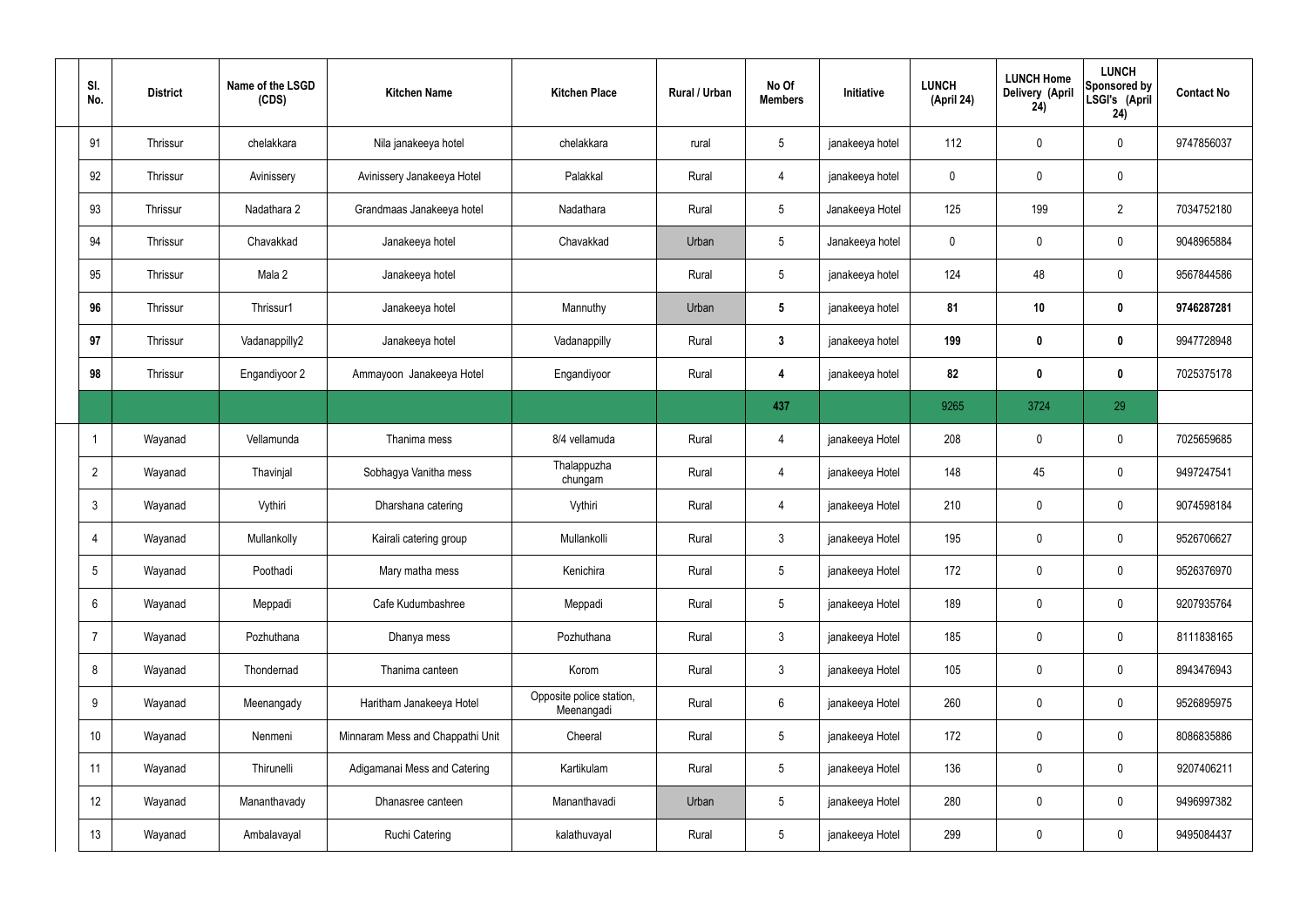|    | SI.<br>No. | <b>District</b> | Name of the LSGD<br>(CDS) | <b>Kitchen Name</b> | <b>Kitchen Place</b>           | Rural / Urban | No Of<br><b>Members</b> | Initiative      | <b>LUNCH</b><br>(April 24) | <b>LUNCH Home</b><br>Delivery (April<br>24) | <b>LUNCH</b><br>Sponsored by<br>LSGI's (April<br>24) | <b>Contact No</b> |
|----|------------|-----------------|---------------------------|---------------------|--------------------------------|---------------|-------------------------|-----------------|----------------------------|---------------------------------------------|------------------------------------------------------|-------------------|
| 28 | 14         | Wayanad         | Kaniyambetta              | sree Vinayaka       | millumukk                      | rural         | $5\phantom{.0}$         | janakeeya Hotel | 198                        | $\mathbf 0$                                 | $\mathbf 0$                                          | 9061486938        |
|    | 15         | Wayanad         | Pulpally                  | Vinayaka catering   | Pulpally                       | Rural         | $5\phantom{.0}$         | janakeeya Hotel | 258                        | $\mathbf 0$                                 | $\mathbf 0$                                          | 9947319307        |
|    | 16         | Wayanad         | Noolpuzha                 | Friends catering    | Naikketty                      | Rural         | $5\overline{)}$         | janakeeya Hotel | 198                        | $\mathbf 0$                                 | $\mathbf 0$                                          | 7558019388        |
|    | 17         | Wayanad         | Panamaram                 | Testy mess          | Panamaram                      | Rural         | 4                       | janakeeya Hotel | 150                        | $\mathbf 0$                                 | $\mathbf 0$                                          | 9605814620        |
|    | 18         | wayanad         | Moopainad                 | vanitha mess        | vaduvanchal                    | Rural         | $5\overline{)}$         | janakeeya Hotel | 186                        | $\mathbf 0$                                 | $\mathbf 0$                                          | 974596708         |
|    | 19         | wayanad         | Edavaka                   | <b>Teasty Mess</b>  | Irumbupalam                    | Rural         | $\overline{4}$          | janakeeya Hotel | 172                        | $\pmb{0}$                                   | $\mathbf 0$                                          | 9847842390        |
|    | 20         | wayanad         | kalpetta                  | shiya catering      | pallithazhe, kalpetta town     | urban         | 3 <sup>5</sup>          | janakeeya Hotel | 353                        | $\mathbf 0$                                 | $\mathbf 0$                                          | 6282822890        |
|    | 21         | wayanad         | sulthan bathery           | preethis            | near telephone exchange        | urban         | $5\phantom{.0}$         | janakeeya Hotel | 415                        | $\pmb{0}$                                   | $\mathbf 0$                                          | 9961088393        |
|    | 22         | wayanad         | Muttil                    | swad cattering      | Muttil bus stand               | Rural         | $5\overline{)}$         | janakeeya Hotel | 193                        | $\mathbf 0$                                 | $\mathbf 0$                                          | 9074461322        |
|    | 23         | wayanad         | padinjarathara            | oruma               | padinjarathara town            | Rural         | $5\overline{)}$         | janakeeya Hotel | 286                        | $\mathbf 0$                                 | $\mathbf 0$                                          | 9495814542        |
|    | 24         | wayanad         | kalpetta                  | Anjuse cattering    | kalpetta town                  | Urban         | $5\overline{)}$         | janakeeya Hotel | 313                        | $\mathbf 0$                                 | $\mathbf 0$                                          | 9745883809        |
|    | 25         | wayanad         | Thariyode                 | Haritham            | kavumadham town                | Rural         | $\mathbf{3}$            | janakeeya Hotel | 142                        | $\pmb{0}$                                   | $\mathbf 0$                                          | 9074095457        |
|    | 26         | wayanad         | Mananthavady              | chothis mess        | Kozhikode road<br>Mananthavady | Urban         | $\mathbf{3}$            | janakeeya Hotel | 201                        | $\mathbf 0$                                 | $\mathbf 0$                                          | 9947376596        |
|    | 27         | wayanad         | vengapalli                | Annapoorna          | vengapalli town                | Rural         | $5\phantom{.0}$         | janakeeya Hotel | 411                        | $\mathbf 0$                                 | $\mathbf 0$                                          | 7592831851        |
|    | 28         | Wayanad         | Kottathara                | Jyothi vanitha mess | Venniyod                       | Rural         | $\mathbf{3}$            | janakeeya Hotel | 150                        | $\pmb{0}$                                   | $\mathbf 0$                                          | 9961844026        |
|    | 29         | Wayanad         | Sulthan Bathery           | Elite               | Mysore road, Bathery           | Urban         | 3 <sup>1</sup>          | janakeeya Hotel | 380                        | $\pmb{0}$                                   | $\bf{0}$                                             | 9778180571        |
|    |            |                 |                           | 778                 |                                |               | 122                     |                 | 6565                       | 45                                          | $\mathbf 0$                                          |                   |
|    | <b>29</b>  |                 |                           |                     |                                | <b>TOTAL</b>  | 4638                    |                 | 12922                      | 11171                                       | 303                                                  |                   |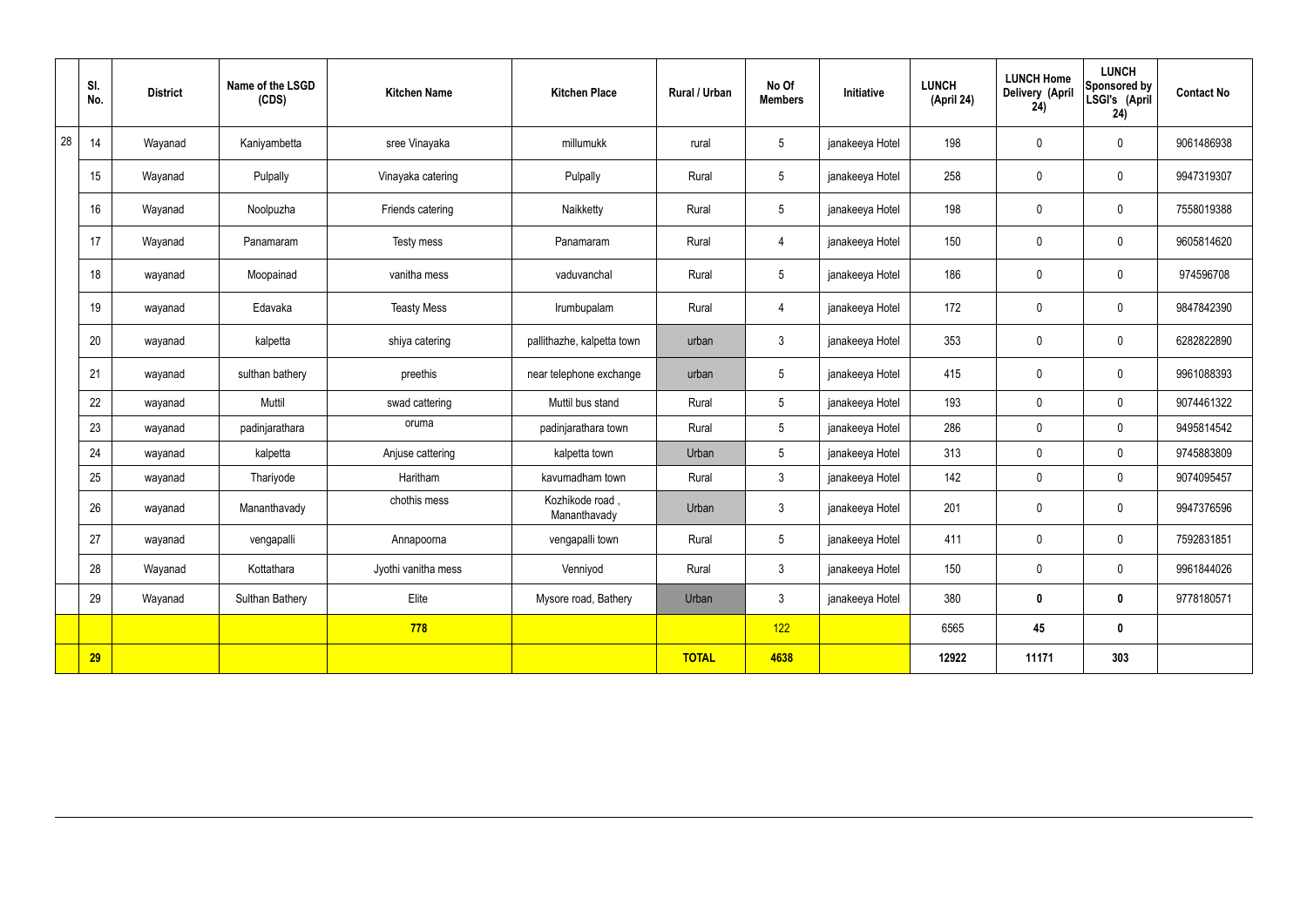| SI.<br>No. | <b>District</b> | Name of the LSGD<br>(CDS)                                                                        | <b>Kitchen Name</b>                                | <b>Kitchen Place</b>  | Rural / Urban                   | No Of<br><b>Members</b>        | Initiative                                                           | <b>LUNCH</b><br>(April 24) | <b>LUNCH Home</b><br><b>Delivery (April</b><br>24) | <b>LUNCH</b><br>Sponsored by<br>LSGI's (April<br>24) | <b>Contact No</b> |
|------------|-----------------|--------------------------------------------------------------------------------------------------|----------------------------------------------------|-----------------------|---------------------------------|--------------------------------|----------------------------------------------------------------------|----------------------------|----------------------------------------------------|------------------------------------------------------|-------------------|
|            |                 |                                                                                                  | STATUS OF JANAKEEYA HOTELS FUNCTIONING IN DISTRICT |                       |                                 |                                | STATUS OF FOOD DISTRIBUTED THROUGH JANAKEEYA HOTELS AS ON 24.04.2022 |                            |                                                    |                                                      |                   |
|            | <b>District</b> | <b>Total</b><br><b>Janakeeya Hotels</b>                                                          | <b>Rural Units</b>                                 | <b>Urban</b><br>units | <b>STATUS OF</b><br><b>FOOD</b> | <b>Home</b><br><b>Delivery</b> | Food Sponsored<br>by LSGIs                                           |                            | <b>TOTAL Meals</b><br><b>Distributed</b>           |                                                      |                   |
|            | <b>TVM</b>      | 110                                                                                              | 79                                                 | 31                    | 23,656                          | $\overline{0}$                 | $\overline{7}$                                                       |                            | 23,663                                             |                                                      |                   |
|            | <b>KLM</b>      | 82                                                                                               | 72                                                 | 10 <sup>°</sup>       | 14436                           | $\overline{0}$                 |                                                                      |                            | 14,437                                             |                                                      |                   |
|            | PTA             | 59                                                                                               | 54                                                 | $\sqrt{5}$            | 4485                            | 602                            | $\overline{0}$                                                       |                            | 5,087                                              |                                                      |                   |
|            | <b>ALP</b>      | 89                                                                                               | 80                                                 | $\overline{9}$        | 6344                            | 3948                           | 202                                                                  |                            | 10,494                                             |                                                      |                   |
|            | <b>KTM</b>      | 82                                                                                               | 74                                                 | 8 <sup>°</sup>        | 97                              | $\overline{0}$                 | $\overline{0}$                                                       |                            | 97                                                 |                                                      |                   |
|            | <b>IDK</b>      | 50                                                                                               | 49                                                 | $\blacktriangleleft$  | 7045                            | $\overline{0}$                 | 6 <sup>°</sup>                                                       | 7,051                      |                                                    |                                                      |                   |
|            | <b>EKM</b>      | 115                                                                                              | 81                                                 | 34                    | 19413                           | 914                            | $\overline{0}$                                                       |                            | 20,327                                             |                                                      |                   |
|            | <b>TSR</b>      | 98                                                                                               | 87                                                 | 11                    | 9,265                           | 3,724                          | 29                                                                   |                            | 13,018                                             |                                                      |                   |
|            | PGT             | $102$                                                                                            | 92                                                 | 10 <sup>°</sup>       | 14,986                          | 102                            | 23                                                                   |                            | 15,111                                             |                                                      |                   |
|            | <b>MLP</b>      | 128                                                                                              | 107                                                | 21                    | 20,432                          | 4742                           | 32                                                                   |                            | 25,206                                             |                                                      |                   |
|            | <b>WYD</b>      | 29                                                                                               | 24                                                 | 5 <sub>1</sub>        | 6565                            | 45                             | $\overline{0}$                                                       |                            | 6,610                                              |                                                      |                   |
|            | <b>KKD</b>      | 107                                                                                              | 77 <sub>1</sub>                                    | 30                    | 27,941                          | 818                            | 14                                                                   |                            | 28,773                                             |                                                      |                   |
|            | <b>KNR</b>      | 91                                                                                               | 76                                                 | 15 <sub>1</sub>       | 17,207                          | $\overline{0}$                 | 18                                                                   |                            | 17,225                                             |                                                      |                   |
|            | <b>KSG</b>      | 44                                                                                               | 38                                                 | 6 <sup>1</sup>        | 6768                            | $\overline{0}$                 | $\pmb{0}$                                                            |                            | 6,768                                              |                                                      |                   |
|            | <b>Total</b>    | 1186                                                                                             | 990                                                | 196                   | 178,640                         | 14,895                         | 332                                                                  |                            | 193,867                                            |                                                      |                   |
|            |                 |                                                                                                  | 2262                                               |                       |                                 | 193,867                        |                                                                      |                            |                                                    |                                                      |                   |
|            | <b>Date</b>     | <b>Grand Total of meals</b><br><b>Distributed through</b><br>Janakeeya hotel as<br>on 24.04.2022 | Urban<br>units                                     | <b>Total</b><br>units | Rs. 20 /Lunch<br><b>Parcel</b>  | Home<br><b>Delivery</b>        | <b>LUNCH</b><br>sponsored by<br><b>LSGIs</b>                         |                            | <b>Total Meals</b>                                 |                                                      |                   |
|            |                 | 990                                                                                              | 196                                                | 1186                  | 178,640                         | 14,895                         | 332                                                                  | 193,867                    |                                                    |                                                      |                   |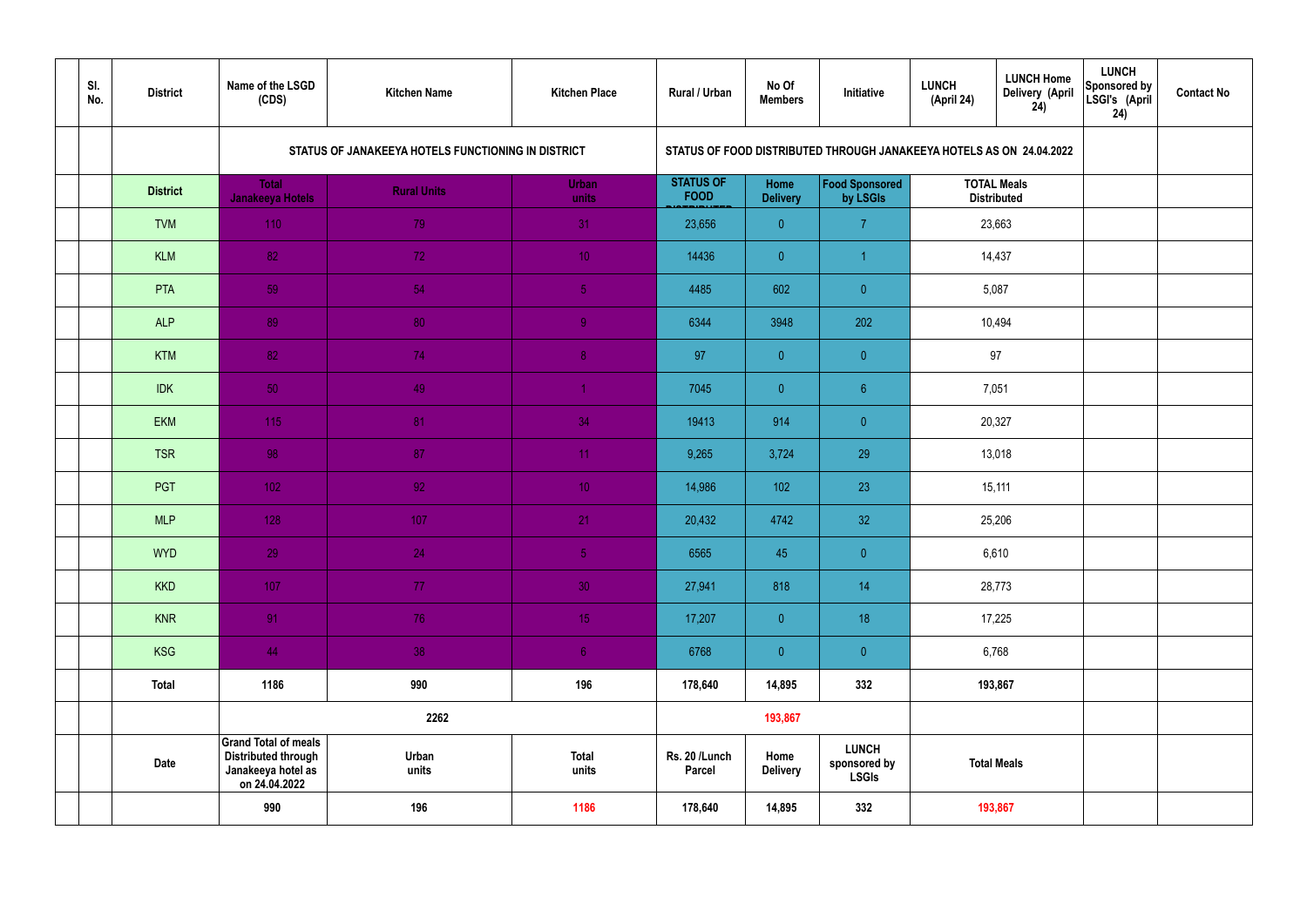| SI.<br>No. | <b>District</b> | Name of the LSGD<br>(CDS) | <b>Kitchen Name</b> | <b>Kitchen Place</b> | Rural / Urban | No Of<br><b>Members</b> | Initiative | <b>LUNCH</b><br>(April 24) | <b>LUNCH Home</b><br>Delivery (April<br>$\mathbf{A}$<br>44 | LUNCH<br>Sponsored by $\frac{1}{2}$<br>'LSGI's<br>(April<br>24) | <b>Contact No</b> |
|------------|-----------------|---------------------------|---------------------|----------------------|---------------|-------------------------|------------|----------------------------|------------------------------------------------------------|-----------------------------------------------------------------|-------------------|
|------------|-----------------|---------------------------|---------------------|----------------------|---------------|-------------------------|------------|----------------------------|------------------------------------------------------------|-----------------------------------------------------------------|-------------------|

| Districts with same number of hotels<br>(Each district use seperate cell for filling the | tvm                                                                                                                                                                                                                 | Wayanad                                                                                                                                                                                                                                                                                                                                                                                                                                                                                                                                                                                                                                                                                                                                   | Alappuzha      | Malappuram     | Kozhikode      | Thrissur       | Kollam      |               |  |  |  |  |  |
|------------------------------------------------------------------------------------------|---------------------------------------------------------------------------------------------------------------------------------------------------------------------------------------------------------------------|-------------------------------------------------------------------------------------------------------------------------------------------------------------------------------------------------------------------------------------------------------------------------------------------------------------------------------------------------------------------------------------------------------------------------------------------------------------------------------------------------------------------------------------------------------------------------------------------------------------------------------------------------------------------------------------------------------------------------------------------|----------------|----------------|----------------|----------------|-------------|---------------|--|--|--|--|--|
| details)                                                                                 | Ernakulam                                                                                                                                                                                                           | Kasaragod                                                                                                                                                                                                                                                                                                                                                                                                                                                                                                                                                                                                                                                                                                                                 | Kottayam       | Palakkad       | Pathanamthitta | Ernakulam      | Kasaragod   |               |  |  |  |  |  |
| Districts with number of hotels increased                                                |                                                                                                                                                                                                                     |                                                                                                                                                                                                                                                                                                                                                                                                                                                                                                                                                                                                                                                                                                                                           |                |                |                |                |             |               |  |  |  |  |  |
| <b>Each district use seperate cell for filling the</b><br>details)                       |                                                                                                                                                                                                                     |                                                                                                                                                                                                                                                                                                                                                                                                                                                                                                                                                                                                                                                                                                                                           |                |                |                |                |             |               |  |  |  |  |  |
| Districts with number of hotels with zero entry of<br>meals                              | Thrissur(12)                                                                                                                                                                                                        | Kasargod (5)                                                                                                                                                                                                                                                                                                                                                                                                                                                                                                                                                                                                                                                                                                                              | Kottayam(7)    | Alappuzha (59) | Malappuram(16) | Kozhikode (05) | Kannur- (6) | Ernakulam(26) |  |  |  |  |  |
| Each district use seperate cell for filling the<br>details)                              | pathanamthitta(10)                                                                                                                                                                                                  | Trivandum (15)                                                                                                                                                                                                                                                                                                                                                                                                                                                                                                                                                                                                                                                                                                                            | ERNAKULAM (99) | Palakkad(6)    | Wayanad -nill  | Idukki(39)     | Kollam (10) |               |  |  |  |  |  |
| New hotels started (numbers)                                                             |                                                                                                                                                                                                                     |                                                                                                                                                                                                                                                                                                                                                                                                                                                                                                                                                                                                                                                                                                                                           |                |                |                |                |             |               |  |  |  |  |  |
| New hotels started at (location)                                                         |                                                                                                                                                                                                                     |                                                                                                                                                                                                                                                                                                                                                                                                                                                                                                                                                                                                                                                                                                                                           |                |                |                |                |             |               |  |  |  |  |  |
|                                                                                          | TVM-vithura, tvmcds 4I, II<br>janatha ruchikkoott Elakamon - Achoos<br>Aruvikkara, anad<br>andoorkonam Chemmaruthi - Dreams                                                                                         |                                                                                                                                                                                                                                                                                                                                                                                                                                                                                                                                                                                                                                                                                                                                           |                |                |                |                |             |               |  |  |  |  |  |
|                                                                                          | kottayam - "Ayarkunnam,chemp, Madapally,melukavu,t v puram, Thalanadu thiruvarppu, pampady,vechoor vechoor                                                                                                          |                                                                                                                                                                                                                                                                                                                                                                                                                                                                                                                                                                                                                                                                                                                                           |                |                |                |                |             |               |  |  |  |  |  |
|                                                                                          | Vayalar Veliyanad Venmoney                                                                                                                                                                                          | Alappuzha - Ala Alappuzha North Alappuzha South Alappuzha South Alappuzha South Ambalappuzha North Ambalappuzha South Arattupuzha Arookutty Aroor Aryad Budhanoor<br>Chambakulam Chenganoor Chennam Pallippuram Cheriyanad Cherthala Municipality Cherthala Municipality Cherthala South Chingoli Chunakkara Devikulangara Edathua Ezhupunna Harippad<br>Kadakkarappally Kandalloor Kanjikuzhy Karthikappally Kavalam Kodamthurath Krishnapuram Kuthiyathode Mannar Mavelikkara Thamarakulam Mavelikkara Thekkekara Mulakkuzha Muttar Nedumudy<br>Neelamperoor Panavally Pandanad Pattanakkad Pulincunnu Puliyoor Punnapra North Punnapra South Purakad Purakad Ramankary Thaicattussery Thakazhy Thannermukkom Thiruvanvandoor Thuravoor |                |                |                |                |             |               |  |  |  |  |  |
|                                                                                          | Assamannoor,Chendamangalam,cheranelloor,Edakkattuvayal,Edavanakkad,Keezhmad,Kochi East,Kochi South,kochiwest,kuzhuppilly,Kunnukara,manjalloor,Maradu,Paingottoor,Pootrikka, thrikkakkara west,<br>Thrikkakkara east |                                                                                                                                                                                                                                                                                                                                                                                                                                                                                                                                                                                                                                                                                                                                           |                |                |                |                |             |               |  |  |  |  |  |
|                                                                                          | Kozhikode -Koduvally, Kattippara, Atholi, Kodiyathur, Perumanna (today off)                                                                                                                                         |                                                                                                                                                                                                                                                                                                                                                                                                                                                                                                                                                                                                                                                                                                                                           |                |                |                |                |             |               |  |  |  |  |  |
|                                                                                          | Idukki - Alakode, Edavetty, konnathadi, kumali, Senapathy,                                                                                                                                                          |                                                                                                                                                                                                                                                                                                                                                                                                                                                                                                                                                                                                                                                                                                                                           |                |                |                |                |             |               |  |  |  |  |  |
| <b>Remarks</b>                                                                           | "Kollam:- Ittiva, Clappana, Oachira, Thazhava, Karunagapally, Perayam, Chirakkara-Bhoomika, Kalluvathukkal, Kummil, Nedumpana, Kottamkara, JHs not opened today."                                                   |                                                                                                                                                                                                                                                                                                                                                                                                                                                                                                                                                                                                                                                                                                                                           |                |                |                |                |             |               |  |  |  |  |  |
|                                                                                          | Pathanamthitta: Nedumbram, thottappuzhasherry, mallappuzhashery, naranamoozhi, perunadu, pazhavangadi mylapra, konni, kulanada, pandalam                                                                            |                                                                                                                                                                                                                                                                                                                                                                                                                                                                                                                                                                                                                                                                                                                                           |                |                |                |                |             |               |  |  |  |  |  |